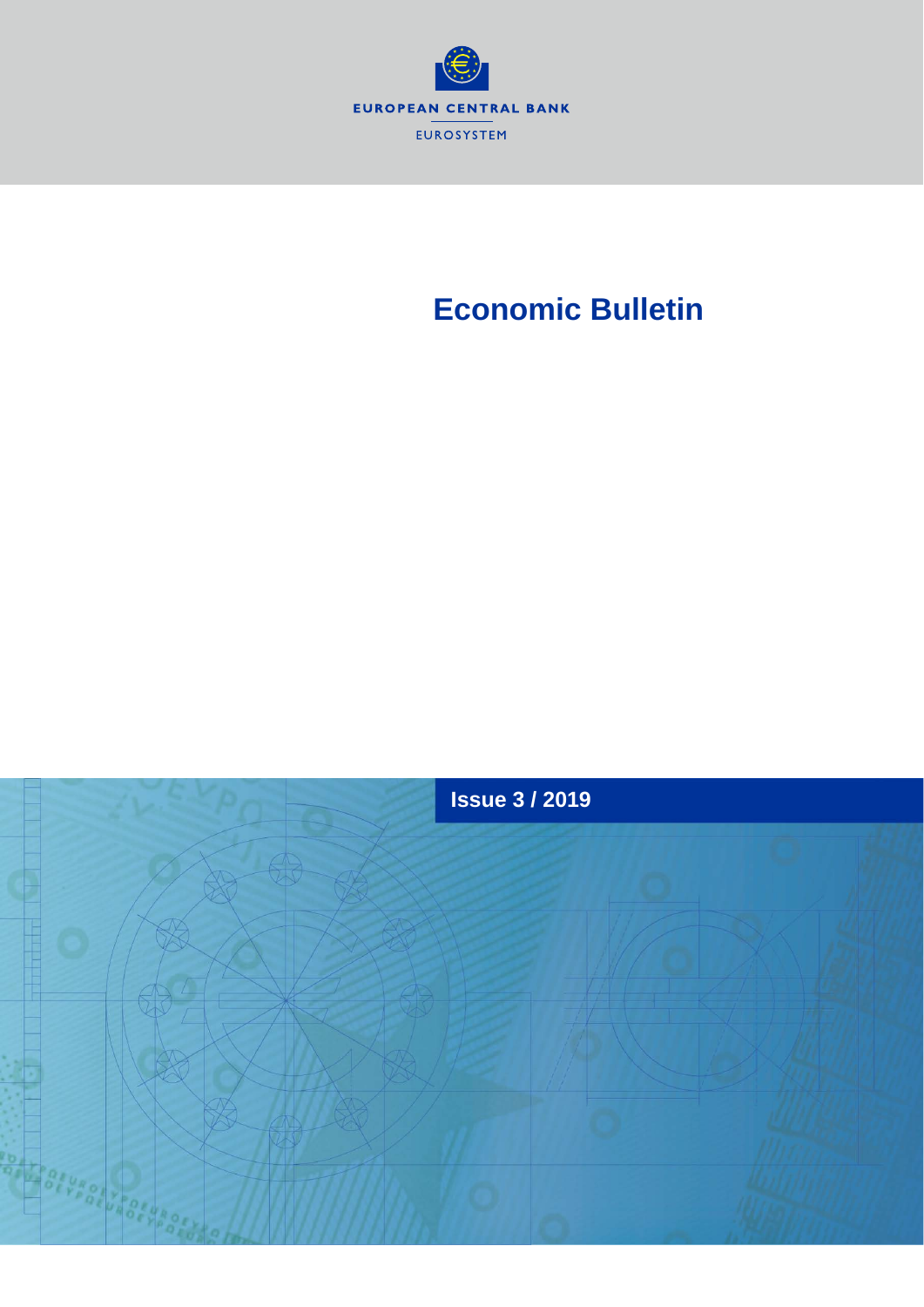# **Contents**

| <b>Update on economic and monetary developments</b> |                                                                                           | $\overline{2}$ |
|-----------------------------------------------------|-------------------------------------------------------------------------------------------|----------------|
| <b>Summary</b>                                      |                                                                                           | $\overline{2}$ |
| 1                                                   | <b>External environment</b>                                                               | 5              |
| 2                                                   | <b>Financial developments</b>                                                             | 9              |
| 3                                                   | <b>Economic activity</b>                                                                  | 11             |
| 4                                                   | <b>Prices and costs</b>                                                                   | 15             |
| 5                                                   | Money and credit                                                                          | 18             |
| <b>Boxes</b>                                        |                                                                                           | 22             |
| 1                                                   | What the maturing tech cycle signals for the global economy                               | 22             |
| $\overline{2}$                                      | Emerging market currencies: the role of global risk, the US dollar and<br>domestic forces | 26             |
| 3                                                   | Exploring the factors behind the 2018 widening in euro area corporate<br>bond spreads     | 31             |
| 4                                                   | The predictive power of real M1 for real economic activity in the euro<br>area            | 35             |
| <b>Articles</b>                                     |                                                                                           | 40             |
| 1                                                   | The economic implications of rising protectionism: a euro area and<br>global perspective  | 40             |
| 2                                                   | Fiscal rules in the euro area and lessons from other monetary unions                      | 63             |
| <b>Statistics</b>                                   |                                                                                           | S <sub>1</sub> |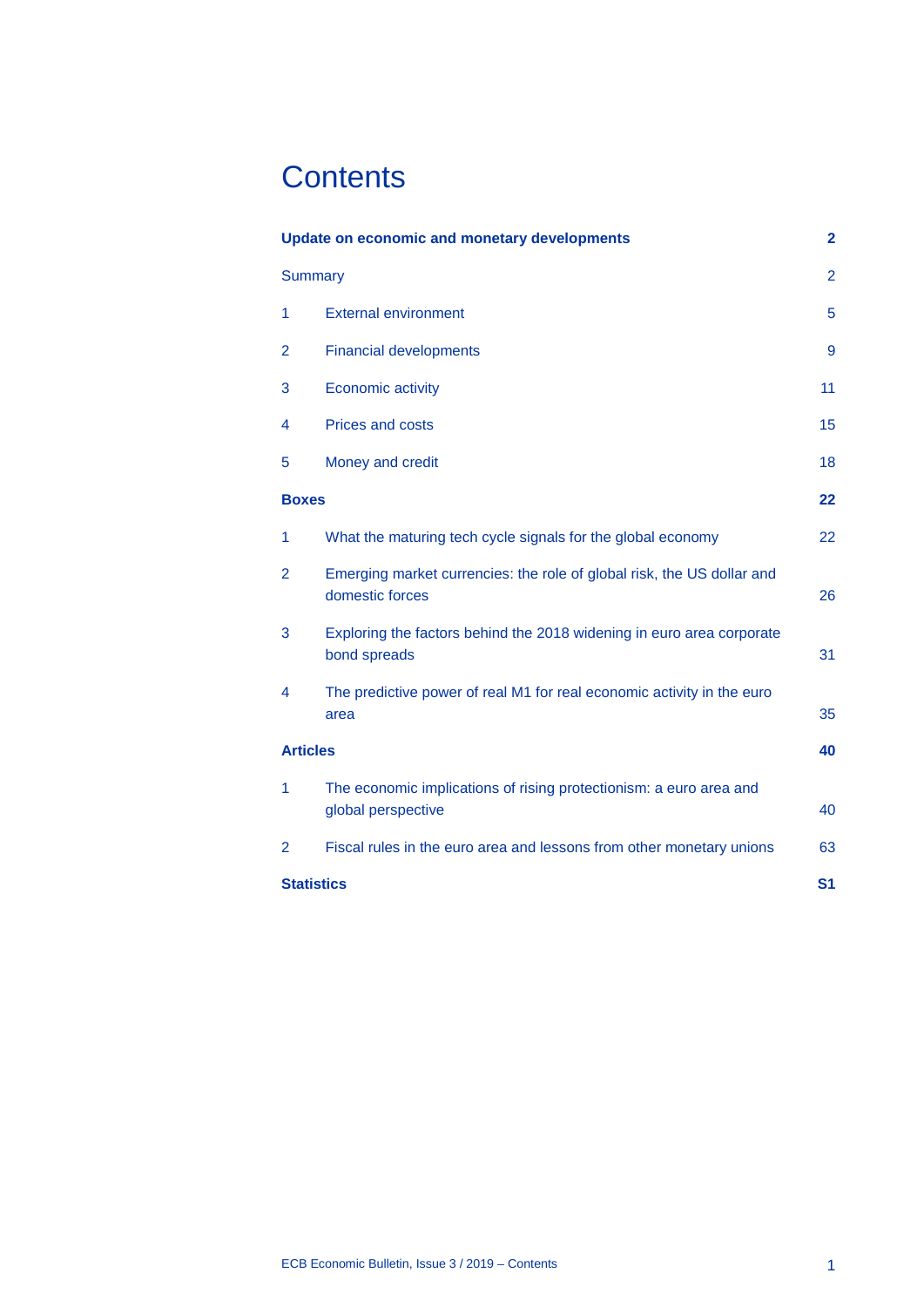# <span id="page-2-0"></span>Update on economic and monetary developments

# <span id="page-2-1"></span>**Summary**

The information that has become available since the Governing Council's monetary policy meeting in March confirms slower growth momentum extending into the current year. While there are signs that some of the idiosyncratic domestic factors dampening growth are fading, global headwinds continue to weigh on euro area growth developments. The risks surrounding the euro area growth outlook remain tilted to the downside, on account of the persistence of uncertainties related to geopolitical factors, the threat of protectionism and vulnerabilities in emerging markets. At the same time, further employment gains and rising wages continue to underpin the resilience of the domestic economy and gradually rising inflation pressures. However, an ample degree of monetary accommodation remains necessary to safeguard favourable financing conditions and support the economic expansion, and thus to ensure that inflation remains on a sustained path towards levels that are below, but close to, 2% over the medium term. Significant monetary policy stimulus is being provided by the Governing Council's forward guidance on the key ECB interest rates, reinforced by the reinvestments of the sizeable stock of acquired assets and the new series of targeted longer-term refinancing operations (TLTROs).

Survey indicators of global economic activity have weakened in the first quarter of 2019. In particular, global trade has continued to slow down amid the turning of the global industrial cycle and heightened trade tensions. Global inflation has subsided in the first months of this year, largely on account of a lower contribution from the energy component.

Euro area government bond yields overall declined somewhat as global risk-free rates decreased and the EONIA forward curve shifted downwards. Developments in sovereign bond spreads exhibited some heterogeneity across the euro area. Equity prices rose amid lower risk-free rates and stable and low volatility. Accordingly, yield spreads on corporate bonds narrowed. In foreign exchange markets, the euro remained broadly unchanged in trade-weighted terms.

Euro area real GDP rose by 0.2%, quarter on quarter, in the fourth quarter of 2018, following an increase of 0.1% in the third quarter*.* Incoming data continued to be weak, mainly on account of the slowdown in external demand, compounded by country and sector-specific factors. As the impact of these factors is turning out to be somewhat longer-lasting, the slower growth momentum is expected to extend into the current year. Looking ahead, the effect of these adverse factors is expected to unwind. The euro area expansion will continue to be supported by favourable financing conditions, further employment gains and rising wages, and the ongoing – albeit somewhat slower – expansion in global activity.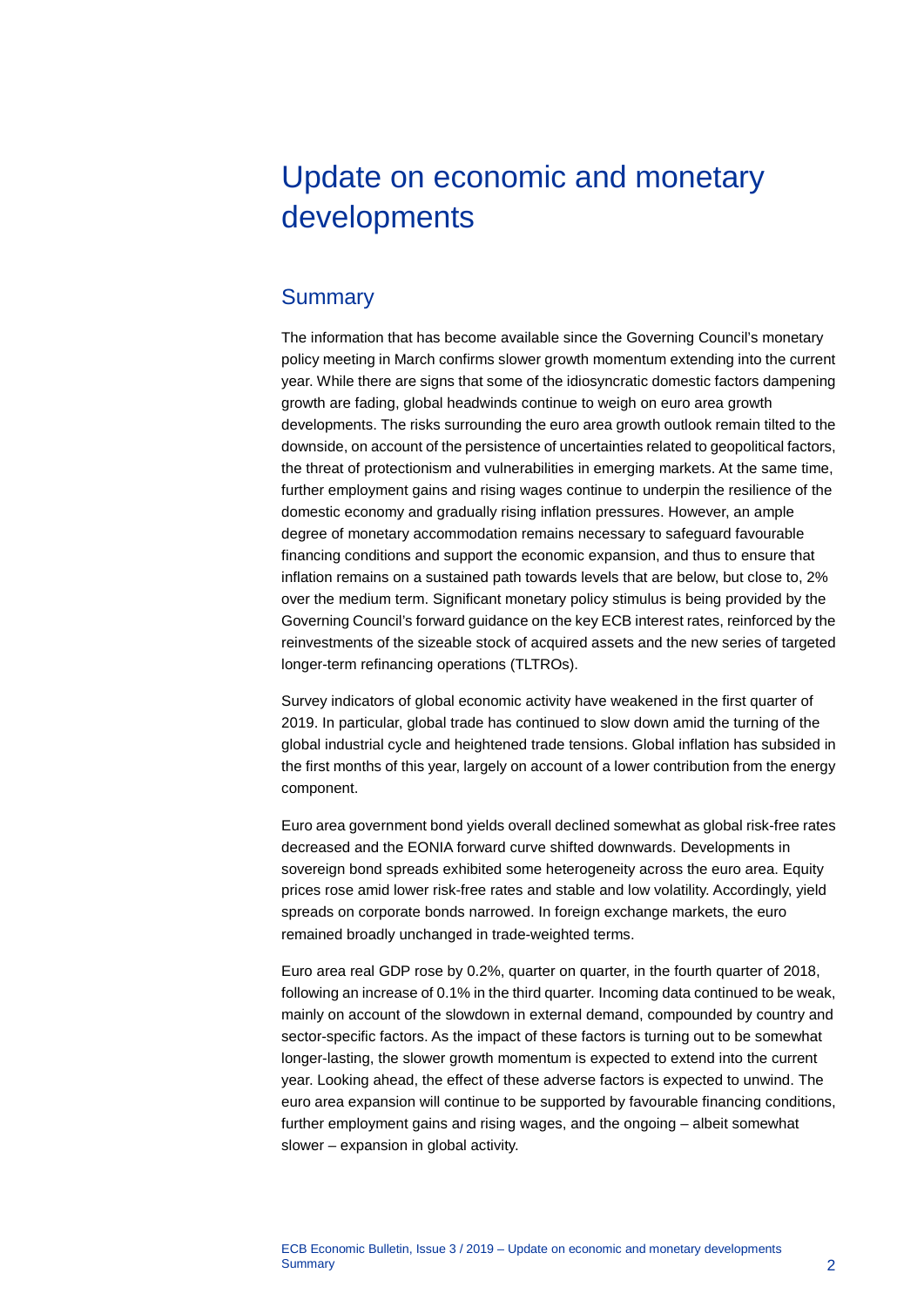According to Eurostat's flash estimate, euro area annual HICP inflation was 1.4% in March 2019, after 1.5% in February 2019, reflecting mainly a decline in food, services and non-energy industrial goods price inflation. On the basis of current futures prices for oil, headline inflation is likely to decline over the coming months. Measures of underlying inflation have remained generally muted, but labour cost pressures have strengthened and broadened amid high levels of capacity utilisation and tightening labour markets. Looking ahead, underlying inflation is expected to increase gradually over the medium term, supported by the ECB's monetary policy measures, the ongoing economic expansion and rising wage growth.

Regarding monetary developments, broad money (M3) growth increased to 4.3% in February 2019, from 3.8% in January. M3 growth continues to be backed by bank credit creation and the narrow monetary aggregate M1 remained the main contributor to broad money growth. The annual growth rate of loans to non-financial corporations rebounded to 3.7% in February 2019 and has moderated in recent months, reflecting the typical lagged reaction to the slowdown in economic growth. The annual growth rate of loans to households remained broadly unchanged at 3.3% in February. The euro area bank lending survey for the first quarter of 2019 suggests that overall bank lending conditions remained favourable.

Combining the outcome of the economic analysis with the signals coming from the monetary analysis, the Governing Council concluded that an ample degree of monetary accommodation is still necessary for the continued sustained convergence of inflation to levels that are below, but close to, 2% over the medium term.

On the basis of this assessment, the Governing Council decided to keep the key ECB interest rates unchanged and continues to expect them to remain at their present levels at least through the end of 2019, and in any case for as long as necessary to ensure the continued sustained convergence of inflation to levels that are below, but close to, 2% over the medium term.

The Governing Council confirmed that the Eurosystem will continue to reinvest, in full, the principal payments from maturing securities purchased under the asset purchase programme for an extended period of time past the date when the Governing Council starts raising the key ECB interest rates, and in any case for as long as necessary to maintain favourable liquidity conditions and an ample degree of monetary accommodation.

The Governing Council reiterated its readiness to adjust all of its instruments, as appropriate, to ensure that inflation continues to move towards the Governing Council's inflation aim in a sustained manner.

The precise terms of the new TLTRO series will be communicated at one of the Governing Council's forthcoming meetings. In particular, the pricing of the new TLTRO-III operations will take into account a thorough assessment of the bank-based transmission channel of monetary policy, as well as further developments in the economic outlook. In the context of the ECB's regular assessment, the Governing Council will also consider whether the preservation of the favourable implications of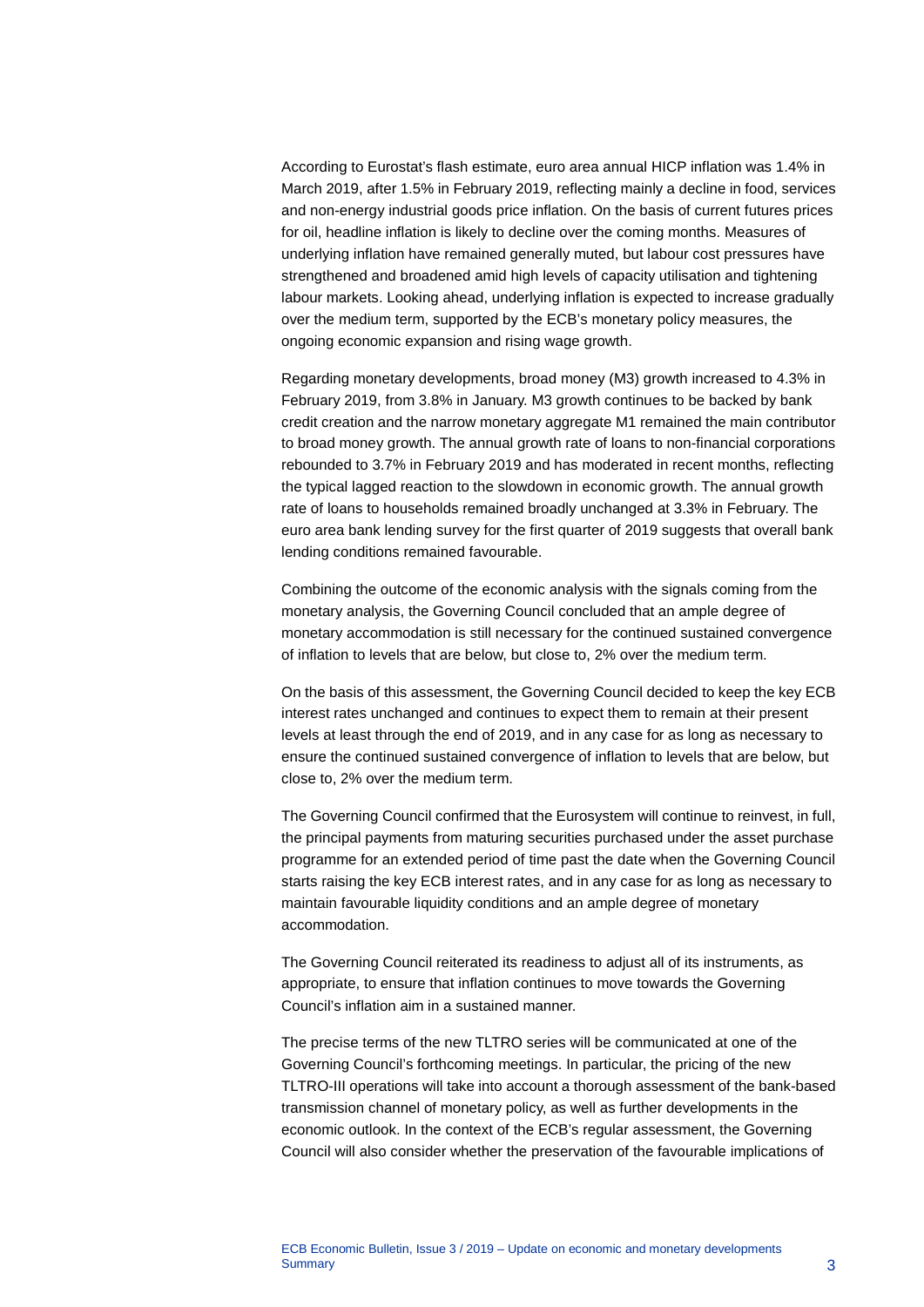negative interest rates for the economy requires the mitigation of their possible side effects, if any, on bank intermediation.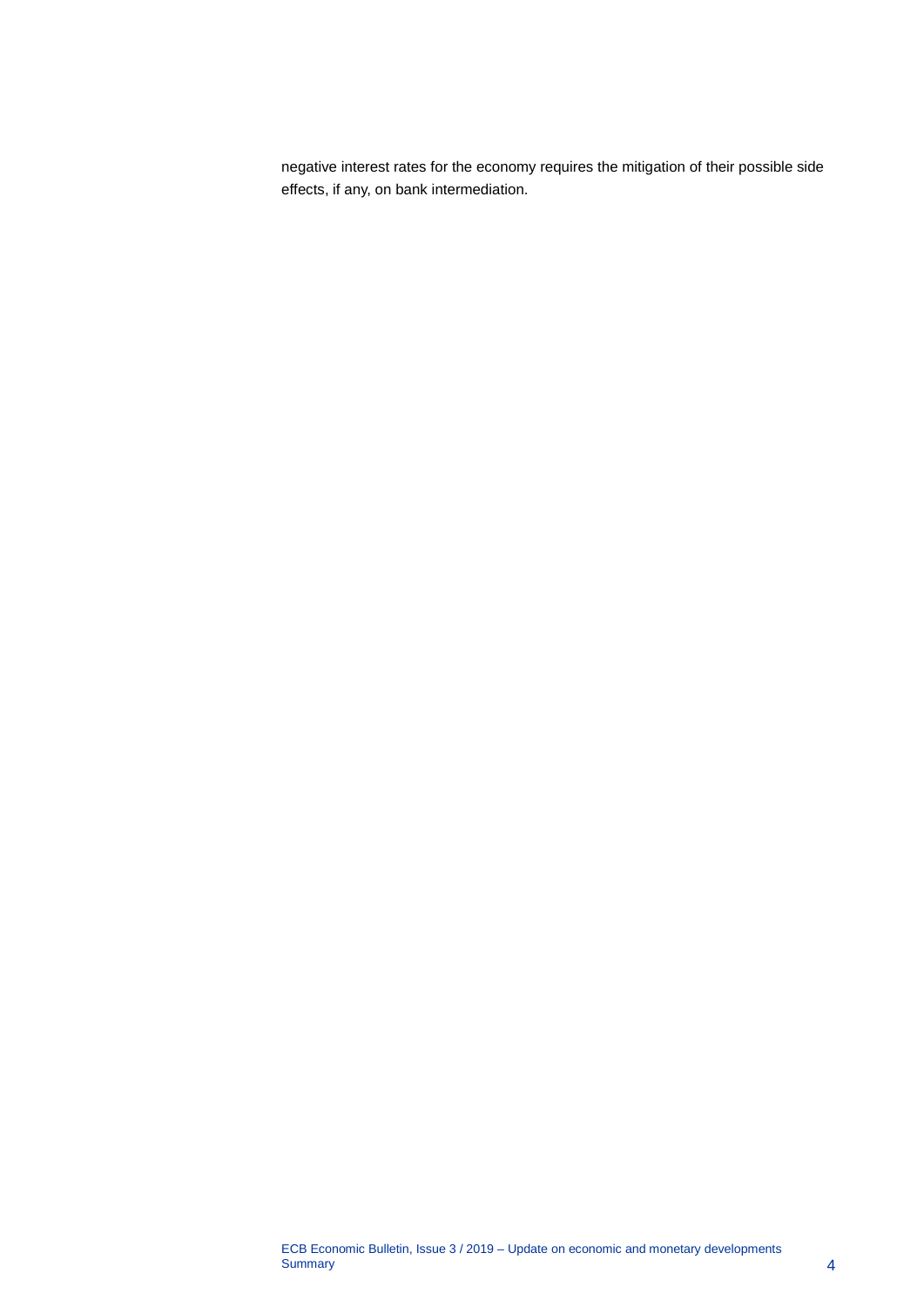# 1 External environment

<span id="page-5-0"></span>**Global survey indicators point to some deceleration in global activity in the first quarter of 2019.** The global composite output Purchasing Managers' Index (PMI) excluding the euro area rose in March (see Chart 1), as an increase in the services sector more than offset a marginal decline in manufacturing. In quarterly terms, however, the PMI in the first quarter of 2019 is below the level recorded in 2017 and the first half of 2018, consistent with some deceleration in the global growth momentum. Across advanced economies, the US Markit PMI was broadly unchanged while the all-industry survey indicator published by the Institute for Supply Management (ISM) declined from rather high levels during the first quarter. PMIs also decreased in the United Kingdom and Japan, on the back of weaker readings in March. In emerging market economies, the quarterly PMI picked up strongly in Brazil, while decreasing in India and Russia. The PMI remained unchanged in China in the first quarter, although it recorded a strong increase in March.

#### **Chart 1**

#### Global composite output PMI

(diffusion index)



Sources: Haver Analytics, Markit and ECB staff calculations. Notes: The latest observations are for March 2019. "Long-term average" refers to the period from January 1999 to March 2019.

**Global trade indicators signal a continued weakness at the start of the year.** The volume of merchandise imports decreased by 1.9% in January 2019, in three-month-on-three-month terms, particularly on account of sharp declines in Asian countries. This decrease is partly related to the significant volatility of Chinese trade data around the Lunar New Year, which makes it difficult to interpret the January data. At the same time, the PMI new export orders remained below the expansionary threshold in March (see Chart 2). A broader measure, based on a principal component of leading indicators of global trade, qualifies this picture and points to a marginal increase in world trade in the first quarter of 2019, following subdued developments in the second half of last year.

### **The ongoing slowdown in world trade is partly driven by the turning of the global industrial cycle.** A maturing global business cycle typically leads, via lower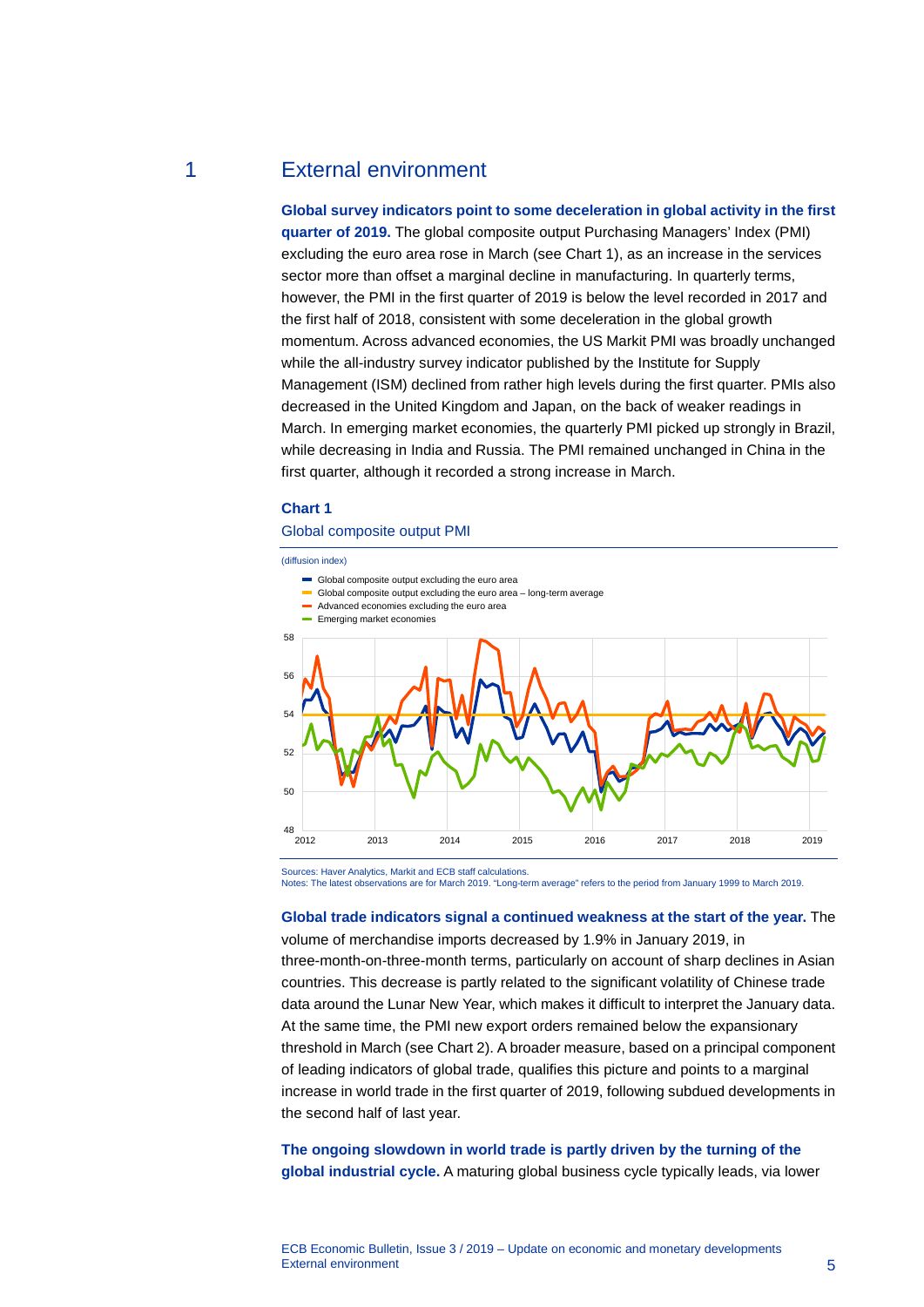investment activity, to a moderation in global trade. This pattern has been amplified at the current juncture by the fact that much of the weakness in the global economy has been concentrated in industrial activity. In fact, the industrial and trade cycles tend to be highly correlated.

#### **Chart 2**

#### Global trade and surveys



Sources: Markit, CPB Netherlands Bureau for Economic Policy Analysis and ECB staff calculations. Note: The latest observations are for January 2019 for global merchandise imports and March 2019 for the PMIs.

**World trade has also been affected by other factors, including heightened trade tensions.** US imports from China have fallen particularly sharply in the industries affected by the tariffs, but a sharp moderation has also occurred across other Asian economies. While this could be a sign of weaker domestic demand in China, it could also be the result of industry-specific developments, particularly in electronic products and cars. Both sectors are highly trade-intensive and have a high share in Asian trade. Box 1 discusses the role that a maturing tech cycle may have played in the trade slowdown observed in China and other key Asian economies.

**Global inflation remained stable in February.** Annual consumer price inflation in the Organisation for Economic Co-operation and Development (OECD) countries remained unchanged in February at 2.1%, following a sequence of declines since the peak registered in October last year. Excluding food and energy prices, OECD annual inflation slowed marginally to 2.1%. Tight labour market conditions across major advanced economies have so far translated into only moderate wage increases, suggesting that the underlying inflation pressures remain subdued. Looking ahead, inflation is expected to remain subdued in the short term, while diminishing spare capacity at the global level is expected to support underlying inflation in the medium term.

**Oil prices have continued to increase since mid-March.** After the surge in mid-February, which followed the release of data showing an improvement in OPEC+ compliance with its supply-cut agreements, oil prices have risen further since early March to a level of around 70 USD/barrel. After OPEC+ reset its two-year-old agreement at the end of last year in an effort to reduce oil supply, overall production by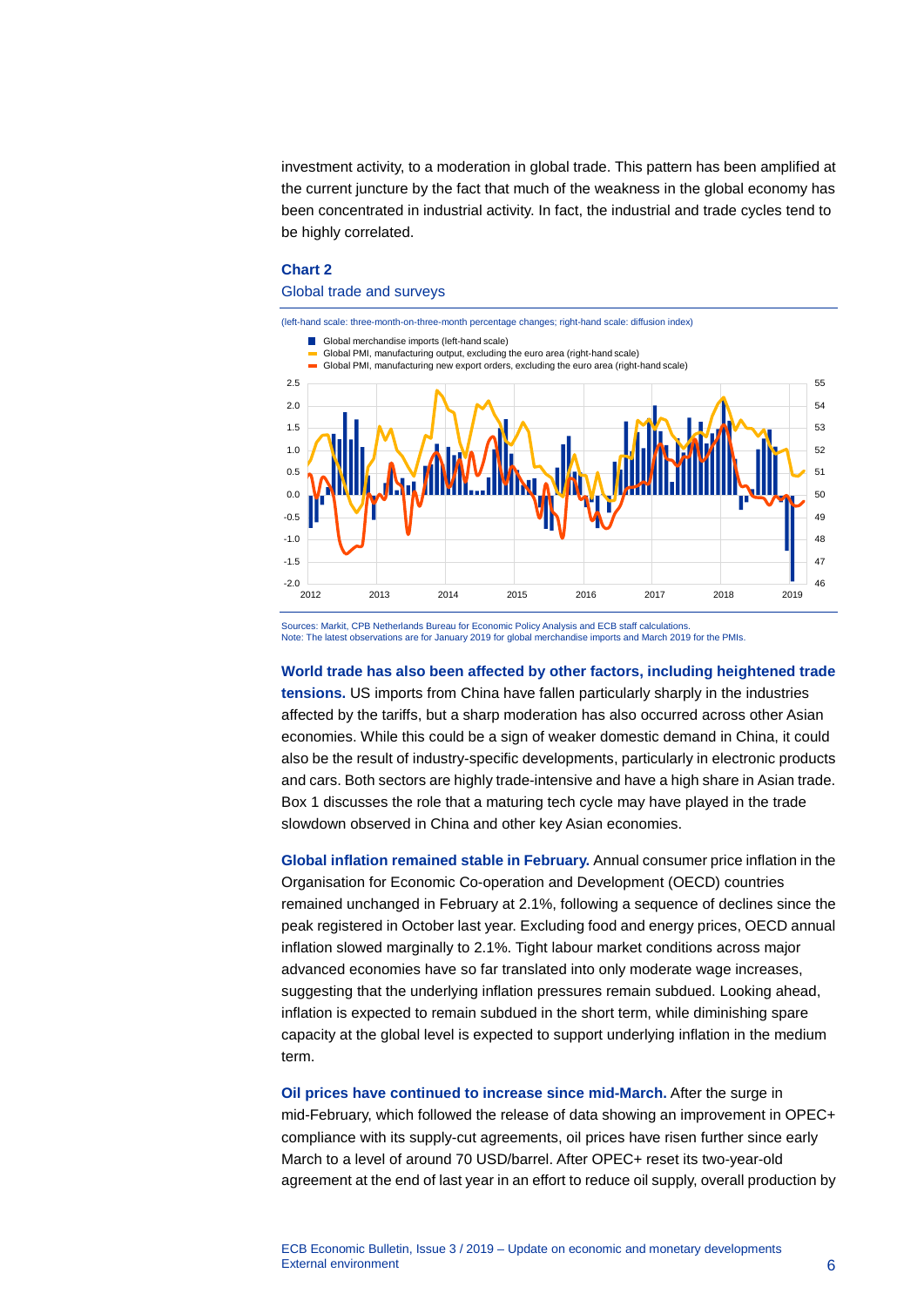the cartel has decreased since January 2019. Moreover, US sanctions against Iran and Venezuela continued to affect supply, exacerbated further by power outages in Venezuela, which weighed on output. Among non-oil commodities, metal prices and food prices have remained broadly unchanged since early March.

**The expansion in the US remains sustained, but shows signs of maturing.** US real GDP expanded at an annual rate of 2.2% in the fourth quarter of 2018. The increase in real GDP in the fourth quarter mainly reflected positive contributions from private consumption and non-residential fixed investment, while the contributions from net exports and government spending were negative. While overall GDP growth remains supported by strong fundamentals, economic activity is expected to decelerate in the first quarter of this year, amid one-off adverse factors – such as the partial government shutdown – and mixed incoming data. At the same time, inflationary pressures remain contained, in spite of rising wages. Annual headline CPI inflation slowed down slightly to 1.5% in February. The decline in inflation was mainly driven by a sharp drop in energy prices. CPI inflation excluding food and energy prices dropped marginally to 2.1% in February. By contrast, in line with a tight labour market, average hourly earnings rose by 3.4% year-on-year, continuing an upward trend that started in 2015.

**Economic activity slowed in Japan in early 2019, following a rebound towards the end of last year.** Real GDP increased by 0.5%, quarter on quarter, in the fourth quarter of 2018, mainly supported by domestic demand, particularly non-residential investment. However, high frequency indicators point to a slowdown in underlying momentum at the start of the year. Industrial production was very weak, currently standing below the Q4 2018 levels. January-February average real goods exports are lower than last year, suggesting ongoing weakness in external demand. Consumer price inflation continued to slow at the start of 2019, largely reflecting developments in food and energy prices. Annual headline inflation declined to 0.2% in both January and February, reflecting mostly a decline in the energy price contribution and strong declines in fresh food prices. Core inflation (i.e. excluding food and energy) has picked up slightly to 0.3%.

**In the United Kingdom, GDP growth slowed markedly in the final quarter of 2018 in an environment of high uncertainty related to Brexit.** Quarterly real GDP growth slowed to 0.2% in the fourth quarter of last year, following robust growth in the previous quarter. Short-term indicators suggest continued subdued GDP growth in the first quarter of 2019, as elevated Brexit-related uncertainty dampens consumption and investment. Despite slowing global growth momentum, UK exports rebounded strongly in the second half of the year, aided by a slight depreciation of the pound sterling. However, net trade continues to contribute negatively to growth, as imports rebounded even more strongly – in large part as a result of stockpiling by firms and consumers in anticipation of Brexit. After a slight up-tick in the middle of 2018, annual CPI inflation has continued to decline, falling to 1.8% in the first two months of 2019. This is well below the depreciation-induced peak at 3.0% seen one year earlier and reflects both the waning impact of earlier strong rises in import prices and rapid declines in energy prices from the autumn of 2018.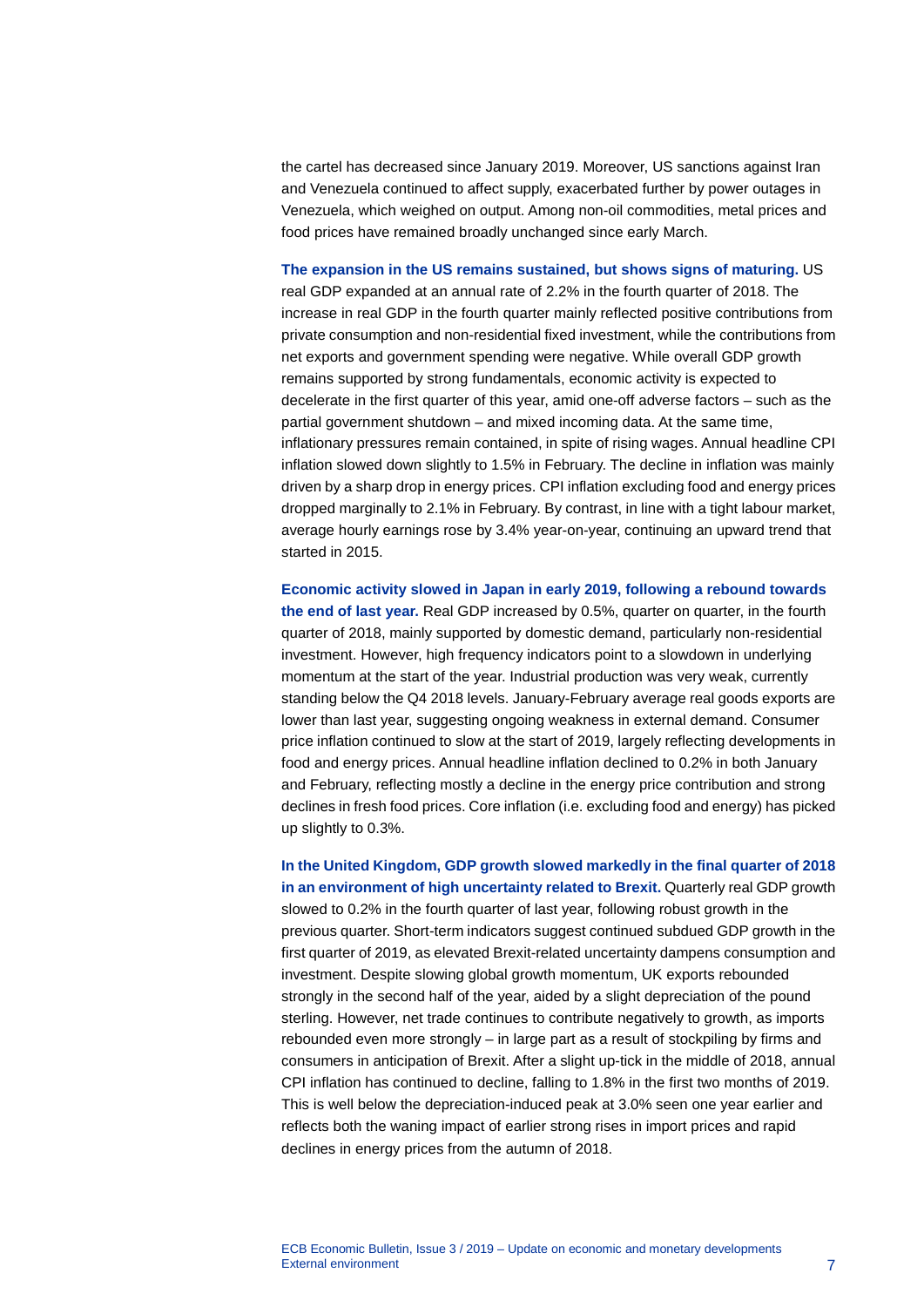**Economic growth is stabilising in China.** Weaker activity in the manufacturing sector is partly offset by resilience in services. In the first two months of the year, industrial production softened further and fixed-asset investment growth recovered slightly, while growth in nominal retail sales remained robust. This mixed picture was confirmed by the manufacturing and services PMIs in the first quarter, with services holding up better. At the same time, trade activity has been very volatile in recent months, partly reflecting distortions related to the Lunar New Year. Following weak data for February, the authorities expect some rebound in March. Annual headline CPI inflation eased to 1.5% in February due to the sharp decline in food price contribution. Inflation excluding food and energy also slowed to 1.8%. At the same time, annual producer price inflation remained steady at 0.1% in February, as lower oil prices were offset by a price increase in the mining and quarrying sector.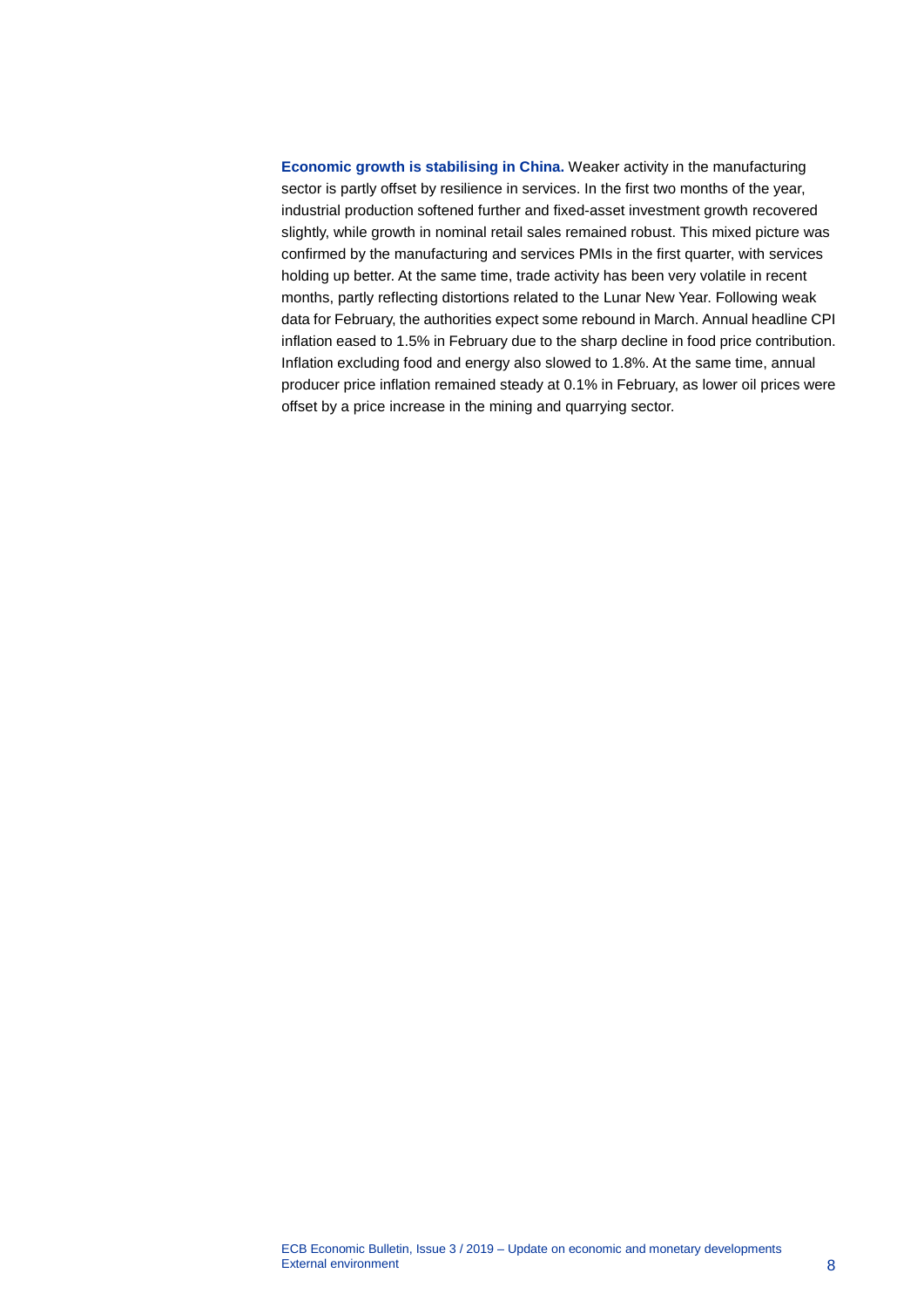## 2 Financial developments

<span id="page-9-0"></span>**Long-term yields have declined in the euro area and in the United States.** During the period under review (from 7 March to 9 April 2019) the GDP-weighted euro area ten-year sovereign bond yield declined marginally to 0.72% (by around 5 basis points) in a context of decreasing global risk-free rates and stable or declining financial market volatility (see Chart 3). Ten-year sovereign bond yields fell by around 15 basis points in the United States and by slightly less than 10 basis points in the United Kingdom, to 2.50% and 1.10% respectively.

#### **Chart 3**

Ten-year sovereign bond yields



Sources: Thomson Reuters and ECB calculations.

Notes: Daily data. The vertical grey line denotes the start of the review period on 7 March 2019. The latest observation is for 9 April 2019.

**Developments in euro area sovereign bond spreads relative to the risk-free OIS rate showed some cross-country heterogeneity.** Spreads on Italian sovereign bonds rose by 16 basis points, to just above 2.2%, while those on Spanish bonds rose by 10 basis points, to 0.74%. German spreads rose marginally, by 2 basis points, to -0.34%, while French spreads remained unchanged at around zero. By contrast, spreads on Portuguese sovereign bonds declined by 7 basis points, to 0.86%.

**Broad indices of euro area equity prices rose amid lower risk-free rates and in an environment of broadly stable volatility.** Over the review period equity prices of euro area banks and non-financial corporations increased by 3.4% and 2.9% respectively. Despite some negative macroeconomic surprises, which led to swings in equity valuations, equity prices rose throughout the review period. This was possibly on account of the declines in risk-free rates in the context of stable and historically low expectations among market participants regarding future equity volatility. Among other factors, continued positive earnings and fewer concerns about geopolitical tensions also contributed to support equity valuations.

**Euro area corporate bond spreads narrowed somewhat over the review period.** Reflecting the abovementioned gains in equity prices, the spread on investment-grade NFC bonds relative to the risk-free rate has declined by around 10 basis points to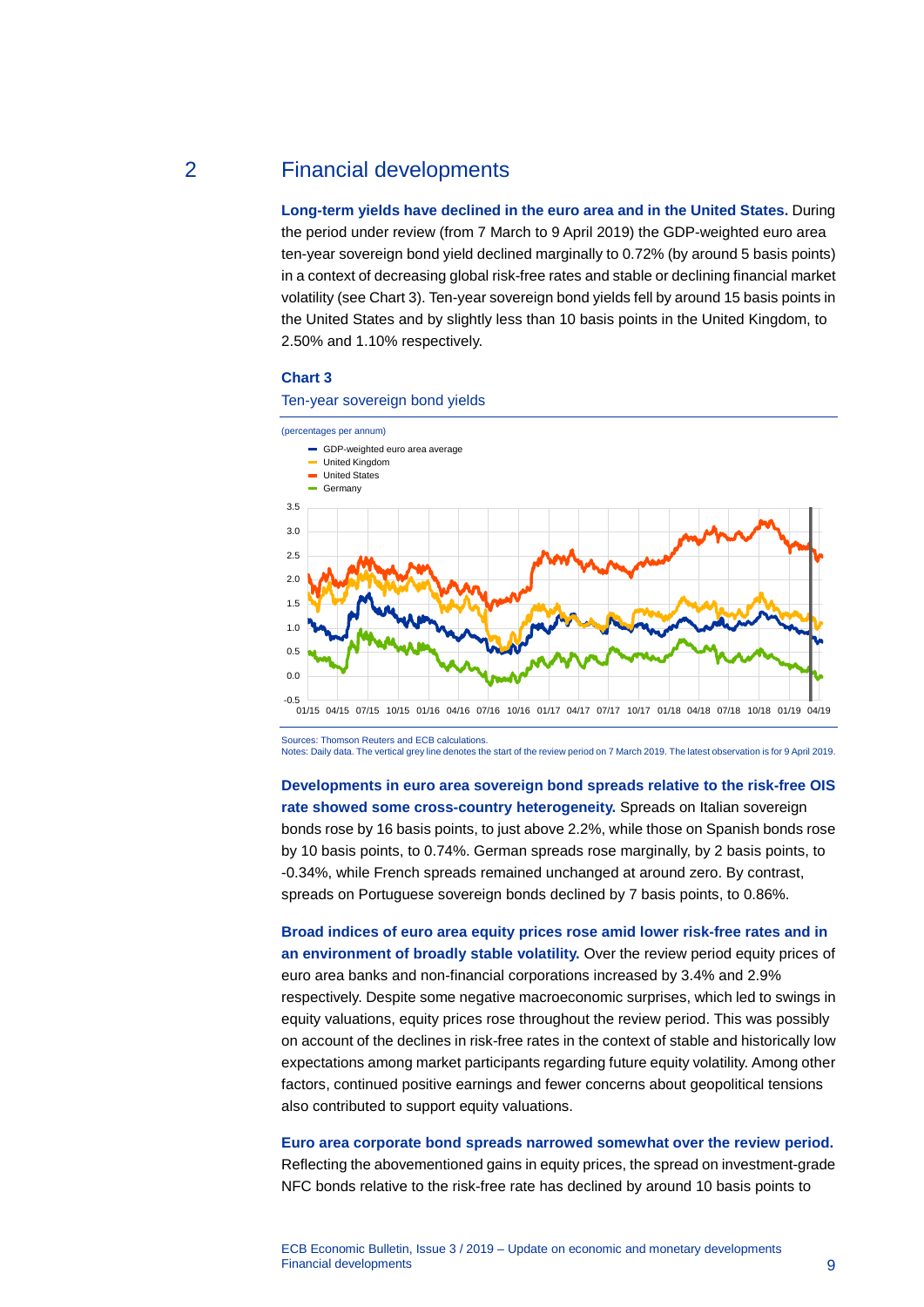stand at 70 basis points since early March. Yields on financial sector debt have also fallen by around 12 basis points to 89 basis points. Overall, although corporate bond spreads are currently higher than the temporary lows reached in early 2018, they remain some 30 basis points below the levels observed in March 2016, prior to the announcement and subsequent launch of the corporate sector purchase programme.

**The euro overnight index average (EONIA) stood, on average, at -37 basis points over the review period.** Excess liquidity increased by approximately €6 billion to stand at around €1,904 billion.

**The EONIA forward curve shifted downwards over the review period.** The downward movement of the curve peaked at around 15 basis points for maturities close to five years. Overall, the curve remains at below zero for horizons up to the end of September 2022, reflecting market expectations of a prolonged period of negative interest rates.

## **In foreign exchange markets, the euro remained broadly unchanged in trade-weighted terms (see Chart 4).** Over the review period the nominal effective exchange rate of the euro, as measured against the currencies of 38 of the euro area's most important trading partners, appreciated by 0.1%. This reflected a modest strengthening of the euro against the US dollar (by 0.1%) and the Chinese renminbi (by 0.1%), as well as a more pronounced appreciation against the pound sterling (by 0.5%) and the currencies of most other non-euro area EU Member States (with the exception of the Swedish krona and the Polish zloty). These developments were only partly offset by a depreciation of the euro against other major currencies, notably the Japanese yen (by 0.4%) and the Swiss franc (by 0.7%), as well as against the currencies of some emerging market economies.

#### **Chart 4**





Source: ECB.

Notes: "EER-38" is the nominal effective exchange rate of the euro against the currencies of 38 of the euro area's most important trading partners. All changes have been calculated using the foreign exchange rates prevailing on 9 April 2019.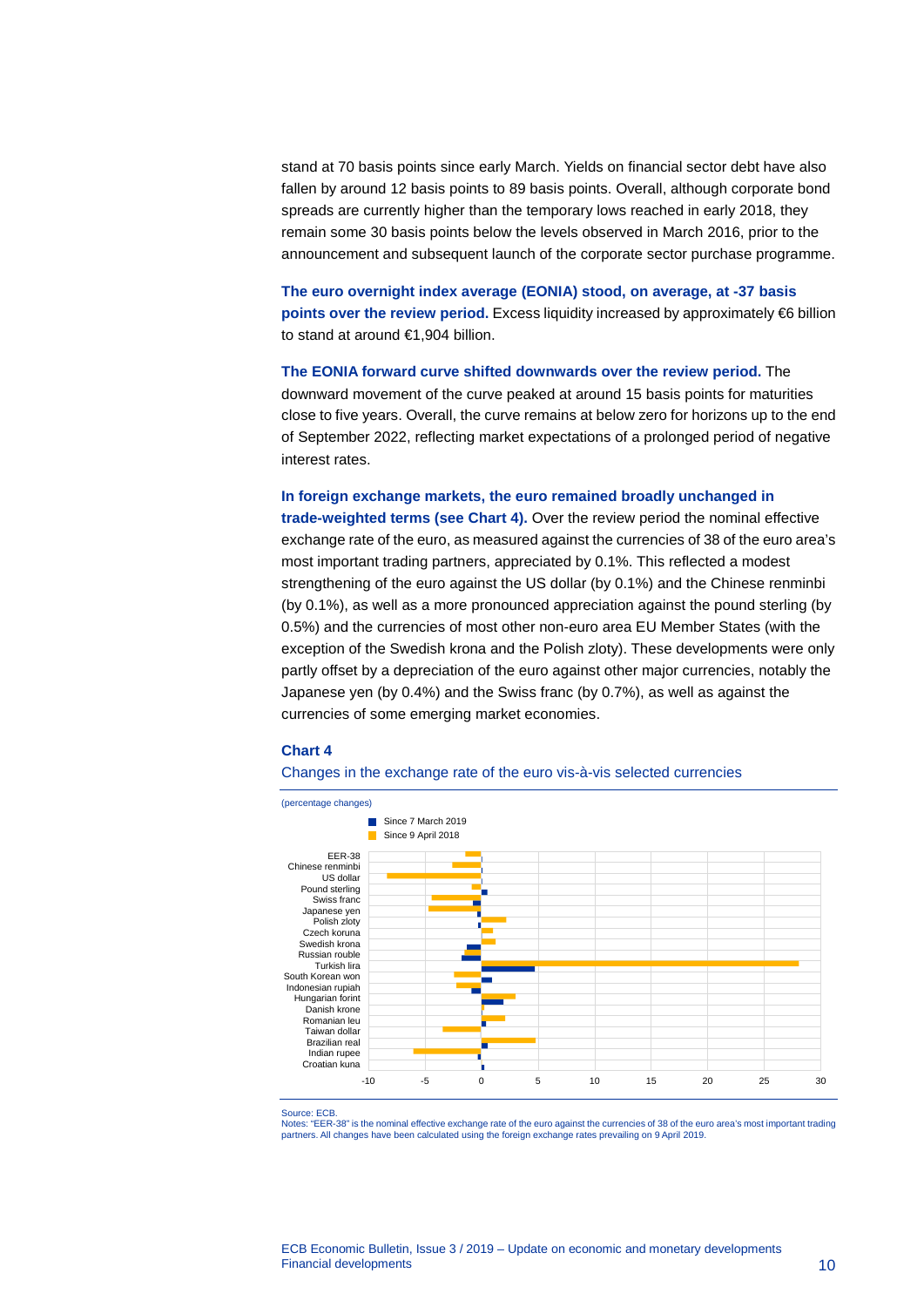# 3 Economic activity

### <span id="page-11-0"></span>**The slowdown in euro area growth has continued, as incoming data have overall been weaker than expected in the first quarter of 2019.** Real GDP

increased by 0.2% in quarter-on-quarter terms in the last quarter of 2018, only marginally up compared with the previous quarter, but still below the economic expansion observed in the first half of last year (see Chart 5). Domestic demand and net trade contributed positively to GDP growth in the fourth quarter, while changes in inventories had a substantial curtailing effect. In annual terms, this resulted in a 1.8% increase in real GDP in 2018, which is well below the 2.4% rate of growth recorded in the previous year. Although soft economic indicators remain robust overall compared with historical averages, they have continued to fall short. Particular vulnerabilities in the manufacturing and tradable goods sectors reflect a downturn in external demand which, combined with some country and sector-specific factors, suggests a continued weak growth momentum in the first quarter of 2019.

#### **Chart 5**

#### Euro area real GDP and its components



Source: Eurostat.

Note: The latest observations are for the fourth quarter of 2018.

#### **Consumer spending continued to rise, albeit at a lower growth rate than in**

**previous years.** Private consumption rose by 0.2%, quarter on quarter, in the final quarter of 2018, following a slightly lower rate of increase in the previous quarter. The main factors behind the recent weakness in consumption have been the higher oil price in the first half of 2018, delivery bottlenecks in the car industry, increased macroeconomic uncertainty and some country-specific factors. On an annual basis, consumption rose by 1.0% in the fourth quarter of 2018, which is the same rate as in the previous quarter. Annual growth of households' real disposable income accelerated from 1.5% in the third quarter of 2018 to 1.7% in the fourth quarter. Disposable income continues to be supported mainly by steady labour income growth, reflecting the robustness of the labour market. Consequently, the saving ratio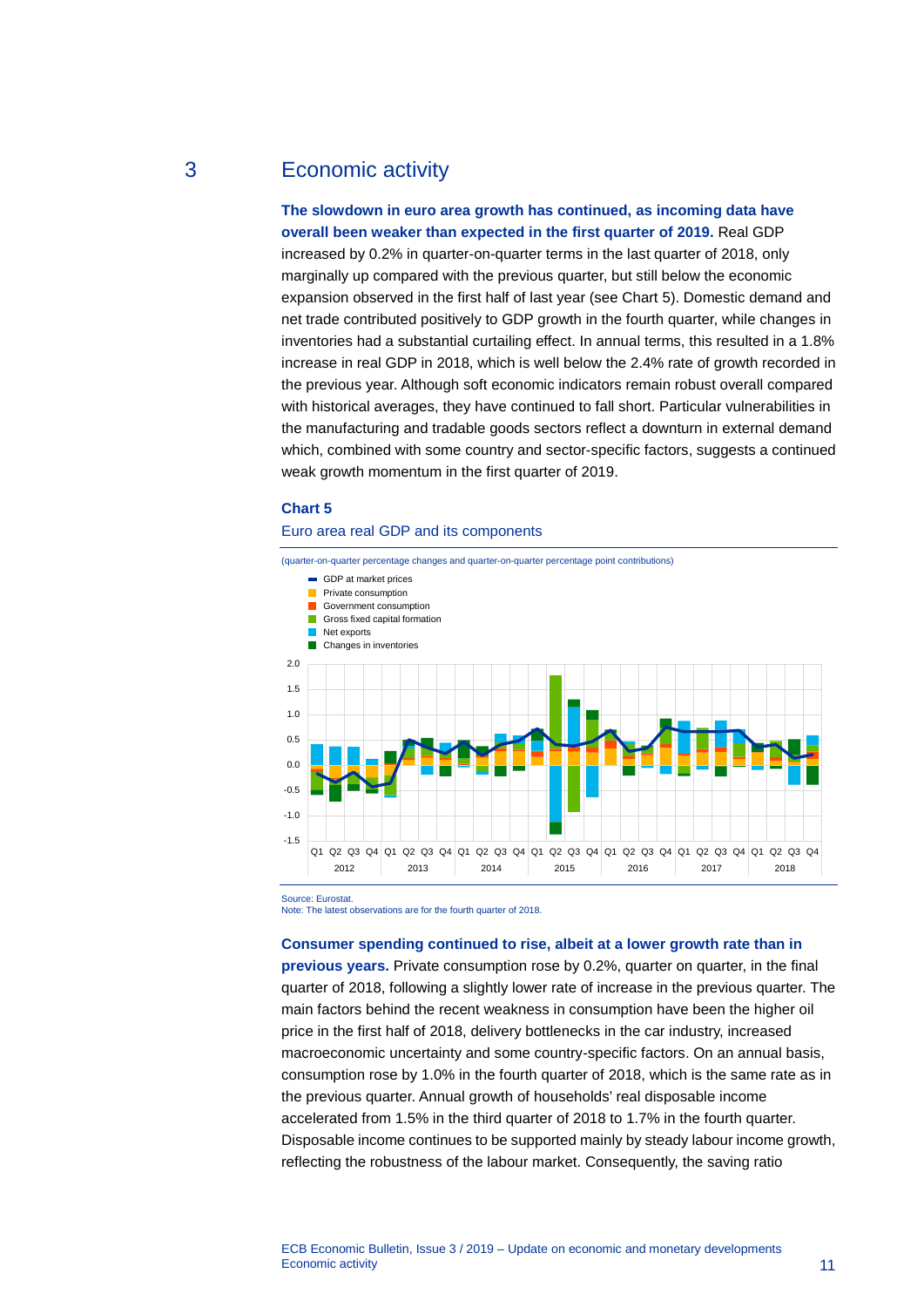(expressed as a four-quarter moving average) increased from 12.0% in the third quarter of 2018 to 12.1% in the fourth quarter.

**Euro area labour markets remain robust, despite some slowdown.** Employment increased by 0.3% in the last quarter of 2018, following an increase of 0.2% in the third quarter. Overall, employment increased by 1.5% in 2018. Employment growth slowed down somewhat in the second half of 2018, but remained strong compared with developments in GDP growth. Continued employment growth combined with a drop in GDP growth in 2018 led to a moderation in productivity growth, following a modest pick-up in 2017. This may partly reflect the fact that adjustments in employment tend to lag behind changes in output. One reason for this may be that firms are cautious in their recruitment decisions, in part owing to limited flexibility regarding adjustments to longer-term employment contracts.

**Recent short-term labour market indicators continue to point to positive but moderating employment growth in the first quarter of 2019.** The euro area unemployment rate stood at 7.8% in both January and February 2019, down from 7.9% in the last quarter of 2018. This, together with the survey indicators on employment, points to further employment growth, but at a lower rate than before.

#### **Chart 6**

Euro area employment, Purchasing Managers' Index assessment of employment, and the unemployment rate

(left-hand scale: quarter-on-quarter percentage changes; diffusion index; right-hand scale: percentage of labour force)



Sources: Eurostat, Markit and ECB calculations. Notes: The Purchasing Managers' Index (PMI) is expressed as a deviation from 50 divided by 10. The latest observations are for the fourth quarter of 2018 for employment, March 2019 for the PMI and February 2019 for the unemployment rate.

**Private consumption is expected to continue to rise at robust rates.** Recent data on retail trade and new passenger car registrations point to continued growth in consumer spending in the first quarter of this year. The latest survey results signal ongoing, albeit moderating, employment growth. This should continue to support household income and thus consumer spending. Moreover, households' net worth continued to increase in the fourth quarter of 2018, thereby providing further support to private consumption. Considered together, these factors should explain why during the first quarter of 2019 consumer confidence partly recovered from its decline over the course of 2018 and continued to stand at a level well above its long-term average.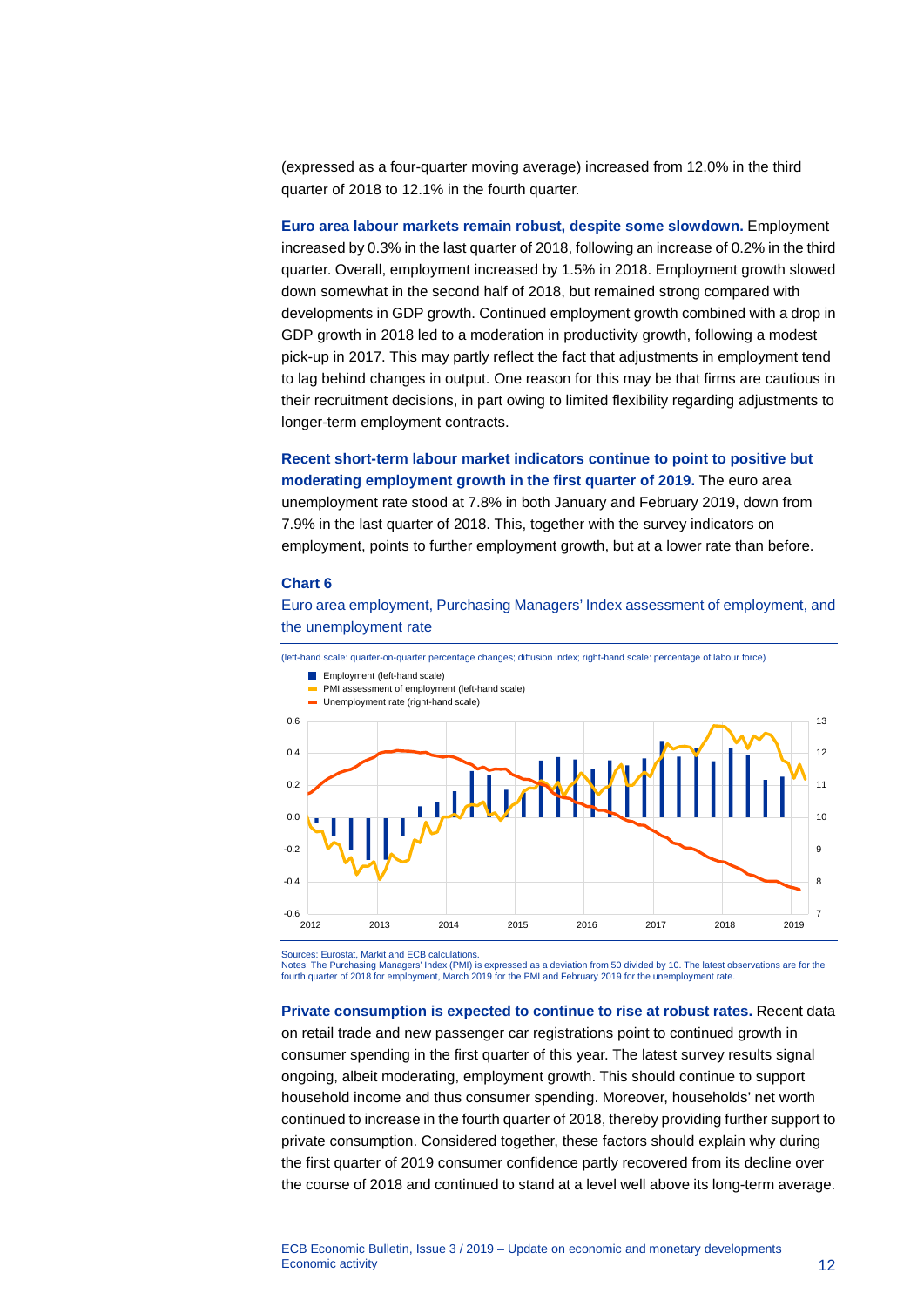### **Business investment slowed in the fourth quarter of 2018, and short-term indicators point to a possible further slowdown in the first quarter of 2019.**

Despite remaining positive, quarter-on-quarter non-construction investment growth declined from 1.0% in the third quarter of 2018 to 0.4% in the fourth quarter of 2018. Available short-term indicators for the first quarter of 2019 also point to a weakening in growth. Compared with the fourth quarter of 2018, available data for the first quarter of 2019 suggest a fall in the production of capital goods. This also reflects the recorded decline in industrial confidence as well as higher financial volatility. On a more positive note, capacity utilisation remains high, pointing to supply-side constraints which might call for increased investment. Looking forward, investment dynamics are expected to remain moderate. As the business cycle matures, business investment is expected to decelerate in tandem with weakening external and domestic demand. In this context, the assessment of export order books and production expectations in the capital goods sector points to continued weakness so far in 2019. By contrast, while profit dynamics (i.e. internal funds for investment) slowed, banks continued to report a positive net demand for loans used for investment purposes in the first quarter of 2019.

**Euro area trade regained some momentum at the start of 2019 but according to leading indicators it may be short-lived.** According to the latest monthly nominal data (for January 2019), intra-euro area exports recovered by 1.5%, month on month, following a decrease of 0.6% in December 2018. Extra-euro area exports expanded at a stronger rate of 0.8%, month on month, compared with 0.3% in December 2018. Growth in total imports remained weak in January 2019 at 0.3% in month-on-month terms, up from 0.1% in December 2018. Intra-euro area and extra-euro area flows advanced at the same pace. While euro area trade in goods strengthened at the start of 2019, the recovery was nevertheless insufficient to fuel stronger growth over the first quarter. Looking forward, euro area trade is expected to remain weak in the first part of 2019.

**The latest economic indicators suggest a sizeable moderation in the pace of economic expansion.** Industrial production (excluding construction) experienced a rebound in the first quarter of 2019. Production showed positive signs for the first time since 2017, increasing slightly by 0.4% in quarter-on-quarter terms compared with the 1.2% drop in the fourth quarter of 2018. Survey data signal a slowdown in growth dynamics in the near term. The composite output Purchasing Managers' Index (PMI) averaged 51.5 in the first quarter of 2019, compared with 52.3 in the fourth quarter of 2018. Meanwhile, the European Commission's Economic Sentiment Indicator (ESI) dropped to an average of 106.0 in the first quarter of 2019, compared with 108.9 in the fourth quarter of 2018. While the ESI stood above its long-term average, the PMI remained between the threshold of 50 (which separates contraction from expansion in activity) and its historical average of 52.9.

**This moderation reflects in part a slowdown in external demand, compounded by some country and sector-specific factors.** While the impact of some country and sector-specific idiosyncratic factors on economic activity is dissipating, global headwinds continue to weigh on euro area growth and the rebound is sluggish. Overall, growth is expected to continue at a slow pace.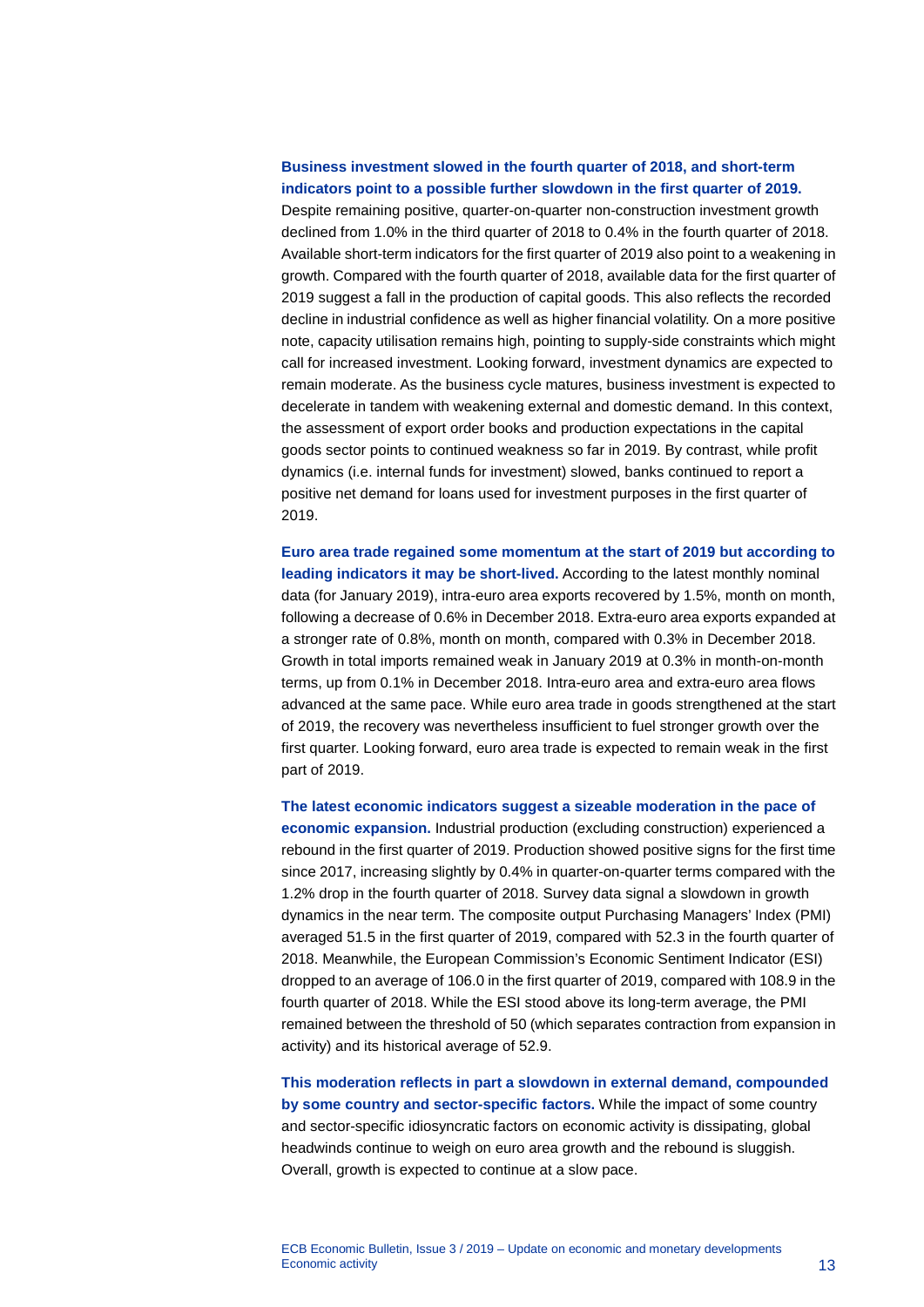#### **Looking forward, the ECB's monetary policy measures will continue to back**

**domestic demand.** Private consumption is supported by healthy labour market conditions and ongoing employment gains. Residential investment should continue to improve, supported by growing household wealth. Business investment is expected to continue to expand, albeit at a subdued pace, driven by high levels of capacity utilisation and supportive financing conditions. In addition, although the outlook for global trade has weakened, the expansion in global activity is expected to continue. The results of the latest round of the [ECB Survey of Professional Forecasters,](http://www.ecb.europa.eu/stats/prices/indic/forecast/html/index.en.html) conducted in April 2019, show that private sector GDP growth forecasts for 2019 and 2020 were revised down by 0.3 and 0.1 percentage points respectively, compared with the previous round conducted in late January. At the same time, the figure for 2021 remained unchanged at 1.4%.

#### **The risks surrounding the euro area growth outlook remain tilted to the**

**downside.** This reflects the persistence of uncertainties related to geopolitical factors, the threat of protectionism and vulnerabilities in emerging markets.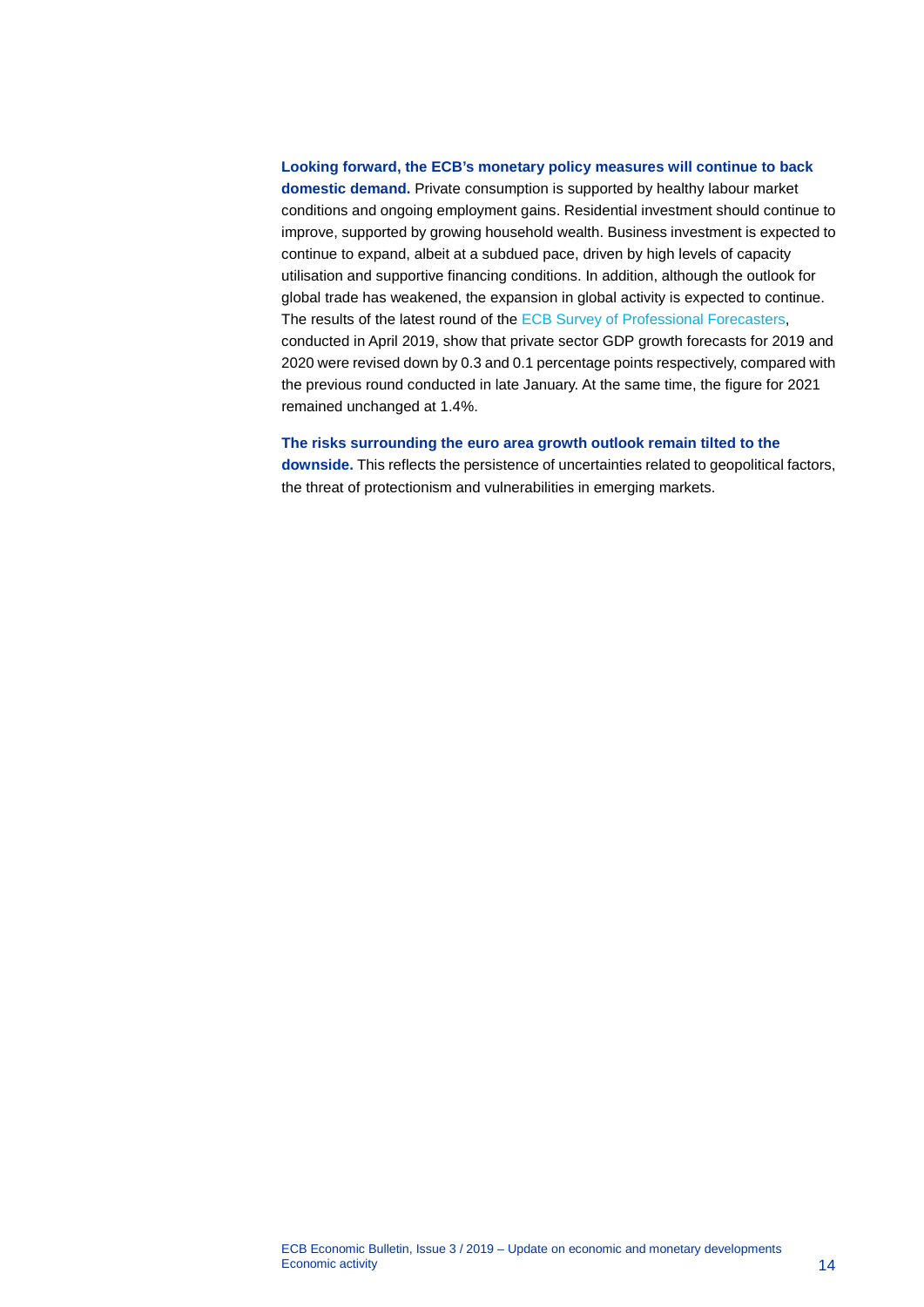### 4 Prices and costs

<span id="page-15-0"></span>**According to Eurostat's flash estimate, euro area annual HICP inflation declined to 1.4% in March 2019, from 1.5% in February (see Chart 7).** This decline took place despite higher energy price inflation and reflected lower food price inflation and, more especially, lower HICP inflation excluding energy and food.

#### **Chart 7**





Sources: Eurostat and ECB calculations.

<span id="page-15-1"></span>-

Notes: The latest observations are for March 2019 (flash estimates). Growth rates for 2015 are distorted upwards owing to a methodological change (see the box entitled "A new method for the package holiday price index in G nod for the package holiday price index in Germany and its in s", *Economic Bulletin*, Issue 2, ECB, 2019).

**Measures of underlying inflation remained generally muted and continued their recent sideways movement.** HICP inflation excluding energy and food declined to 0.8% in March, from 1.0% in February. The extent to which this decline was affected by developments in more volatile prices, for instance for travel and clothing, or by the timing of the Easter holidays, can be assessed only with the release of the full HICP breakdown. Other measures of underlying inflation, including the Persistent and Common Component of Inflation (PCCI) indicator and the Supercore indicator<sup>[1](#page-15-1)</sup>, which are only available for the period to February, also pointed to a continuation of the broad sideways movement of recent months. Nonetheless, all of the statistical and model-based measures remained above their respective lows in 2016. Looking ahead, measures of underlying inflation are expected to increase gradually, driven by stronger wage growth and the pick-up observed in domestic producer price inflation.

**Supply chain price pressures for HICP non-energy industrial goods continued to increase.** This build-up is visible in the later stages of the supply chain, with domestic producer price inflation for non-food consumer goods increasing further to 1.1% in February, its highest rate since March 2012 and twice its historical average. Import price inflation for non-food consumer goods also continued to strengthen

<sup>1</sup> For more information on these measures of underlying inflation, see Boxes 2 and 3 in the article entitled ["Measures of underlying inflation for the euro area"](https://www.ecb.europa.eu/pub/economic-bulletin/articles/2018/html/ecb.ebart201804_03.en.html), *Economic Bulletin*, Issue 4, ECB, 2018.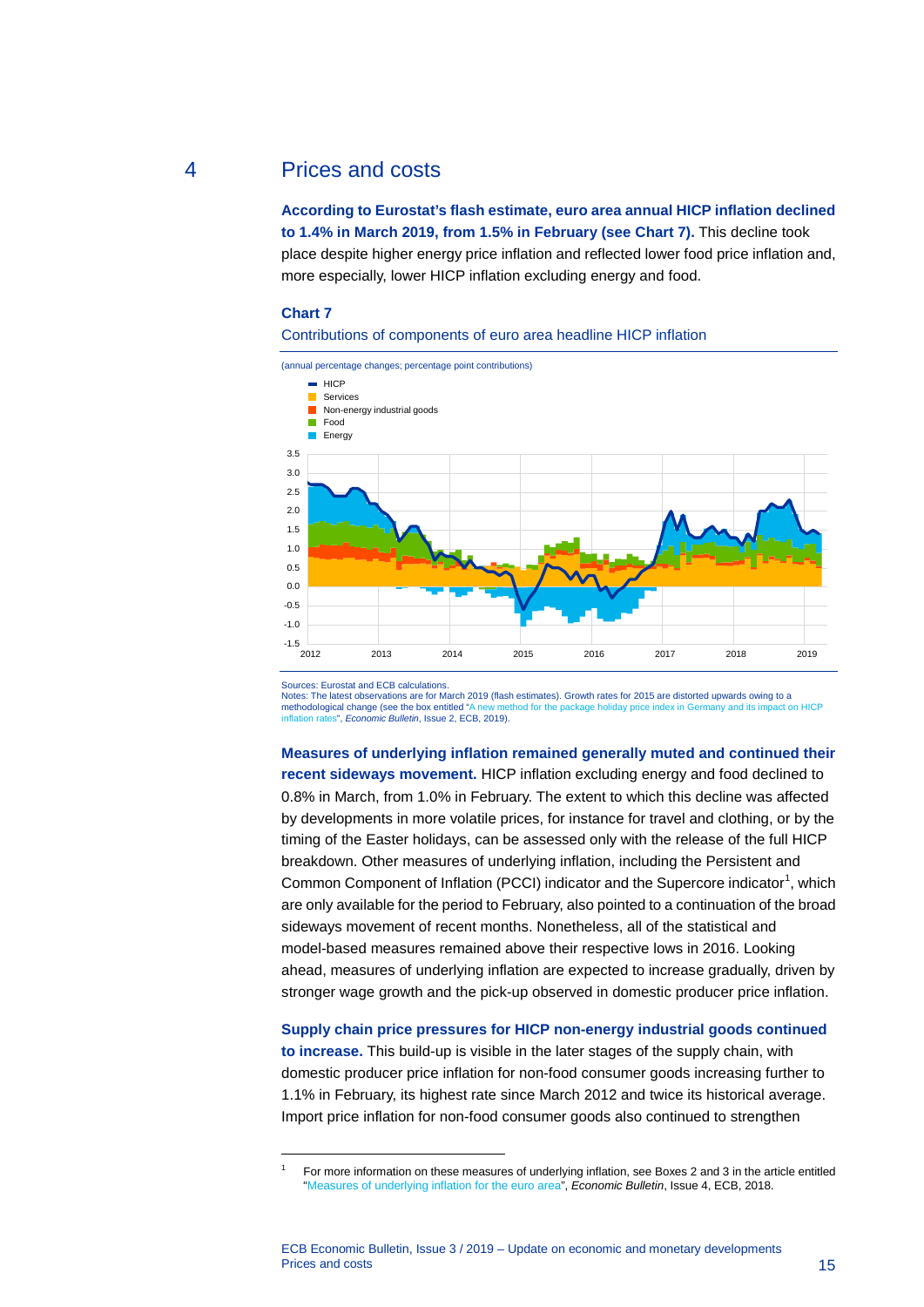further in February, standing at 1.2%, up from 0.8% in January. At the very early stages of the pricing chain, price pressures recovered somewhat; the annual percentage changes in both oil and non-oil commodity prices moved back into positive territory in February and continued to increase in March.

### **Recent developments in wage growth continue to support the notion of a gradual build-up in domestic cost pressures.** Annual growth in compensation per

employee was 2.2% in the fourth quarter of 2018, remaining above its long-term average. The decline from 2.5% in the previous quarter was linked to one-off payments in that quarter. As negotiated wage growth had continued to increase, rising from 2.1% in the third quarter of 2018 to 2.2% in the fourth quarter, the decline in growth of compensation per employee was reflected in a declining wage drift. More generally, wage growth indicators now stand visibly higher than in the first half of 2016. These developments are in line with increasing tightness in the labour market.

### **The impact of rising labour cost pressures on overall domestic price**

**developments was cushioned by profit margins.** Price pressures as captured in unit labour costs continued to intensify in the fourth quarter of 2018, mainly reflecting a continued weakening in labour productivity growth. Notwithstanding, the annual percentage change in the GDP deflator remained relatively stable, hovering between 1.3% and 1.5% in 2018, as the overall weakening in the cyclical momentum of the economy, together with deteriorations in the terms of trade (related particularly to the past increases in oil prices), weighed on profit margin developments.

**Market-based measures of longer-term inflation expectations declined, while survey-based expectations remained stable.** The five-year forward inflation-linked swap rate five years ahead stood at 1.36%, around 15 basis points lower than the level prevailing in early March (see Chart 8). Despite its further decline, which continues a downward trend beginning in November 2018, the risk-neutral probability of negative average inflation over the next five years, implied by inflation options markets, remains negligible. Nevertheless, the forward profile of market-based measures of inflation expectations continues to point to a prolonged period of low inflation with only a very gradual return to inflation levels below, but close to, 2%. The results of the ECB Survey [of Professional Forecasters \(SPF\) for the second](https://www.ecb.europa.eu/stats/ecb_surveys/survey_of_professional_forecasters/html/ecb.spf2019q2%7Ed0f7127183.en.html) quarter of 2019 show average headline inflation expectations for the euro area of 1.4% in 2019, 1.5% in 2020 and 1.6% in 2021. This represents downward revisions of 0.1 percentage points for each of these years compared with the previous survey, mainly attributable to a weaker growth outlook and downward surprises in recent inflation outcomes. According to the SPF, average longer-term inflation expectations remained at 1.8%.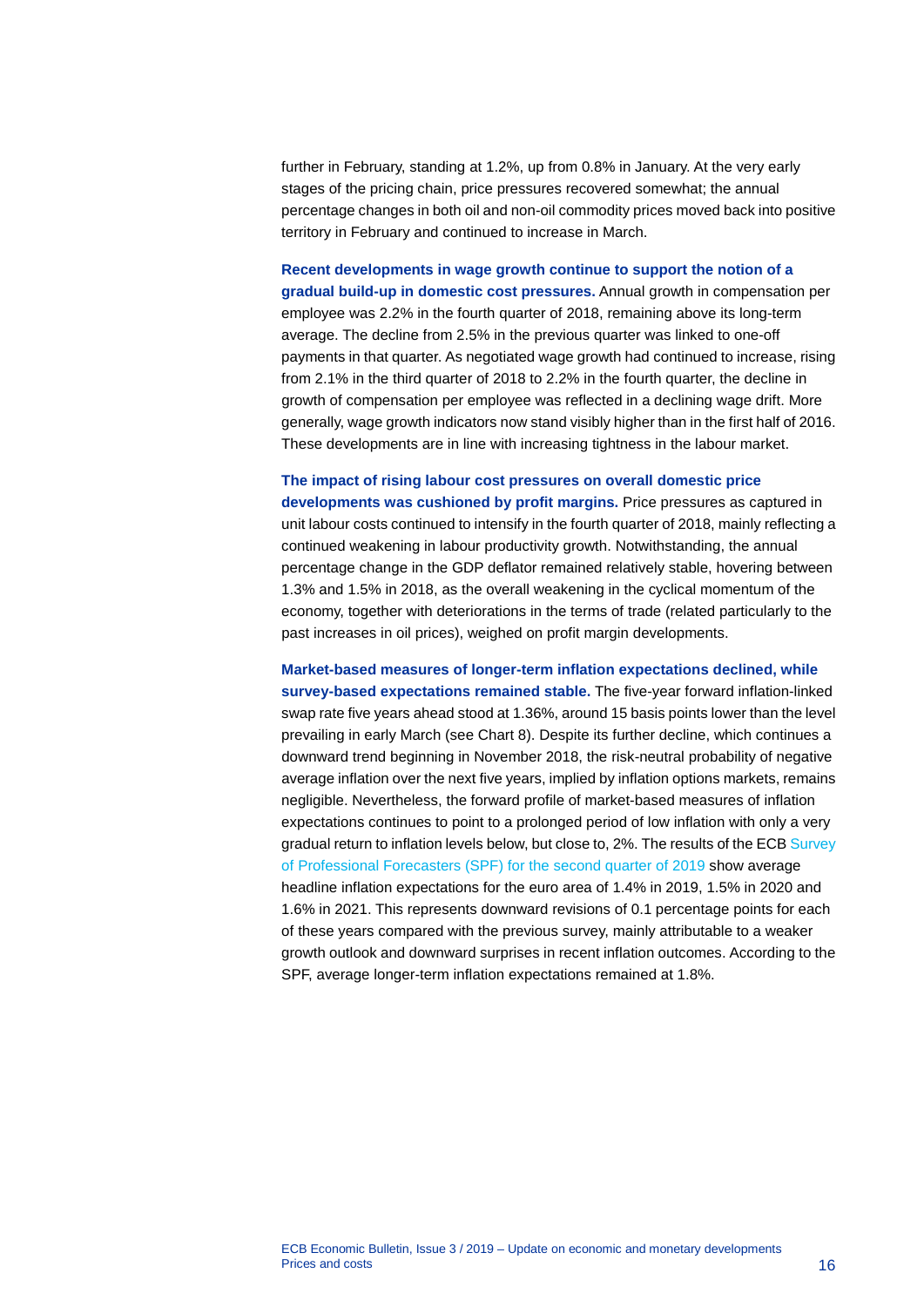#### **Chart 8**

#### Market and survey-based measures of inflation expectations

(annual percentage changes)

SPF second quarter of 2019 SPF first quarter of 2019 SPF fourth quarter of 2018 Consensus Economics forecasts (14 March 2019) Market-based measures of inflation expectations (April 2019) ECB staff macroeconomic projections (March 2019)  $HICP$ 3.0 2.5 2.0  $\bullet$ 1.5 1.0 0.5 0.0 -0.5  $-1.0$  2012 2012 2013 2014 2015 2016 2017 2018 2019 2020 2021 2022 2023

Sources: ECB Survey of Professional Forecasters (SPF), ECB staff macroeconomic projections for the euro area and Consensus

Economics.<br>Notes: The SPF survey for the second quarter of 2019 was conducted between 18 and 22 March 2019. The market-implied curve is<br>based on the one-year spot inflation rate and the one-year forward rate one year ahead one-year forward rate three years ahead and the one-year forward rate four years ahead. The latest observations for market-implied inflation are for 9 April 2019.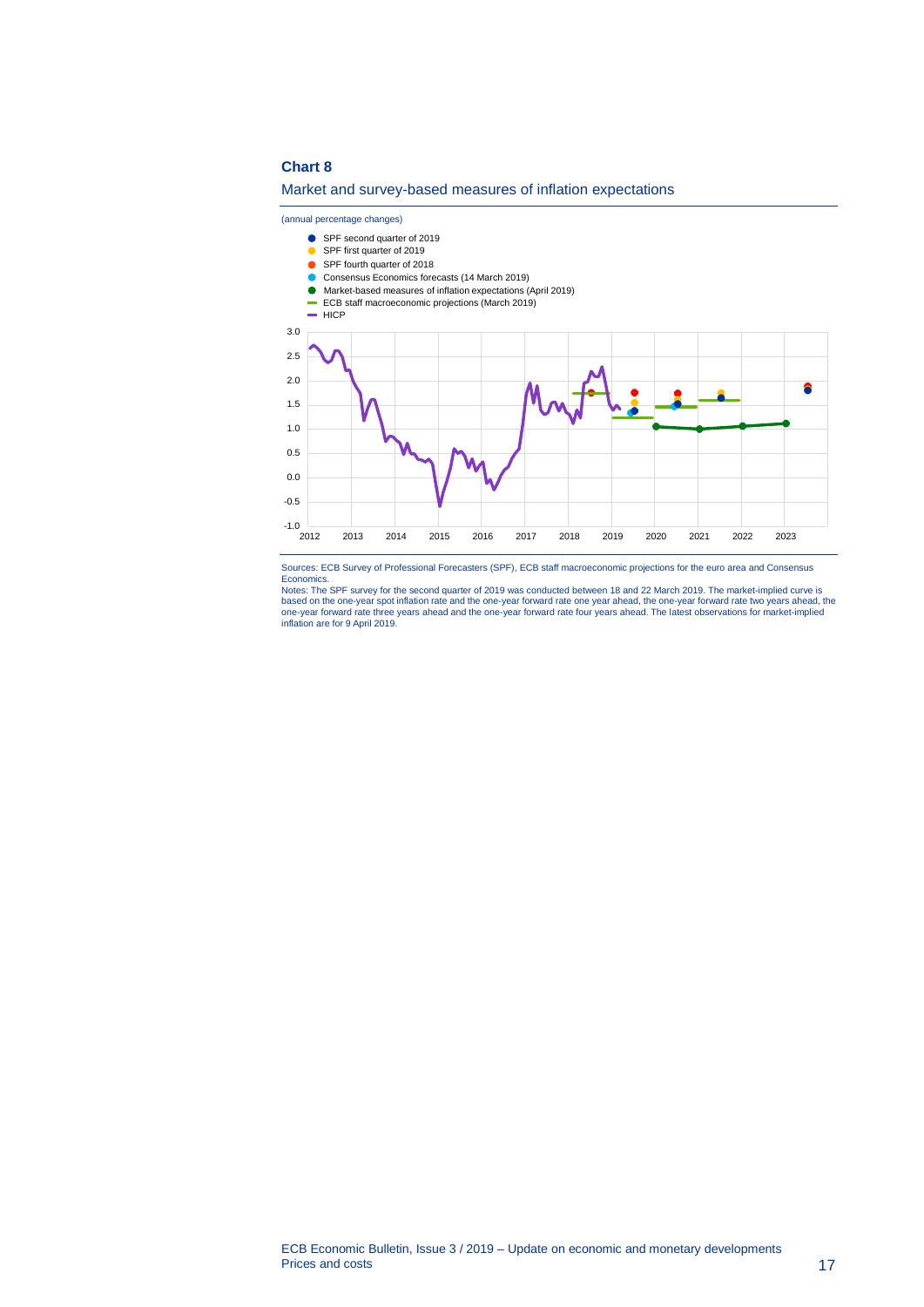# 5 Money and credit

<span id="page-18-0"></span>**Broad money growth rebounded in February.** The annual growth rate of M3 increased to 4.3% in February from 3.8% in January, thereby continuing to hover around the rates observed since early 2018 (see Chart 9). The phasing-out of net asset purchases at the end of 2018 has led to a smaller positive impact of the asset purchase programme (APP) on M3 growth. The annual growth rate of M1, the main contributor to M3 growth from a component perspective, increased to 6.6% in February (up from 6.2% in January). Given that real M1 growth tends to lead real GDP growth by about one year (see Box 4 "The predictive power of real M1 for real economic activity in the euro area"), these developments are consistent with the current moderation in real economic activity. Looking ahead, the current level of real M1 growth indicates a low probability of a recession in the euro area in the coming year.

#### **Chart 9**

#### M3 and its counterparts

(annual percentage changes; contributions in percentage points; adjusted for seasonal and calendar effects)

- $\blacksquare$  M3
- Net external assets
- General government debt securities held by the Eurosystem
- **Credit to general government from MFIs excluding the Eurosystem**
- Credit to the private sector
- Inflows from longer-term financial liabilities and other counterparts



Source: ECB.

Notes: Credit to the private sector includes MFI loans to the private sector and MFI holdings of securities issued by the euro area private non-MFI sector. As such, it also covers the Eurosystem's purchases of non-MFI debt securities under the corporate sector purchase programme. The latest observation is for February 2019.

#### **M3 growth remained resilient to the fading-out of the contribution of the APP.**

From a counterpart perspective, the positive contribution to M3 growth from general government securities held by the Eurosystem decreased further (see the red bars in Chart 9) in the context of the aforementioned phasing-out of net purchases under the APP. Until October 2018 it had been largely offset by an increase in the contribution from credit to the private sector (see the blue bars in Chart 9). While credit to the private sector has remained the largest driver of broad money growth in recent months, its contribution has stagnated. Since October 2018 an increasingly positive contribution from net external assets (see the yellow bars in Chart 9) – which, among other things, reflects a reduced preference on the part of euro area investors for foreign assets – and a declining drag from credit to the government from euro area monetary financial institutions (MFIs) excluding the Eurosystem (see the light green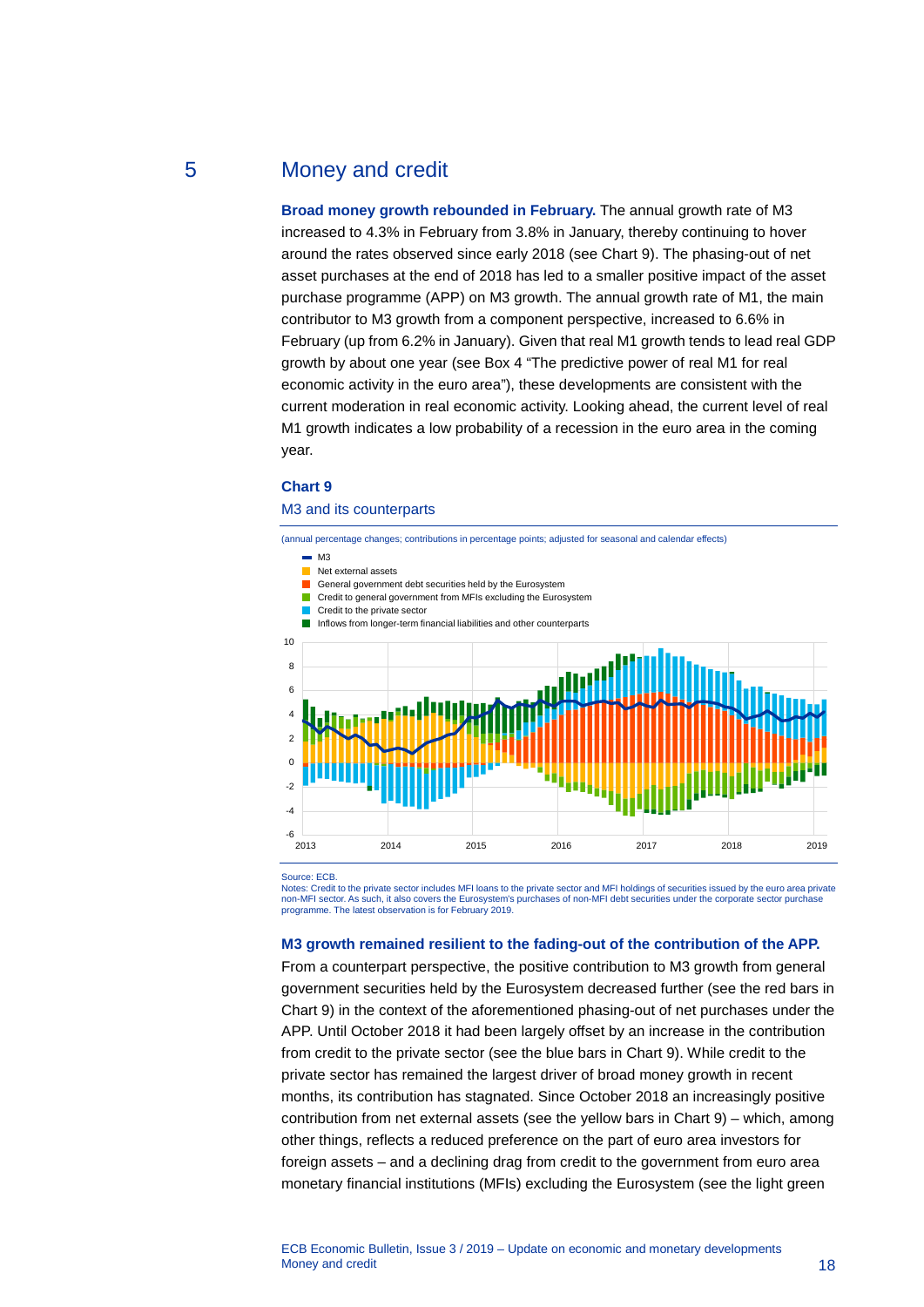bars in Chart 9) have contributed to the resilience of M3 growth. At the same time, increasing issuance activity of MFI longer-term debt securities has somewhat dampened money creation (see the dark green bars in Chart 9).

**Following a decrease in January, the annual growth of loans to the private sector increased again in February.** The annual growth rate of MFI loans to the private sector (adjusted for loan sales, securitisation and notional cash pooling) increased to 3.2% in February from 3.0% in January (see Chart 10). This was due to a rebound in the annual growth rate of loans to NFCs, which increased to 3.7% in February from 3.4% in January, mainly reflecting a base effect. Looking beyond short-term volatility, the annual growth rate of loans to NFCs has been on a moderating path in recent months, in line with the typical lagged reaction to the slowdown in economic activity observed since early 2018. At the same time, the annual growth rate of loans to households remained stable at 3.3% in February. The expansion in loan growth has been supported by the significant decline in bank lending rates across the euro area since mid-2014 (notably owing to the ECB's non-standard monetary policy measures) and by overall improvements in the supply of, and demand for, bank loans. In addition, banks have made progress in consolidating their balance sheets, although the volume of non-performing loans (NPLs) remains high in some countries and may constrain financial intermediation.[2](#page-19-0)

#### **Chart 10**

-



#### Loans to the private sector

Notes: Loans are adjusted for loan sales, securitisation and notional cash pooling. The latest observation is for February 2019.

**According to the April 2019 [euro area bank lending survey,](http://www.ecb.europa.eu/stats/ecb_surveys/bank_lending_survey/html/index.en.html) loan growth continued to be supported by favourable overall bank lending conditions and increasing demand for housing loans.** In the first quarter of 2019 credit standards for loans to enterprises remained broadly unchanged, which was somewhat more favourable than expected by banks in the previous survey round. At the same time, credit standards for households tightened. Banks' cost of funds and balance sheet constraints contributed to a tightening of credit standards across all loan categories,

<span id="page-19-0"></span><sup>&</sup>lt;sup>2</sup> See also Chapter 3 of the ["Financial Stability Review",](http://www.ecb.europa.eu/pub/pdf/fsr/ecb.fsr201811.en.pdf) ECB, November 2018.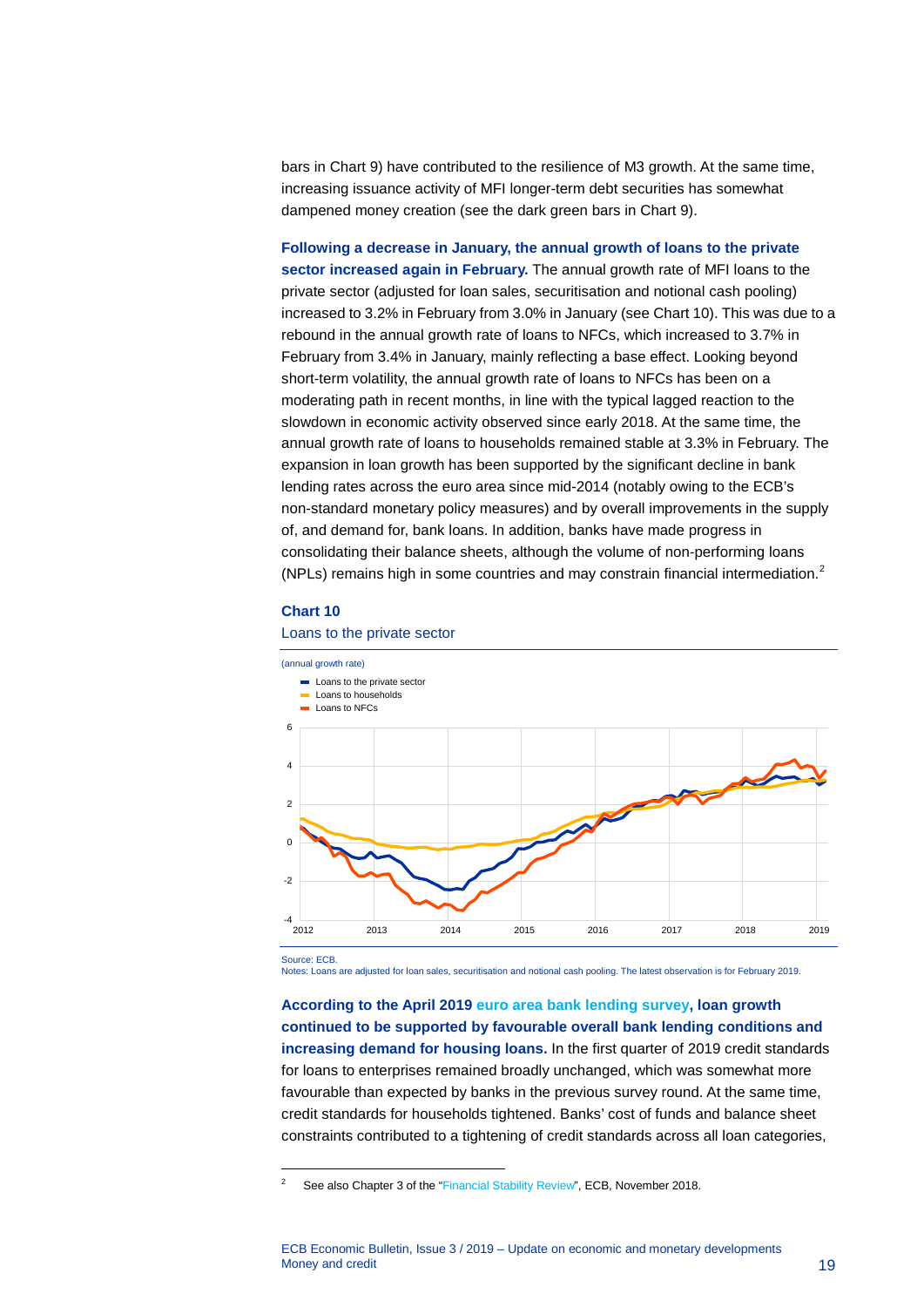while competitive pressures continued to contribute to an easing of credit standards. Net demand for loans to enterprises remained stable in the first quarter of 2019, after having increased since the second quarter of 2015, and was mainly supported by the low general level of interest rates. At the same time, net demand for housing loans continued to increase in the first quarter of 2019, also driven mainly by the low general level of interest rates. Euro area banks again confirmed that the ECB's asset purchase programme had a positive impact on their liquidity position and market financing conditions and a negative impact on their profitability over the past six months, which included the Eurosystem's net asset purchases until December 2018. The APP had an easing impact on banks' credit terms and conditions and a positive impact on their lending volumes. In addition, while the ECB's negative deposit facility rate (DFR) had an adverse impact on banks' net interest income, it continued to support lending.

**Very favourable lending rates continued to support euro area economic growth.**

In February 2019 the composite bank lending rate for loans to NFCs remained broadly stable at 1.65%, which is close to its historical low in May 2018. The composite bank lending rate for housing loans remained stable in February at 1.80%, also close to its historical low in December 2016 (see Chart 11). Composite bank lending rates for loans to NFCs and households have fallen significantly and by more than market reference rates since the ECB's credit easing measures were announced in June 2014. The reduction in bank lending rates for loans to NFCs, as well as for loans to small firms (assuming that very small loans of up to €0.25 million are primarily granted to small firms), was particularly significant in those euro area countries that were most exposed to the financial crisis. This indicates a more uniform transmission of monetary policy to bank lending rates across euro area countries and firm sizes.

#### **Chart 11**

#### Composite bank lending rates for NFCs and households



Source: ECB.

Notes: Composite bank lending rates are calculated by aggregating short and long-term rates using a 24-month moving average of new business volumes. The latest observation is for February 2019.

**In January 2019 net issuance of debt securities by euro area NFCs recovered part of the decline that occurred during the last quarter of 2018.** The latest ECB data indicate that, on a net basis, the total flow of debt securities issued by NFCs in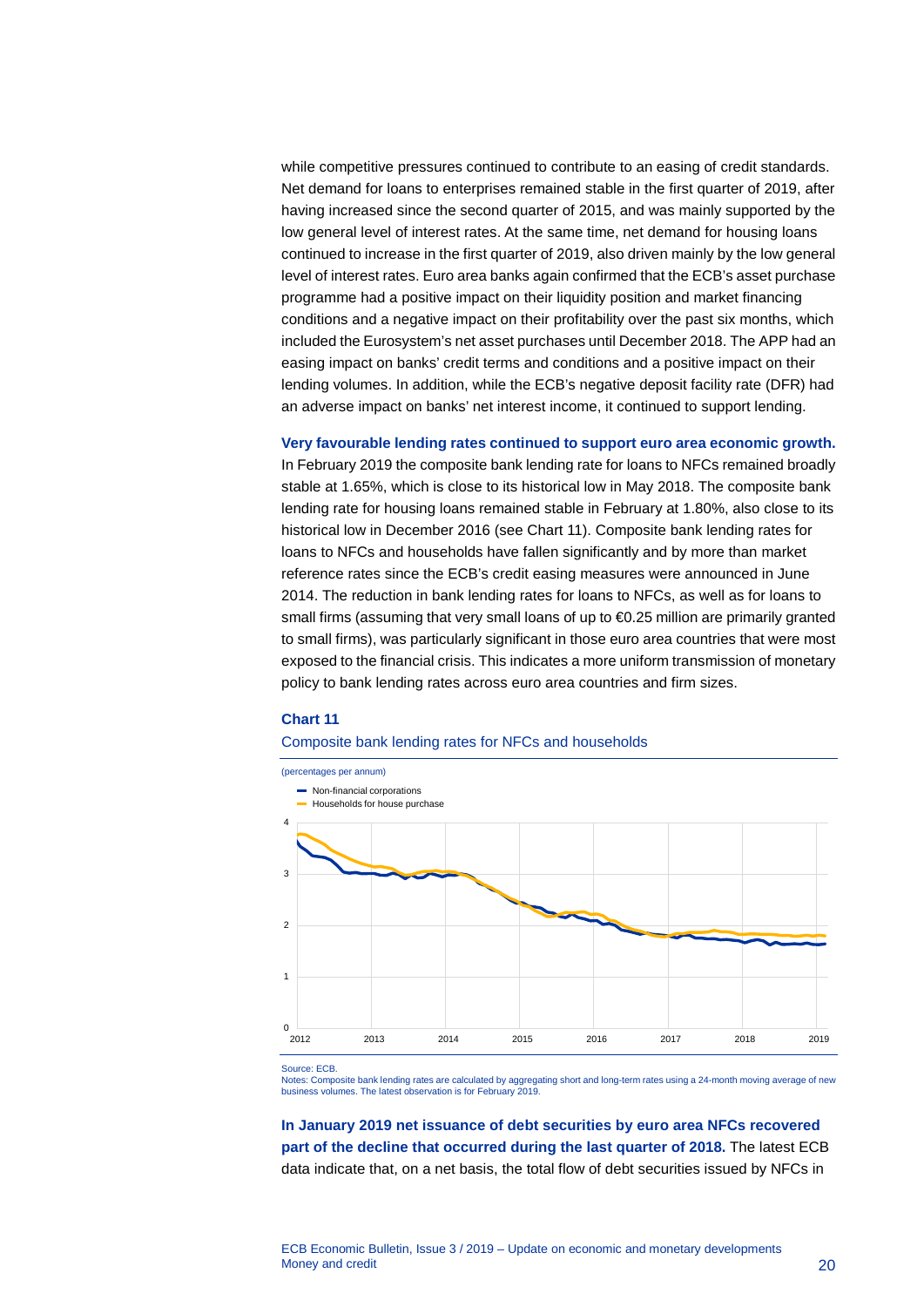January 2019 turned positive again after being negative in the last two months of 2018. This is in line with the seasonal patterns observed over the last few years, in which issuance at the beginning of the year has tended to rebound following a period of weakness in the last few months of the previous year. From a more medium-term perspective (see Chart 12), the annual flows of debt securities were slightly above €40 billion in January 2019, close to the level at which the annual flows of debt securities seem to have settled since November 2018. Available market data suggest that net flows of debt securities issued continued to be relatively strong in February but moderated in March 2019, albeit remaining positive. In January 2019 total net issuance of quoted shares by NFCs continued the decline from its recent peak in the summer of 2018. Nevertheless, the annual flows of net issuance of quoted shares remained high and close to the levels recorded in 2014.

#### **Chart 12**





Notes: Monthly figures based on a 12-month rolling period. The latest observation is for January 2019.

### **Financing costs for euro area NFCs declined marginally in January 2019 from**

**the level recorded at the end of the previous year.** The overall nominal cost of external financing for NFCs, comprising bank lending, debt issuance in the market and equity finance, declined to 4.7% in January and is projected to have declined significantly further in February and March 2019. The cost of financing in March 2019 is estimated to be only 16 basis points above the historical low of December 2014 and much below the levels observed in the summer of 2014. The estimated decrease in the cost of financing since the end of the fourth quarter of 2018 reflects a decrease in both the cost of equity and the cost of market-based debt. The decline in both measures is mainly accounted for by the decline in the long-term risk-free rate and, to a somewhat lesser extent, by the decline in risk premia.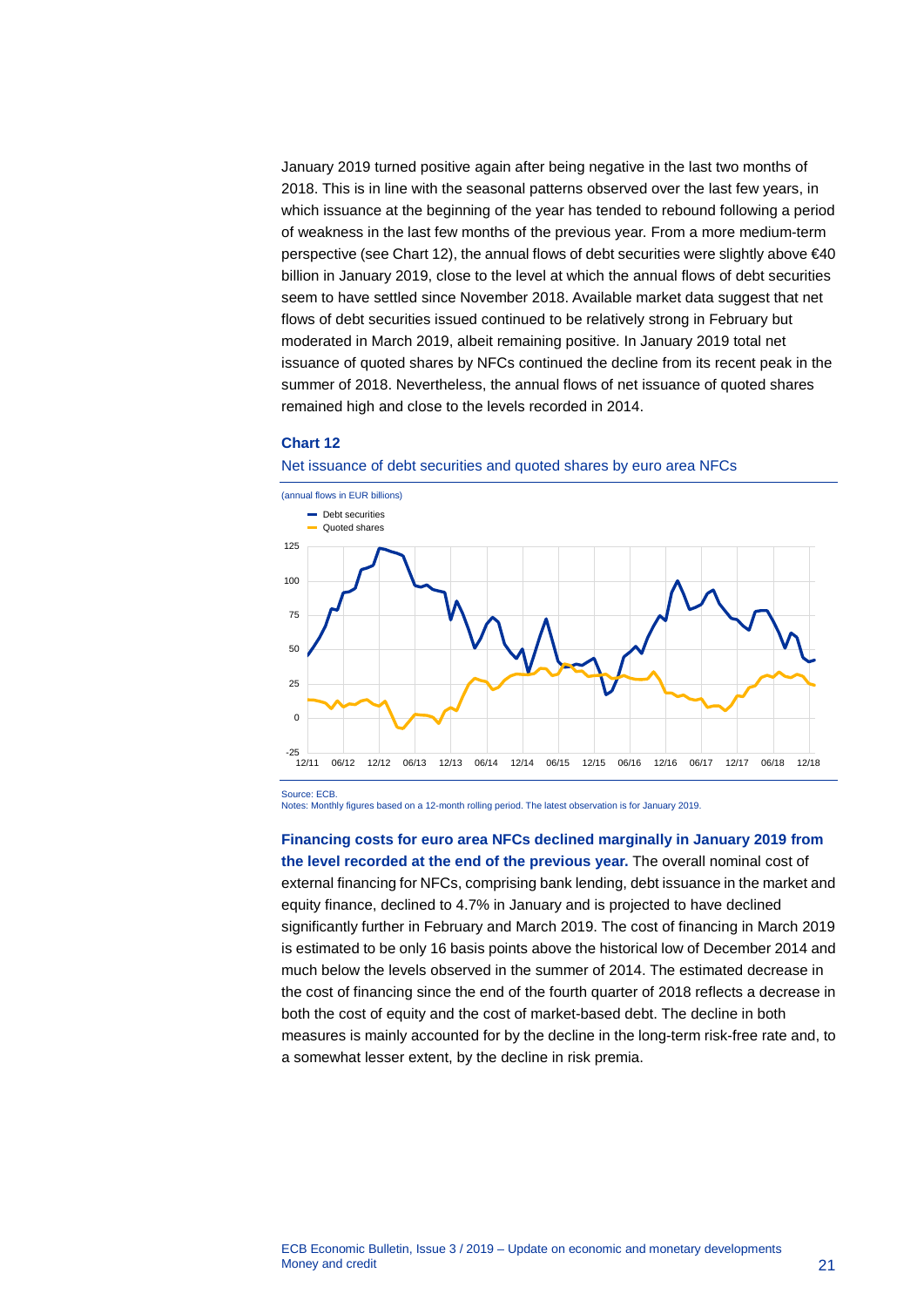# <span id="page-22-0"></span>Boxes

# 1 What the maturing tech cycle signals for the global economy

<span id="page-22-1"></span>**Prepared by Marcel Tirpák**

**A maturing tech cycle has been one of the factors behind the significant trade slowdown in China at the turn of the year.** The tech cycle argument rests on the fact that China and other key Asian economies, including Japan, are closely integrated through supply chains concentrated, especially, in the production of computers and other electronic devices – the tech sector<sup>[3](#page-22-2)</sup>. The maturing tech cycle may reflect a number of factors: it could be associated with more structural sector-specific drivers, such as the possibility of an increasing level of saturation in the global market for smartphones and for new data centres; it could relate to mini-cycles linked to the launch of new models of tech products; or it may signal, more generally, a turn in the global business cycle. This box reviews basic characteristics of the Asian tech sector and shows that it has played an important role in the recent weakness in China's trade. At the same time, the box also suggests that the trend in the global tech cycle associated with weaker trade in Asia may be bottoming out.

**Weak merchandise imports from other key Asian economies have accounted for a substantial share of decelerating Chinese imports in recent months (see Chart A).** Imports from the United States have also declined, partly as retaliatory tariffs on soybeans have diverted Chinese demand for soybeans to Brazil. At the same time, China has significantly increased imports of various commodities, including crude oil.

<span id="page-22-2"></span>-

<sup>3</sup> For the purposes of this box, "tech sector" is used to refer to the manufacturing of computers, electronic and electrical equipment.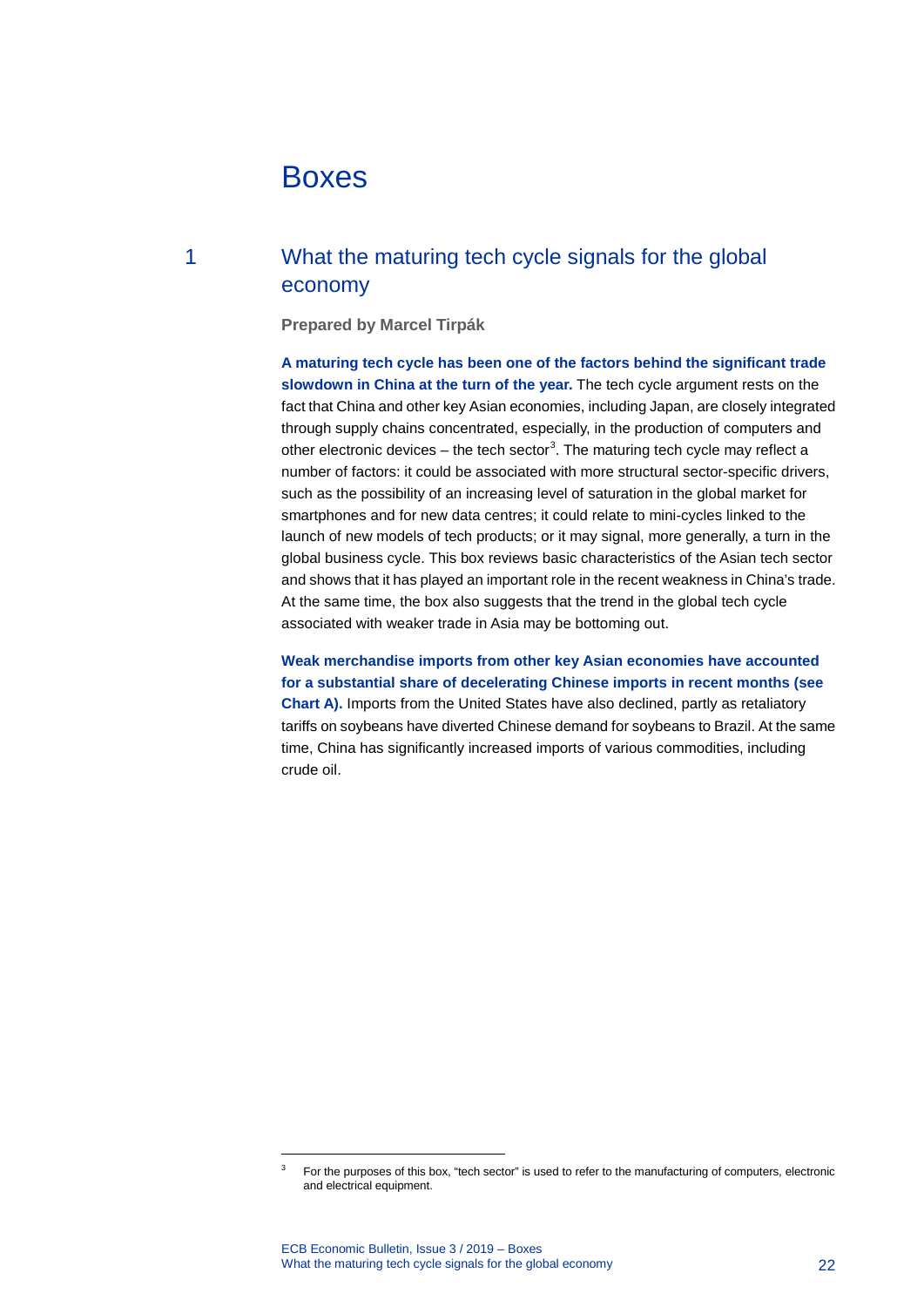### **Chart A**



#### Chinese imports by exporting country and regions

Sources: China Customs via Haver Analytics and ECB calculations.

Notes: Total Chinese nominal imports are represented by the blue bars and exporting countries and regions by the red and green bars. Chinese imports from the respective countries and regions from the first period to the second period are represented by the red (lower) and green (higher) bars. "Tech Asia" denotes Japan, Korea, Malaysia, Singapore, Taiwan, Thailand and Vietnam. "Commodity exporters" includes all commodity-exporting emerging market economies, as well as Australia, Canada, New Zealand and Norway.

**China and other Asian economies are specialised in tech sector production and satisfy around half of global demand for tech products.** China alone accounts for more than a quarter of the sector's global value added. The structure of Asian economies, with a notable exception of India, which specialises in IT services, is skewed towards tech production. This sector accounts, on average, for around 7% of total value added in the region. A high degree of specialisation in tech production is even more pronounced when looking at exports, where tech products account, on average, for more than a quarter of exported goods from the region (see Chart B). Asia dominates the tech sector also from a global perspective: it accounts for around half of the sector's global value added and for more than two-thirds of global tech exports. Asian tech exports account for 10% of total global trade.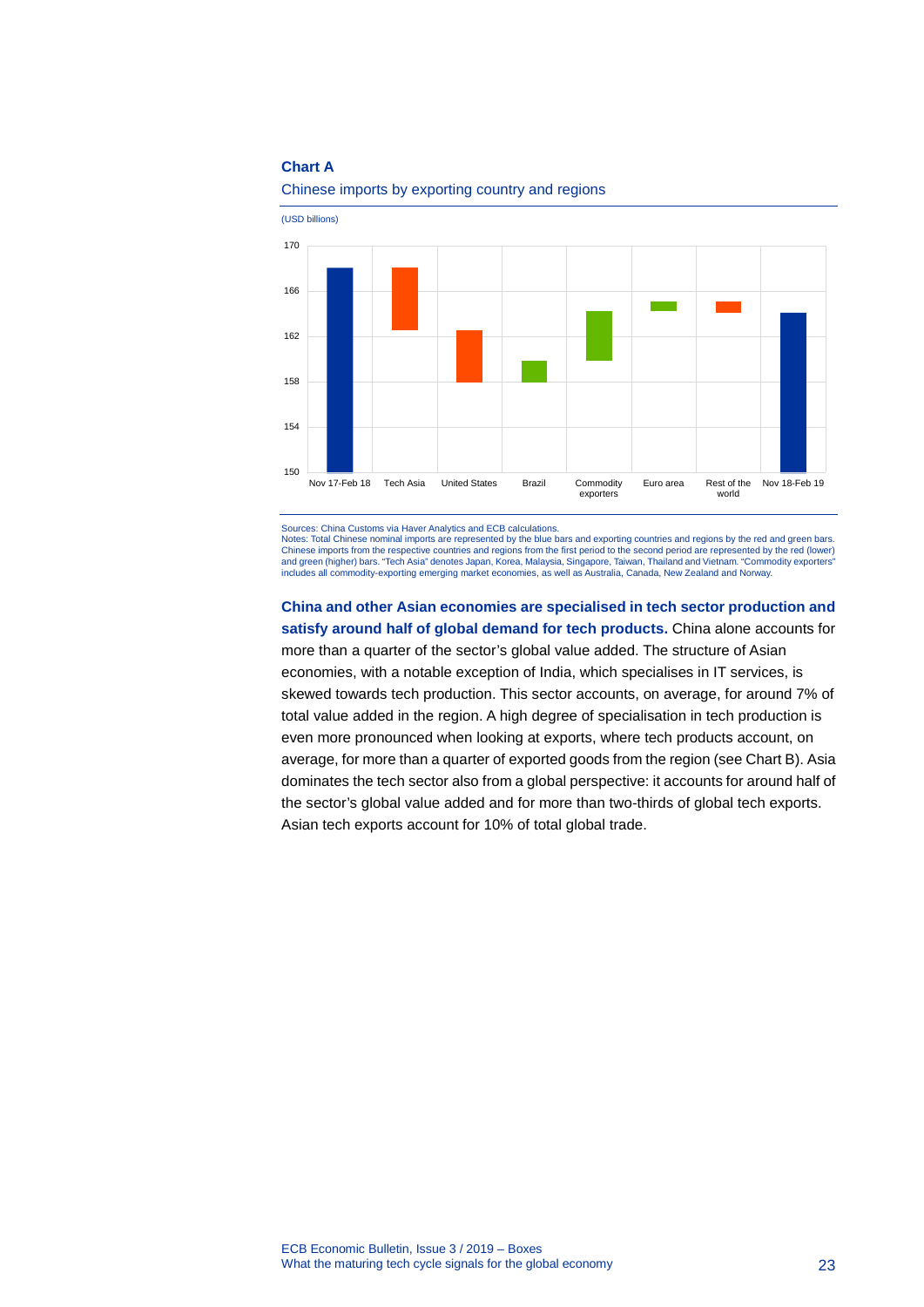#### **Chart B**



#### Specialisation in the tech sector is common across Asian economies

Sources: OECD and ECB calculations.

Tech sector" refers to "Computers, electronic and electrical equipment" (D26T27) in the OECD's Trade in Value Added database. The size of the bubbles on the graph refers to the relative share of a country's tech value added in global tech value added. Asian countries are shown in red.

**The Asian tech supply chain connects advanced economies and emerging markets, with China the largest producer of final products.** Japan and Korea are positioned upstream in the supply chain and, together with Taiwan, specialise in the production of semiconductors and chips. China remains the key assembler of final products in spite of a significant decline in import intensity. The import content of its tech production, which is subsequently exported, declined to 27% in 2015 from 40% only a decade ago, pointing to its declining dependence on intermediate goods sourced from the region. A country's relative position in the supply chain determines whether domestic macroeconomic developments could provide useful signals also for global trends.

### **While the global tech cycle turned in early 2018, an orderly slowdown followed by some stabilisation seems the most likely scenario looking ahead.** Recent

indicators of the tech cycle point to a slowdown in the global tech cycle (see Chart C). However, there are some signs that suggest a stabilisation in the period ahead. First, financial market expectations for sectoral developments in the region – approximated by the Philadelphia Semiconductors Index (see Chart C, red line) – point towards some bottoming out this year, after falling in 2018. Second, while the global PMI for new export orders in the manufacturing sector has remained below the expansion-contraction threshold of 50, the pace of its decline in recent months has been significantly less steep than in the first half of 2018. Although it covers a broader set of exported products, it also shows a fairly high correlation with sectoral stock prices and thus could provide some further evidence of stabilisation in the global tech sector. And third, Korean exports of semiconductors – often used as another leading indicator of activity in the tech sector – have recently shown signs of stabilisation. Broader indices of activity in the technology sector, which are published with a somewhat longer lag and include the US Tech Pulse Index, and global trade in electronic components also suggests some limited weakening in the sector's growth momentum. Overall, therefore, the turning of the global tech cycle seems partly to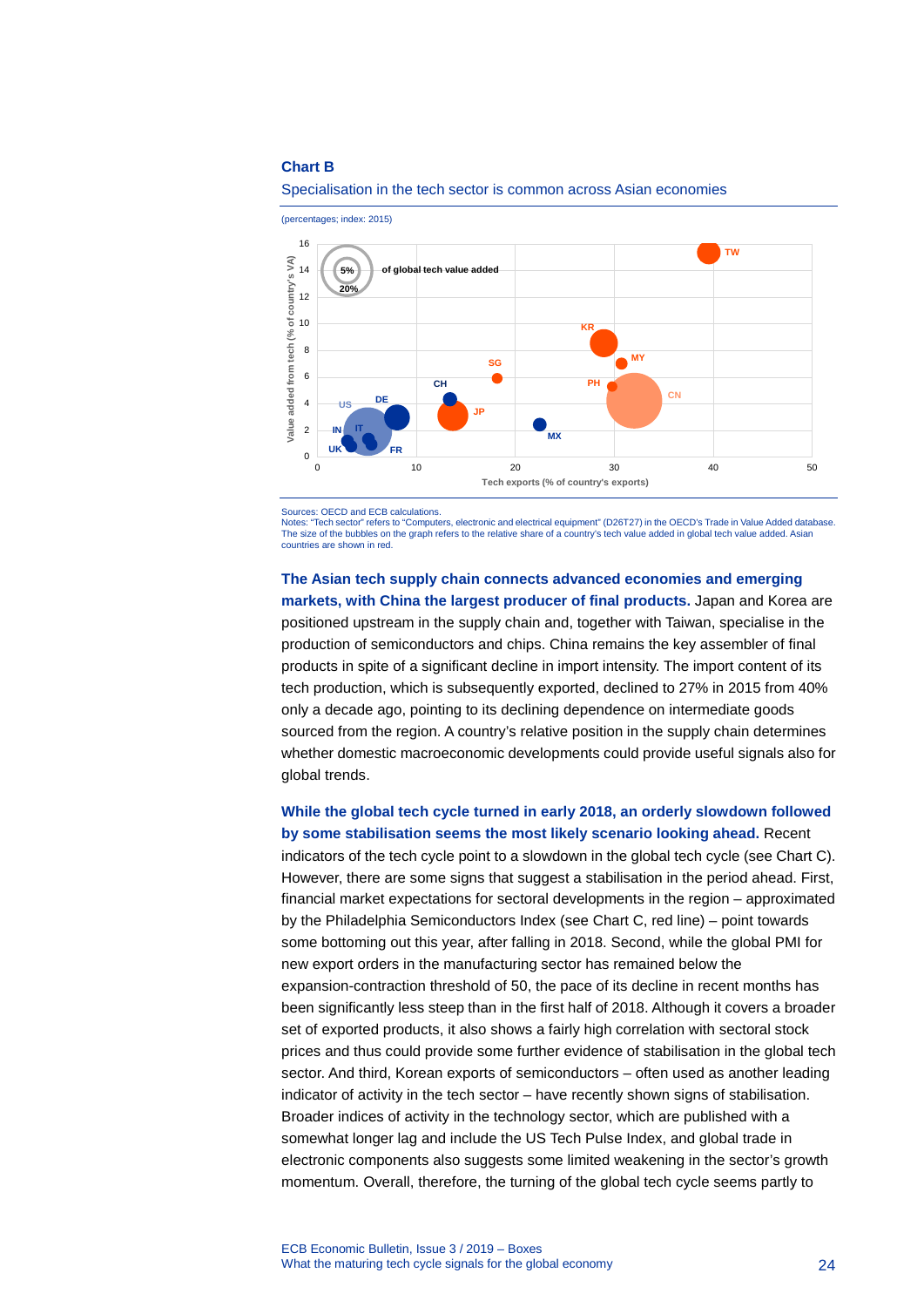reflect a rather exceptionally strong period in 2017, related to substantial investment in expanding capacities of data centres globally. Despite a high degree of uncertainty, a soft landing currently seems a more likely scenario.

### **Chart C**

#### Tracking the global "tech cycle"



Sources: Markit, Thomson Financial Datastream, FRED, KITA and ECB staff calculations. Notes: The annual percentage changes for the US Tech Pulse Index, the Philadelphia Semiconductor Index and Korean semiconductor<br>exports are mean-variance adjusted. The latest observations are for March 2019 (PMI, Philadelp 2019 (US Tech Pulse Index, Korean semiconductor exports).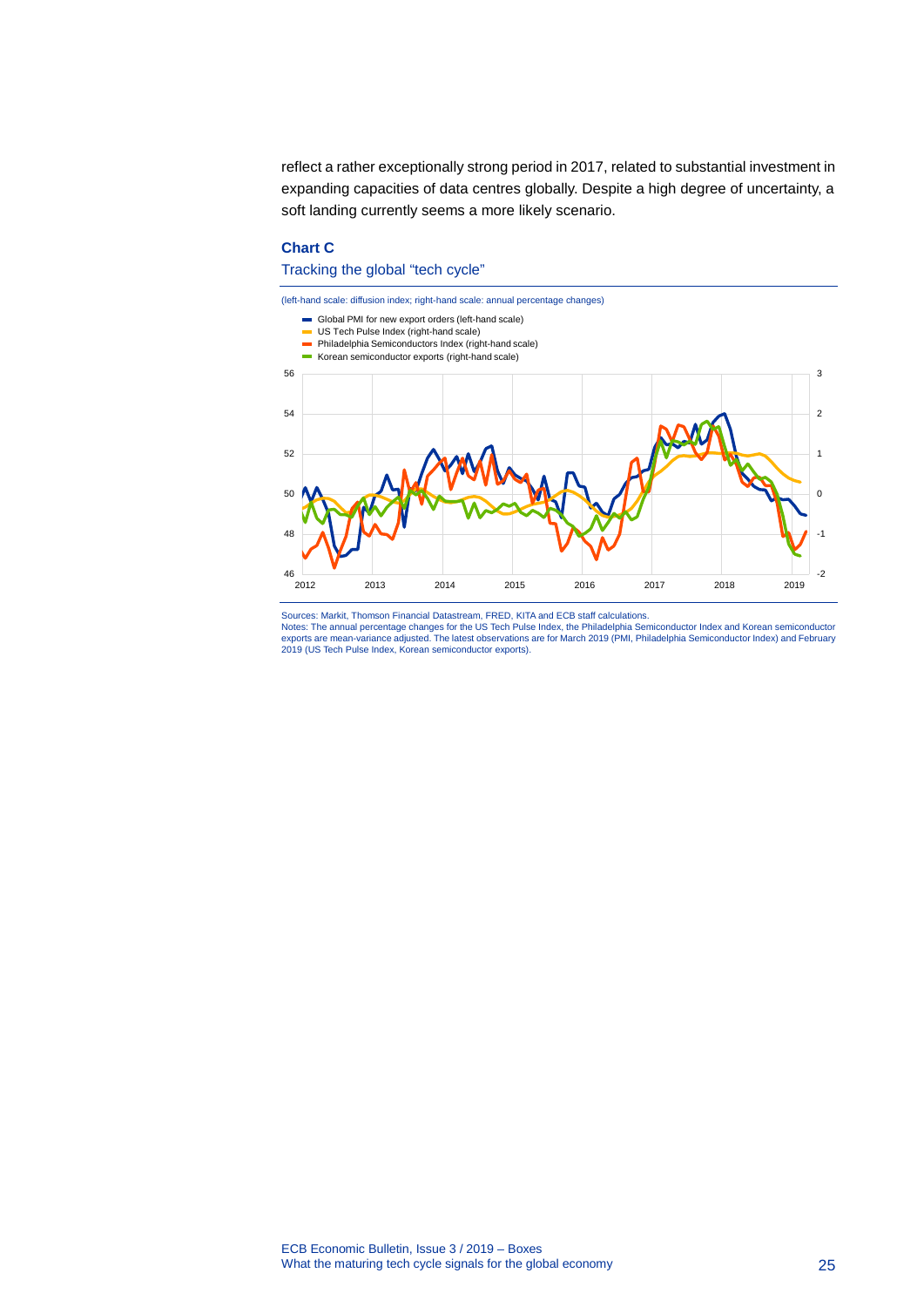# 2 Emerging market currencies: the role of global risk, the US dollar and domestic forces

<span id="page-26-0"></span>**Prepared by Massimo Ferrari**

**Exchange rate movements against the US dollar are an important factor shaping the outlook in emerging market economies as a large share of their credit, trade and debt is priced in dollars.** Abrupt swings in emerging market exchange rates are typically linked to capital outflows, tighter financing conditions and heightened financial instability. The drivers of those movements are, however, difficult to disentangle, as global and domestic forces jointly determine the relative strengths of these currencies. This box presents a methodology for separating out the four main drivers of emerging market exchange rate swings: spillovers from US shocks, global risk appetite, interest rate effects and idiosyncratic domestic shocks. It uses the methodology to analyse the factors behind the sharp depreciation and subsequent recovery of emerging market currencies over the course of 2018.

#### **Chart A**





Sources: ECB, Institute of International Finance, JP Morgan and ECB calculations.<br>Notes: The emerging market exchange rate index is the JP Morgan nominal effective exchange rate for emerging markets, which is a weighted average of emerging markets exchange rates. The latest observation is for 31 December 2018.

#### **Between January and August 2018 emerging market currencies depreciated**

**markedly.** Emerging market currencies experienced a sharp sell-off over the first eight months of 2018 coupled with capital outflows and rising financial market volatility (see Chart A). The composite index of the nominal effective exchange rates of emerging market currencies fell by 3.6% between January and August of that year, while bilateral exchange rates against the US dollar reacted much more strongly, weakening in some cases by more than 20%. The abrupt financial market swings in some countries have posed a threat to financial stability, with potential spillovers to advanced economies. Large currency depreciations also increase funding costs for emerging market economies, whose financial systems typically raise liquidity in US dollars, lowering economic growth prospects.

ECB Economic Bulletin, Issue 3 / 2019 – Boxes Emerging market currencies: the role of global risk, the US dollar and domestic forces 26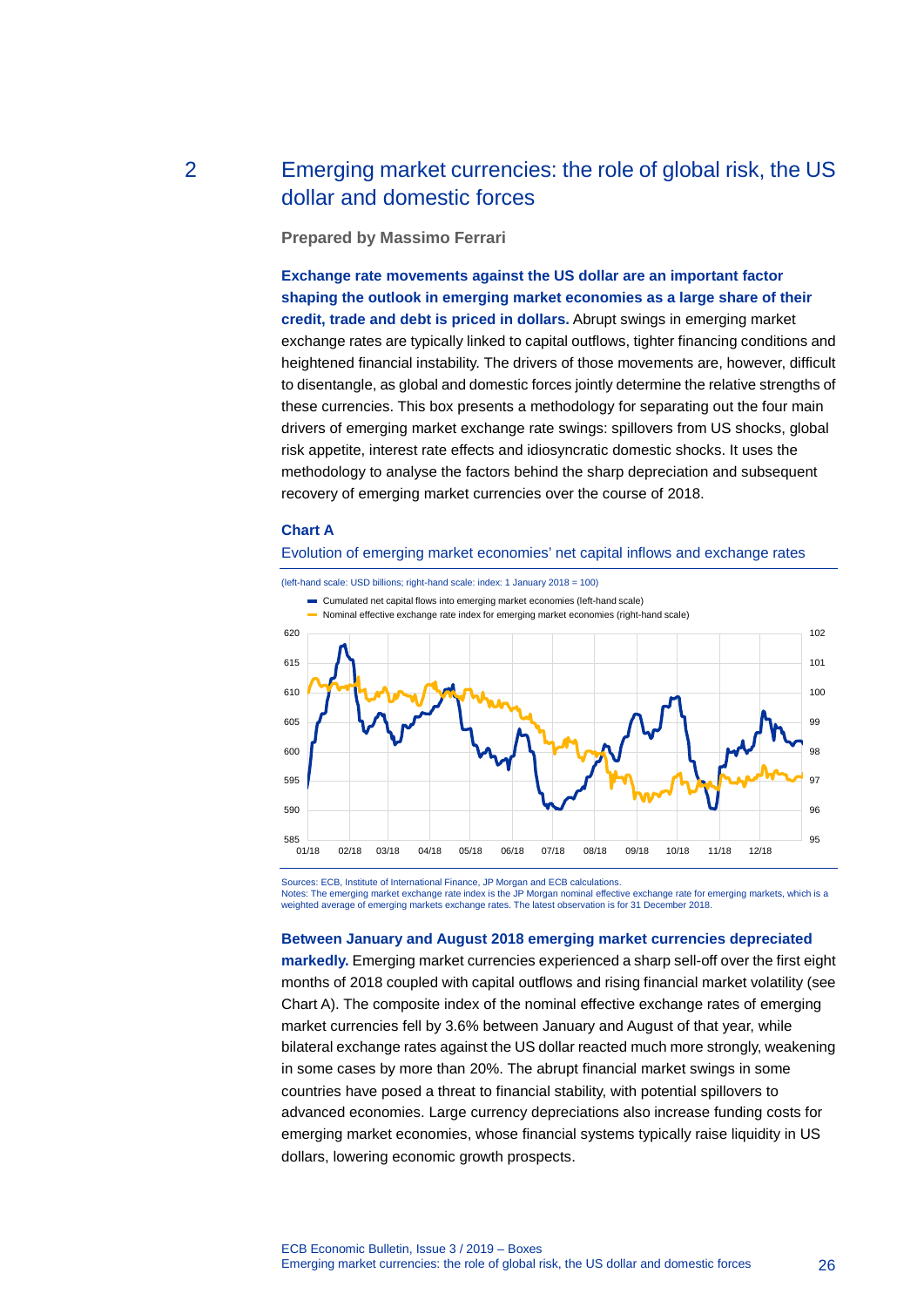## **Interest rate differentials alone do not explain exchange rate movements.** The theoretical concept of uncovered interest rate parity postulates that interest rate differentials determine exchange rate movements. It states that developments in the difference in interest rates between two countries should determine the change in the bilateral exchange rate, with the high-yielding currency depreciating vis-à-vis the low-yielding currency. In practice, however, a large part of exchange rate movements is not explained by interest rate differentials and is often attributed to changes in the risk premium.<sup>[4](#page-27-0)</sup> The risk premium correlates with various economic forces which are not well captured by short-term interest rate differentials, including, for example, measures of investors' risk appetite or market volatility. Interest rate differentials indeed explain very little of the changes in emerging market exchange rates against the US dollar in 2018 (see Chart B).

#### **Chart B**

-



Contribution of interest rate differentials and other factors to exchange rate movements against the US dollar

Sources: Haver Analytics, Board of Governors of the Federal Reserve System, Global Financial Data and ECB calculations. Notes: The blue bars show contributions of interest rate differentials to the change in the bilateral exchange rates against the US dollar (expressed as US dollars per unit of local currency) from January to August 2018. Contributions are computed from a regression of daily changes in the bilateral exchange rate on interest rate differentials between the country in question and the United States. The interest rate used is the short-term money market rate. The component "other factors" is the residual of this regression. The latest observation is for 31 August 2018.

**A better understanding of the drivers of currency movements is provided by a model which augments the standard interest rate regression with measures of global risk appetite and US factors.** Beyond interest rates, there are two main forces behind emerging market currency movements: changes in global risk appetite and the spillovers from developments in the United States. Global risk appetite affects currencies because a higher risk appetite among market participants tends to lead to inflows of capital into emerging markets, which results in an appreciation of their exchange rates. The unique position of the US dollar in the international monetary system also plays an important role. When the US dollar is strong, which happens in periods of positive economic growth momentum and high interest rates in the US

<span id="page-27-0"></span><sup>4</sup> See for example Fama, E.F., "Forward and spot exchange rates", *Journal of Monetary Economics*, Vol. 14, No 3, 1984, pp. 319-338; Evans, M., "Exchange-Rate Dark matter", *Working Papers*, Georgetown University, 2012; or Engel, C., Nelson, M. and West, K., "Factor Model Forecasts of Exchange Rates", *Econometric Reviews*, Vol. 34(1-2), 2015, pp. 32-55.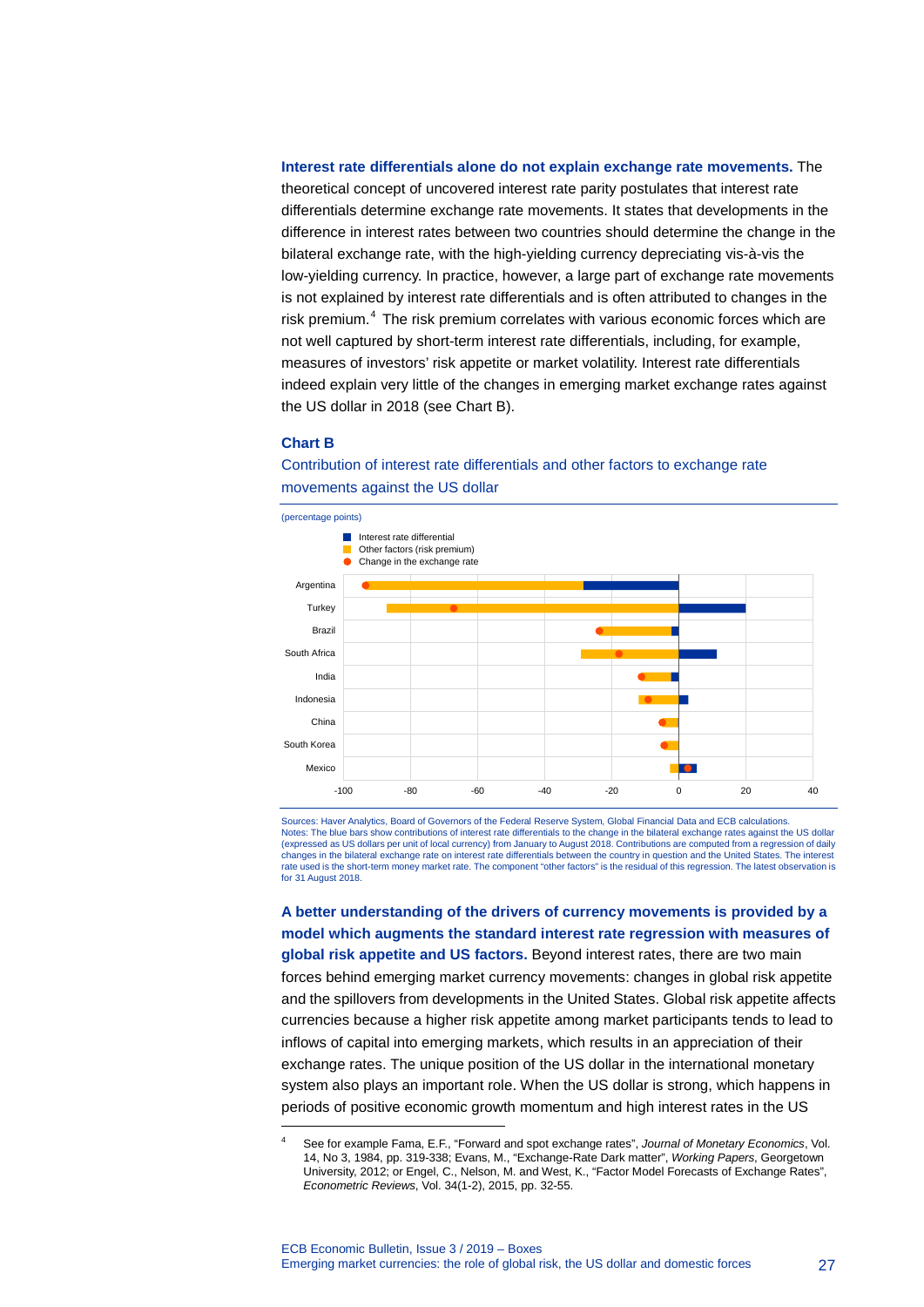economy, capital tends to flow from emerging markets to the United States, and emerging market currencies depreciate. This is a channel through which US shocks spread to emerging market economies.

**Verdelhan (2018)**[5](#page-28-0) **provides a simple framework to assess the relative significance of each of the two forces for movements in emerging market currencies.** [6](#page-28-1) The standard model in which exchange rate changes are related to interest rate differentials is augmented by two components. One, which can be called a "dollar factor", aims to identify the effect of developments in the United States on emerging market currencies. It is added by inserting a component into the regression which measures the average change in emerging market exchange rates against the US dollar. Since a purely US-based shock might be expected to have a similar effect on all US dollar bilateral exchange rates, looking at changes that are common to a number of such exchange rates should reveal shocks that are specific to the US dollar. $^7$  $^7$  The second component accounts for risk-driven movements in emerging market currencies which do not stem directly from US shocks and is generally labelled in the literature as the "carry factor". It is defined as the difference between exchange rate changes of high-yielding currencies and those of low-yielding currencies. When investors engage in carry trades – i.e. sell assets in low-yielding currencies to buy assets in high-yielding currencies – they become exposed to global risks through the exchange rate. This is because high-interest rate currencies tend to depreciate during periods of economic downturn or adverse risk sentiment. Therefore, when global risk rises, the difference in exchange rate returns between the two portfolios widens, mechanically making this component highly correlated with global risk. Adding these two variables to the baseline model significantly increases the share of variation in emerging market currencies that can be explained.<sup>[8](#page-28-3)</sup> The residual element that is not explained by these global or US factors reflects country-specific developments. It may include developments not entirely captured by short-term money market rates such as domestic political instability, changes in expectations of the future path of the domestic economy or market sentiment towards the currency.

**This model suggests that the sell-off during the first eight months of 2018 was mainly driven by spillovers from the United States and rising global risk aversion (see Chart C).** In the period to August 2018, the decomposition highlights two main forces behind the depreciation of emerging market currencies against the US dollar: spillovers from US shocks and global risk. This is in line with the tightening of financial conditions in emerging markets and rising US yields observed over the same period. Notable outliers are Turkey and Argentina, where domestic political tensions are likely to have been the main drivers of exchange rate developments. The model also shows that domestic monetary policies – aimed at increasing interest rate

-

<span id="page-28-1"></span><span id="page-28-0"></span><sup>5</sup> Verdelhan, A., "The Share of Systemic Variation in Bilateral Exchange Rates", *Journal of Finance*, Vol. 73, No 1, 2018.

This model is design to analyse floating currencies of countries with free capital mobility. Clearly, if the exchange rate is controlled (for example it is pegged to the US dollar), its variations cannot be explained directly by macroeconomic developments.

<span id="page-28-2"></span><sup>7</sup> A simple average of bilateral exchange rates is preferred to the US dollar nominal effective exchange rate because the latter could be driven by shocks to the bilateral exchange rates of large trading partners of the United States.

<span id="page-28-3"></span>The additional regressors increase the in-sample fit of the model from 0.02% to 27% over the entire sample and to almost 40% for advanced economies.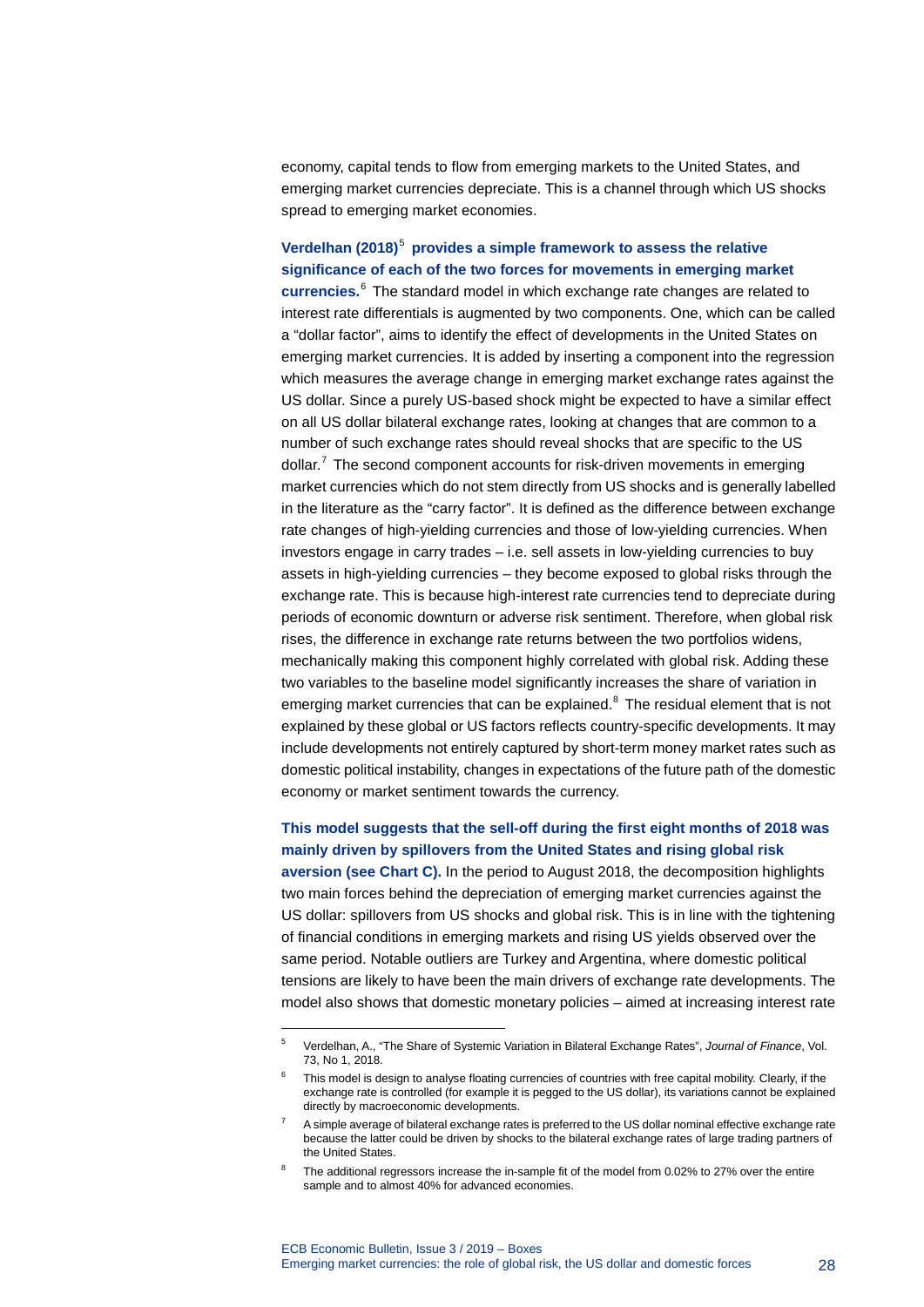differentials vis-à-vis the United States – were largely unable to cushion the effects of the global and US factors driving currencies downwards.

#### **Chart C**

Contributions to the depreciation and recovery of emerging market currencies against the US dollar





Sources: Haver Analytics, Board of Governors of the Federal Reserve System, Global Financial Data and ECB calculations. Notes: The bars show contributions to variance based on a regression of changes in the exchange rates against the US dollar<br>(expressed as US dollars per unit of local currency) on interest rate differentials, the dollar fa The interest rate used is the short-term money market rate. The latest observation is for 1 March 2019

**The subsequent recovery, on the other hand, appears to have been driven mainly by domestic policy reactions in emerging market countries and positive idiosyncratic developments (see Chart C).** The decomposition shows that global risk has continued to put downward pressure on emerging market currencies. However, the role of the US dollar factor has been more limited since August 2018, suggesting that developments in the United States have not generated additional spillovers to emerging market currencies since then. On the other hand, country-specific factors have tended to bolster emerging market currencies, suggesting that domestic conditions have become somewhat more positive and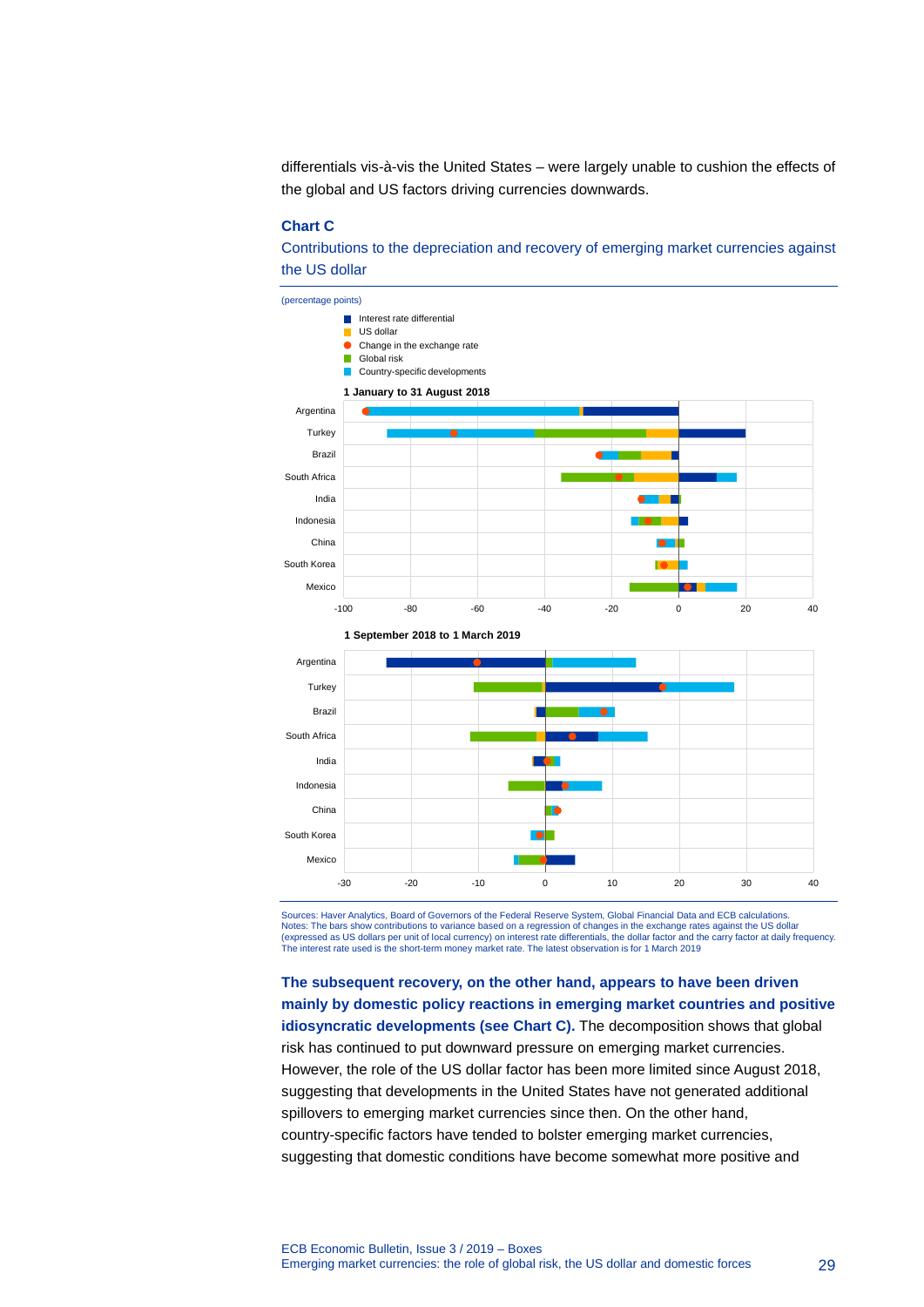growth prospects have improved in emerging economies since the financial market turmoil during the summer of 2018.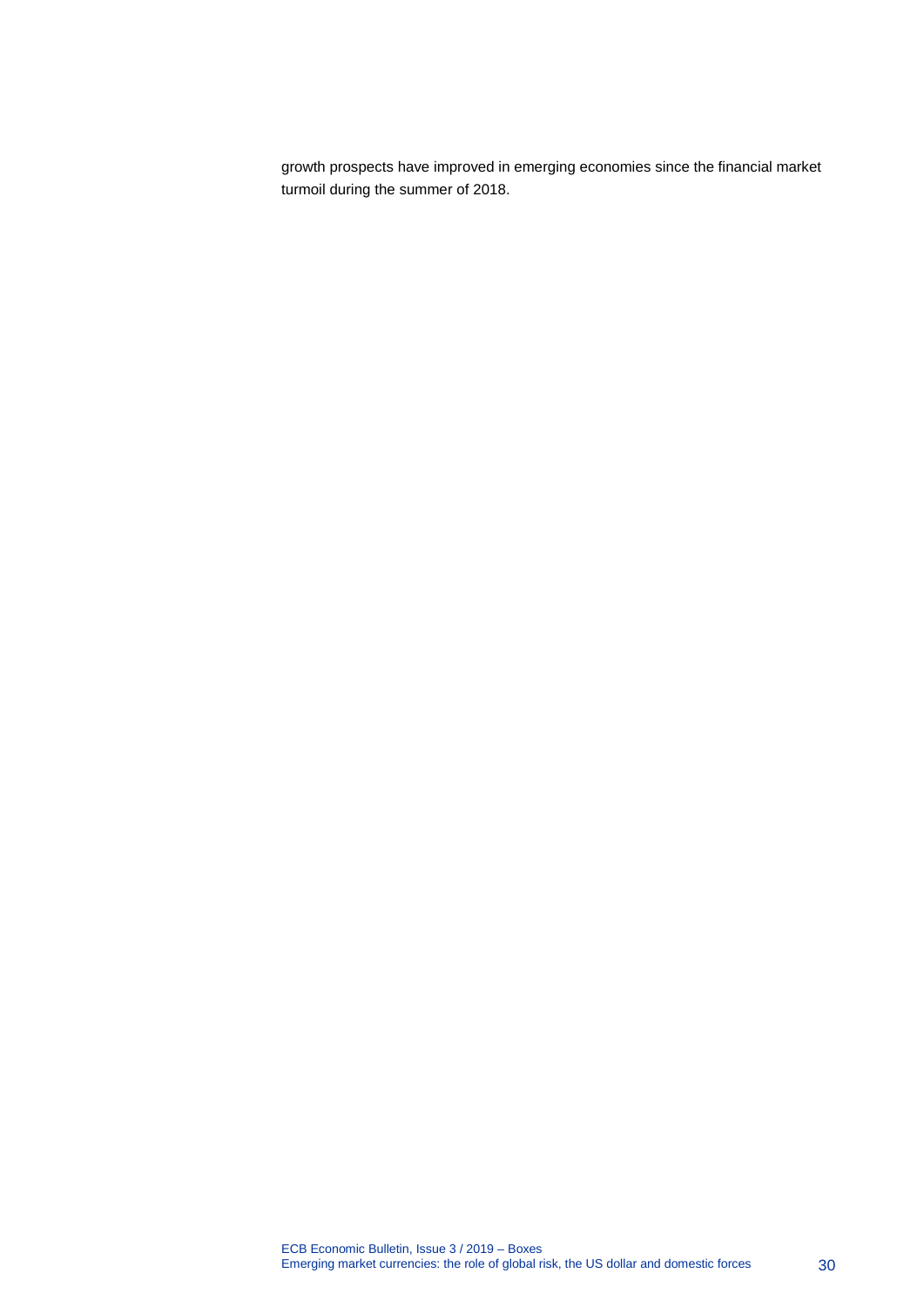# 3 Exploring the factors behind the 2018 widening in euro area corporate bond spreads

<span id="page-31-0"></span>**Prepared by Lena Boneva, Gregory Kidd and Ine Van Robays**

**Global corporate bond spreads trended upwards over the course of 2018.** Euro area investment grade non-financial corporate (NFC) bond spreads increased by around 60 basis points and peaked at just above 1%, close to the levels which had prevailed prior to the announcement of the ECB's corporate sector purchase programme (CSPP) in March 2016 (see Chart A). Spreads on non-investment grade NFC debt widened more significantly, by around 200 basis points, and peaked at around 4%. The trend increase in euro area NFC bond spreads mirrored developments in global corporate bond markets; in the United States and the United Kingdom, spreads increased by around 80 and 60 basis points over the same time frame and peaked at 1.80% and 2.10%, respectively. Since the turn of the year, global NFC bond spreads have reversed a large part of the 2018 increase but nevertheless remain at elevated levels relative to those which prevailed in 2017. Furthermore, the largely synchronised movement in global spreads over this time frame alludes to a role for a common global factor, rather than a euro area-specific driver.



-



#### Global investment grade NFC bond spreads

Sources: Thomson Reuters and ECB calculations.

Notes: The indices include only senior unsecured bonds. The vertical line marks the announcement of the CSPP on 10 March 2016. The United States (United Kingdom) indices refer to companies which issue in US dollars (pound sterling) and are not strictly limited to companies domiciled in the United States (United Kingdom). Last observation: 29 March 2019.

**Changes in underlying credit risk fundamentals are unable to explain most of the increase in euro area corporate spreads over 2018.** A model decomposition of NFC spreads into credit risk fundamentals and a residual component, the excess bond premia (EBP), identifies the EBP as the most prominent driver over 2018 (see Chart B).<sup>[9](#page-31-1)</sup> The residual EBP component captures the drivers of credit spreads which are not

<span id="page-31-1"></span><sup>&</sup>lt;sup>9</sup> Specifically, the model assumes that (the log of) the credit spread for a particular bond is linearly related to: (i) credit risk measured by the sum of credit ratings and expected default frequencies; (ii) other risk factors measured by the sum of coupon, duration and face value; and (iii) a residual component.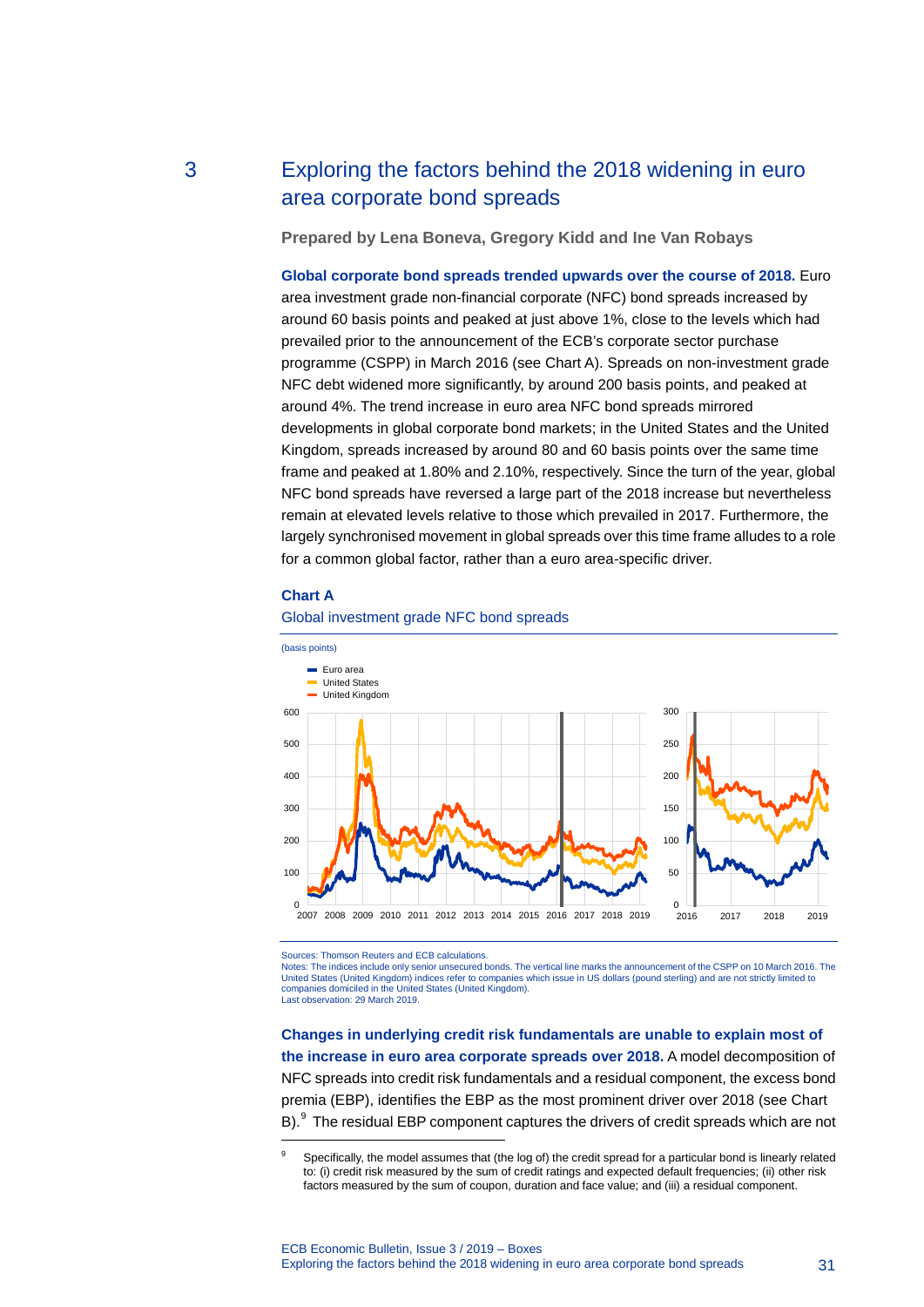related to credit risk fundamentals, measured in the model through expected default frequencies and changes in credit ratings. Thus, by implication, the recent slowdown in euro area macroeconomic growth is yet to translate into credit rating downgrades or a rise in expected corporate defaults.

#### **Chart B**

-





Sources: Thomson Reuters, BofAML and ECB calculations.

Notes: The excess bond premium is the deviation of corporate bond spreads relative to the credit risk of the issuer. De Santis R.A., "Unobservable country bond premia and fragmentation", *Journal of International Money and Finance*, Vol. 82, Issue C, 2018, pp. 1-25. Last observation: March 2019.

## **Further analysis suggests that spillovers from the United States and increased global risk aversion were the main contributors to the widening in spreads, with a more limited role being played by the deterioration in the euro area**

**macroeconomic outlook.** A Bayesian vector autoregressive (BVAR) model is estimated, which incorporates sign restrictions on cross-asset price movements in the United States and euro area variables to identify euro area macroeconomic and monetary shocks, as well as shocks originating in the United States and a global risk factor (see Chart C).<sup>[10](#page-32-0)</sup> All identified shocks are found to have exerted upward pressure on euro area NFC spreads over the course of 2018. Moreover, the two key factors that account for most of the spread widening appear to be spillovers from the United States and the related global risk factor. The deterioration in the euro area macroeconomic outlook likewise provided some upward impetus, but to a more limited extent.

<span id="page-32-0"></span><sup>&</sup>lt;sup>10</sup> The model is estimated using the BEAR toolbox, Alistair Dieppe, Björn van Roye and Romain Legrand, "BEAR toolbox", *Working Paper Series*, No 1934, ECB, Frankfurt am Main, July 2016.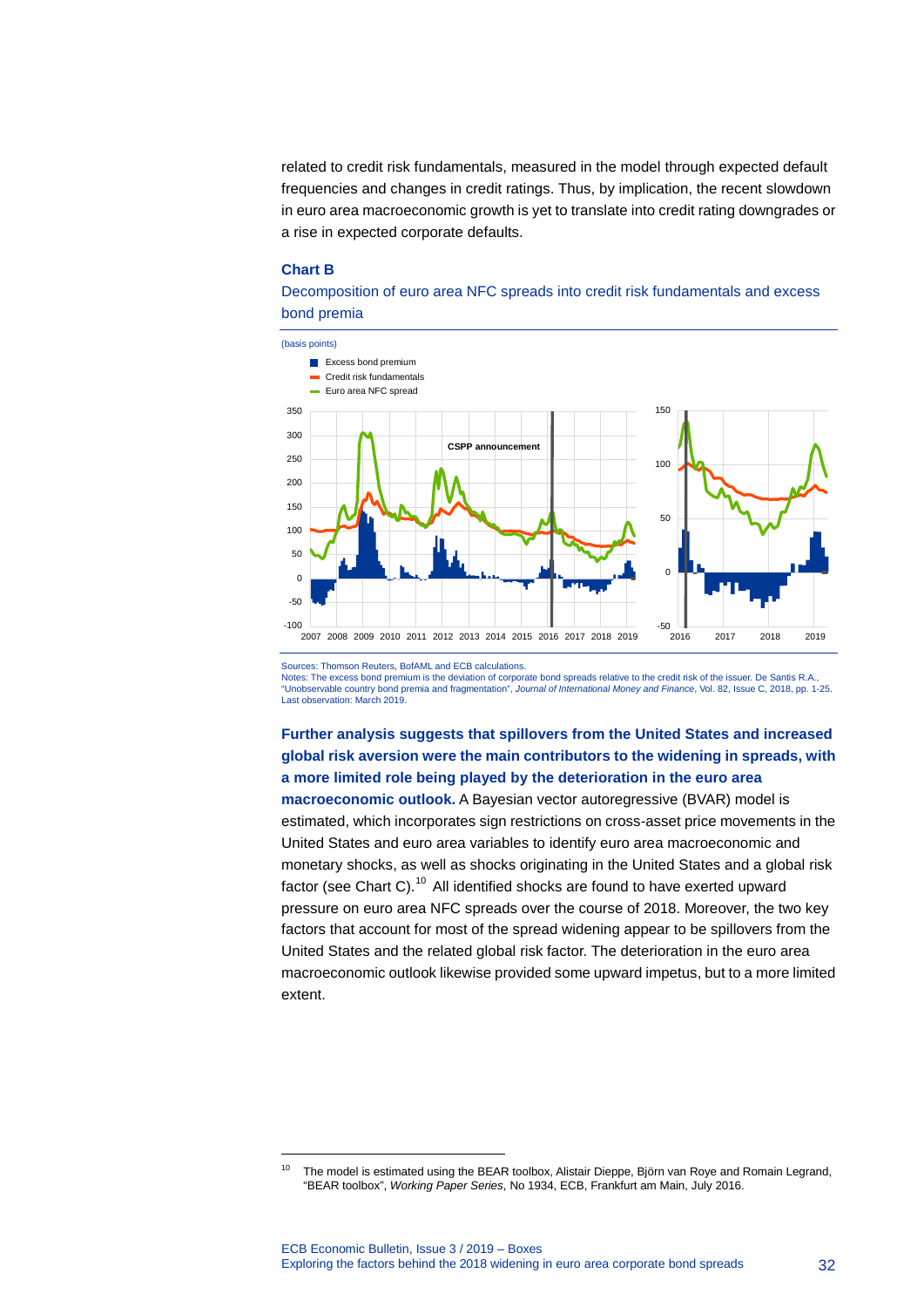#### **Chart C**



#### Model-based decomposition of euro area corporate bond spreads since January 2018

Sources: iBoxx and ECB calculations.

-

Notes: Peak refers to the 4 January 2019. The structural shocks are identified using sign restrictions on cross-asset price movements in a Bayesian VAR model containing euro area risk-free long-term bond yields (10y), euro area and US stock prices, the USD/EUR, the spread between euro area and US long-term risk-free yields (10y) and investment grade euro area NFC spreads. The model is estimated using daily data over the period since July 2006. Last observation: 21 March 2019.

# **The global risk factor is dominant in explaining widening NFCs spreads over the fourth quarter of 2018.** Other risk asset markets also declined over this period,

as shown by a significant fall in NFC equity prices. One dividend discount model suggests that the decline in equity prices was not primarily driven by downward revisions to analysts' expectations regarding future corporate profitability, but by an increase in equity risk premia. Thus the increase in the global risk component was likely related to a broader deterioration in risk sentiment across risk asset markets. The source of this was most likely a rise in macroeconomic and political uncertainty, primarily in relation to global trade disputes. Since the turn of the year, the global risk factor has again been prominent in driving the moderation of spreads, reflecting a broad-based return of risk to a swathe of risk asset markets, including credit and equity markets. This was spurred by dissipation in perceived risks, supported by the communication by the Federal Open Market Committee at its January meeting that it would be patient with future adjustments to its policy rate.

#### **The contribution of euro area monetary policy to the widening of corporate**

**spreads is limited.** The BVAR model suggests that only 5 basis points of the total 60 basis points of widening in corporate bond spreads can be attributed to euro area monetary policy. This conclusion is also supported by other evidence. Throughout 2018, spreads in both CSPP eligible and ineligible bonds increased by a similar magnitude. This stands in contrast to developments following the announcement of the CSPP in March 2016, at which point spreads in eligible bonds fell to a greater extent than those of ineligible bonds.<sup>[11](#page-33-0)</sup> Furthermore, NFC spreads did not discernibly

<span id="page-33-0"></span><sup>&</sup>lt;sup>11</sup> "The impact of the corporate sector purchase programme on corporate bond markets and the financing of euro area non-financial corporations", Roberto A. De Santis, André Geis, Aiste Juskaite and Lia Vaz Cruz, *Economic Bulletin, Issue 3*, ECB, Frankfurt am Main, 2018.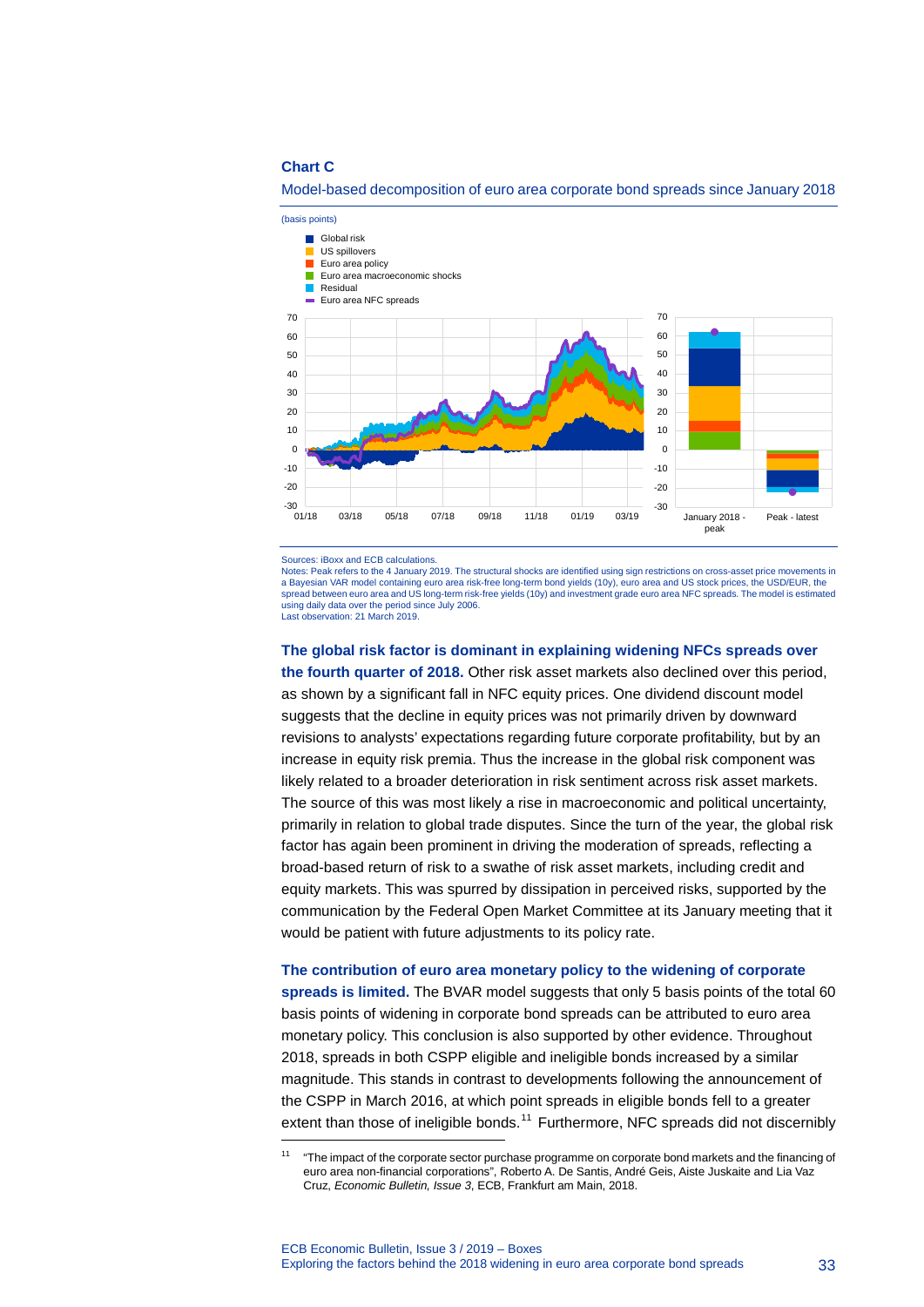react to ECB policy announcements over this period. Finally, anecdotal evidence from market counterparties suggests that the end of Eurosystem asset purchases was widely anticipated and was only a background theme throughout 2018, rather than a prominent driver.

# **Regardless of the increase in NFC spreads since January 2018, broader**

**financing conditions still remain very favourable.** Market-based debt financing only represents a small share of broader NFC financing. Since the cost of other sources of financing has remained more stable, this implies that the increase in the weighted average cost of financing for NFCs has remained contained overall (see Chart D).<sup>[12](#page-34-0)</sup> In addition, supply conditions in primary corporate bond markets remain healthier, in terms of issuance volume, than in the years prior to the launch of the CSPP.

### **Chart D**

-

#### External financing conditions of euro area NFCs



Sources: Thomson Reuters, Merrill Lynch, and ECB calculations. Notes: Observation for March 2019 for the overall cost of financing is a nowcast, assuming that bank lending rates remain unchanged at their February 2019 levels. Last observation: March 2019.

<span id="page-34-0"></span><sup>&</sup>lt;sup>12</sup> The debt securities market accounts for less than 20% of NFCs' outstanding debt and around 10% of their external financing volume.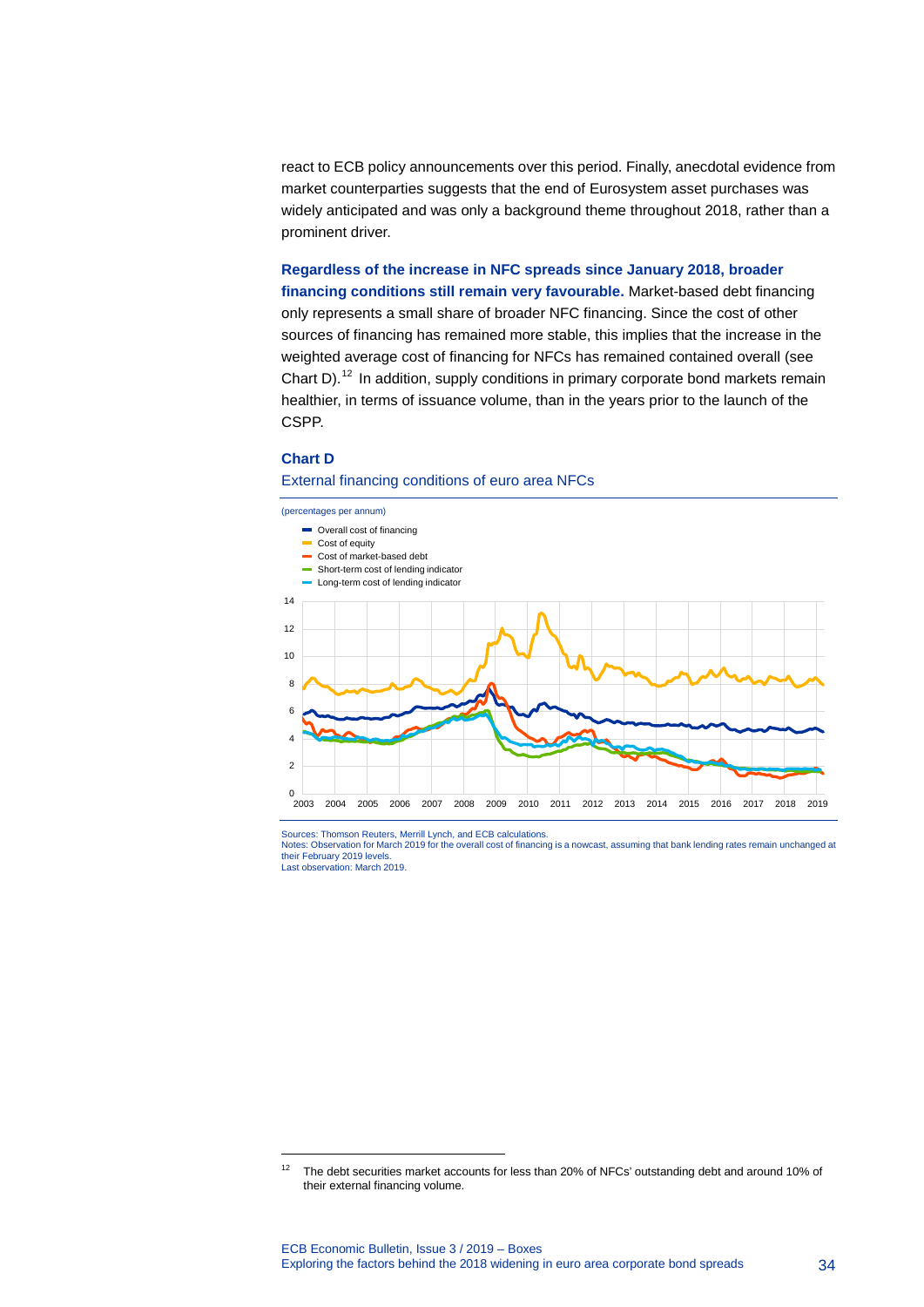# 4 The predictive power of real M1 for real economic activity in the euro area

<span id="page-35-0"></span>**Prepared by Alberto Musso**

**Real M1 growth in the euro area has been moderating in recent quarters, adding to concerns about the economic outlook given the robust relationship between the business cycle and narrow money.** This box shows that the leading and pro-cyclical properties of real M1 for real GDP remain a robust stylised fact in the euro area. Moreover, there are indications that these properties reflect the predictive capacity of narrow money, beyond the influence of interest rates. At the current juncture, models exploiting the predictive power of real M1 suggest that the steady decline in real M1 growth from its most recent peak in mid-2017 points to very low risks of recession in the euro area up to the beginning of 2020.

**The leading and pro-cyclical properties of real M1 with respect to real GDP in the euro area remain a robust stylised fact.** These properties, which can be found for the relationship between real narrow money and real economic activity in both levels and growth rates, have been documented in various publications for earlier time periods.[13](#page-35-1) An illustration of such properties can be derived from a visual examination of monthly data from January 1970 to February 2019 for annual growth in real M1, which is defined as the nominal narrow money aggregate M1 deflated by the HICP. Specifically, it is notable that this growth rate went well into negative territory for prolonged periods just before (or in coincidence with) all historical euro area recessions, as dated by the CEPR Euro Area Business Cycle Dating Committee (see Chart A).

-

<span id="page-35-1"></span><sup>&</sup>lt;sup>13</sup> See for example Brand, C., Reimers, H.-E. and Seitz, F., "Forecasting real GDP: what role for narrow [money?",](https://www.ecb.europa.eu/pub/pdf/other/monetarypolicystrategyreview_backgrounden.pdf?4ec6b50665315657fd8aa7afd02827ad) *Background studies for the ECB's evaluation of its monetary policy strategy*, ECB, 2003, pp. 302-333; the box entitled ["The informational content of real M1 growth for real GDP growth in the euro](https://www.ecb.europa.eu/pub/pdf/other/mb200810_focus01.en.pdf?d87f070ac931b01213f473d73cb9ed71)  [area"](https://www.ecb.europa.eu/pub/pdf/other/mb200810_focus01.en.pdf?d87f070ac931b01213f473d73cb9ed71), *Monthly Bulletin*, ECB, October 2008; and the box entitled ["Stylised facts of money and credit over](https://www.ecb.europa.eu/pub/pdf/other/mb201310_focus01.en.pdf?acb37579e56bf272458d6d8b8a808d98)  [the business cycle"](https://www.ecb.europa.eu/pub/pdf/other/mb201310_focus01.en.pdf?acb37579e56bf272458d6d8b8a808d98), *Monthly Bulletin*, ECB, October 2013.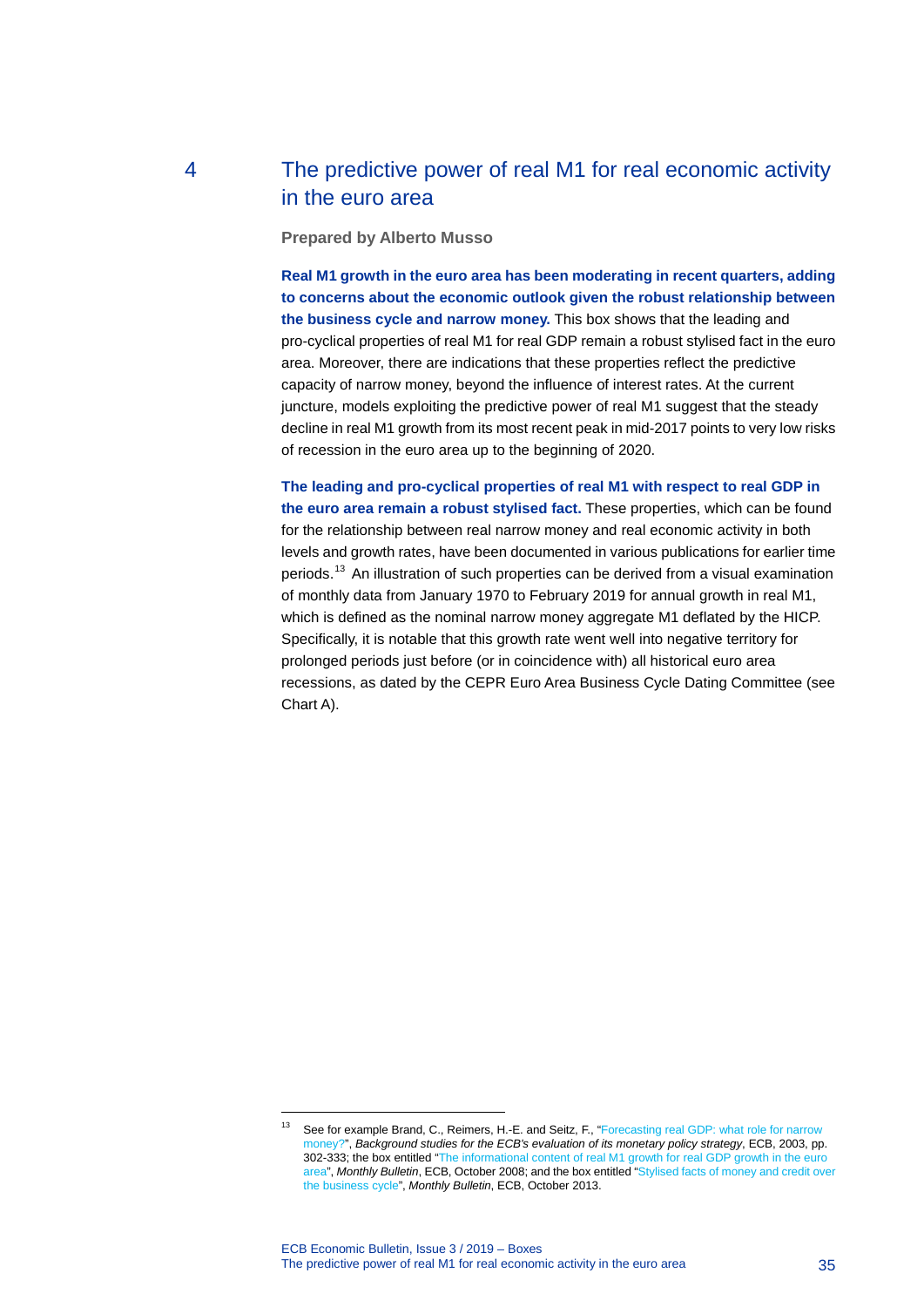#### **Chart A**



#### Real M1 annual growth and euro area recessions

Sources: CEPR, ECB.

-

Notes: Real M1 obtained by deflating nominal M1 with the HICP. Shaded areas delimit recessions as identified by the CEPR Euro Area **Business Cycle Dating Committer** 

Last observation: February 2019.

### **In terms of turning points in the levels of real M1 and real GDP, statistical indicators suggest that the lead and pro-cyclicality of peaks and troughs in real M1 in relation to peaks and troughs in real GDP represent a historical regularity.**

Indeed, concordance indices $14$  calculated at different leads and lags indicate that turning points in real M1 tend to lead turning points in real GDP by four quarters, on average, and that, with that lead for narrow money, real M1 and real GDP are estimated to spend almost 90% of the time in the same business cycle phase (see Chart B). Moreover, the strong degree of synchronisation between turning points appears to have remained stable since the 1970s, including over more recent sub-periods.<sup>[15](#page-36-1)</sup>

<span id="page-36-0"></span><sup>14</sup> Concordance indices, proposed by Harding, D. and Pagan, A. "Dissecting the cycle: a methodological investigation", *Journal of Monetary Economics,* Vol 49, No 2, 2002, pp. 365-381, capture the percentage of time during which two binary time series (derived on the basis of a turning point identification algorithm such as the standard Bry-Boschan algorithm for classical cycles) are in the same phase.

<span id="page-36-1"></span>Note that since the most recent turning points (troughs) for real GDP and real M1 are located in the first quarter of 2013 and the second quarter of 2011, respectively, these concordance indices are identical if data from 2014 onwards are excluded. At the same time, results are very similar if only data up to 2006, i.e. covering the pre-crisis period, are used.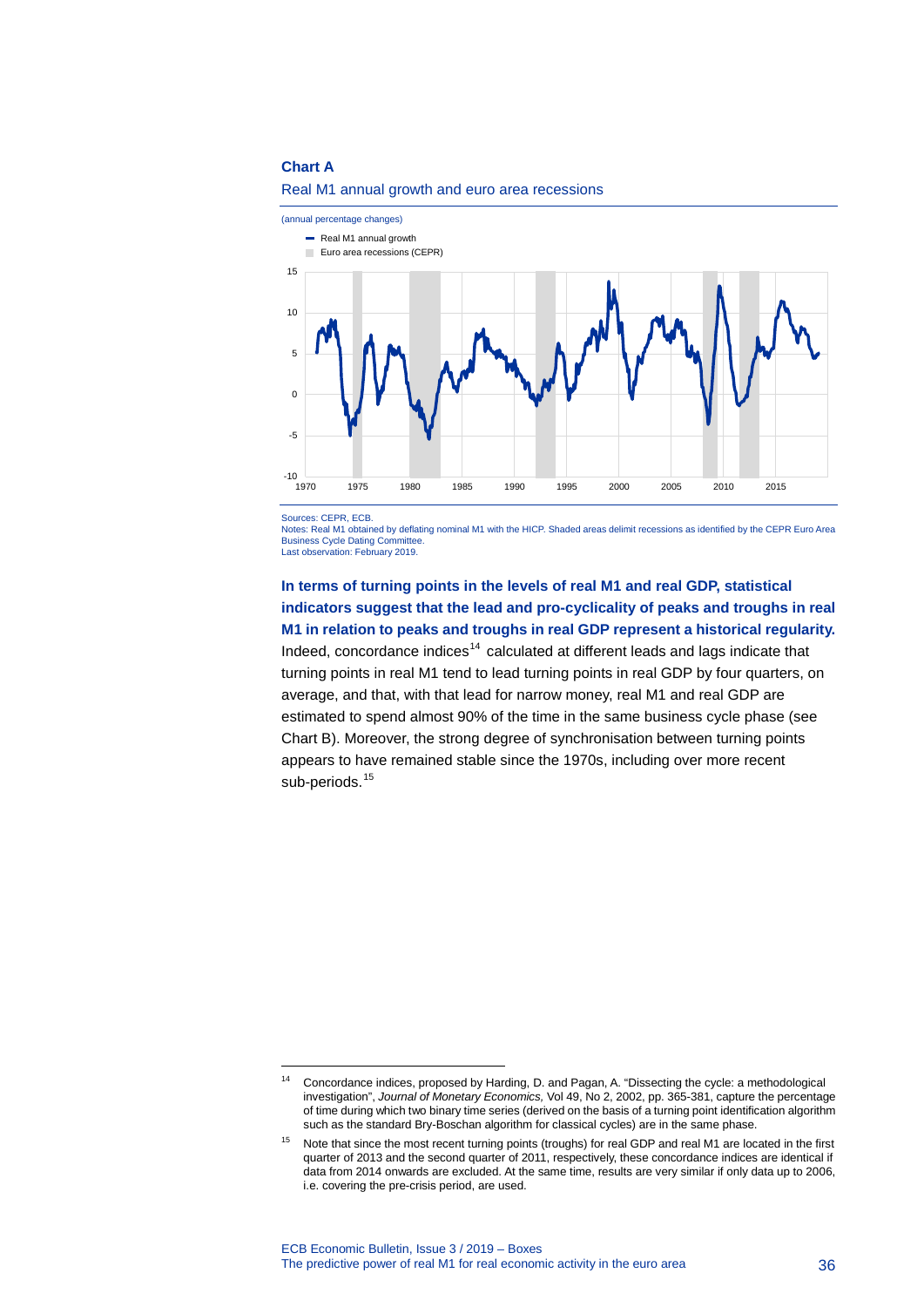#### **Chart B**



Concordance indices between real GDP and real M1 at different leads and lags

Notes: Concordance indices at different leads and lags computed between binary series associated with expansions and recessions in real GDP and real M1 levels, derived from a quarterly data version of the standard Bry-Boschan classical cycle turning point algorithm.<br>The horizontal axis reports the number of quarters at which real GDP turning points ar (negative numbers) relative to turning points in real M1. Based on quarterly data up to the fourth quarter of 2018 and starting in the first quarters of 1970, 1980, 1990 and 1999, respectively.

### **Empirical evidence suggests that the predictive power of real M1 for real output in the euro area is not simply a reflection of information contained in the yield**

**curve.** Against the background of the ample evidence pointing to the leading properties of the slope of the yield curve for predicting recessions, it is natural to ask to what extent the leading and pro-cyclical properties of real M1 are driven by the pattern of the yield curve – and to what extent controlling for yield curve constellations would obviate narrow money as a predictor for economic activity. Historical data for the euro area suggests that the slope of the yield curve exhibits a positive co-movement with respect to real M1, with a lead of two quarters. In line with this historical regularity, concordance indices at different leads and lags indicate that turning points in the slope of the yield curve tend to lead turning points in real GDP by six quarters, on average, and that, with that lead, the slope of the yield curve and real GDP are estimated to spend about 60% of the time in the same business cycle phase (see Chart C). This regularity reflects the fact that interest rates do indeed represent key variables in driving portfolio decisions by households and non-financial corporations. However, it does not necessarily imply that the predictive power of real M1 for real economic activity in general, and for recession risks in particular, is entirely driven by its relation to the yield curve. In fact, the concordance indices with respect to real GDP point to a stronger degree of co-movement with real M1 (with a one-year lead, as depicted in Chart B) than with the slope of the yield curve (with a one-and-a-half-year lead, as depicted in Chart C). Moreover, the relationship between real M1 and real GDP as measured by these indices appears more stable over sub-periods than that between the slope of the yield curve and real GDP.

Sources: CEPR, ECB.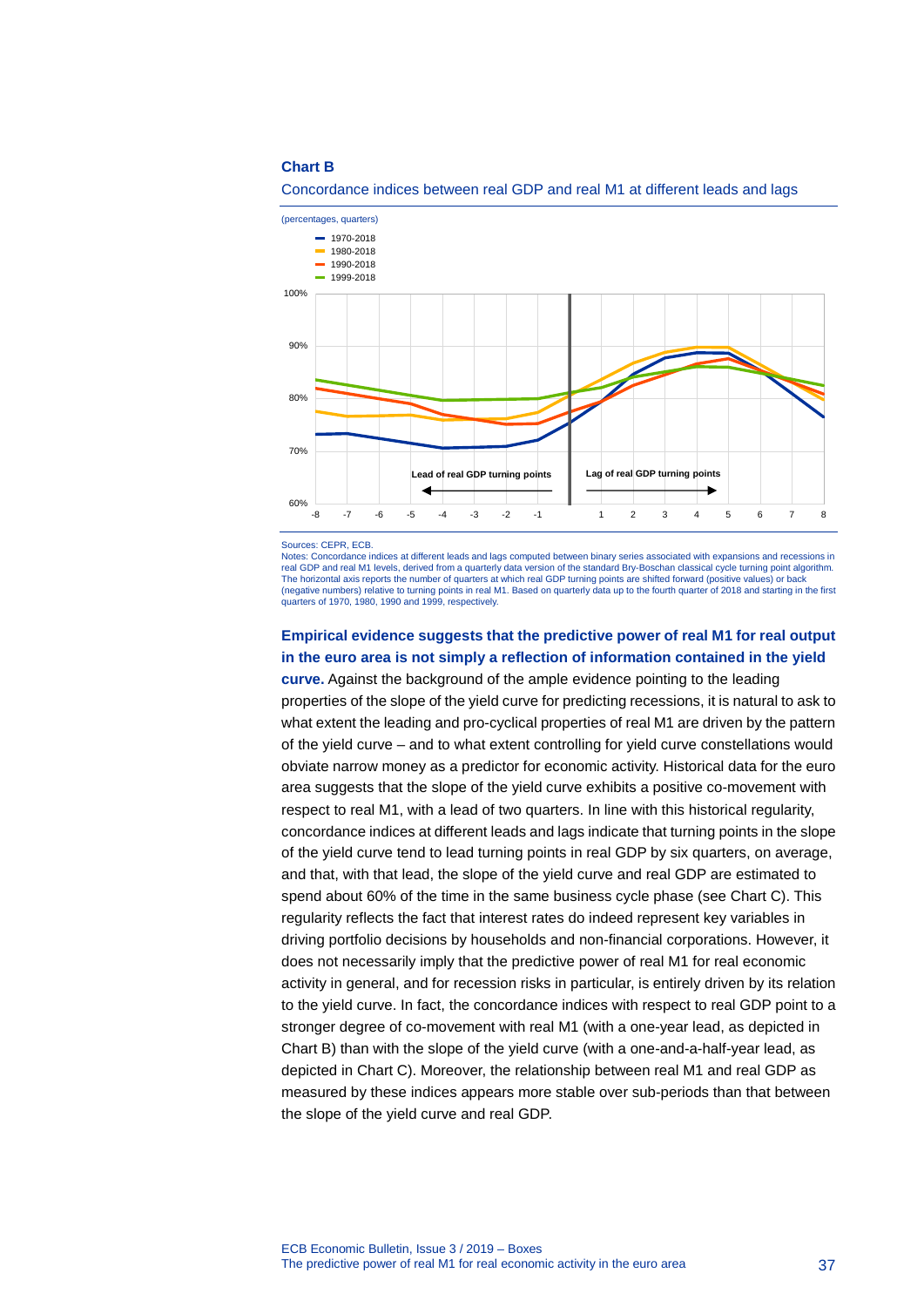#### **Chart C**



Concordance indices between real GDP and the slope of the yield curve at different leads and lags

Sources: CEPR, ECB.

-

Notes: Concordance indices at different leads and lags computed between binary series associated with expansions and recessions in<br>real GDP levels and the slope of the yield curve, derived from a quarterly data version of point algorithm. The horizontal axis reports the number of quarters at which real GDP turning points are shifted forward (positive values) or back (negative numbers) relative to turning points in the slope of the yield curve. Based on quarterly data up to the fourth quarter of<br>2018 and starting in the first quarters of 1970, 1980, 1990 and 1999, respectively.

**Turning to the current juncture, a formal econometric analysis based on probit models exploiting the predictive power of real M1 does not point to significant recessionary risks in the euro area for 2019 and early 2020.** On the basis of data since 1970, the probability of a contraction in euro area real GDP derived from a probit model based on real M1 (lagged by 12 months) increased sharply before all previous euro area recessions (see Chart D), providing strong evidence of the usefulness of narrow money in predicting recessions in the euro area. Forecasts based on this model point to recession risks increasing slightly in 2019, from about 1% in January 2019 to between 5% and 7% in the second half of 2019 before falling to below 5% in February 2020, that is to say remaining very low (blue line). Controlling for the slope of the yield curve changes results only marginally (yellow line). Overall, the current level of real M1 growth is still comfortably above the zone that would be associated with risks of a recession in the near future.<sup>[16](#page-38-0)</sup>

<span id="page-38-0"></span><sup>&</sup>lt;sup>16</sup> Note that, while the most recent peak in real M1 annual growth in mid-2017 may have, to some extent, been influenced by special factors, including cash pooling effects and the Eurosystem's asset purchase programme, what matters for the assessment of the recessionary risks are turning points in the level of real M1 rather than those in the annual growth of real M1. Since real M1 annual growth was 5.1% in February 2019, it is far from diving into negative territory.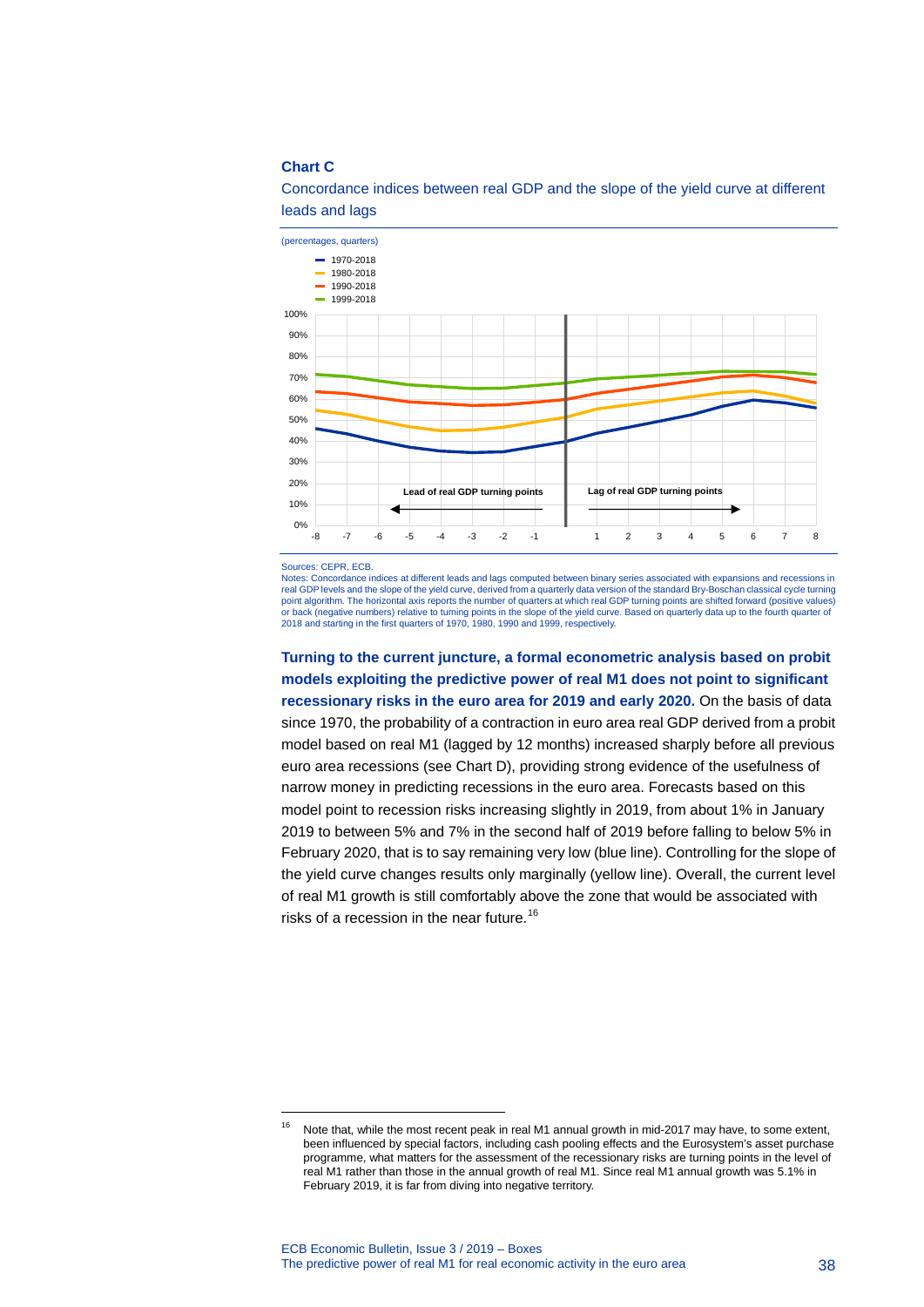#### **Chart D**



(percentages)



Sources: CEPR, ECB.

Notes: Probit models estimated using monthly data up to February 2019, with the vertical dashed line marking the start of forecasts for<br>the period from March 2019 to February 2020. Shaded areas delimit recessions as identi Dating Committee.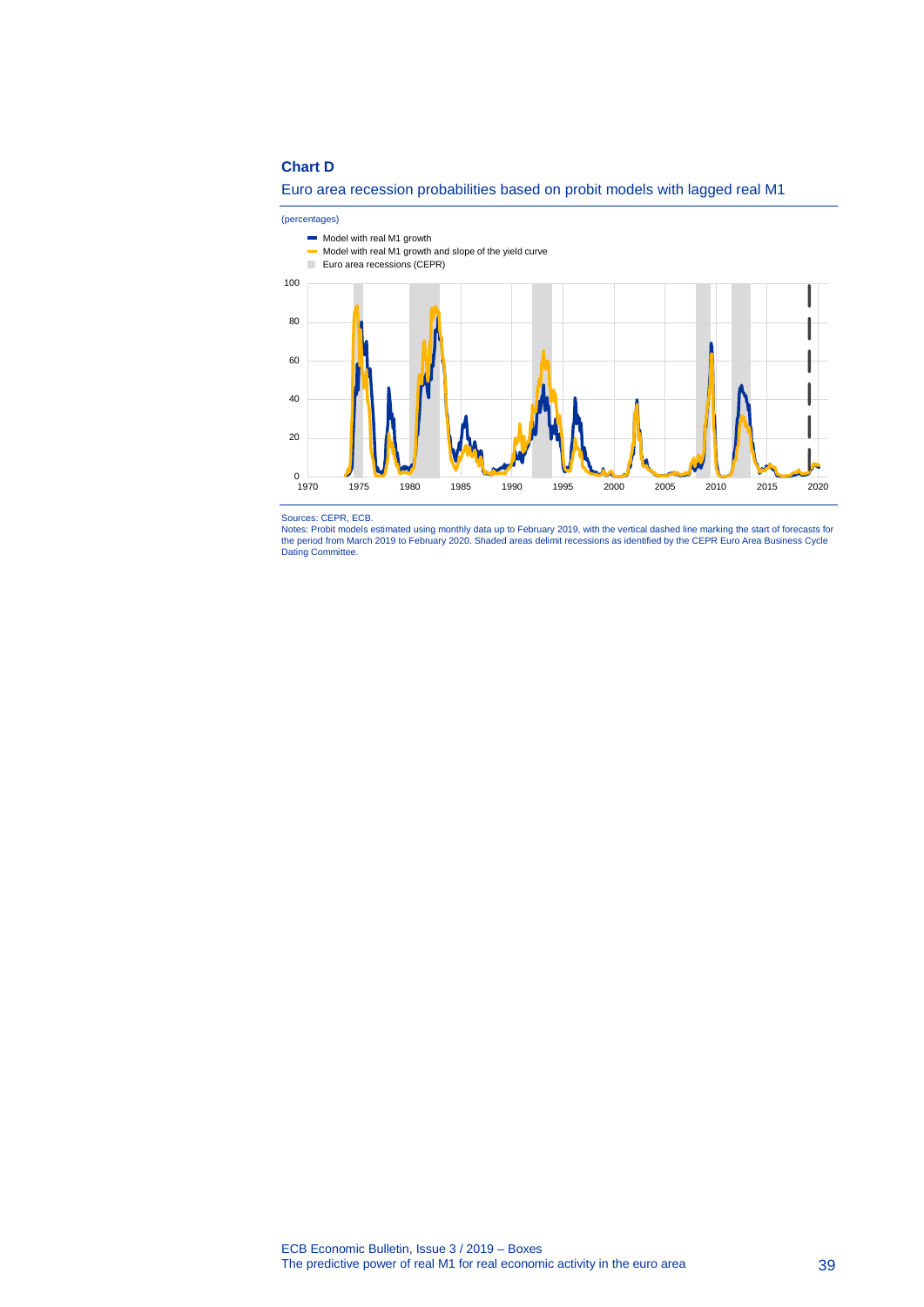# Articles

## 1 The economic implications of rising protectionism: a euro area and global perspective

**Prepared by Vanessa Gunnella and Lucia Quaglietti**

The risk of a trade war came sharply into focus in 2018, as protectionist threats by the US Administration and its trading partners were followed by concrete actions. Tensions rose over the summer and, while these have been defused on some fronts, the risk of further escalation remains material. The impact of the measures implemented so far on the global and euro area economic outlooks is expected to remain contained. However, large negative effects could materialise if trade tensions were to escalate further. Uncertainty related to protectionism is weighing on economic sentiment and it may raise further, potentially eroding confidence and affecting the euro area and the global economy more significantly. The complexity of intertwined international production chains could also magnify the impact. Against this backdrop, this article reviews the changes in the trade policy landscape over the past decade. It discusses the macroeconomic implications of the recent surge in protectionism and evaluates the possible effects that an escalation in trade tensions could have on the global economy and the euro area.

### 1 Introduction

**Trade integration has slowed over the last decade.** The process of trade integration started after the Second World War. It gained new impetus in the 1980s and had a golden age in the period 1990-2008, when total trade in goods and services increased from 39% to 61% of world GDP. Since then, trade has slowed (to its current 58% of world GDP), while protectionism has been on the rise, driven by an increase in non-tariff and, more recently, tariff barriers. At the same time, public support for globalisation has declined on both sides of the Atlantic. While factors such as Brexit and Euroscepticism have challenged the principles of freedom of movement and economic integration in Europe, the benefits of free trade have been openly called into question in the United States. Trade tensions escalated in 2018 and, as protectionist threats by the US Administration and retaliatory responses by its main trading partners were followed by concrete actions, the risk of a trade war came sharply into focus.

**Rising protectionism could harm trade and activity.** There is widespread consensus among economists on both the overall net benefits of trade openness and the need to cushion the negative impact it has had on certain groups in society. However, raising trade barriers is not the solution to the latter. Reversing trade integration may put at risk the net economic gains that it generated. By unravelling the long-term benefits of closer trade and investment links, retreating into protectionism also has the potential to unsettle global financial markets.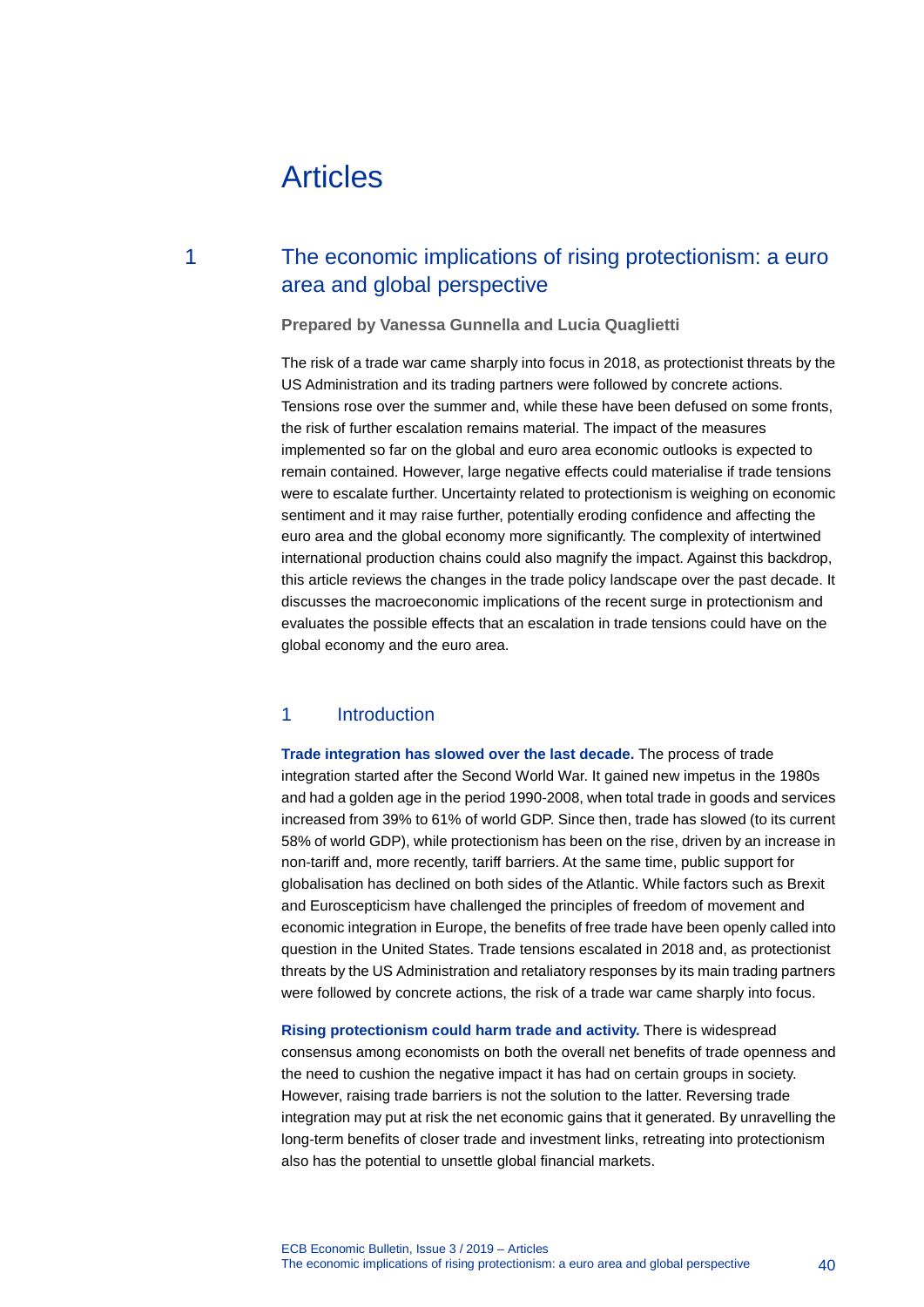### **Against this backdrop, the article discusses the macroeconomic implications of rising protectionism and evaluates its effects on the global economy and the euro area.** Section 2 puts the recent surge in trade tensions into context, discussing how the trade policy landscape has changed over the past decade. Section 3 reviews the measures announced by the US Administration in 2018 and the retaliation that ensued. Section 4 discusses the short and long-term macroeconomic implications of rising protectionism from a theoretical and model-based perspective. It also investigates whether the tariff measures implemented in 2018 may have already contributed to the progressive deterioration in global and euro area activity and trade in recent months, including via uncertainty effects. Section 5 concludes.

### 2 A changing trade policy landscape

**The trade policy landscape has undergone a significant transformation over the last decade.** The drive towards economic integration that characterised previous decades has now faded, which is evident in the slow pace of trade growth in recent years. Having expanded at approximately twice the rate of global GDP in the years leading up to the global financial crisis, the ratio of average imports to GDP growth – or the income elasticity of trade – has fallen to around 1 since  $2011<sup>17</sup>$  $2011<sup>17</sup>$  $2011<sup>17</sup>$  By 2016 there was a growing consensus that lower trade growth had become a permanent feature of the world economy. For example, ECB analysis $18$  concluded that global trade was unlikely to revert to its pre-crisis trend and that post-2011 developments constitute a "new normal".

**Several reasons have been identified that explain the recent decline in trade activity, including compositional effects and structural factors.** Analysis by the ECB and the International Monetary Fund  $(IMF)^{19}$  $(IMF)^{19}$  $(IMF)^{19}$  suggests that geographical shifts in economic activity and changes in the composition of aggregate demand (e.g. to services, which are less trade intensive, although they are becoming increasingly more so) may have been weighing on the sensitivity of trade to economic activity. Specifically, it is found that around half of the slowdown in trade elasticity between the periods 1995-2007 and 2012-16 was due to compositional factors, namely the growing weight in the world economy of emerging market countries, which typically have a lower trade intensity than advanced economies. Moreover, countries such as China have progressively moved from being assemblers of foreign inputs to relying

<span id="page-41-0"></span>In countries that are not financially globalised, investment must be funded by domestic savings. In countries that are financially globalised, investment can also be funded through borrowing from abroad, hence domestic investment and domestic savings are not as closely correlated. The correlation between domestic savings and investment across OECD countries bounced back to almost 70% in 2017, from less than 50% between 2000 and 2006 – a further sign that the process of de-globalisation might have become entrenched.

<span id="page-41-1"></span><sup>18</sup> See "Understanding the weakness in global trade: what is the new normal?", *Occasional Paper Series*, No 178, ECB, September 2016. See also Constantinescu, C., Mattoo, A. and Ruta, M., "The Global Trade Slowdown: Cyclical or Structural?", *IMF Working Papers*, No 15/6, International Monetary Fund, Washington, DC, 2015; and Haugh, D. et al., "Cardiac Arrest or Dizzy Spell: Why is World Trade So Weak and What can Policy Do About It?", *OECD Economic Policy Papers*, No 18, OECD Publishing, Paris, 2016.

<span id="page-41-2"></span><sup>19</sup> See *World Economic Outlook*, IMF, October 2016.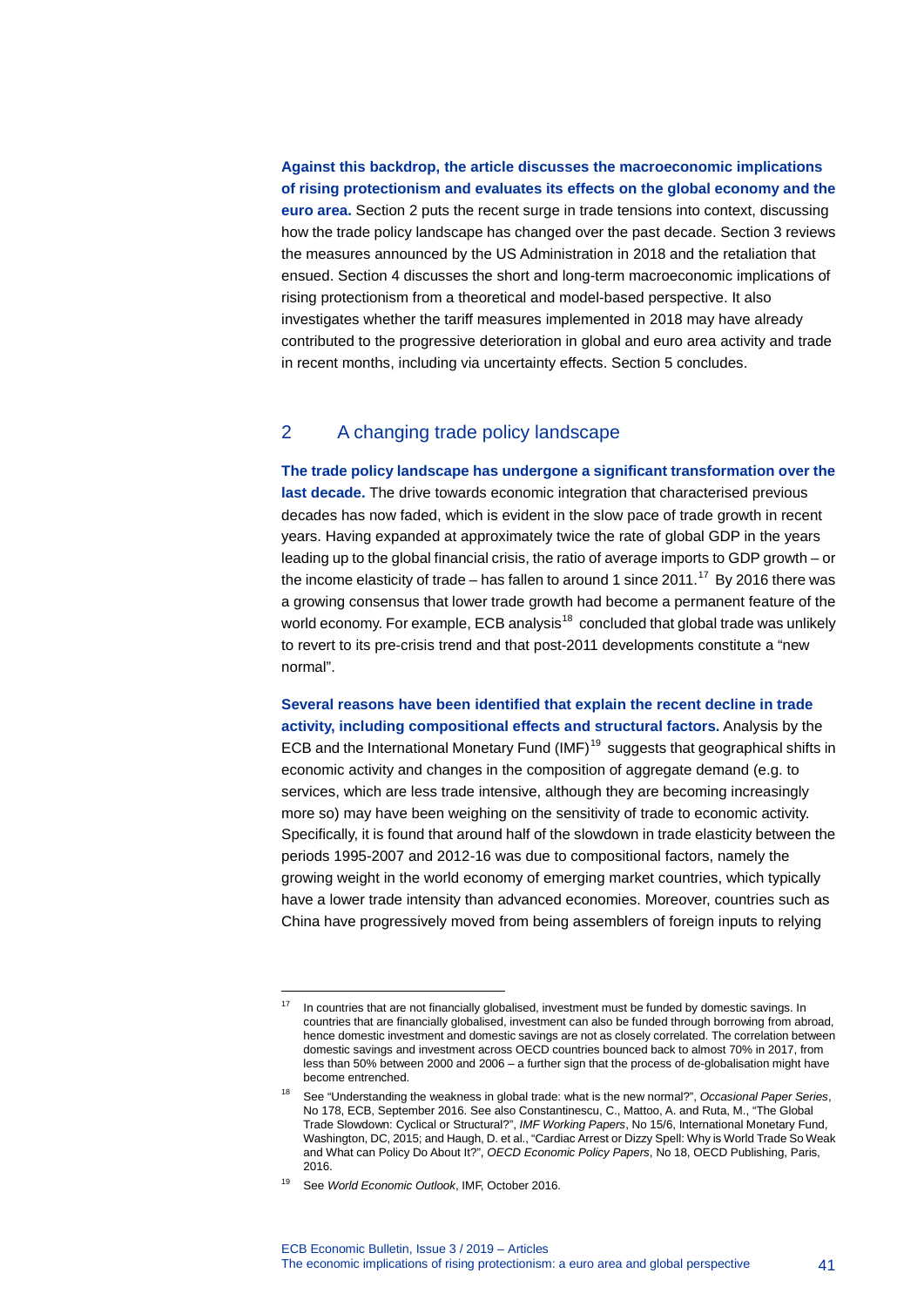$increasing$  on domestic inputs. Other studies<sup>[20](#page-42-0)</sup> suggest that further structural developments might have contributed to the decline in trade elasticity – these include waning growth in global value chains (GVCs), the relocation of production closer to final markets and the declining marginal impact of financial deepening.<sup>[21](#page-42-1)</sup>

#### **Chart 1**

#### New trade measures announced



Source: Global Trade Alert database.

-

Notes: Data have been adjusted for reporting lags. The cut-off date for each year is 31 December.

**Steadily rising protectionism may well be an additional factor driving the decline in trade activity.** From the end of the Second World War, tariffs followed a downward trend that levelled off in both advanced and emerging market economies during the first part of the 21st century, before starting on an upward trajectory in recent months.<sup>[22](#page-42-2)</sup> At the same time, the use of regulatory measures and non-tariff barriers such as export subsidies, restrictions on licensing or foreign direct investment, and domestic clauses in public procurement, has increased, leading to an overall surge in trade distortions.<sup>[23](#page-42-3)</sup> According to data from the [Global Trade Alert database](https://www.globaltradealert.org/) encompassing traditional and non-traditional trade measures, the number of new discriminatory actions announced by G20 economies has risen steadily since 2012 and surged further in 2018 (see Chart 1). Anti-dumping measures<sup>[24](#page-42-4)</sup> and import tariffs were the two most widely used instruments, together accounting for around 30% of all

<span id="page-42-0"></span><sup>&</sup>lt;sup>20</sup> See Constantinescu, C., Mattoo, A. and Ruta, M., "The Global Trade Slowdown: Cyclical or Structural?", *The World Bank Economic Review*, The World Bank, May 2018; and ECB Working Group on Global Value Chains, "The impact of global value chains on the euro area economy", *Occasional Paper Series*, (forthcoming).

<span id="page-42-1"></span><sup>&</sup>lt;sup>21</sup> See Gächter, M. and Gkrintzalis, I., "The finance-trade nexus revisited: Is the global trade slowdown also a financial story?", *Economics Letters*, Elsevier, Vol. 158(C), September 2017, pp. 21-25.

<span id="page-42-2"></span><sup>&</sup>lt;sup>22</sup> See the box entitled "Implications of rising trade tensions for the global economy", Economic Bulletin, Issue 3, ECB, 2018.

<span id="page-42-3"></span> $23$  Trade policies have been driven by unilateral actions. Since the Doha trade round came to a standstill, countries have increasingly relied on preferential trade agreements (PTAs) in order to gain access to new markets and resolve trade-related issues that are currently not addressed within the World Trade Organization (WTO). The number of PTAs surged from 50 in the early 1990s to around 200 in the early 2000s. All WTO members have concluded at least one PTA; some, such as the European Union, Chile and Mexico, have concluded more than 20.

<span id="page-42-4"></span>Further information on the use of anti-dumping measures according to WTO rules is available on the WTO's [website.](https://www.wto.org/english/tratop_e/adp_e/adp_info_e.htm)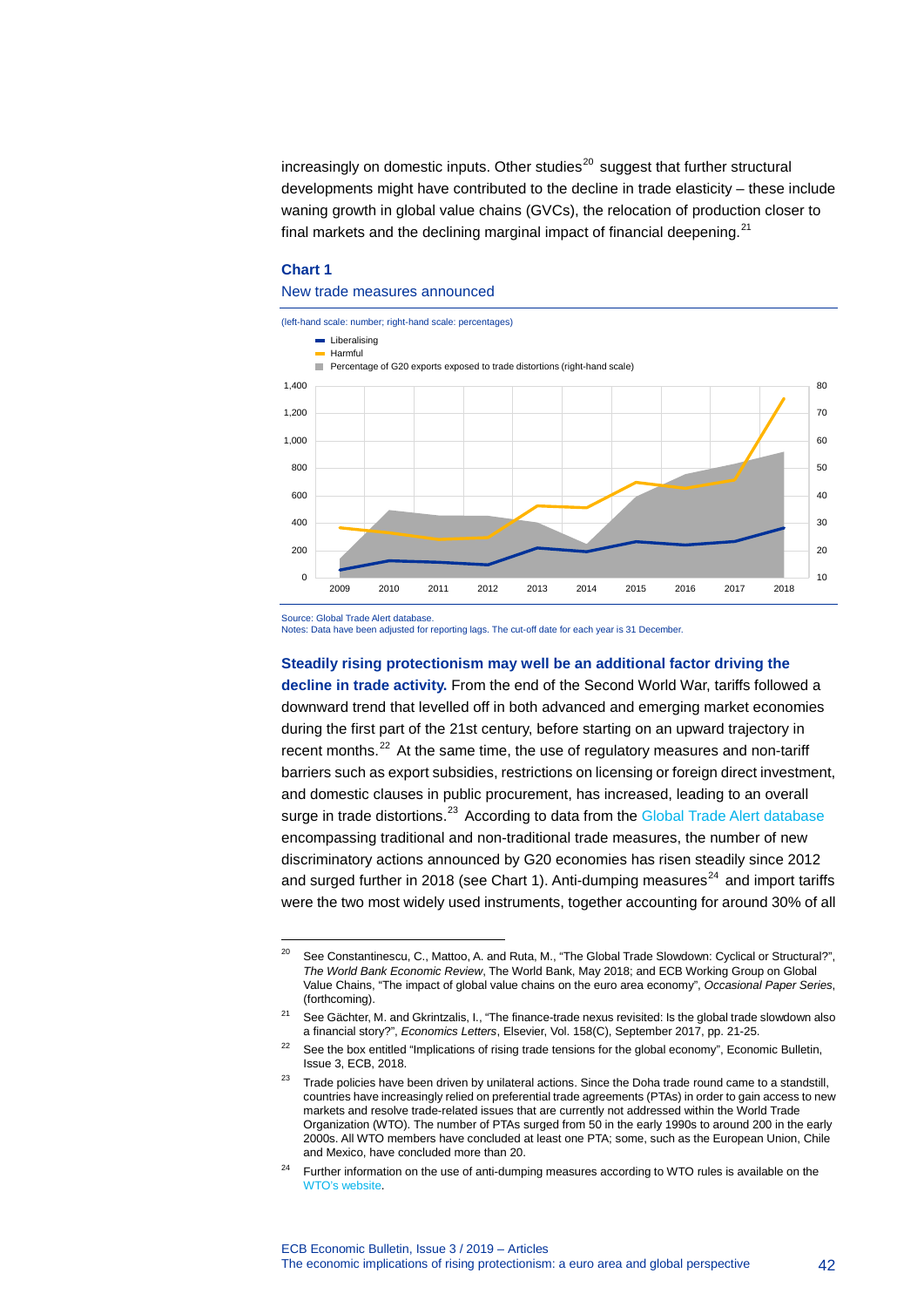of measures imposed. The use of indirect measures, such as state loans to exporting companies, has also increased gradually.

**The rise in protectionism implies that a progressively larger share of global trade has been affected by trade distortions.** Data from the Global Trade Alert database show that by 2017 more than 50% of exports from G20 countries was subject to harmful trade measures, up from 20% in 2009 (see Chart 1). Accordingly, trade growth has decelerated more sharply in those sectors in which extensive discriminatory measures have been adopted than in sectors that have benefited from trade liberalisation.

**Along with these developments, public support for trade openness has declined, while protectionism has increased globally.** Perceptions of the risks associated with open trade have added to the broader list of concerns related to globalisation. $25$  For example, free trade is sometimes believed to have made countries more vulnerable to international crises and spillovers from abroad. Given its distributional consequences, free trade is also considered to be a factor behind the rising inequality both within and across countries. $^{26}$  $^{26}$  $^{26}$  However, the merits of free trade are also widely recognised. International trade allows countries to specialise in the production of goods in which they have a comparative advantage, while at the same time enabling consumers to enjoy a greater variety of consumption goods. Empirical studies have found that trade openness has led to higher income per capita across countries, spurring productivity growth and helping to reduce poverty globally.<sup>[27](#page-43-2)</sup> Nevertheless, the benefits of trade openness and their distribution across social groups vary between countries. Factors such as the nature of export specialisation, the degree of production diversification and the quality of a country's institutions are found to be important pre-conditions for the benefits of trade openness to be fully realised.<sup>[28](#page-43-3)</sup> Some have also challenged the benefits of free trade by claiming that "unfair practices" have damaged domestic growth and job creation.<sup>[29](#page-43-4)</sup>

### 3 Tariffs announced by the US Administration in 2018

-

**Protectionist threats made by the US Administration in 2017 have been followed by concrete actions over the past year.** As shown in Chart 2, the implementation of

<span id="page-43-1"></span><span id="page-43-0"></span> $25$  Draghi, M., "Sustaining openness in a dynamic global economy", speech at the Economic Policy Symposium of the Federal Reserve Bank of Kansas City, Jackson Hole, 25 August 2017.

<sup>26</sup> See, for example, Antràs, P., de Gortari, A. and Itskhoki, O., "Globalization, Inequality and Welfare", *Journal of International Economics*, No 108, September 2017, pp.387-412; and Rodrik, D., "The Globalization Paradox: Democracy and the Future of the World Economy", W.W. Norton, New York and London, 2011. However, other factors, such as technological change, were also identified as drivers of the rising inequality. For a review of the literature, see Helpman, E., "Globalization and Wage Inequality", *NBER Working Papers*, No 22944, National Bureau of Economic Research, December 2016.

<span id="page-43-3"></span><span id="page-43-2"></span><sup>27</sup> *The Role of Trade in Ending Poverty*, The World Bank and World Trade Organization, 2015.

<sup>28</sup> See, for example, Helpman, E, "Globalization and Wage Inequality", *NBER Working Papers*, No 22944, National Bureau of Economic Research, December 2016; and Rodrik, D., Subramanian, A. and Trebbi, F., "Institutions Rule: The Primacy of Institutions Over Geography and Integration in Economic Development", *Journal of Economic Growth*, Vol. 9, No 2, June 2004, pp.131-165.

<span id="page-43-4"></span>For instance, forced intellectual property transfers from multinational companies investing in China are a long-standing concern, in both the United States and the European Union. For an account of recent disputes on technology transfer and intellectual property rights, see Jiming, H. and Posen, A.S. (eds.), ["US-China Economic Relations:](https://piie.com/system/files/documents/piieb19-1.pdf) From Conflict to Solutions", PIIE Briefing, January 2019.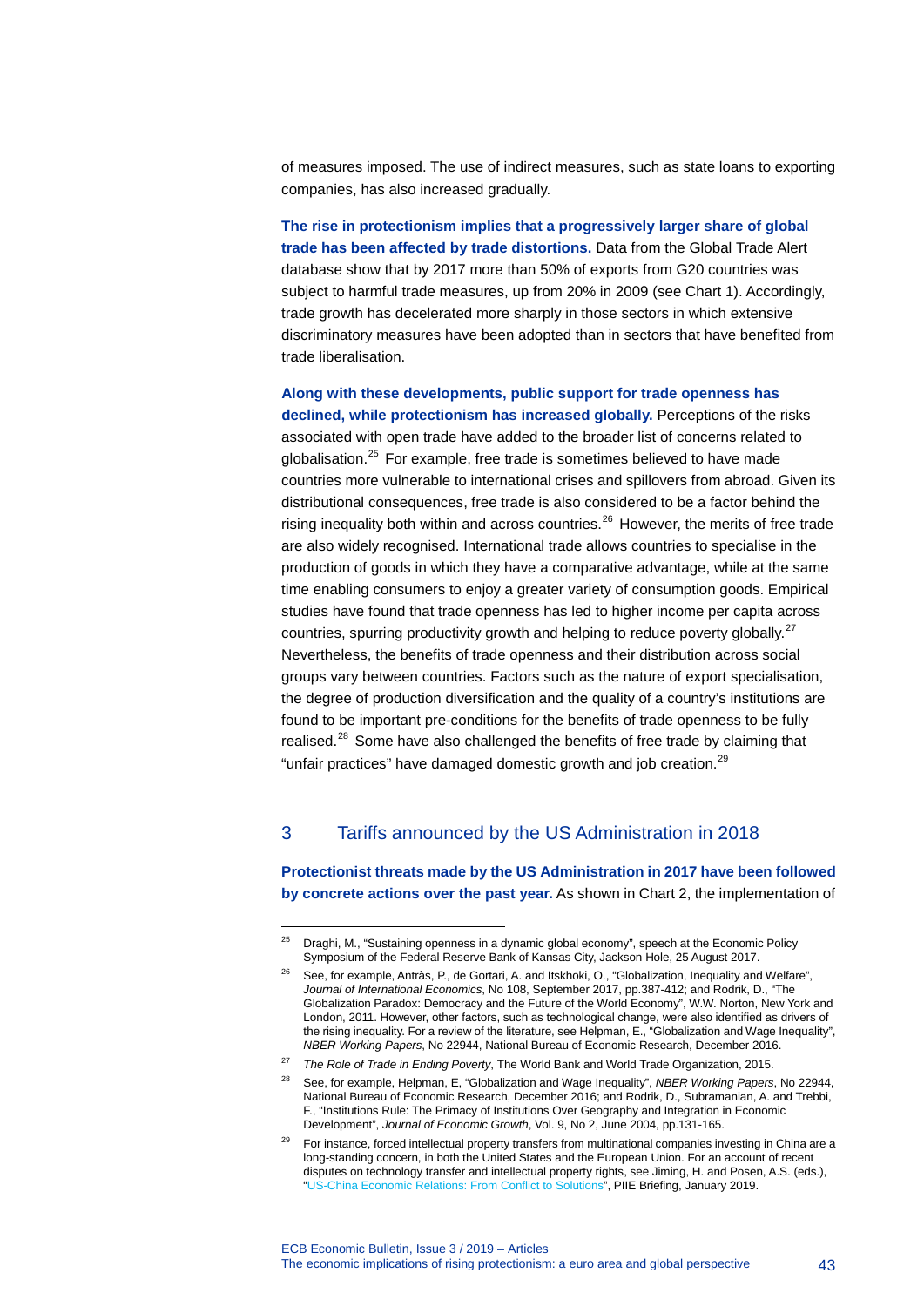tariffs on solar panels and washing machines in January 2018 came first, followed by tariffs of 25% on imports of steel and 10% on imports of aluminium for a wide range of countries in March 2018. After an initial exemption, in June 2018 the tariffs on steel and aluminium were also applied to Canada, Mexico and the European Union, which resulted in a raft of retaliatory measures. The European Union imposed a 25% duty on a range of US products worth USD 3.2 billion, which came into force in the same month. The US Administration in turn initiated a new investigation of automobile and auto parts imports to determine their effects on national security, hinting at the possibility of a 20%-25% tariff increase. Box 1 assesses the potential impact that this would have on the world economy and the euro area if it were to materialise.

#### **Chart 2**

-



Timeline of tariffs proposed and implemented in 2018

Sources: Peterson Institute for International Economics, United States Trade Representative and ECB calculations. Notes: The values of imports affected by the tariffs on washing machines and solar panels, and steel and aluminium refer to estimates produced by the Peterson Institute for International Economics. The percentages in brackets indicate the size of the applied tariffs.

#### **Tensions with China escalated in the second half of 2018.** Following an

investigation by the US authorities into Chinese intellectual property practices, which concluded that China has a policy of forced technology transfer,<sup>[30](#page-44-0)</sup> the US Administration initiated trade action against China. $31$  The measures, implemented in July 2018, included 25% ad valorem duties on 1,300 product types imported from China, with an annual import value equivalent to USD 50 billion (see Chart 2). In September 2018 the US Administration announced a further wave of tariffs, targeting USD 200 billion of Chinese exports. China responded by imposing tariffs on exports from the United States worth USD 60 billion.

<span id="page-44-0"></span><sup>&</sup>lt;sup>30</sup> The investigation concluded that "China uses foreign ownership restrictions, including joint venture requirements, equity limitations, and other investment restrictions, to require or pressure technology transfer from U.S. companies to Chinese entities". In addition, it was found that "China also uses administrative review and licensing procedures to require or pressure technology transfer which, inter alia, undermines the value of U.S. investments and technology and weakens the global competitiveness of US firms". For more information on the investigation, see the Office of the United States Trade Representative'[s March 2018 press release.](https://ustr.gov/about-us/policy-offices/press-office/press-releases/2018/march/president-trump-announces-strong)

<span id="page-44-1"></span><sup>&</sup>lt;sup>31</sup> For further information on the tariffs imposed under the Section 301 investigation of Chinese intellectual policy practices, see the Office of the United States Trade Representative'[s June 2018 press release.](https://ustr.gov/about-us/policy-offices/press-office/press-releases/2018/june/ustr-issues-tariffs-chinese-products)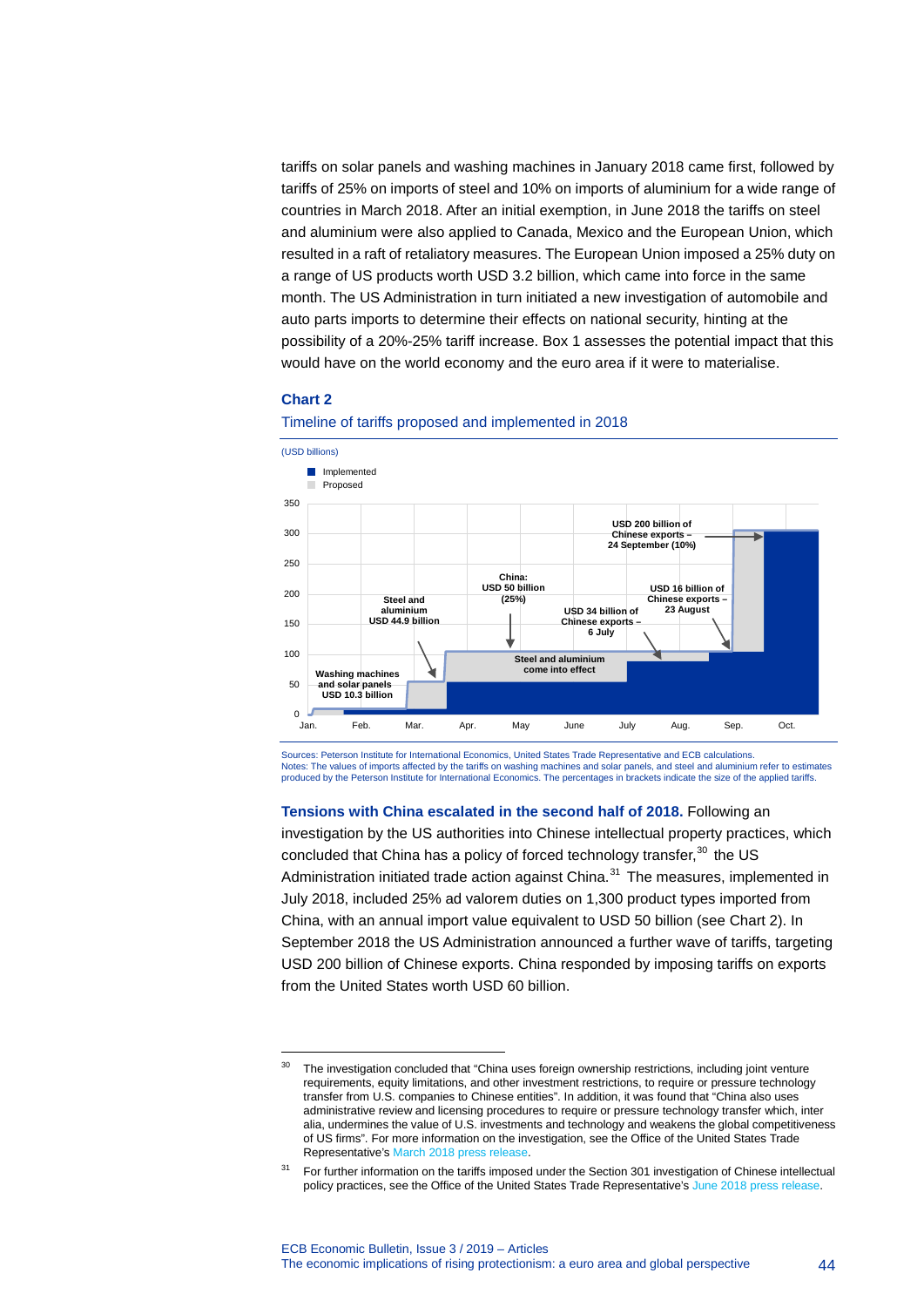### **At the same time, there has been some de-escalation of trade tensions on other fronts.** Concerns over tensions between the United States and the European Union eased after the summit held in July 2018. In addition, Canada, Mexico and the United States reached an agreement to replace the North American Free Trade Agreement with the United States-Mexico-Canada Agreement (USMCA), which effectively maintains tariff-free trade for most goods. A truce agreed between China and the United States on 1 December 2018, whereby tariffs on USD 200 billion of Chinese imports would remain at 10% rather than be increased to 25% as previously announced, defused the US-China trade tensions temporarily. Nevertheless, there is still a strong risk of renewed escalation.<sup>[32](#page-45-0)</sup>

#### **US tariffs against China target, in particular, the electronics and machinery**

**sectors.** The tariffs imposed directly on China affect a broad range of industries, with a total nominal value of USD 217 billion, or 2% of Chinese nominal value added. The industries most affected are those that produce electronic components, electrical equipment and machinery (see Chart 3a), which all feature in the Chinese government's "Made in China 2025" industrial plan. With regard to the euro area, tariffs imposed by the United States affect around USD 5.5 billion of euro area value added, mainly in the basic metal and, to a lesser extent, the fabricated metal sectors.

<span id="page-45-0"></span><sup>&</sup>lt;sup>32</sup> On 8 April 2019 th[e Office of the United States Trade Representative](https://ustr.gov/about-us/policy-offices/press-office/press-releases/2019/april/ustr-proposes-products-tariff) released a list of products to which additional tariffs are to be applied in response to harm allegedly caused by European Union aircraft subsidies. It also confirmed that the value of goods to be targeted is subject to an arbitration at the WTO, the result of which is expected in the summer.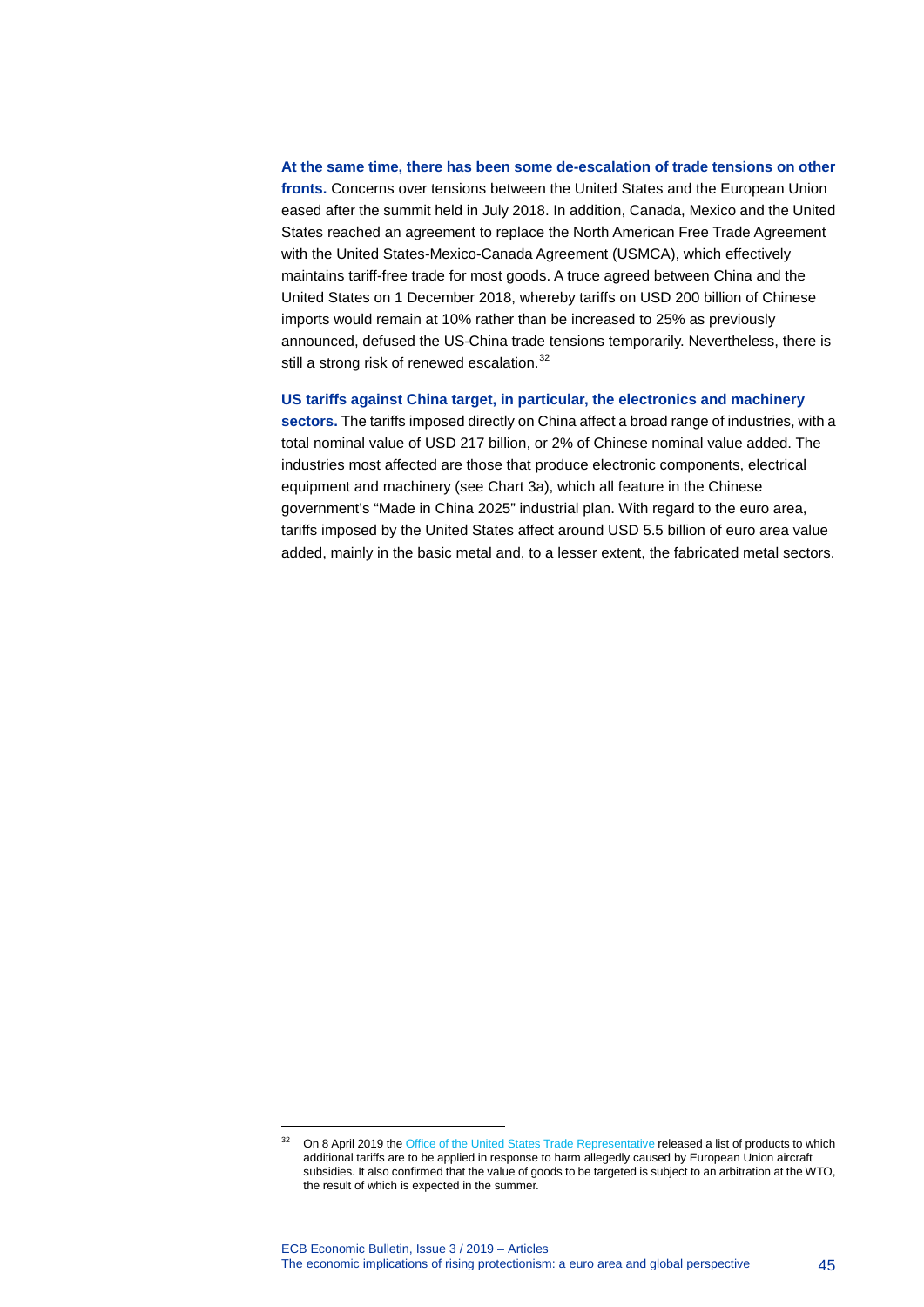#### Trade affected by tariff measures in 2018



Sources: World Bank World Integrated Trade Solution (WITS), WTO and Comtrade. Notes: The list of sectors is based on the two-digit ISIC Rev. 4 classification, and quantities have been aggregated from HS6 product lists of affected goods.

**Retaliatory responses by the United States' trading partners, particularly China, have targeted US imports across a wide variety of industries and sectors.** The food, chemicals and car industries have been the sectors most affected by China's retaliation (see Chart 3b), with tariffs affecting around 7.5% of those sectors' combined value added. EU retaliatory measures have been much smaller and are targeting non-metallic minerals, electrical equipment, textiles, furniture, food products, other transport equipment (including light vehicles such as motorbikes) and chemicals, covering a total of 0.04% of US industrial value added.

**The latest round of US tariffs imposed on China target a significant part of the two countries' bilateral trade, while the share of euro area and global trade directly affected is still limited.** As shown in Chart 4, the products targeted by the tariffs announced in the first half of 2018 by the US Administration and its trading partners affect relatively small shares of US (2%), euro area (0.2%), Chinese (2%) and world trade (0.4%). Their impact on the world economy is therefore likely to remain contained. By contrast, the latest round of US tariffs, coupled with China's retaliation measures in September 2018, target almost half of China's bilateral trade with the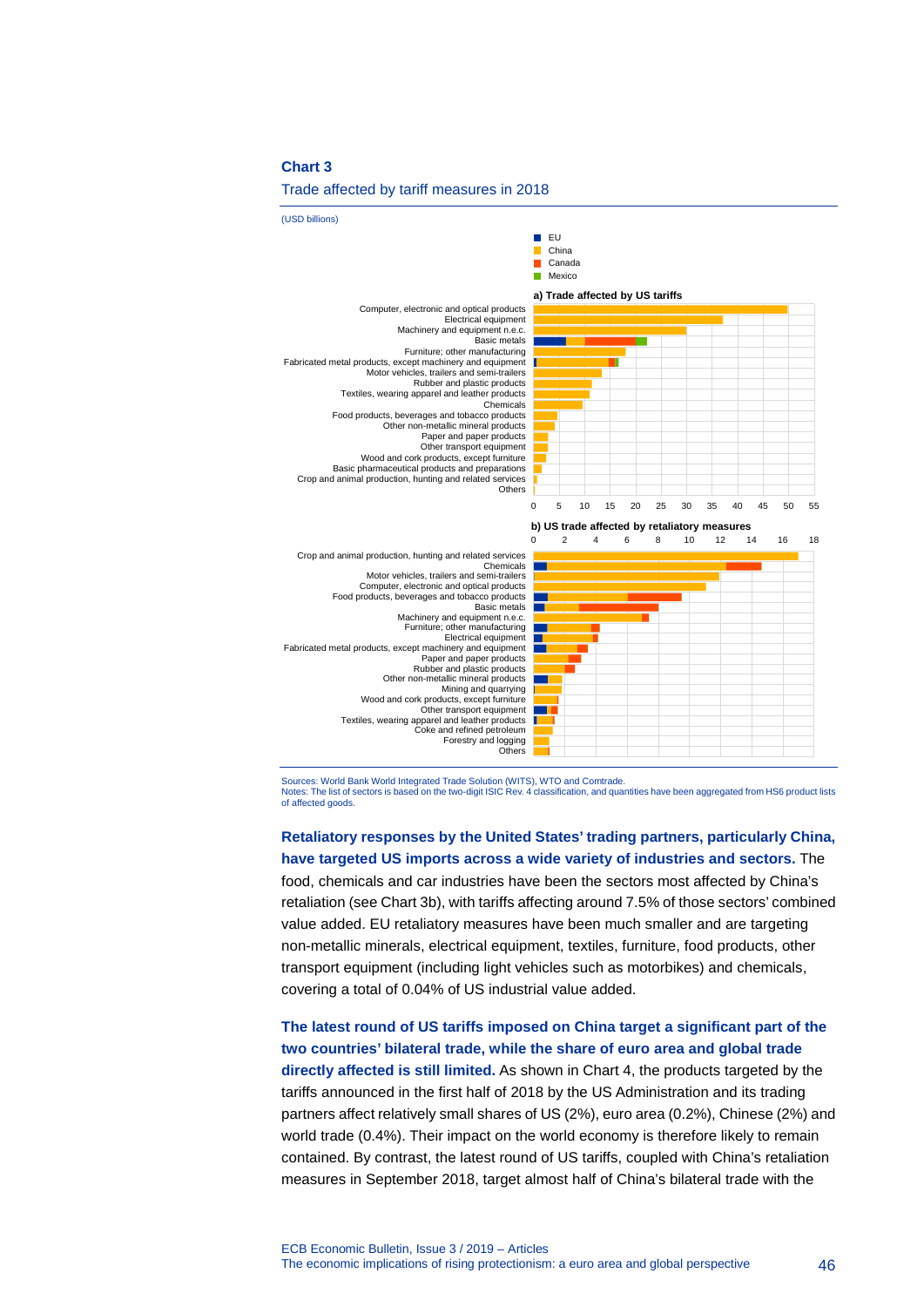United States. As a result, around 12% of total US and 8% of total Chinese goods trade is affected. To some extent, these tariffs may weigh on activity in the United States and China, and the organisation of production in supply chains could further amplify the adverse effects. The share of euro area and world trade affected remains small (2%).

#### **Chart 4**

US tariffs and China's retaliation measures: shares of US, Chinese and global trade affected



Sources: IMF and ECB staff calculations.

### 4 The macroeconomic implications of rising protectionism

This section discusses the short and long-term macroeconomic implications of rising protectionism from a theoretical and a model-based perspective. Section 4.1 describes the channels through which higher tariffs may affect activity and trade. In view of the progressive deterioration in global and euro area activity and trade data in recent months, Section 4.2 investigates whether the tariff measures implemented in 2018 might have been a contributing factor, including as a result of uncertainty effects. Finally, Section 4.3 discusses the possible consequences of a renewed surge in trade tensions.

### **4.1 Channels of transmission of rising protectionism**

#### **Rising protectionism can affect economic activity through several channels.**

Higher import duties increase trade costs, which may alter both the quantity and the price of internationally traded goods. This is often referred to as the trade channel of transmission. The existence of complex global production supply chains can amplify this effect. In addition, higher trade costs can affect financial flows and credit conditions. This may occur, for example, if increased uncertainty over future trade policy leads to financial stress and a broad reassessment of risk premia. The way in which the different channels play out in a trade dispute, and the consequent impact on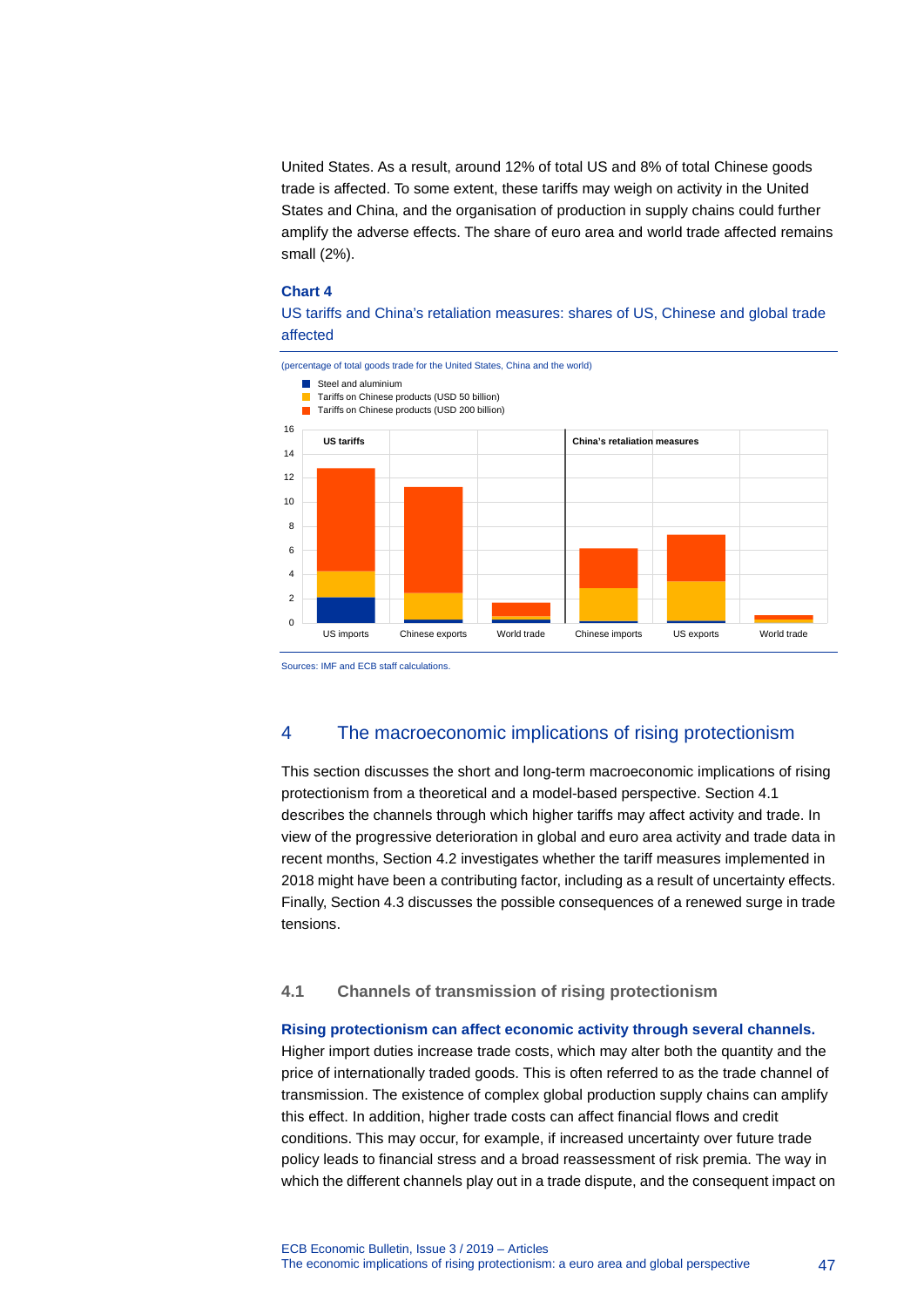economic activity, depends on several factors, including whether trading partners retaliate and whether the dispute remains confined to a small number of countries, rather than developing into a full-blown trade war.

**The impact on economic activity in the country imposing tariffs depends on a) whether imported goods can be substituted by domestic production, and b) whether trading partners retaliate.** To the extent that the higher trade costs brought about by higher tariffs are not absorbed in lower profit margins for producers, import prices rise and relative prices change. Higher import prices push up domestic firms' production costs and domestic inflation, thereby lowering households' real disposable income. These effects weigh on consumption, investment and employment, and have a negative impact on activity. However, the higher prices of imported goods may also induce domestic customers to switch from imported to domestically produced goods. The relative importance of these two effects, and the net impact on economic growth, depends on the degree of substitutability between domestically produced goods and imported goods. If imported goods can be easily substituted through domestic production, consumption and activity rise.<sup>[33](#page-48-0)</sup> The positive impact on activity could be lessened if the exchange rate appreciates following the increase in import prices.<sup>[34](#page-48-1)</sup> In addition, if the trading partners hit by the tariffs retaliate – as is often the case – any potential benefit could be reversed. Domestic firms lose competitiveness in foreign markets, and exports and activity fall as a result. As such, rising trade distortions imply higher trade costs for all countries involved, which may hinder the optimal allocation of resources. All economies involved are, in the end, worse off.

**In a trade dispute involving two countries, third countries may temporarily** 

**benefit from rising protectionism.** Specifically, third countries can gain market share in countries where tariffs have risen. For example, in a trade dispute concerning exclusively the United States and China, euro area goods would gain competitiveness vis-à-vis US goods in China and vis-à-vis Chinese goods in the United States. This stems from the fact that higher tariffs make US goods more expensive in China and Chinese goods more expensive in the United States, with bilateral trade flows between the two eventually declining. The extent to which third countries benefit from this trade diversion depends on how easily a country can substitute imported products from different countries. Higher substitutability implies more trade diversion.

<span id="page-48-0"></span><sup>&</sup>lt;sup>33</sup> According to the economic literature, the dynamic effects of protectionism are similar to a negative supply-side shock, as its effects are recessionary and inflationary, with an ambiguous or minor impact on the trade balance. See Barattieri, A., Cacciatore, M. and Ghironi, F., "Protectionism and the Business Cycle", *NBER Working Papers*, No 24353, National Bureau of Economic Research, February 2018; and Furceri, D. et al., "Macroeconomic Consequences of Tariffs", *NBER Working Papers*, No 25402, National Bureau of Economic Research, December 2018.

<span id="page-48-1"></span><sup>34</sup> See Erceg, C., Prestipino, A. and Raffo, A., "The Macroeconomic Effects of Trade Policy", *International Finance Discussion Papers*, No 1242, December 2018. This paper shows that when tariffs are used in combination with export subsidies and this policy is expected to remain in place for a limited period, the exchange rate may not be able to fully offset the expenditure-switching effects of the policy, and this may have an expansionary impact. However, this is driven mostly by export subsidies (while tariffs have negligible or contractionary effects) and only applies if foreign countries do not take retaliatory measures.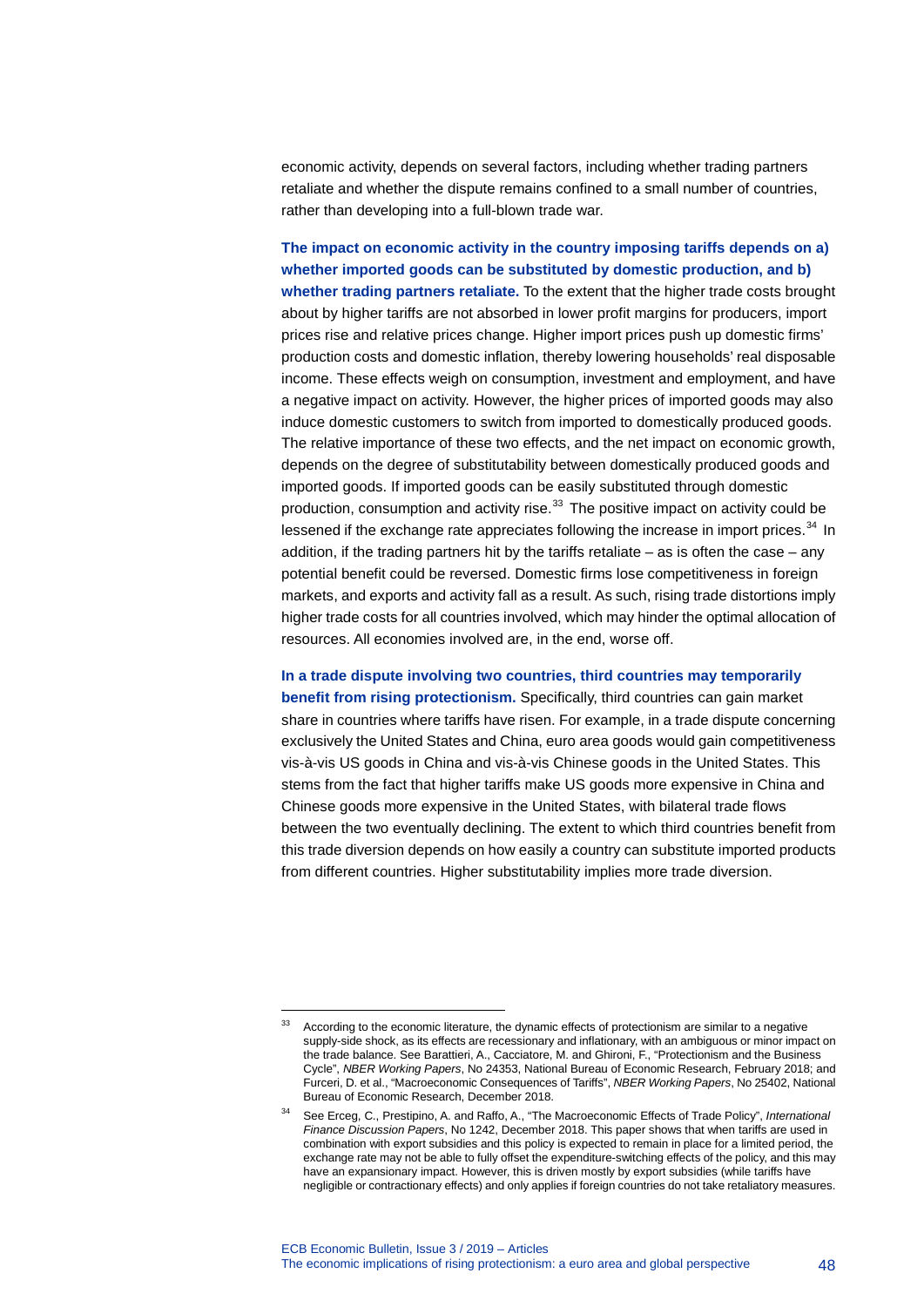#### Production chain linkages in exports to the United States

(USD billions)

-



- Exporter's value added in intermediate goods for US final production and exports П
- П Foreign value added content in exports (originated in the United States)
- **Foreign value added content in exports (originated in third countries) and double counted**
- **EXPORTER EXPORTER'S value added that goes to the United States through other countries**



Sources: World Input-Output Database (2016 release), Wang, Z., Wei, S.J. and Zhu, K., (2013), "Quantifying International Production Sharing at the Bilateral and Sector Levels", *NBER Working Papers*, No 19677, National Bureau of Economic Research, November 2013, and ECB staff calculations.

Notes: The latest observation is for 2014. The chart shows the breakdown of gross nominal exports to the United States into value added components. "Exporter's value added in final goods consumed in the United States" refers to an exporter's value added contained in final products exported to the United States; "Exporter's value added in intermediate goods for US final production and exports" refers to an exporter's value added contained in intermediate products which are used as input for US domestic production or the production of US exports; "Foreign value added content in exports" refers the foreign value added (either from the United States or from third countries) contained in exports; "double counted" refers to the value added of intermediate products which cross the borders several times; and "Exporter's value added that goes to the United States through other countries" is the value added in intermediate products produced by an exporter which is used by third countries to produce goods to be exported to the United States. For the euro area aggregate, only<br>extra-euro area countries are considered as other countries. The following abbreviations Mexico, JP for Japan and KR for South Korea.

### **While the pace of expansion might have slowed in recent years, GVCs remain highly fragmented and can amplify the impact of tariffs on trade and activity.**

GVCs have become increasingly complex, with goods crossing borders multiple times during the production process. Although analysis<sup>[35](#page-49-0)</sup> by the Organisation for Economic Co-operation and Development (OECD) suggests that GVCs' pace of expansion might have slowed since 2011, production remains highly fragmented across borders. This is well illustrated in Chart 5, which considers the GVC linkages embodied in exports of goods to the United States from several trading partners. In the case of the euro area, only around one-third of exports are consumed in the United States (see the blue parts in Chart 5). In fact, a significant share of euro area exports to the United States consists of intermediate goods which are used in the production of goods in the United States and then re-exported to third countries (see the yellow parts in Chart 5). In turn, domestic production and exports include intermediate inputs from third countries. For example, euro area exports to the United States include goods from countries that are closely embedded in European production chains, such as, for instance central and eastern European countries in the automobile sector (see the grey parts in Chart 5). Euro area exports also include value added from the United States itself (see the red parts in Chart 5). Finally, euro area exports are sometimes first shipped for processing to third countries, such as Mexico, before being exported to the United States (see the blue-shaded parts in Chart 5).

<span id="page-49-0"></span><sup>&</sup>lt;sup>35</sup> Se[e Trade Policy Implications of Global Value Chains,](https://www.oecd.org/tad/trade-policy-implications-global-value-chains.pdf) Trade Policy Brief, OECD, December 2018.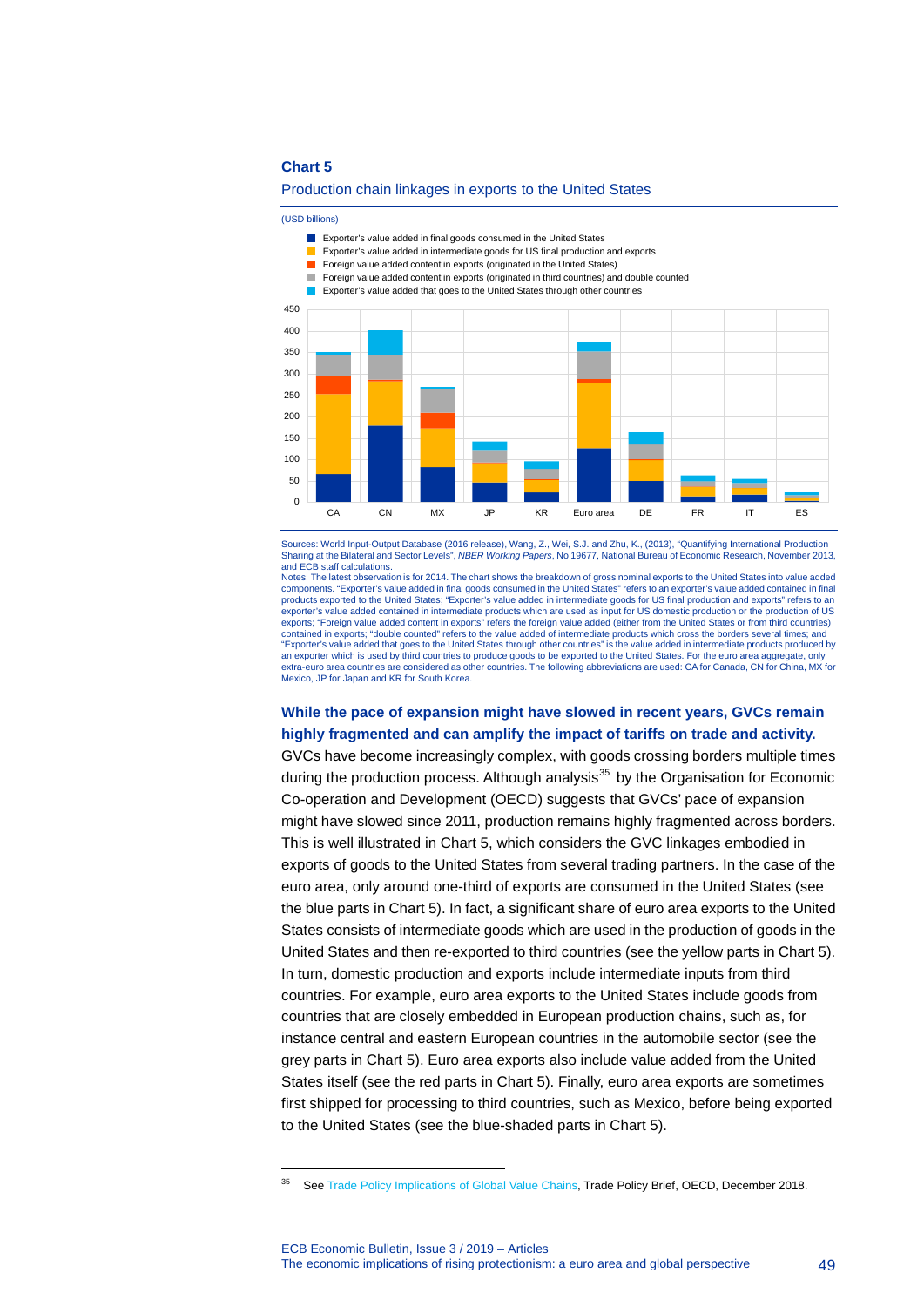### **In a world characterised by complex GVCs, goods cross borders several times and tariff costs accumulate owing to the cascading effect.** This occurs when

tariffs are applied to intermediate goods. Intermediate inputs incur tariff costs every time they are shipped to another country for further processing. By the time the finished goods have reached the final consumer, the final price may have risen significantly. Moreover, imported intermediate goods are often used in domestic production. When these goods are subject to tariffs, domestic producers in the country imposing the tariffs may also suffer. Higher production costs are likely to be passed on through the various stages of the value chain, with demand, production and investment being negatively affected in all phases. In addition, tariffs are typically levied on a good's gross value of imported goods. Therefore, if foreign inputs account for a large share of exports, a low nominal tariff can translate into a high value-added tariff for the exporter. Compared with a situation in which the entire value added of goods is produced domestically, tariffs may have a proportionally larger impact on the profits of exporting firms, thereby increasing the incentive to pass the higher costs on through the value chain. Third countries involved in intermediate stages of production may also face higher production costs, reducing the possible benefits of trade diversion.

**An increase in uncertainty, coupled with financial stress, could also amplify the impact of rising protectionism on economic activity.** There are several ways in which elevated uncertainty about future trade policies can dampen demand. For example, households may delay spending when economic prospects become more uncertain. Furthermore, firms may reassess their economic prospects amid rising uncertainty, taking a "wait and see" approach and postponing investment.<sup>[36](#page-50-0)</sup> In response to uncertainty shocks, firms can also adjust their inventory policies by disproportionately cutting their foreign orders of intermediate goods, with a disproportionate impact on international trade flows. $37$  An uncertain trade policy outlook may also give firms a reason to delay entering a foreign market or upgrading their technology. Finally, elevated uncertainty may push up borrowing costs for households and firms as investors demand greater compensation to protect themselves against future risks. $38$  The materialisation of a global uncertainty shock, such as a trade war, may also drive investors to shift their portfolios to safe-haven currencies, with implications for the allocation of capital flows across countries.

**Higher trade costs can also weigh on productivity.** The tighter financing conditions associated with rising uncertainty can raise the cost of capital, with a negative impact on investment that could hinder productivity growth in the countries affected by the tariffs. Trade barriers can also lead to the misallocation of production factors across firms and countries. Less-open markets diminish global competition, thereby reducing

<span id="page-50-0"></span><sup>36</sup> See Bloom, N., "The Impact of Uncertainty Shocks", *Econometrica*, Vol. 77, No 3, May 2009; and Handley, K. and Limão, N., "Trade and Investment under Policy Uncertainty: Theory and Firm Evidence", *American Economic Journal: Economic Policy*, Vol. 7, No 4, November 2015, pp.189-222.

<span id="page-50-1"></span><sup>37</sup> See Novy, D. and Taylor, A.M., "Trade and Uncertainty", *CEP Discussion Papers*, No 1266, Centre for Economic Performance, The London School of Economics and Political Science, May 2014; and Handley, K. and Limão, N., "Trade and Investment under Policy Uncertainty: Theory and Firm Evidence", *American Economic Journal: Economic Policy*, Vol. 7, No 4, November 2015, pp.189-222.

<span id="page-50-2"></span>See Goldberg, P. and Pavcnik, N., "The Effects of Trade Policy", in Bagwell, K. and Staiger, R.W. (eds.), *Handbook of Commercial Policy*, Volume 1, Part A, February 2016.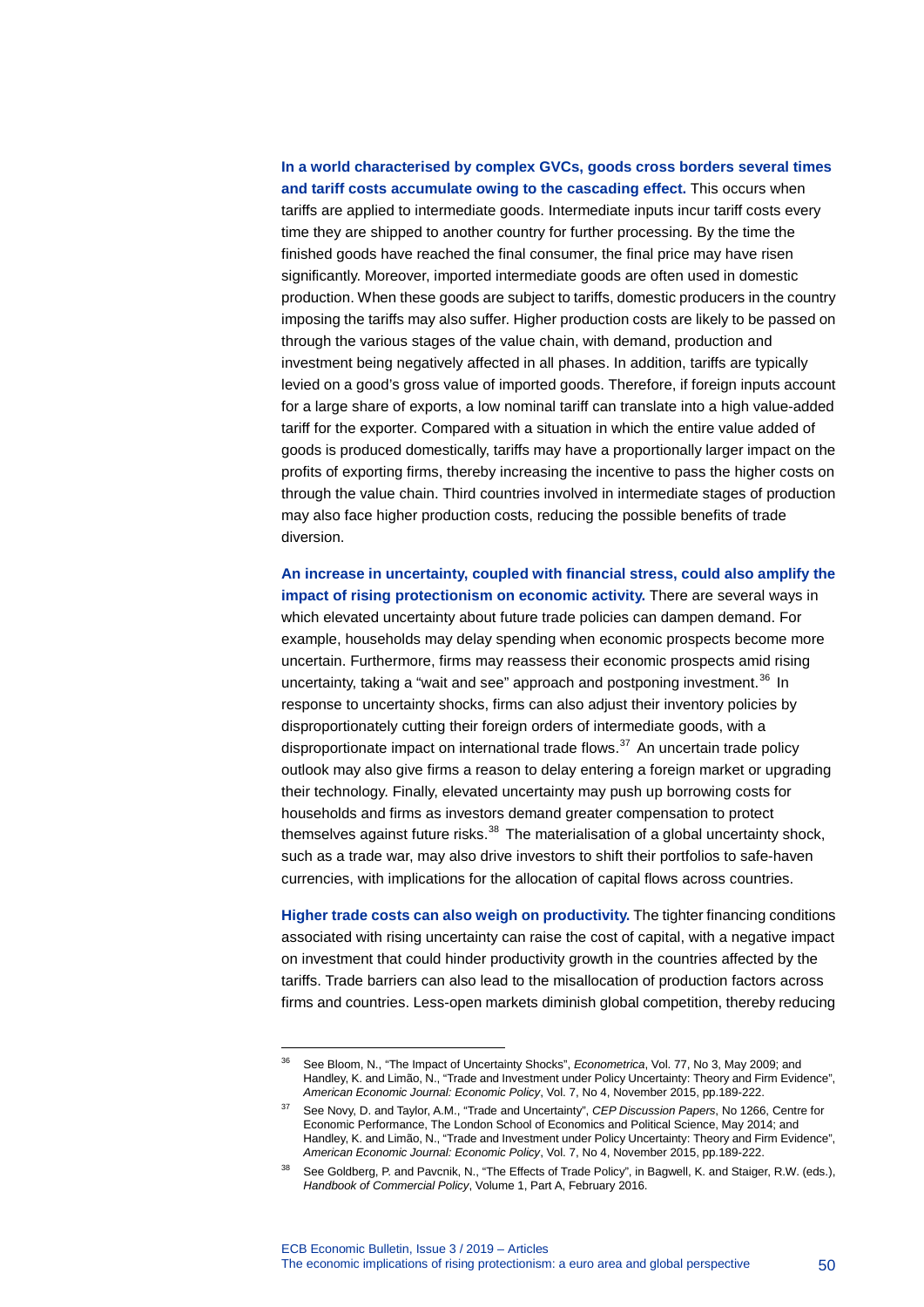incentives for innovation and technological advances, and keeping less-productive firms in the market. As a result, aggregate productivity may decline.  $39$ 

**4.2 Can the impact of the tariffs announced by the United States and its trading partners already be detected in the data? Some initial evidence**

**In the United States, firms operating in the targeted sectors seem to have initially circumvented part of the adverse impact of tariffs by frontloading their imports.** US imports from China of products targeted by the US tariffs increased before the tariffs came into effect and declined in the aftermath (see Chart  $6$ ).<sup>[40](#page-51-1)</sup> Total US imports also rose sharply, by 9.1% year on year in the third quarter of 2018, partly reflecting firms' stockpiling. The increase was associated with a surge in inventories, while business investment declined. Although this suggests the presence of frontloading effects, the sharp rise in imports may also reflect buoyant US domestic demand on the back of procyclical fiscal stimuli and strong labour market conditions.

#### **Chart 6**

-

### US imports from China and tariff implementation



Sources: Census and ECB staff calculations. Note: The data shown in the chart are for nominal imports.

**Trade diversion effects may also be at play.** In retaliation for US tariffs on Chinese goods, the Chinese authorities imposed a 25% tariff on Chinese imports of US soybeans in July 2018. While total Chinese imports of vegetable products (mostly soybeans) remained broadly stable following the announcement, imports from the United States were significantly lower than usual. However, imports from Brazil, which

<span id="page-51-0"></span><sup>&</sup>lt;sup>39</sup> See Melitz, M.J., "The Impact of Trade on Intra-Industry Reallocations and Aggregate Industry Productivity", *Econometrica*, Vol. 71, No 6, November 2003, pp. 1695-1725; and Berthou, A. et al., ["Quantifying the losses from a global trade war"](https://blocnotesdeleco.banque-france.fr/en/blog-entry/quantifying-losses-global-trade-war), *Eco Notepad*, Banque de France, for a review and an analysis of the impact of trade openness on aggregate productivity.

<span id="page-51-1"></span>See Amiti, M., Redding, S.J. and Weinstein D.E., "The Impact of the 2018 Trade War on U.S. Prices and Welfare", *CEPR Discussion Papers*, No 13564, March 2019. This paper finds that tariffs imposed on US imports in 2018 were completely passed through to domestic prices of targeted goods and implied a decrease in imports in affected sectors by around 54%, relative to those in the unaffected sectors.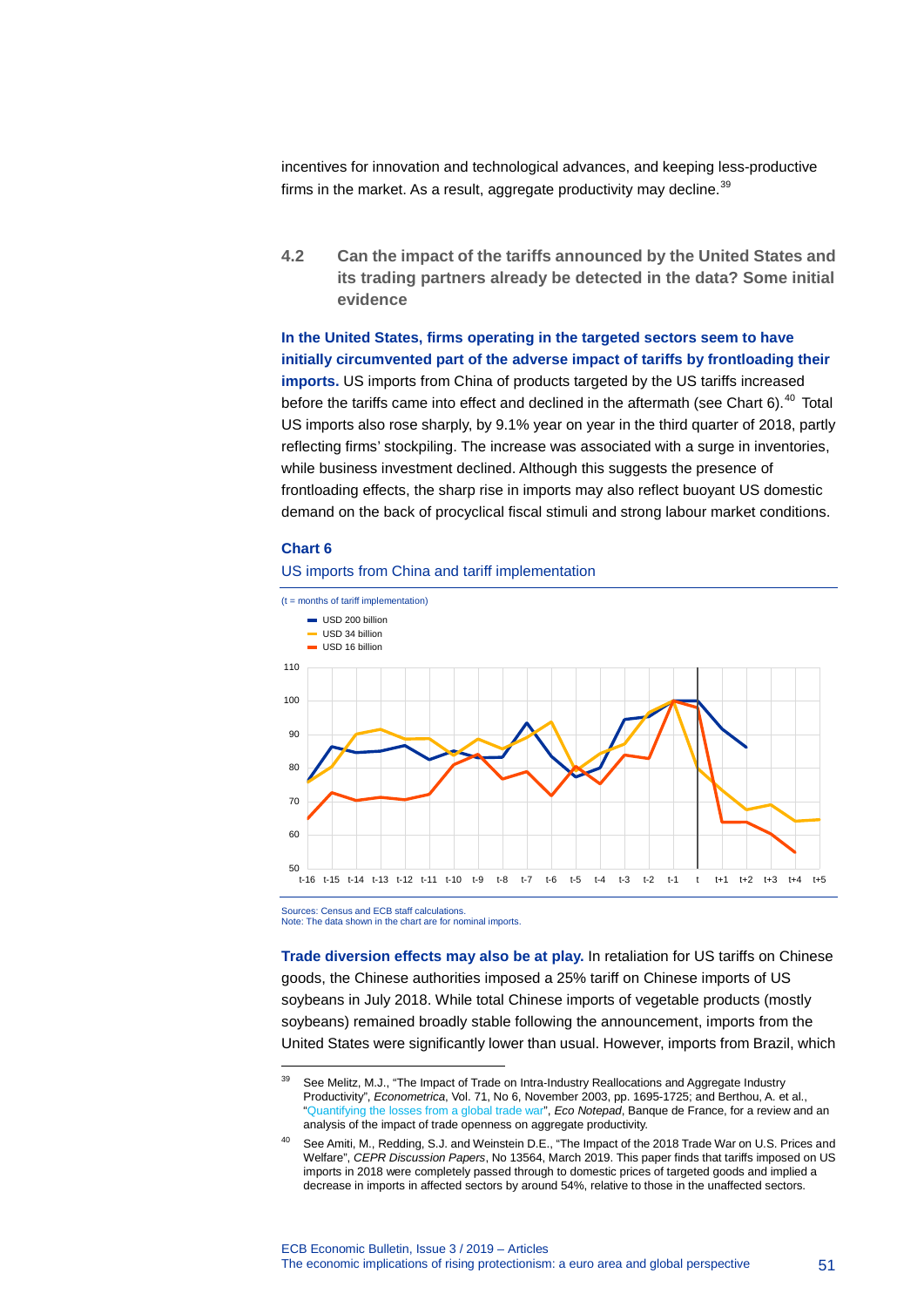are unaffected by additional tariffs, have been rising more sharply than usual (see Chart 7).

#### **Chart 7**

Chinese imports of vegetable products by counterparty



Sources: CEIC and ECB staff calculations.

-

Notes: The shaded areas show the range of values for imports of vegetable products from the United States and Brazil for each month of the year in the period 2010-17, in order to show the typical seasonal pattern. The latest observation is for September 2018.

#### **The impact of rising tariffs on financial markets appears to have remained**

**confined to the targeted sectors.** Global financial markets have generally been resilient to the announcements of new tariffs. This may reflect the fact that they have thus far targeted only a small fraction of global trade. At the same time, US companies potentially affected by higher tariffs, such as those highly exposed to regions outside the United States in terms of revenue generation, have clearly underperformed (see Chart 8). An analysis by the ECB indicates that underperformance in the affected sectors can almost always be traced back to changes in risk premia, whereas fundamentals – such as earnings expectations and credit risk – do not change much. $41$ Chinese equity prices were also harder hit in 2018 in the wake of several trade announcements.

<span id="page-52-0"></span><sup>&</sup>lt;sup>41</sup> For a further analysis of the financial stability implications of rising protectionism, see Dizioli, A.G. and van Roye, B., "The resurgence of protectionism: potential implications for global financial stability", *Financial Stability Review*, ECB, November 2018.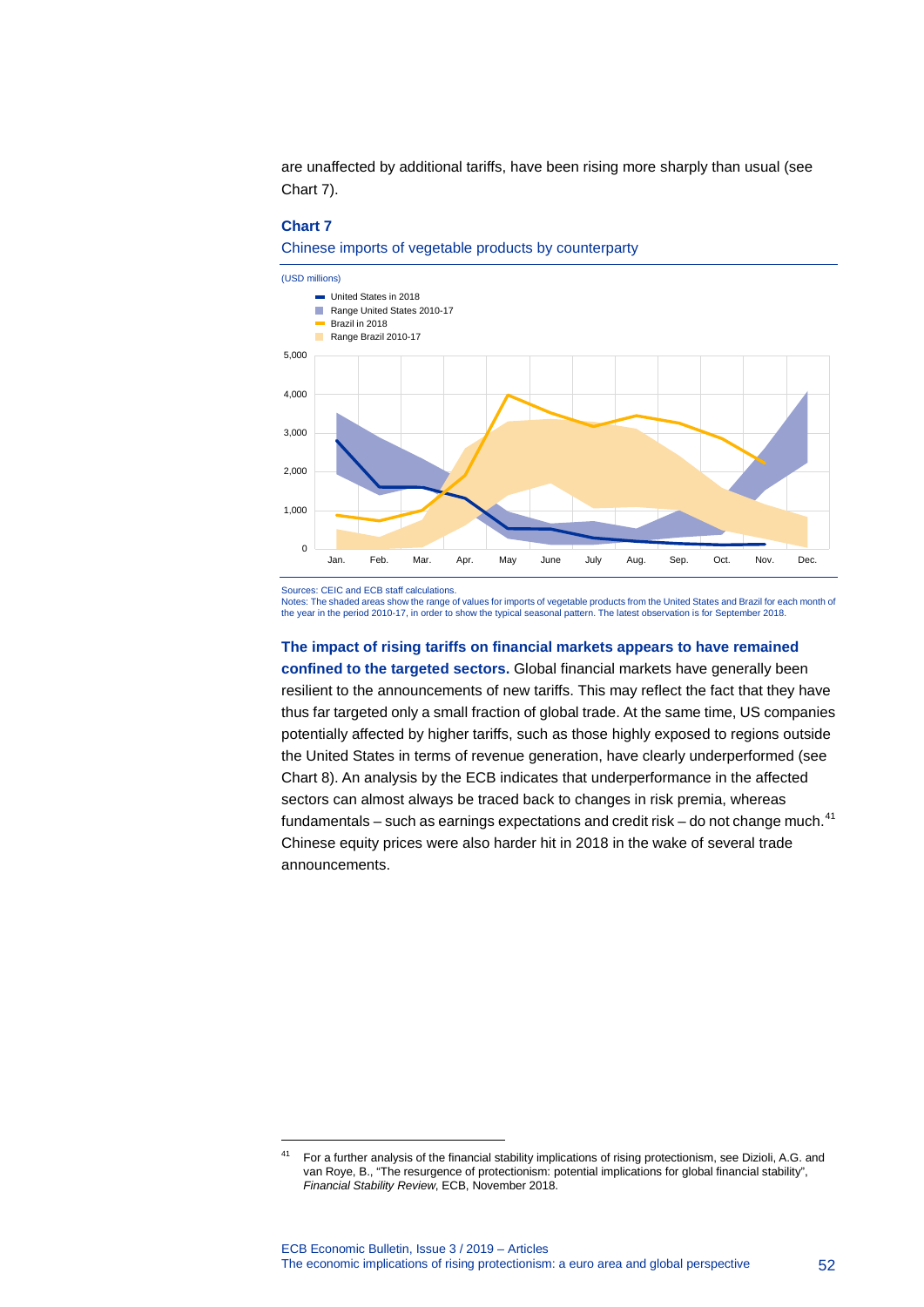<span id="page-53-0"></span>-

#### 15% Soft drinks 10% Tobacco Packaged foods and Home furnishings × meats Household products ommercial printing 5% Fertilisers and agricultural chemicals Pharmaceutical<sup>O</sup> Oil and gas refining Household appliances 0% Specialty chemicals Aerospace and defence Construction materials Diversified chemicals -5% Electrical components Tyres and rubber and equipment Personal products<sup>®</sup>  $\bullet$  Industrial machinery  $-10%$ manufacturers Auto parts and Automobile  $\bullet$ Commodity chemicals Paper packaging Steel equipment -15% Electronic components — 20%-<br>%0 0% 50% 100% 150% 200% 250% 300% 350%

#### Sectoral developments of equity returns

(x-axis: sectoral trade openness as a percentage; y-axis: cumulated percentage return after six tariff announcements)

Sources: Haver Analytics, Bloomberg and ECB calculations.

Notes: The chart shows the cumulated shares reaction following six major US and China tariff announcements since the beginning of 2018. Sub-industries classified according to the eight-digit Global Industry Classification Standard (GICS) of the S&P 500 sectoral indexes were matched to imports/exports and value added data according to the three-digit and four-digit North American Industry Classification System (NAICS). Sectoral trade openness is calculated as the sum of imports and exports divided by gross value added in the respective sub-industry in 2016. The latest observation is for 5 October 2018. The GICS sub-industries shown in the chart constitute 35% of the market capitalisation of the five underlying sectors in the S&P 500 for which trade and value added data were available (Materials, Industrials, Consumer Discretionary, Consumer Staples and Information Technology) and 20% of the total market capitalisation of the S&P 500. The NAICS classifications used constitute 58% of the total US trade in goods in 2016.

#### **Besides its impact on financial markets, rising protectionism can also affect**

**sentiments more broadly.** Recent survey-based indicators point to some tangible moderation in activity in China, with trade disputes often being identified as one of the factors contributing to the weak Chinese investment seen in recent quarters. However, this decline in investment might also have been driven by tighter domestic credit conditions. As discussed in Section 4.1, the extent to which Asian economies' exports to China are embedded in China's exports to the United States (e.g. as components of Chinese products), US tariffs could also impinge on their exports via the regional value chain. There seems to be a negative correlation between the exposures of Asian countries to the Chinese-US supply chain and the changes in countries' manufacturing Purchasing Managers' Index (PMI) since January 2018, which suggests that rising tariffs may be affecting sentiment across the region (see Chart 9). In the United States, consumer and business confidence indicators have fallen somewhat in recent months, although they remain close to historically high levels. US firms, however, have become increasingly worried about the effects of trade tensions, and a number of companies report that they have reassessed their capital investment plans in the light of tariff concerns. [42](#page-53-0)

<sup>42</sup> Survey of Business Uncertainty conducted by the Federal Reserve Bank of Atlanta, Stanford University and the University of Chicago Booth School of Business in July 2018.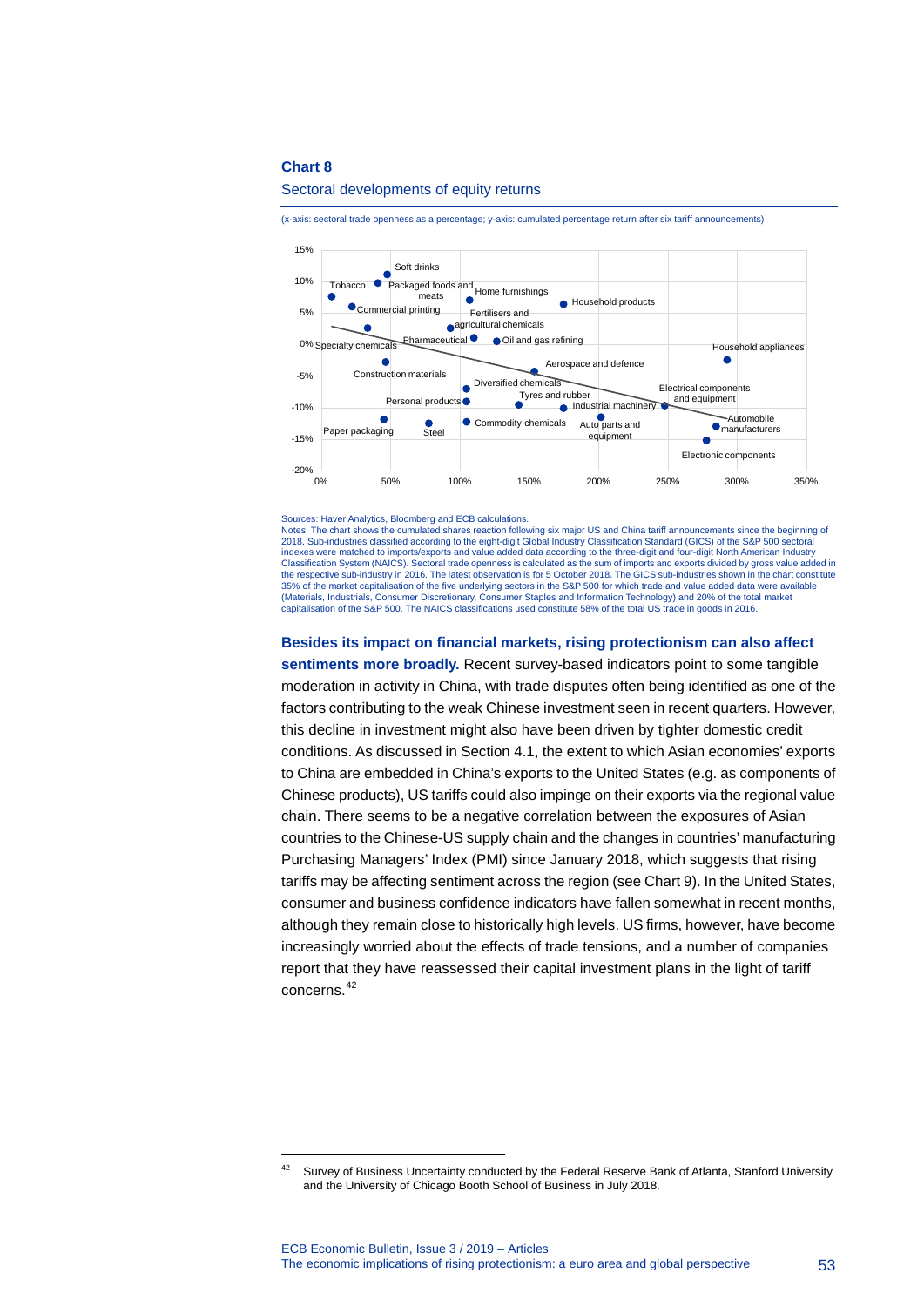

(y-axis: change in manufacturing PMI since January 2018, in index points; x-axis: value added in US imports from China, as a percentage of country GDP)



Sources: OECD and ECB staff calculations.

Note: The countries shown are Australia (AU), Hong Kong (HKG), Indonesia (IDN), India (IND), Japan (JPN), Korea (KOR), Malaysia (MYS), Philippines (PHL), Singapore (SGP), Thailand (THA) and Taiwan (TWN).

**Uncertainty related to rising protectionism might also have been affecting external demand for euro area goods.** Extra-euro area exports have been particularly weak since the start of 2018, with the decline being driven mainly by a sharp deterioration in the manufacturing, machinery and transport equipment sectors (see Chart 10). Manufacturing exports are closely linked to trading partners' investment growth and, historically, tend to display a relatively high negative correlation with some measures of uncertainty, such as the VI $X^{43}$  $X^{43}$  $X^{43}$ . While this suggests that uncertainty related to rising protectionism might have affected euro area exports, it is difficult to disentangle this possible effect from other factors, including the introduction of new emission standards in Europe, specific adverse changes to regulations in the car sector in China, financial turbulence in emerging markets and Brexit.

<span id="page-54-0"></span><sup>&</sup>lt;sup>43</sup> Volatility index created by the Chicago Board Options Exchange.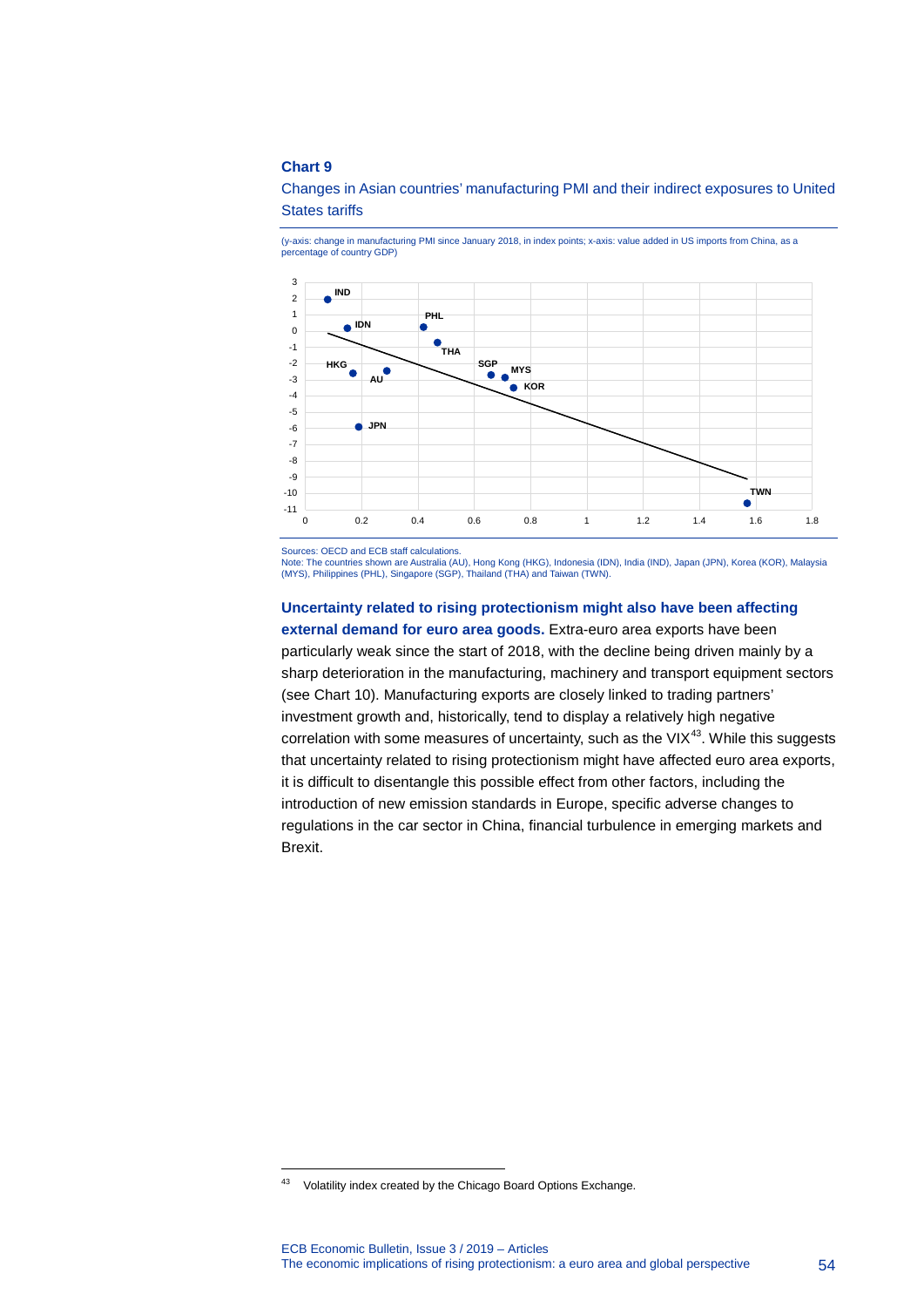#### Euro area exports



Note: The latest observation is for December 2018.

-

#### **Higher trade uncertainty may also have caused euro area exporters to curb**

**investment.** Survey and model-based evidence shows that global uncertainty has an adverse effect on euro area business investment.<sup>[44](#page-55-0)</sup> Chart 11 shows that in 2018 the capital expenditure to asset ratio of firms operating in sectors affected by the US tariff actions and threats (solar panels, washing machines, metal and cars) was lower than it was for firms operating in other sectors. [45](#page-55-1) While investment in the two groups of firms showed similar dynamics before 2018, trends in the investment-to-asset ratio have been decoupling since then. Apart from this, investment dynamics might also have been affected by developments specific to the car sector.

<span id="page-55-0"></span><sup>44</sup> See the box entitled "Driving factors of and risks to domestic demand in the euro area", *Economic Bulletin*, Issue 1, ECB, 2019.

<span id="page-55-1"></span><sup>&</sup>lt;sup>45</sup> A multi-country, multi-sector model simulates the effects of tariffs that have already been implemented (from official lists) and the threat of tariffs on US car imports and the respective retaliations against sectors in the United States. The model identifies sectors that are negatively affected by the tariff measures and sectors that benefit from the tariff measures (through trade diversion).The resulting effects include an indirect impact on competitiveness and supply chains.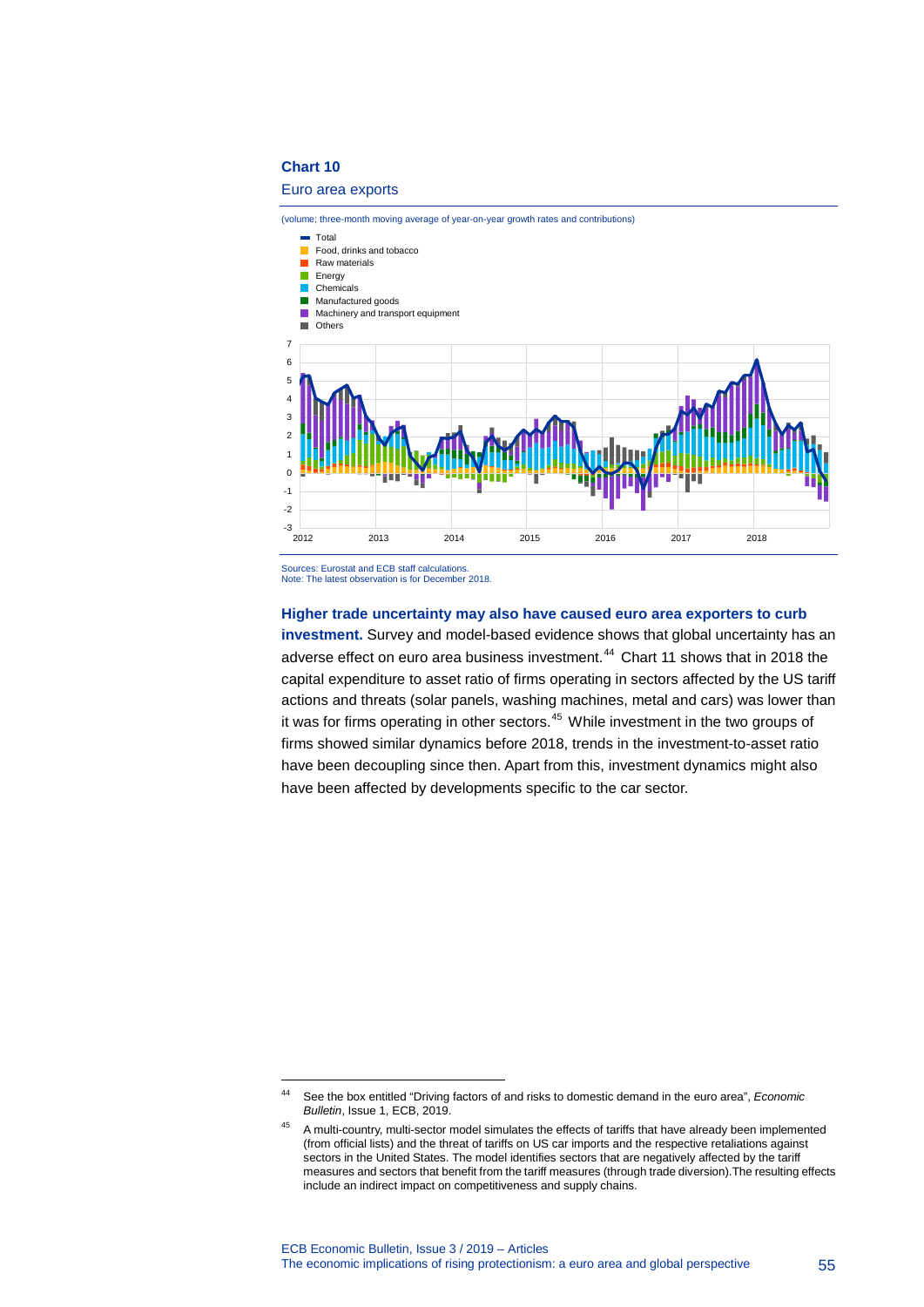-



Change in the investment-to-total-asset ratio of firms positively/negatively affected by tariffs

Notes: The sample consists of NFCs in the Dow Jones Euro Stoxx 300 index and varies over time owing to data availability. The measure shown is the year-on-year percentage change in investment-to-total-asset ratio, defined as the ratio of capital expenditure to total assets. NFCs are grouped on the basis of whether they are positively (blue) or negatively (yellow) affected by the threat of tariffs in the simulations.

### **4.3 What might be the impact of a renewed escalation of trade tensions? Some model-based simulations**

**The risks related to a further exacerbation of trade tensions remain prominent, as more concrete actions could follow.** To assess the impact of a renewed escalation of trade tensions, this subsection investigates the scenario of a hypothetical trade war in which the United States increases tariff and non-tariff barriers on imports from all trading partners by 10%, and the other countries retaliate symmetrically. The impact would, of course, be much more pronounced in the case of a free-for-all, full-blown trade war.

**Despite their limitations, model-based estimates can help to gauge some of the medium and long-term implications of an escalation in trade tensions.** Two different methodologies are used to shed light on both medium and long-term outcomes. The IMF's Global Integrated Monetary and Fiscal Model (GIMF)<sup>46</sup>, in combination with the ECB's Global model<sup>47</sup>, are employed to investigate the effects of a trade war scenario over a medium-term horizon. Under this scenario, not only trade, but also confidence effects are assessed.<sup>[48](#page-56-2)</sup> In order to gauge the long-term (steady-state) implications for trade, a multi-country and multi-sector general

Source: Non-financial corporations (NFCs) in the Dow Jones Euro Stoxx 300 index.

<span id="page-56-0"></span><sup>46</sup> See Kumhof, M. et al., "The Global Integrated Monetary and Fiscal Model (GIMF) – Theoretical Structure", *IMF Working Papers*, No 10/34, IMF, February 2010.

<span id="page-56-1"></span><sup>47</sup> See Dieppe, A. et al., "ECB-Global: Introducing the ECB's global macroeconomic model for spillover analysis", *Economic Modelling*, Vol. 72(C), June 2018, pp. 78-98.

<span id="page-56-2"></span><sup>48</sup> The scenario reproduces model-based simulations as reported in the box entitled "Macroeconomic implications of increasing protectionism", *Economic Bulletin*, Issue 6, ECB, September 2018; and in Cœuré, B., "The consequences of protectionism", panel contribution at the 29th edition of the workshop "The Outlook for the Economy and Finance", "Villa d'Este", Cernobbio, 6 April 2018.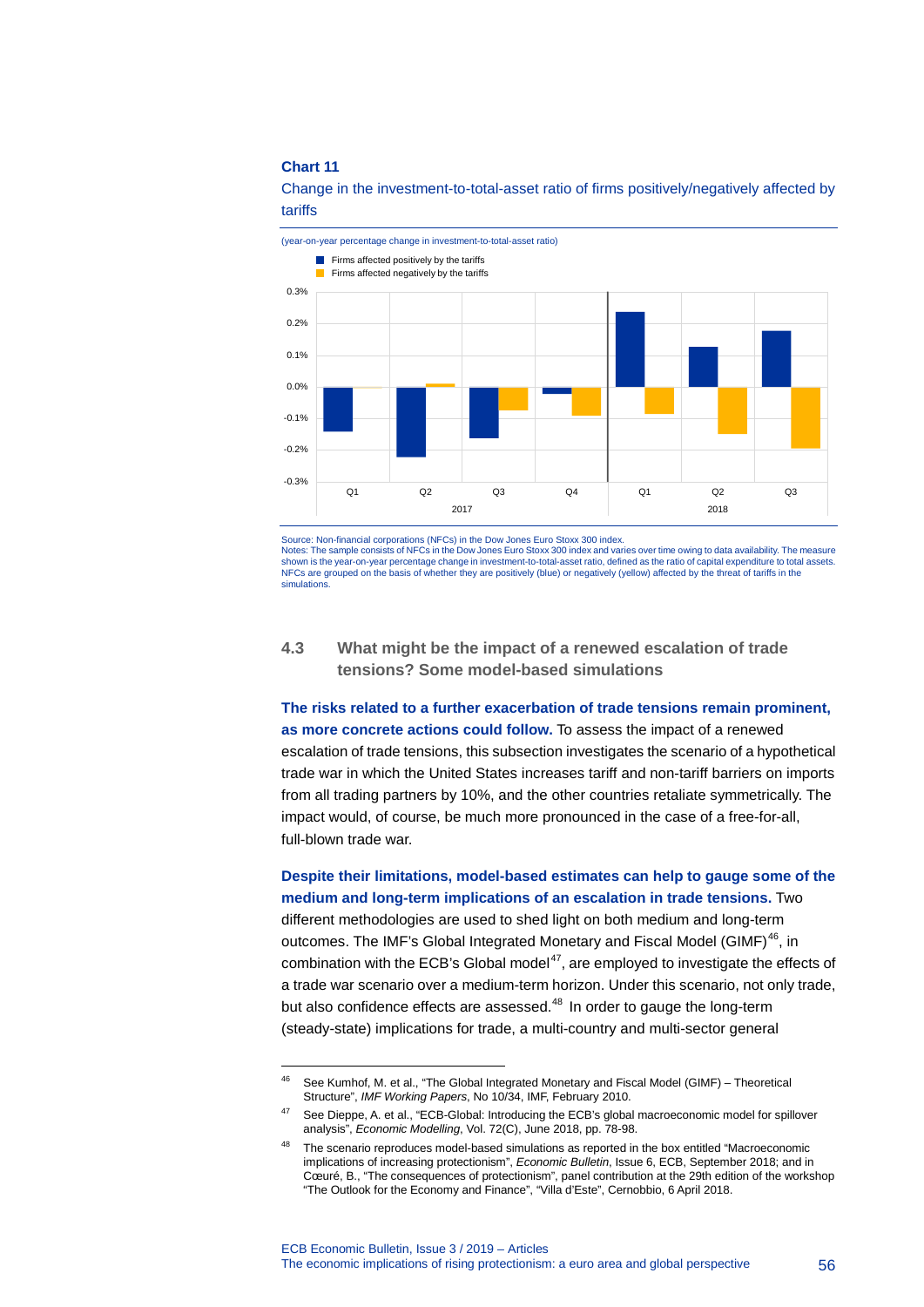equilibrium model is used. In this model, tariff and non-tariff barriers are assumed to be 10% higher on a permanent basis, thereby allowing long-term predictions to be made. $49$ 

**In the simulations of medium-term effects, an escalation of trade tensions might have a significant direct impact on US activity, compounded by heightened financial stress and a drop in confidence.** An increase in tariff and non-tariff barriers on imports induces domestic consumers and firms to switch to domestically produced goods. However, this effect is likely to be more than offset by the increase in prices and the reduction in exports resulting from the retaliatory measures taken by all trading partners. Consequently, the direct effects on US GDP are negative and could lower activity by 1.5% (relative to the baseline after the first year). Confidence effects stemming from a tightening of financing conditions could depress US GDP further. For the purpose of this scenario, confidence effects are simulated assuming an increase in corporate bond risk premia of 50 basis points and a fall in stock prices of two standard deviations in all countries.<sup>[50](#page-57-1)</sup>

**Although some countries may initially benefit from trade diversion, global trade and global activity are expected to decline significantly.** Chinese producers may improve their competitiveness in third countries vis-à-vis US producers, as all US trading partners would raise tariff and non-tariff barriers on imports from the United States in the simulated scenario (see Chart 12 for the first-year effects). Therefore, in this simulation, the trade effects on China's GDP are slightly positive (+0.6%) and are only partially outweighed by confidence effects. Turning to the euro area, despite some possible gains in export market shares, the spillovers arising from the deterioration in global confidence would most probably outweigh the gains in competitiveness, thus causing an overall modest decrease in activity. Finally, global trade and global activity could fall by more than 2.5% and 1% respectively as a result of the combined negative effects via the trade and the financial channels.

<span id="page-57-0"></span><sup>&</sup>lt;sup>49</sup> While measures are assumed to be in place for only two years when assessing the medium-term effects, in the steady-state simulations it is presumed that all substitutions and adjustments have been made, given that increases in trade costs are permanent.

<span id="page-57-1"></span><sup>&</sup>lt;sup>50</sup> The results of the simulations are predicated on some important modelling choices. Trade disputes are assumed to last only two years, and it is assumed that additional fiscal revenues generated by tariff increases are used to reduce budget deficits rather than to support demand. Monetary policy and exchange rates are assumed to react endogenously in all countries. The results should therefore be treated with a degree of caution.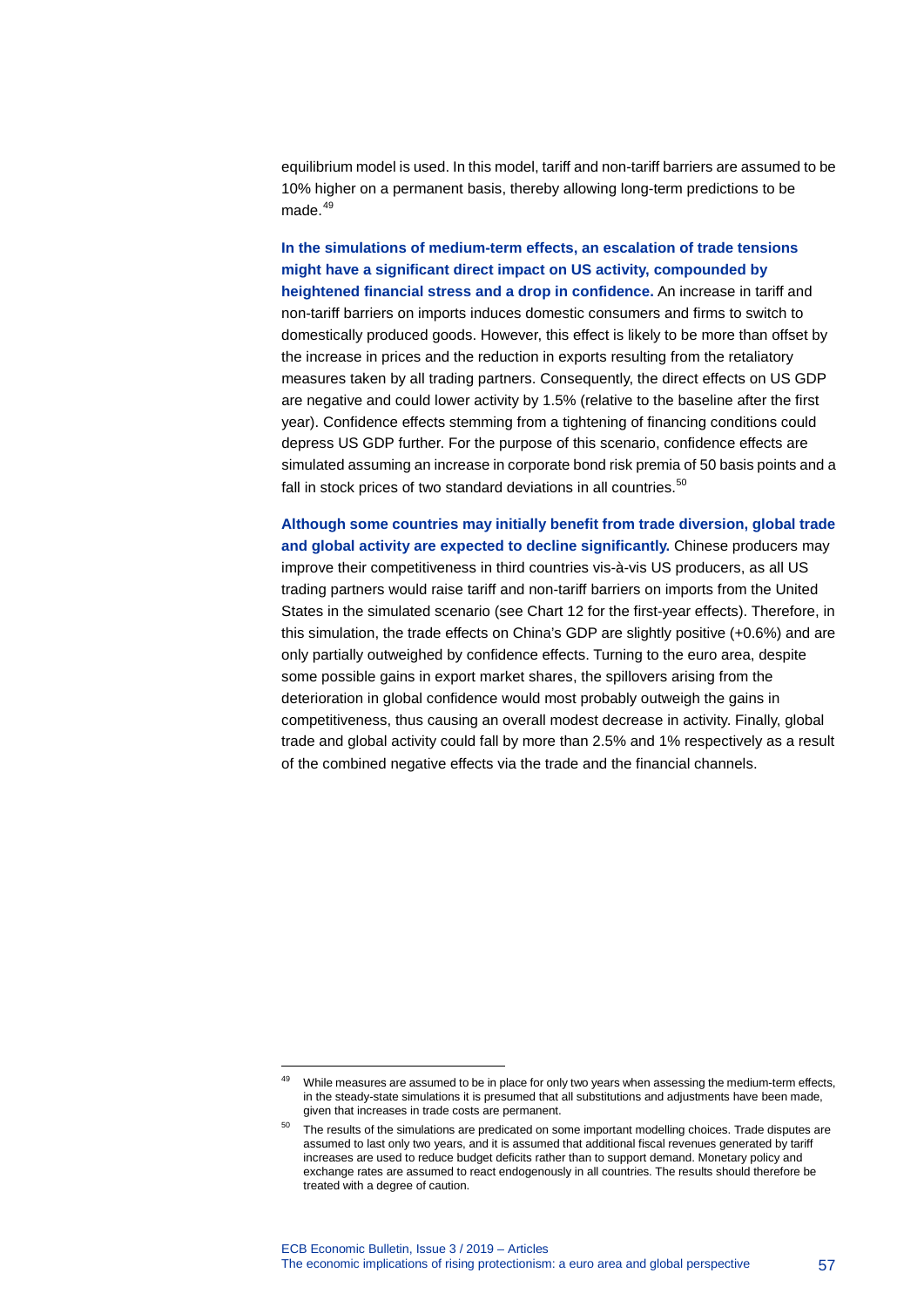

#### Estimated impact of an escalation in trade tensions – first-year effects

Source: ECB calculations.

-

Notes: The results are a combination of the direct trade effects derived from the GIMF model and the confidence effects modelled using the ECB's global model.

#### **Heightened trade tensions could also have pronounced long-term effects on US**

**exports and imports.** In the model simulations, the steady-state effects account for trade through supply chains, although they disregard financial channels and the confidence effects that might arise in the medium term. [51](#page-58-0) In the long term, consumers and producers could fully switch to products from domestic or third markets, while some production processes could be partly relocated to destination markets affected by the measures. In the United States, trade flows could be severely affected, with real exports declining by 26.6% and imports decreasing to a lesser extent (22.8%), with an overall negative net trade effect on activity. The large impact on US flows reflects the fact that US exports to and imports from all trading partners face higher tariffs. By contrast, China is likely to incur more limited losses (see Chart 13), as lower exports to the United States are partly offset by higher exports to those countries in which China has improved its price competitiveness vis-à-vis US producers. Similarly, other countries could improve their competitiveness in Chinese markets at the expense of the United States, replacing them as a source of exports to China. $52$ 

<span id="page-58-1"></span><span id="page-58-0"></span><sup>51</sup> For details of the model, see Cappariello, R. et al., "Protectionism and Value Chains, Quantifying the General Equilibrium Effects", *Working Paper Series*, ECB, forthcoming.

<sup>&</sup>lt;sup>52</sup> The estimated impact on trade is sensitive to the choice of trade elasticities. The rather sizeable response of trade volumes to higher tariffs in our simulations reflects the specific characteristics of this class of models. It is well documented in the academic literature that standard macroeconomic models find lower price elasticities than models estimated at the sectoral level. Aggregating those sectoral elasticities to the country level leads to higher elasticities, which are heterogeneous across countries and depend on the degree of specialisation and openness across sectors. See, for example, Imbs, J. and Mejean, I., "Trade elasticities", *Review of International Economics*, Vol. 25, No 2, 2017, pp. 383-402.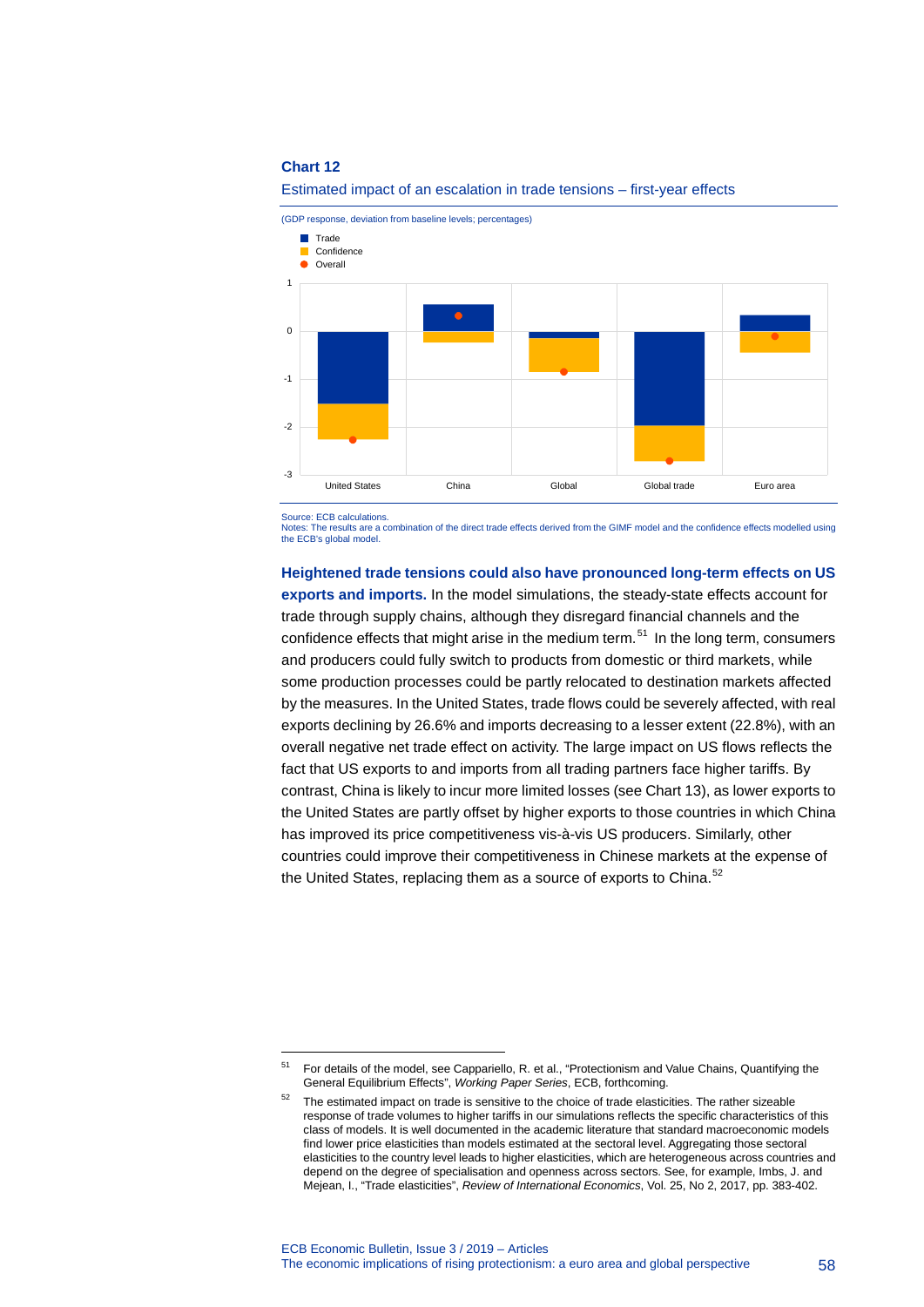

Estimated impact of an escalation in trade tensions on trade – long-term effects

Sources: World Input-Output Database (2016 release) and ECB staff calculations.

Notes: Changes in total real exports and imports have been aggregated from changes in sector-level real bilateral trade by using shares of corresponding nominal values. Nominal bilateral sector-level trade changes have been deflated by the respective price changes. The euro area includes both intra- and extra-euro area trade. CN is used as an abbreviation for China.

**For the euro area, the trade effects would be relatively contained.** The impact through the trade channel on the euro area's trade would be small overall, with heterogeneous effects across countries and sectors (see Chart 13). However, the effects of an escalation of trade tensions could be more pronounced owing to uncertainty effects and productivity losses.

### **Box 1**

Assessing the impact of the threat of auto tariffs on the global economy and the euro area

**Prepared by Vanessa Gunnella**

**This box assesses the possible impact of an increase in tariffs on automotive imports to the United States.** The simulations assume an increase in tariffs on US car imports from all trading partners except Canada and Mexico.<sup>[53](#page-59-0)</sup> Trading partners would retaliate symmetrically<sup>54</sup>.

<span id="page-59-0"></span>**Vehicle production is organised in very complex cross-border supply chains.** Sector interconnectedness is extremely high across the countries party to the United States-Mexico-Canada Agreement (USMCA). Taken together, vehicles assembled in Canada and Mexico and exported to the United States contain levels of US value added as high as 22% (see the red part in Chart A). Conversely, vehicles imported from Japan, Korea and Germany have little US content (around 2%). Exports to the United States also consist of intermediate inputs used by the US domestic vehicle industry to produce cars for domestic consumption and export (see the yellow part in Chart A). Therefore, while tariffs on US car imports could be discriminatory against foreign producers, US domestic production and exports could also suffer from the increase in the prices of car parts (proportionately to the red and the yellow parts in Chart A). In particular, foreign carmakers exporting

<sup>53</sup> A side agreement within the USMCA trade deal excludes the application of Section 232 tariffs (including a potential auto tariff) on Canada and Mexico.

<span id="page-59-1"></span><sup>&</sup>lt;sup>54</sup> Specifically, countries hit by the 25% tariff on cars would retaliate by targeting the US car sector and by raising tariffs on the products that had previously been involved in retaliatory action.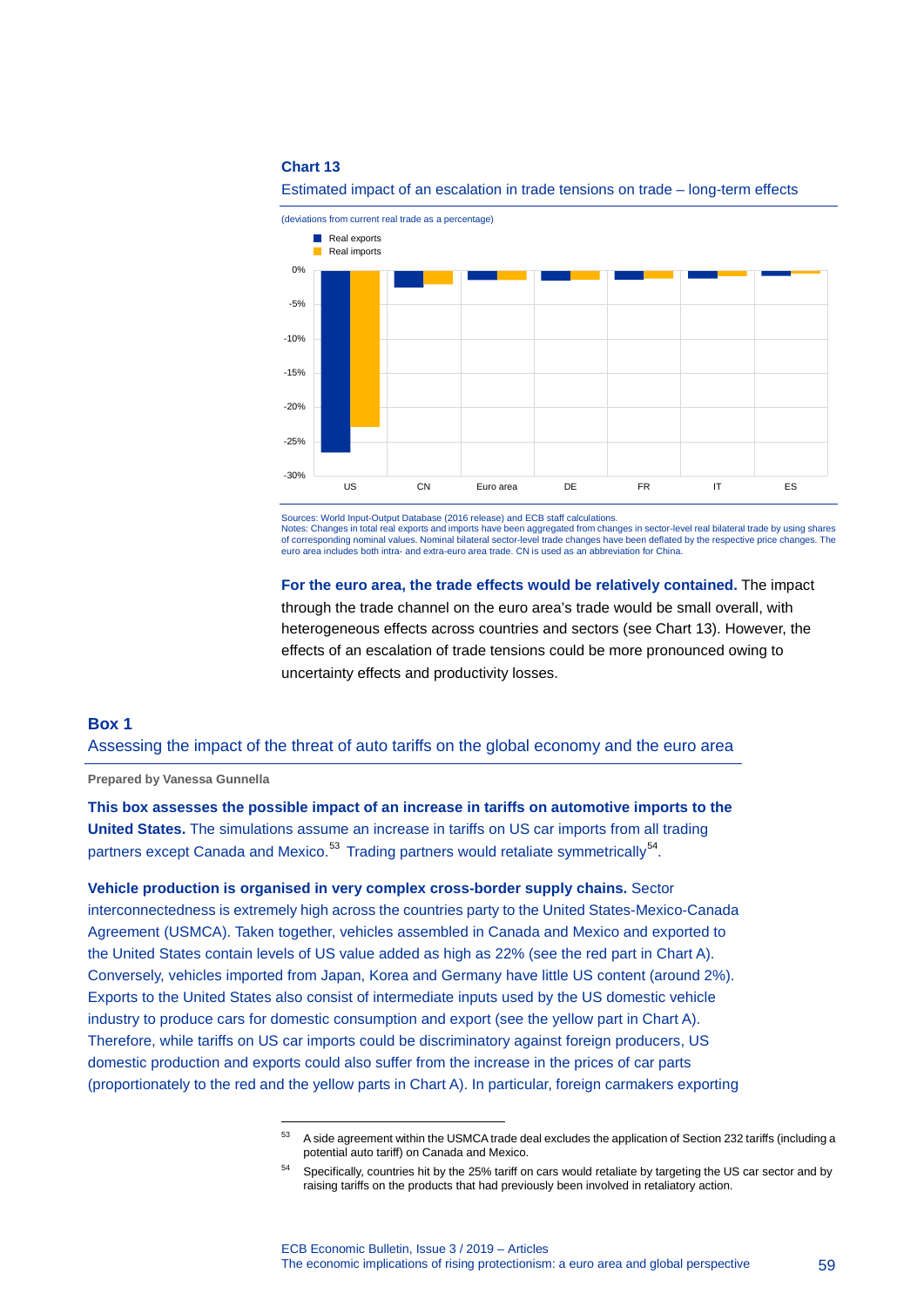to the United States would be affected by tariffs on products exported directly to the United States (see the blue part in Chart A) and, to a smaller extent, indirectly through products exported via other countries (see the blue-shaded part in Chart A). However, they would not be affected with regard to the value added content of exports which is attributable to third countries or with regard to the share of exports – this is merely back-and-forth trade which does not involve any value added (see the grey part in Chart A).

### **Chart A**

#### Production chain linkages in vehicle exports to the United States

(exports to the United States; USD billions)



Sources: World Input-Output Database (2016 release), Wang, Z., Wei, S.J. and Zhu, K., "Quantifying International Production Sharing at the Bilateral and Sector Levels", *NBER Working Papers*, No 19677, National Bureau of Economic Research, November 2013, and ECB staff calculations. Notes: The latest observation is for 2014. The chart reports the breakdown of gross nominal exports to the United States into value added components.<br>"Exporter's value added in final goods consumed in the United States" re States; "Exporter's value added in intermediate goods for US final production and exports" refers to an exporter's value added contained in intermediate products which are used as input to US domestic production or to the production of US exports; "Foreign value added content in exports" refers to the foreign value added (either from the United States or from third countries) contained in exports; "double counted" refers to the value added of intermediate products which cross borders several times and "Exporter's value added that goes to the United States through other countries" is the value added in intermediate products produced by an exporter which is used by third countries to produce exports to the United States. For the euro area aggregate, only extra-euro area countries are considered as other countries. The following abbreviations are used: CA for Canada, CN for China, MX for Mexico, JP for Japan and KR for South Korea.

**The steady-state effects of an increase in tariffs on US vehicle imports would be concentrated in the car sector.** Simulations performed using the multi-country multi-sector general equilibrium model described above suggest that US consumers could switch to vehicles produced in the United States or in Mexico and Canada (which are not subject to the tariff measure) and the production of vehicles would be partly relocated there. As a consequence, the car industry in the United States would increase its value added by 12% (0.1% of US nominal value added) as, also, would Canada and Mexico (14% and 10% increase in value added respectively). In terms of value added, the Japanese and the euro area car sectors would incur a loss of around 10% and 4% respectively. Retaliatory tariffs and the increase in input prices could affect other sectors in the United States, thereby offsetting the positive effect arising from gains in competitiveness for US car producers.

#### **The effects of tariffs are amplified by the car industry's cross-border global value chains**

**(GVCs).** Chart B compares the welfare effects deriving from the multi-sector model with global GVC effects in place against the same model, but with trade attributed only to final goods (so that the amount of trade subject to tariffs stays the same). Trade between sectors within a country is also totally attributed to final goods – in the model without GVCs, tariffs would only be applied once a final good crossed a border. The results confirm that the organisation of car production in supply chains involving several stages of production in several countries (see Chart A) plays an important role in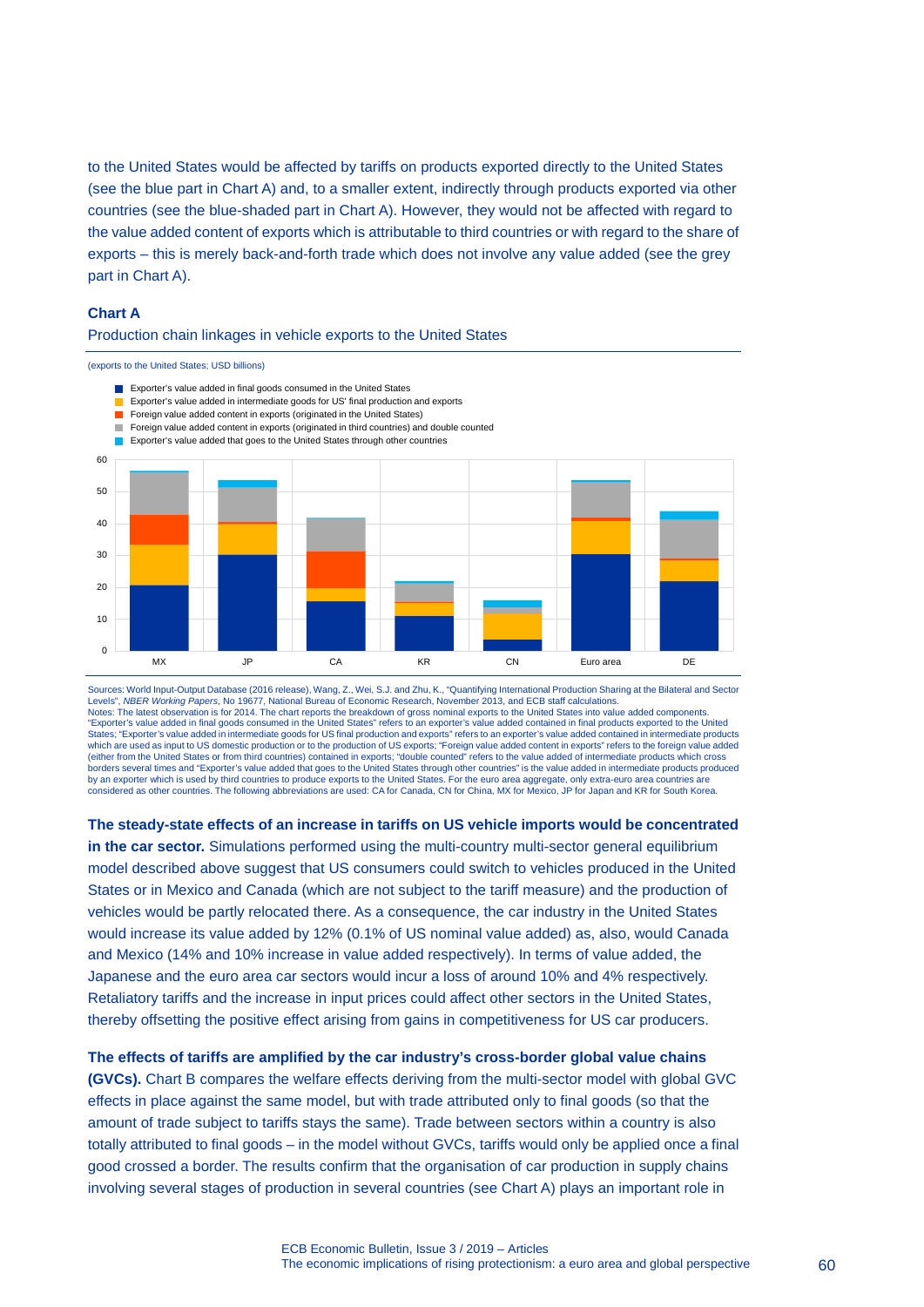transmitting tariff effects: failing to account for the GVC-related trade in the sector-level model would understate the welfare effects by at least 10% in the case of the euro area. The amplifying effects of GVCs are even more evident in the case of the United States, whose car sector relies heavily on imported intermediate inputs. The role of GVCs is particularly interesting in the case of Canada. Without accounting for GVC effects, Canada would experience some gains in terms of welfare. However, when the indirect and loop effects of tariffs through supply chains (e.g. increase in prices also through tariffs affecting the United States) are taken into account, the welfare effects turn negative.

#### **Chart B**



Welfare effects of tariffs

Sources: World Input-Output Database (2016 release) and ECB staff calculations. Notes: Welfare is defined as real household income. The following abbreviations are used: CA for Canada, CN for China, MX for Mexico, JP for Japan and KR for South Korea.

### **Overall, the impact of rising tariffs on cars is assessed as being more pronounced for**

**car-exporting countries and could be intensified by confidence effects.** Although world unit production of cars is large, the auto industry accounts for only a small share of value added in most countries. It is estimated that the impact on the euro area as a whole would be small, even when the magnifying effects of global supply chains are taken into account. However, the consequences of an increase in car tariffs may weigh significantly on some countries. It is assessed that a possible increase in tariffs would have some negative effects in the United States and in those countries with a large exposure to the US market – chiefly South Korea and Japan. In addition, confidence effects or the effects of uncertainty with regard to the car industry that have not been taken into account could have a more negative impact on the world economy.

### 5 Conclusions

**Taken in isolation, the repercussions of the tariffs implemented in 2018 pose only a modest adverse risk to the global and euro area outlooks.** Preliminary evidence indicates that, in order to circumvent the effects of rising tariffs, firms operating in the targeted sectors may have been frontloading their import orders.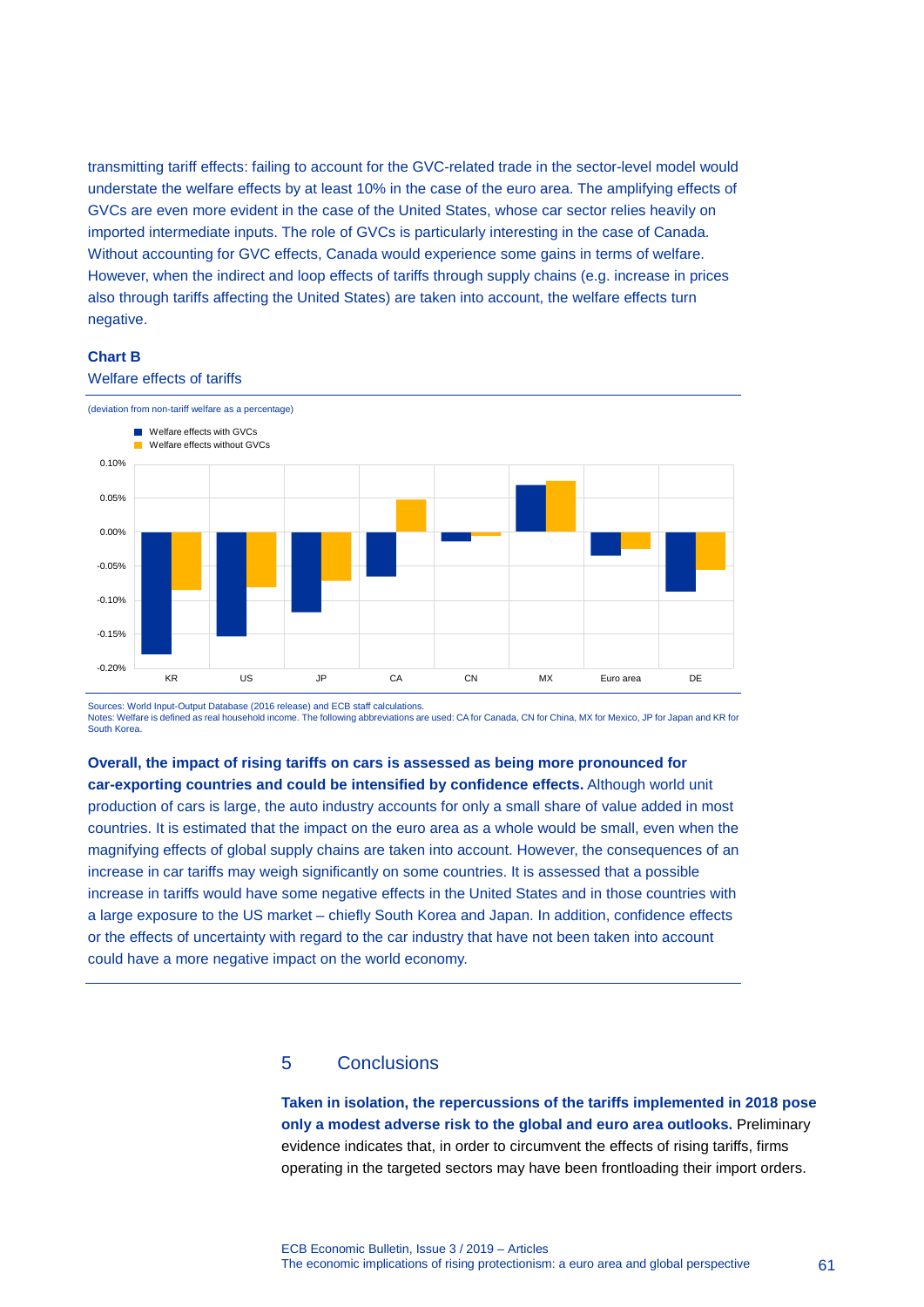While trade flows in the affected sectors may have started to decelerate after the tariffs came into effect, particularly in China, the impact of implemented tariffs and tariff announcements owing to uncertainty effects appears to have remained confined to the targeted sectors for the time being.

**If trade tensions were to escalate once again, however, the impact would be larger.** Model-based simulations indicate that the medium-term direct impact of an escalation could be sizeable, compounded by heightened financial stress and a drop in confidence. Despite some trade diversion effects, euro area and global trade and, therefore, activity, would decline. The longer-term effects would be even more pronounced.

**Trade liberalisation within the framework of multilateral cooperation has been a key factor driving global economic prosperity.** Trade integration helped to drive economic growth in advanced and developing economies in the second part of the 20th century, while also helping to pull hundreds of millions of people out of poverty. At the same time, although free trade is often seen as one of the factors behind rising inequality both within and across countries, winding back globalisation is the wrong way to address these negative effects. A retreat from openness will only fuel more inequality, depriving people of the undisputed economic advantages that trade and integration bring. Instead, countries should seek to resolve any trade disputes in multilateral fora. By encouraging regulatory convergence, multilateral cooperation helps to protect people from the unwelcome consequences of openness, and therefore remains crucial as a response to concerns about the fairness and equity of trade. The distributional and social effects of greater economic integration should also be addressed by targeted policies that achieve fairer outcomes, including, for example, redistributive policies or adequate training and educational measures.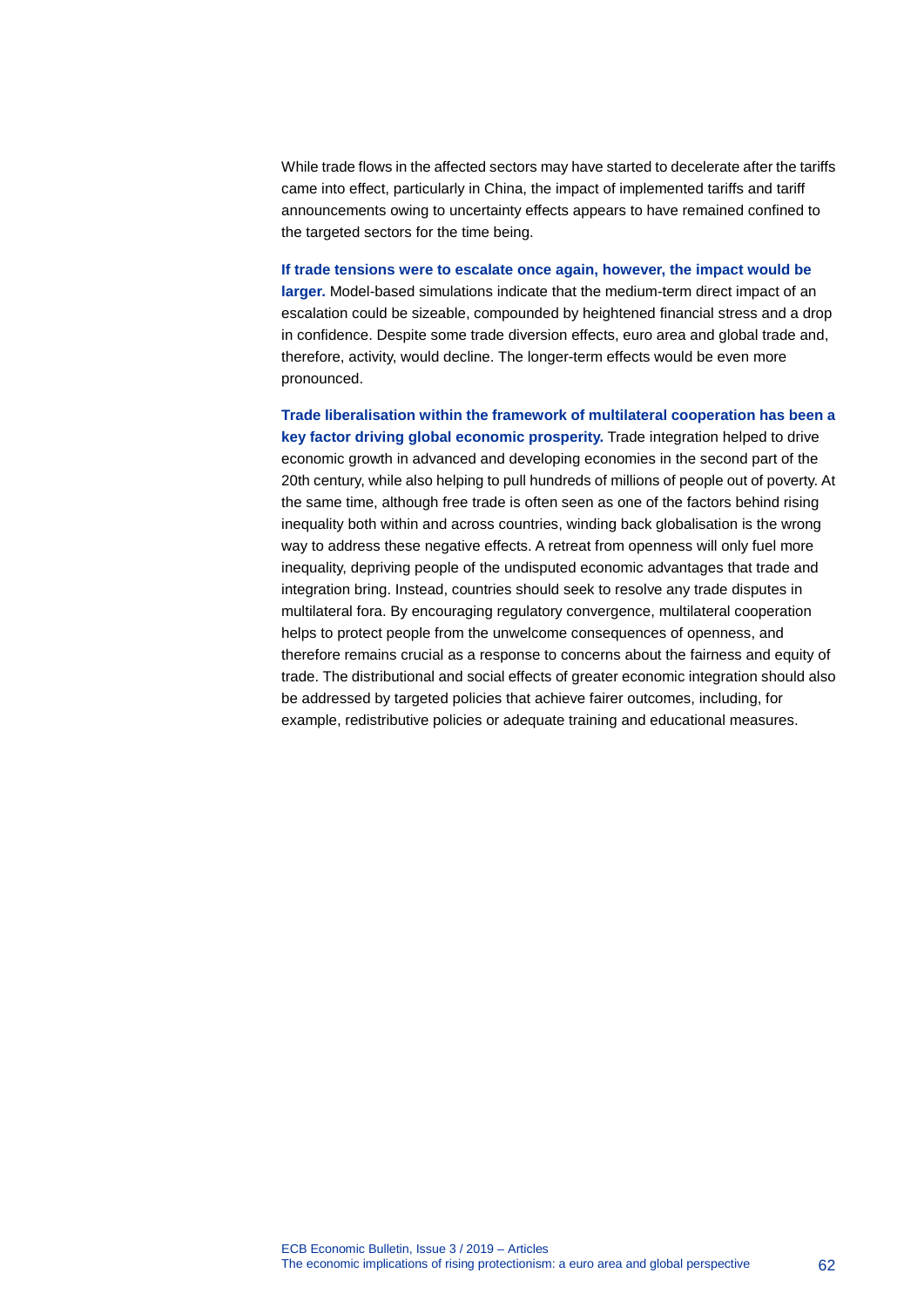### 2 Fiscal rules in the euro area and lessons from other monetary unions

#### **Prepared by Nadine Leiner-Killinger and Carolin Nerlich**

*This article compares the fiscal rule framework in the euro area with the frameworks in the fiscally more integrated United States and Switzerland, with the aim of drawing lessons for ways in which fiscal rules could be reformed in European Economic and Monetary Union (EMU). Both the United States and Switzerland have a history of balanced budget rules that help stabilise government debt in individual states/cantons at moderate and broadly comparable levels. The recent shift towards balanced budget rules in the euro area is an important achievement in this direction, and has contributed to better average underlying budgetary positions. Still, the fiscal rule framework needs to be rendered more effective in reducing high levels of government debt and their dispersion across the euro area. Reducing the heterogeneity of government debt positions is also an important prerequisite for setting up a well-governed common macroeconomic stabilisation function at the centre of EMU in case of deep economic crises. This in turn would help to contain the procyclicality of fiscal rules at the country level.*

### 1 Introduction

<span id="page-63-0"></span>-

**In European Economic and Monetary Union (EMU), the single monetary policy is complemented by fiscal policies that are under the responsibility of national governments.** These budgetary policies are subject to a common set of fiscal rules and country-specific arrangements. After the recent financial and economic crisis, which followed a period of good economic times that were not used sufficiently to build up fiscal buffers, the EU's common fiscal framework was strengthened. Among other things, the measures introduced placed a stronger focus on reducing government debt ratios to sound levels. They also included a fiscal compact, which contains a close-to-balance provision for countries' medium-term budgetary objectives (MTOs). Countries must transpose this into national law, preferably at constitutional level.

**While work to further improve the functioning of EMU continues, progress towards more fiscal integration has so far been limited.**[55](#page-63-0) The statement issued following the Euro Summit of October 2014 said that "closer coordination of economic policies is essential to ensure the smooth functioning of the Economic and Monetary Union" and pointed to the importance of preparing "next steps on better economic governance in the euro area". Subsequently, the "Five Presidents' Report", issued in 2015, laid out proposals for completing EMU. It stressed that "Progress must happen [..] towards a Fiscal Union that delivers both fiscal sustainability and fiscal stabilisation".<sup>[56](#page-63-1)</sup> This reflects the fact that, unlike other monetary unions, EMU is not

<sup>55</sup> Fiscal integration is defined, for the purposes of this article, as the partial transferral of fiscal resources and competences in the area of fiscal policy to the central level of government from the lower levels. Stronger fiscal integration can be expected to eventually result in a system of fiscal federalism (see Section 4).

<span id="page-63-1"></span><sup>56</sup> For details, see Juncker, J.-C., Tusk, D., Dijsselbloem, J., Draghi, M. and Schulz, M., ["Completing](https://ec.europa.eu/commission/sites/beta-political/files/5-presidents-report_en.pdf)  [Europe's Economic and Monetary Union"](https://ec.europa.eu/commission/sites/beta-political/files/5-presidents-report_en.pdf), European Commission, June 2015.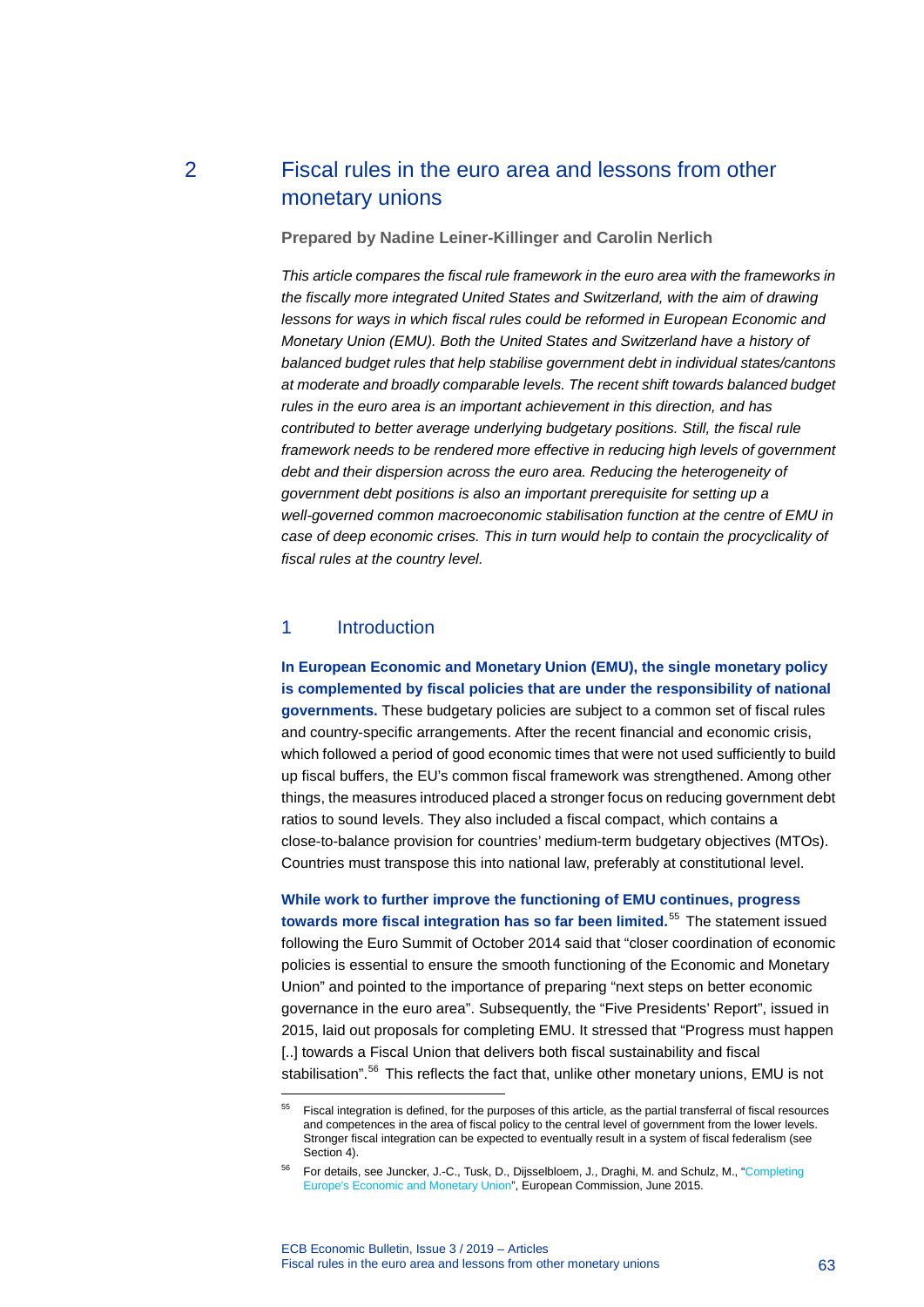equipped with a sizeable federal budget. There is thus no separate and centralised budget in place that could be used to support fiscal stabilisation of the euro area economy in deep economic downturns. The Euro Summit of December 2018 mandated the Eurogroup "to work on the design, modalities of implementation and timing of a budgetary instrument for convergence and competitiveness [..]", but did not ask for work on a central capacity for stabilisation.<sup>[57](#page-64-0)</sup>

**This article aims to draw lessons for the design of fiscal rules in the euro area from the fiscal rule frameworks that are in place in other, fiscally more integrated monetary unions.** Specifically, it looks into the fiscal rules that are in place in the United States and Switzerland, which are examples of monetary unions with a federal structure, fiscal rules at the federal and sub-federal levels and a sizeable budget at the centre. Importantly, these monetary unions differ from the euro area in that they are also political unions, in the sense of being a single nation or federal state.

**The findings show that the increased emphasis in the euro area countries on balanced budget rules has brought EMU closer to the set-up in the United States and Switzerland.** These countries have a long history of balanced budget rules at the sub-federal levels, which has led to, overall, lower and less diverse government debt ratios than in the euro area. To achieve a comparable outcome, the EU's fiscal framework still needs to be rendered more effective in reducing high national government debt burdens. This would make the countries in question less vulnerable to economic downturns and the euro area as a whole more resilient. However, balanced budget rules may make it more difficult for governments to use fiscal policy in a sufficiently countercyclical manner, particularly in deep economic downturns. In other monetary unions, such rules at the sub-federal levels are accompanied by the possibility to stabilise the economy from the centre or, to a lesser extent, through "rainy day" funds at the sub-federal level.

**This article is structured as follows.** Section 2 takes stock of the main fiscal rules governing fiscal policies in the euro area. It concentrates on the fiscal rules established at the country level and how they are linked with the common EU governance framework. Section 3 describes major fiscal developments since the crisis with a view to identifying whether the strengthening of the fiscal governance framework has had a perceptible impact. Section 4 captures major features of the fiscal rule frameworks that govern budgetary policies in the United States and Switzerland. On the basis of this analysis, Section 5 aims to inform the discussions on how to deepen EMU and how to rectify the shortcomings of the existing fiscal framework. Section 6 concludes.

### 2 Fiscal rules in the euro area

-

**Fiscal rules are an essential part of the fiscal frameworks needed to achieve sound public finances.** Sustainable fiscal positions are particularly important in a monetary union, as individual countries cannot use monetary and exchange rate policies to respond to country-specific shocks. Furthermore, as the recent European

<span id="page-64-0"></span><sup>&</sup>lt;sup>57</sup> For details, see th[e Statement of the Euro Summit, 14 December 2018.](https://www.consilium.europa.eu/en/press/press-releases/2018/12/14/statement-of-the-euro-summit-14-december-2018/)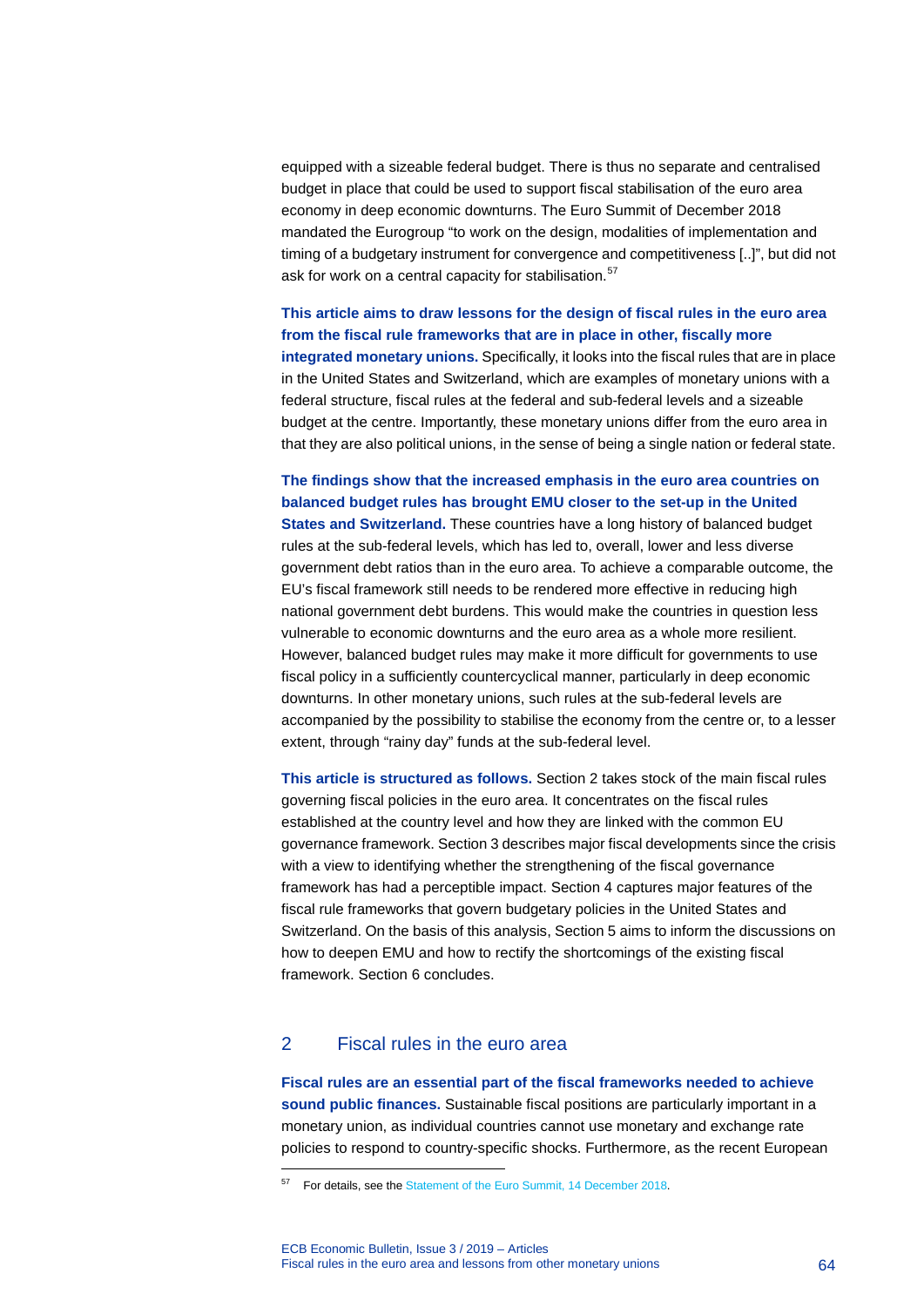sovereign debt crisis has demonstrated, unsound fiscal positions in one country can lead to spillover effects on others, thereby affecting the monetary union as a whole. Numerical fiscal rules are widely accepted as supporting the achievement of sound fiscal policies and are therefore essential to ensure sustainable public finances. Moreover, their positive impact on public finances can be further strengthened through market discipline (see Box 1). As the experience with the sovereign debt crisis has shown, insufficient compliance with fiscal rules in favourable times may come at a high cost. If fiscal rules allow too little flexibility in recessions, however, they may constrain countries´ ability to stabilise their economies during an economic downturn. This is likely to be the case especially for countries that have not built up sufficient fiscal buffers. It is therefore important that fiscal rules ensure that fiscal policies are sufficiently countercyclical over the business cycle.<sup>[58](#page-65-0)</sup> This calls for structural fiscal rules that correct for the impact of cyclical developments. Beyond this, however, some form of effective risk sharing, for example through a fiscal capacity at the centre of a monetary union, appears necessary to combat deep economic recessions.<sup>[59](#page-65-1)</sup>

**The rationale for fiscal rules is well established in the literature.** Their main objective is to constrain the use of policy discretion in order to promote sound budgetary policy-making and to overcome the tendency of governments to allow deficit and debt levels to increase over time (known as the "deficit bias"). Numerical fiscal rules are defined for the purposes of this article as providing a permanent constraint on fiscal policy as expressed in terms of a summary indicator of fiscal performance, such as the government budget deficit, debt or a major budgetary component. [60](#page-65-2)

**Fiscal policies in the euro area countries are governed by supranational as well as national fiscal rules.** For example, at the supranational level, the euro area countries are subject to nominal fiscal rules under the EU's Stability and Growth Pact (i.e. the Maastricht Treaty's 3% deficit-to-GDP and 60% government debt-to-GDP limits). They are also required to achieve and maintain their country-specific MTOs, which are defined in terms of the structural balance. The structural balance is a key indicator for the governance framework in the euro area and reflects a country's underlying budgetary position, which filters out the impact of the business cycle and one-off factors on the headline budget balance. Adherence to these supranational fiscal rules is governed by the preventive and corrective arms of the Stability and Growth Pact. Unlike in other monetary unions, such as the United States and Switzerland (see Section 4), the supranational rules apply to national fiscal policies and not to a federal budget. At national level, today's fiscal rules in the euro area are to a large extent determined by the fiscal compact, which entered into force in 2013.<sup>[61](#page-65-3)</sup>

<span id="page-65-0"></span><sup>58</sup> Moreover, it can be argued that fiscal rules may help to build up fiscal space. See for example Nerlich, C. and W. Reuter, ["Fiscal Rules, Fiscal Space, and the Procyclicality of Fiscal Policy"](https://mohrsiebeck.com/artikel/fiscal-rules-fiscal-space-and-the-procyclicality-of-fiscal-policy-101628001522116x14785541072981), *Finanzarchiv*, Vol. 72, No 4, 2016.

<span id="page-65-1"></span><sup>&</sup>lt;sup>59</sup> A discussion of the issue of risk sharing and the need for a fiscal capacity goes well beyond the scope of this article. For further insights, see for example the article entitled ["Risk sharing in the euro area"](https://www.ecb.europa.eu/pub/pdf/other/ecb.ebart201803_03.en.pdf), *Economic Bulletin*, Issue 3, ECB, 2018.

<span id="page-65-2"></span><sup>&</sup>lt;sup>60</sup> In line with the widely used definition based on Kopits, G. and Szmansky, S., "Fiscal policy rules", *Occasional Paper Series*, No 162, International Monetary Fund, 1998.

<span id="page-65-3"></span>The fiscal compact establishes a floor for the MTO of -0.5% of GDP for countries with debt above 60% of GDP and of -1% of GDP for countries with debt significantly below 60% of GDP. It is binding legislation for the now 24 contracting parties, including all euro area countries. See also the box entitled "Main elements [of the fiscal compact"](https://www.ecb.europa.eu/pub/pdf/other/mb201203_focus12.en.pdf?0ea5f8ccbeb103061ba3c778c8208513), *Monthly Bulletin*, ECB, March 2012.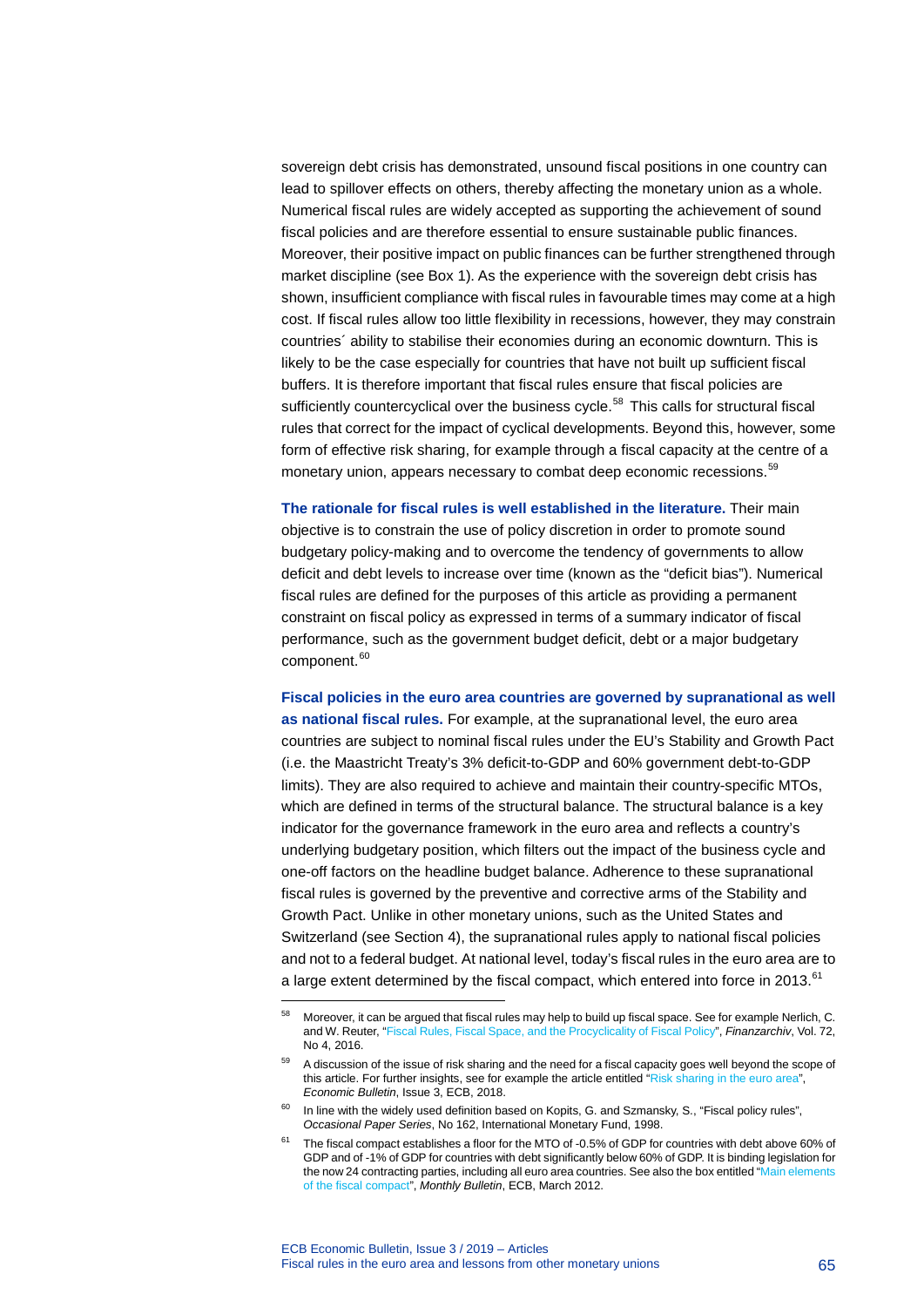The fiscal compact requires countries to have a rule in place to ensure a balanced general government budget in structural terms over the medium term and a correction mechanism to be automatically triggered in the event of significant deviations from the fiscal target. This rule is to be transposed into national legislation, preferably at constitutional level. In addition, several countries have also their own specific rules framework in place.

**Over the past 20 years the number of national fiscal rules in place has approximately tripled in the euro area countries, reflecting in particular an increase in balanced budget rules.** Whereas at the beginning of the century there were only around 20 national fiscal rules altogether in the euro area countries, the number has now increased to 62, according to the European Commission's fiscal rules database (see Chart 1). Countries have deployed different types of numerical fiscal rules. Balanced budget rules have gained particular prominence among the euro area countries, increasing from ten in 2000 to 35 by 2017 and accounting for now almost  $60\%$  of all rules.<sup>[62](#page-66-0)</sup> Debt rules, which existed in only three euro area countries in 2000, have also become more established over the last two decades and now account for roughly one-quarter of all rules. By contrast, expenditure rules and revenue rules play a relatively limited role in most euro area countries.

#### **Chart 1**

-



#### National fiscal rules in the euro area

Sources: European Commission and ECB calculations.

Notes: The chart is based on the latest available update (2017) of the European Commission's fiscal governance database. It includes all national fiscal rules, including those that restrict only part of the general government sector, such as the regional or municipal level.

**The framework of fiscal rules has improved considerably more in qualitative terms than suggested by the increase in the number of rules alone.** In many countries the fiscal rules that were in place in the earlier years of EMU have been exchanged for more sophisticated fiscal rules. In this sense, the fiscal rules have improved in at least five dimensions, i.e. in terms of coverage, strictness, plausibility, monitoring and inherent correction mechanisms. First, regarding coverage, all euro

<span id="page-66-0"></span> $62$  In addition to a balanced budget rule for general government, several euro area countries, in particular those with a federal structure, also have balanced budget rules in place that restrict only sub-national layers of public finances, including for example municipalities.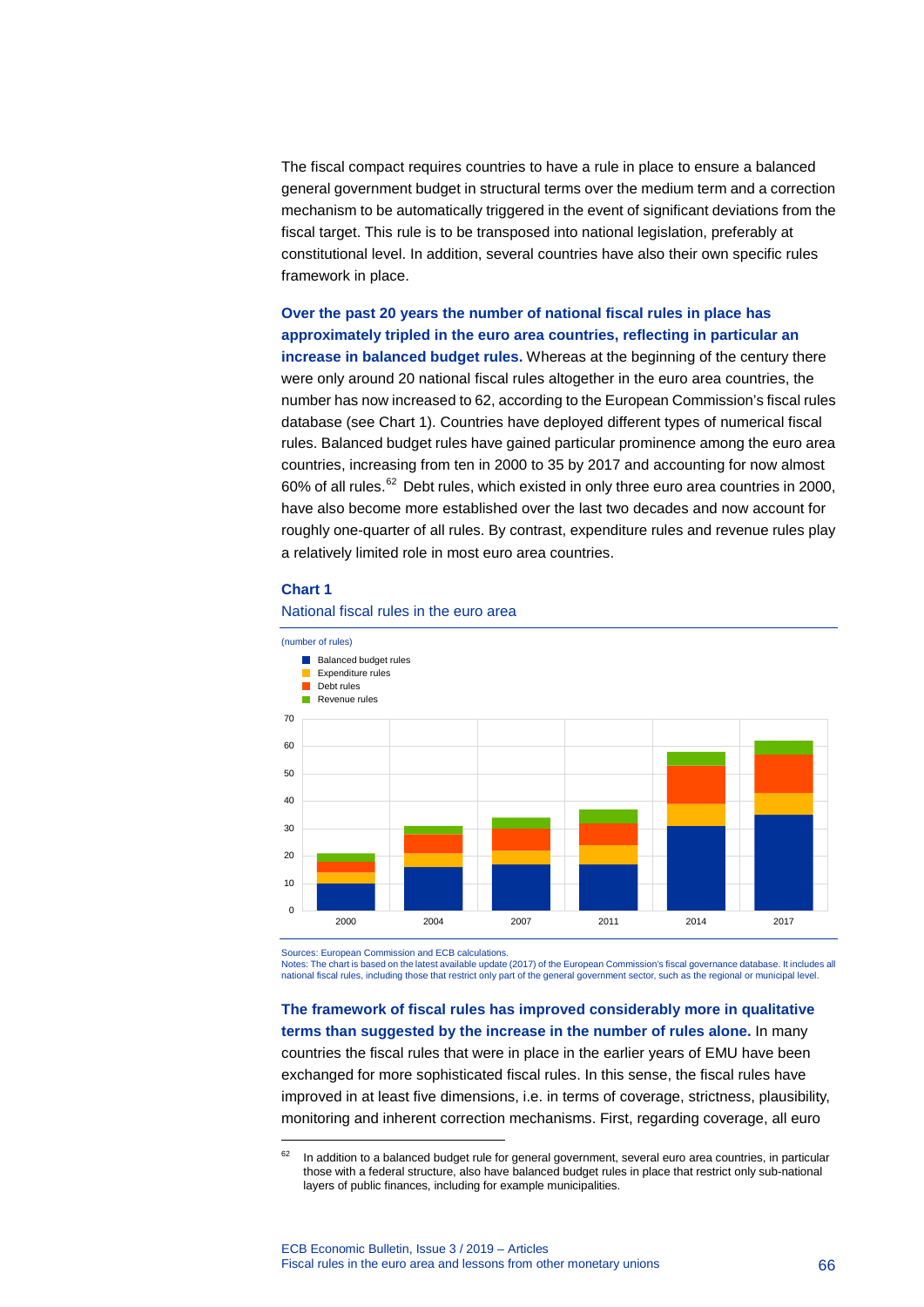area countries now have at least one fiscal rule in place that puts a restriction on public finances at the general government level. This compares with the early years of the euro area, when a large majority of rules constrained only a small fraction of the general government sector and were sometimes linked only to regional or municipal levels. Second, rules have been strengthened in recent years by setting them at constitutional or equivalent level. This, in principle, helps to reduce the risk of short-sighted, discretionary fiscal policies, which are often seen as responsible for the accumulation of high public debt. Third, all euro area countries have at least one fiscal rule in place that is defined in structural terms and thus takes account of the impact of cyclical developments. In earlier years, countries were often constrained only by ceilings in nominal terms. Fourth, the monitoring of compliance with fiscal targets has been strengthened considerably, with independent fiscal authorities, equipped with a relatively broad mandate for surveillance, now established in all euro area countries. Fifth, although practical experience is still scarce, fiscal rules are increasingly supported by more credible enforcement mechanisms, which in some cases would be triggered automatically, for deviations from fiscal targets.

### **Most of these improvements in national fiscal rules have taken place during the current decade, as a result of important institutional changes at the**

**supranational level.** Most important in this respect has been the requirement to fully transpose the fiscal compact into national legislation, with the aim of increasing national ownership of the EU governance framework. This can be considered a regime shift compared with the beginning of EMU, when countries' national fiscal rules were designed independently of each other. $63$  The Budgetary Frameworks Directive, as part of the "six-pack" legislation of 2011, also required country-specific numerical fiscal rules. Moreover, in 2013 the "two-pack" Regulations specified that independent fiscal institutions should take on a more prominent role in monitoring fiscal rule compliance at national level.

### **As a result, national fiscal rules have become more similar across countries and are better aligned with the EU governance framework at supranational**

**level.** All euro area countries now have a balanced budget rule in place restricting the general government budget, following the institutional changes mentioned above. Moreover, the provisions in several euro area countries include an explicit reference to the Stability and Growth Pact. Some countries have de jure even stricter features than foreseen in the Pact, mostly because of a stronger automaticity of their enforcement mechanisms. At the same time, fiscal rule frameworks continue to differ across countries, mainly reflecting national preferences and different federal structures. Differences also relate to the national ownership of the fiscal rules and their effectiveness in terms of compliance.

<span id="page-67-0"></span><sup>&</sup>lt;sup>63</sup> In February 2017 the European Commission published its assessment of the fiscal compact transposition, which concluded that most contracting parties had fully transposed the fiscal compact into national legislation, although only 11 at constitutional or comparable level. See ["Report from the](https://ec.europa.eu/info/sites/info/files/c20171201_en.pdf)  [Commission presented under Article 8 of the Treaty on Stability, Coordination and Governance in the](https://ec.europa.eu/info/sites/info/files/c20171201_en.pdf)  [Economic and Monetary Union"](https://ec.europa.eu/info/sites/info/files/c20171201_en.pdf), European Commission, 22 February 2017. However, this might be a relatively generous interpretation of the transposition; see the box entitled ["The fiscal compact: the](https://www.ecb.europa.eu/pub/pdf/other/ebbox201704_08.en.pdf?c94231dbf0ad855874d33da67adbbca7)  [Commission's review and the way forward"](https://www.ecb.europa.eu/pub/pdf/other/ebbox201704_08.en.pdf?c94231dbf0ad855874d33da67adbbca7), *Economic Bulletin*, Issue 4, ECB, 2017.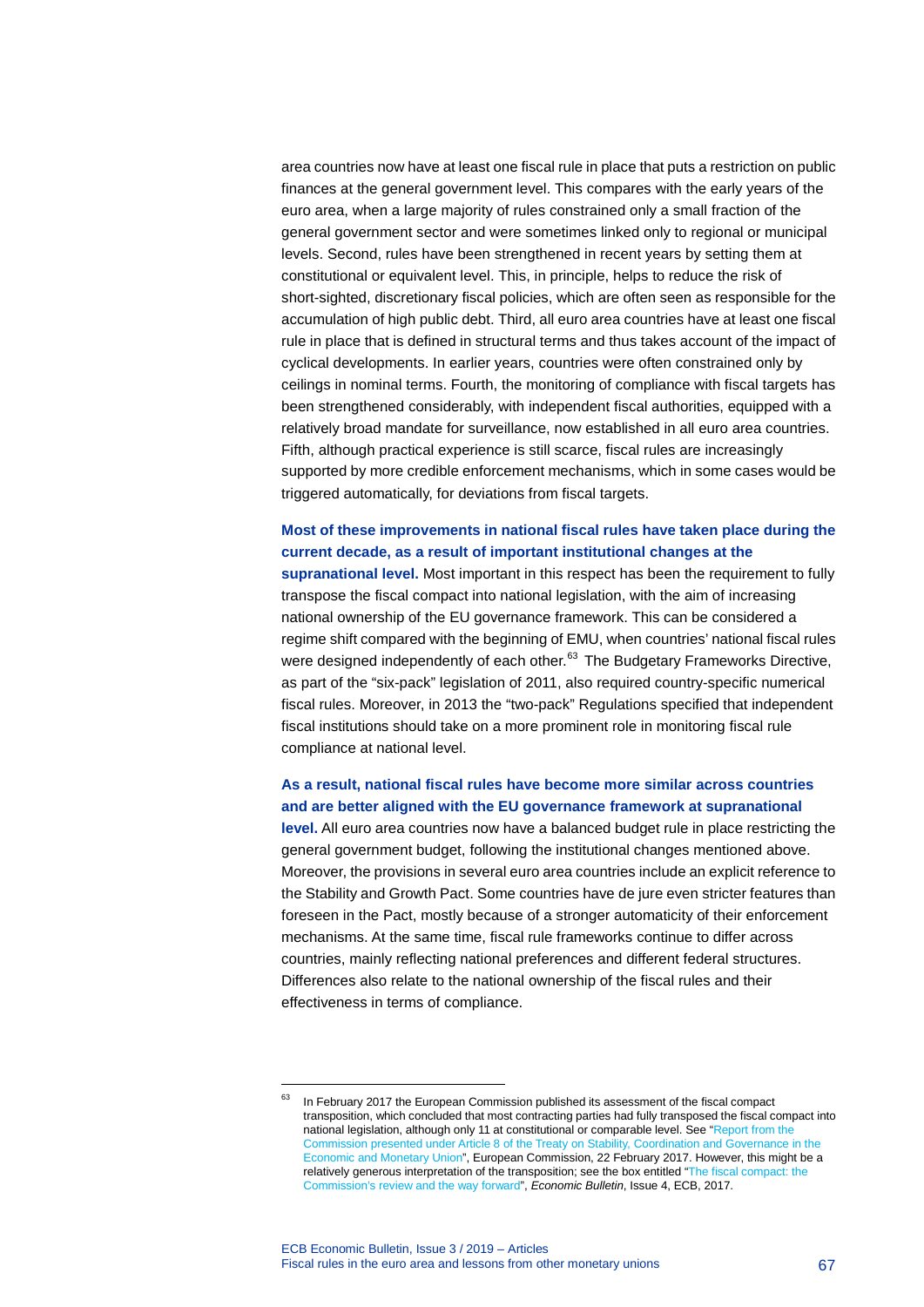### **Box 1**

#### Rules, markets and fiscal discipline in a monetary union

<span id="page-68-0"></span>-

**Prepared by Maximilian Freier and Sarah Ciaglia**

**There are in principle two mechanisms for curbing unsound fiscal policies: a rule-based fiscal governance framework and market discipline.** The respective roles of fiscal rules and market discipline are part of the ongoing discussion on the reform of the EMU governance framework.[64](#page-68-0) Drawing on the academic literature, this box discusses the two mechanisms and also their potential interaction.

**A rule-based governance framework requires in principle two components, namely rules for fiscal policy and a means for their implementation.** Fiscal rules typically take the form of numerical limits on budgetary aggregates (see Section 2). **Government fiscal policies have to be assessed and their compliance with the fiscal rules ensured**. The effectiveness of this process depends critically on the independence of policy assessment and powers of enforcement.<sup>[65](#page-68-1)</sup> In EMU, the European Commission and the ECOFIN Council conduct surveillance of Member States' budgets with the aim of preventing deficit biases. Additionally, independent fiscal institutions at the national level ("fiscal councils") assess compliance with national fiscal provisions (see Table A, left-hand column).

### **The rule-based fiscal framework in EMU has drawn criticism primarily for its lack of**

**enforceability and complexity.** F**irst, w**here governments retain sovereignty over their fiscal policies, it can be difficult to ensure that they abide by previously agreed rules.<sup>[66](#page-68-2)</sup> Some of the academic literature refers to the Stability and Growth Pact as a "failure", given the significant number of violations of its numerical fiscal rules that have gone unsanctioned.<sup>[67](#page-68-3)</sup> Second, the success of a rule-based framework critically depends on simplicity, particularly when its enforcement depends on public scrutiny and political pressure. In EMU, the Stability and Growth Pact started with simple numerical limits for deficit and debt. The framework was then reformed and a degree of flexibility was included in the implementation of the rules in order to better account for cyclical developments, the cost of structural reforms and crisis-related, exceptional fiscal burdens.<sup>[68](#page-68-4)</sup> This has come at the cost of less transparency and tractability.

<sup>64</sup> For an example, see Bénassy-Quéré, A., Brunnermeier, M., Enderlein, H., Farhi, M., Fratzscher, M., Fuest, C., Gourinchas, P.-O., Martin, P., Pisani-Ferry, J., Rey, H., Schnabel, I., Véron, N., Weder di Mauro, B. and Zettelmeyer, J., ["Reconciling risk sharing with market discipline: A constructive approach](https://cepr.org/active/publications/policy_insights/viewpi.php?pino=91)  [to euro area reform"](https://cepr.org/active/publications/policy_insights/viewpi.php?pino=91), *CEPR Policy Insight*, No 91, 2018.

<span id="page-68-1"></span><sup>65</sup> See Wyplosz C., "Fiscal Rules: Theoretical Issues and Historical Experiences", in Alesina, A. and Giavazzi, F. (eds.), *Fiscal Policy after the Financial Crisis*, University of Chicago Press, 2013, pp. 495-525, and Reuter, W. H., ["When and why do countries break their national fiscal rules?",](https://www.sciencedirect.com/science/article/pii/S017626801730592X) *European Journal of Political Economy*, 2018, pp. 1-17.

<span id="page-68-2"></span><sup>&</sup>lt;sup>66</sup> Few fiscal federations grant their central government direct control over the fiscal policy of their sub-national entities. See Cottarelli, C. and Guerguil, M. (eds.), *Designing a European fiscal union: Lessons from the experience of fiscal federations*, Routledge, 2014.

<span id="page-68-3"></span><sup>&</sup>lt;sup>67</sup> For examples, see De Haan, J., Berger, H. and Jansen, D.-J., "Why has the Stability and Growth Pact [Failed?"](https://onlinelibrary.wiley.com/doi/abs/10.1111/j.1367-0271.2004.00137.x), *International Finance*, Vol. 7, No 2, 2004, pp. 235-260, or Ioannou, D. and Stracca, L., ["Have the](https://www.sciencedirect.com/science/article/pii/S0176268013001018)  [euro area and EU governance worked? Just the facts"](https://www.sciencedirect.com/science/article/pii/S0176268013001018), *European Journal of Political Economy*, Vol. 34, 2014, pp. 1-17.

<span id="page-68-4"></span><sup>68</sup> See the box entitled ["Flexibility within the Stability and Growth Pact",](https://www.ecb.europa.eu/pub/pdf/other/eb201501_focus07.en.pdf?cbd4c6a71e2fcfdcd36c042c8181cef3) *Economic Bulletin*, Issue 1, ECB, 2015, and Prammer, D. and Reiss, L., "The Stability and Growth Pact since 2011: More complex – but also stricter and less procyclical?", *Monetary Policy and the Economy*, Oesterreichische Nationalbank, Q1 2016, pp. 33-53.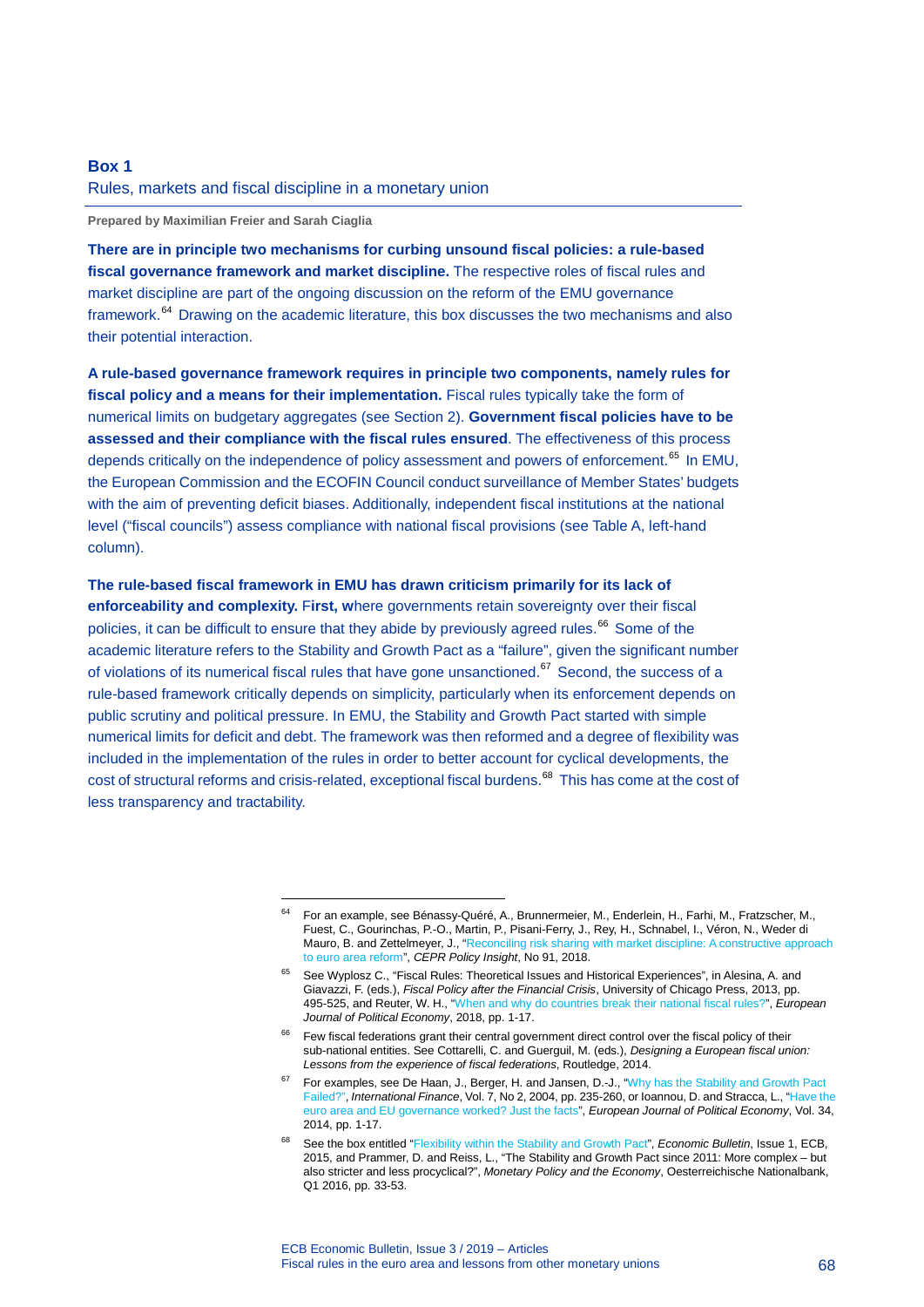**However, empirical analyses find that rule-based fiscal governance frameworks do have a noticeable constraining effect on fiscal policies.**[69](#page-69-0) In the absence of robust enforcement mechanisms, fiscal rules rely on broad political and public support. Accordingly, "ownership" of fiscal rules is often identified as an important determinant of their effectiveness.<sup>[70](#page-69-1)</sup> While there have been many violations of the numerical fiscal rules of the Stability and Growth Pact in EMU, average deficits have declined considerably compared with the pre-EMU period. The convergence towards agreed MTOs in many countries or the clustering of public deficits just below the 3% threshold in others provides some indication that Member States have internalised at least part of the EU's rule-based fiscal governance framework in their fiscal policymaking systems.<sup>[71](#page-69-2)</sup> Recommendations for consolidation under the excessive deficit procedure are translated into government fiscal plans almost in full and are implemented to a substantial extent.<sup>[72](#page-69-3)</sup>

**Turning to market discipline, this is defined as a mechanism by which governments are steered by market price signals towards sound fiscal policies, thus reducing the risk of future debt restructuring.** This mechanism relies on **f**inancial markets taking into account fundamentals (current and expected fiscal policies) when determining the credit risk premia included in governments' financing costs. Governments tend to adjust their budgets to changes in the risk premium paid on their debt.<sup>[73](#page-69-4)</sup> It is widely accepted that for this mechanism to work there has to be – among other conditions, such as open markets and transparency of policies – some likelihood that the debt of governments pursuing unsound fiscal policies will not be repaid (see Table A, right-hand column).<sup>[74](#page-69-5)</sup> In EMU, this is embedded in the "no-bailout clause" (Article 125 of the Treaty on the Functioning of the European Union).

<span id="page-69-2"></span><span id="page-69-1"></span><span id="page-69-0"></span>**The market discipline mechanism has been characterised as being "too slow and weak or too**  sudden and disruptive".<sup>[75](#page-69-6)</sup> First, in a monetary union – where close economic integration implies greater spillover effects in a crisis – there could be considerable incentives for the union to come to the aid of a member state at risk of losing market access. If a commitment not to bail out a member state is not fully credible, this could compress risk premia for governments.<sup>[76](#page-69-7)</sup> Second, the literature finds that market interest rates do not necessarily reflect news on fiscal developments in a reliable and consistent manner, and prices can overreact, particularly in times of economic crisis.<sup>[77](#page-69-8)</sup> It is

- <sup>69</sup> For a recent metaanalysis, see Heinemann, F., Moessinger, M.-D. and Yeter, M., "Do fiscal rules [constrain fiscal policy? A meta-regression-analysis"](https://www.sciencedirect.com/science/article/pii/S0176268016301471), *European Journal of Political Economy*, Vol. 51, 2018, pp. 69-92.
- <sup>70</sup> Ter-Minassian, T., ["Fiscal Rules for Subnational Governments: Can They Promote Fiscal Discipline?",](http://www.oecd.org/governance/budgeting/43469443.pdf) *OECD Journal on Budgeting*, Vol. 6, No 3, 2007.
- <sup>71</sup> See Kamps, C. and Leiner-Killinger, N., "Taking stock of the functioning of the EU fiscal rules and options for reform", *Occasional Paper Series*, ECB, forthcoming, 2019, and ["Report on Public Finances in EMU](https://ec.europa.eu/info/sites/info/files/economy-finance/ip095_en.pdf)  [2018",](https://ec.europa.eu/info/sites/info/files/economy-finance/ip095_en.pdf) *European Economy Institutional Papers,* No 095, European Commission, 2019.
- <span id="page-69-3"></span><sup>72</sup> See De Jong, J. and Gilbert, N., ["Fiscal Discipline in EMU? Testing the Effectiveness of the Excessive](https://www.dnb.nl/binaries/Working%20paper%20No.%20607_tcm46-379142.pdf)  [Deficit Procedure"](https://www.dnb.nl/binaries/Working%20paper%20No.%20607_tcm46-379142.pdf), *Working Paper Series*, No 607, De Nederlandsche Bank, 2018.
- <span id="page-69-4"></span><sup>73</sup> See Lane, T. D., ["Market Discipline"](https://www.jstor.org/stable/3867377?seq=1#metadata_info_tab_contents), *Staff Papers*, Vol. 40, No 1, International Monetary Fund, 1993, pp. 53-88.
- <span id="page-69-5"></span><sup>74</sup> See Feld, L.P., Kalb, A., Moessinger, M.-D. and Osterloh, S., ["Sovereign bond market reactions to](https://www.sciencedirect.com/science/article/pii/S0261560616301115)  [no-bailout clauses and fiscal rules –](https://www.sciencedirect.com/science/article/pii/S0261560616301115) The Swiss experience", *Journal of International Money and Finance*, Vol. 70, 2017, pp. 319-343.
- <span id="page-69-6"></span><sup>75</sup> See *Report on economic and monetary union in the European Community*, Committee for the Study of Economic and Monetary Union ("Delors Committee"), April 1989.
- <span id="page-69-7"></span><sup>76</sup> See Bordo, M. D., Jonung, L. and Markiewicz, A., ["A Fiscal Union for the Euro: Some Lessons from](http://ideas.repec.org/a/oup/cesifo/v59y2013i3p449-488.html)  [History"](http://ideas.repec.org/a/oup/cesifo/v59y2013i3p449-488.html), *CESifo Economic Studies*, Vol. 59(3), CESifo, 2013, pp. 449-488.
- <span id="page-69-8"></span><sup>77</sup> See Bergman, M., Hutchison, M.M. and Jensen, S.E.H, ["Do Sound Public Finances Require Fiscal](http://ec.europa.eu/economy_finance/publications/economic_paper/2013/pdf/ecp489_en.pdf)  Rules, [Or Is Market Pressure Enough?"](http://ec.europa.eu/economy_finance/publications/economic_paper/2013/pdf/ecp489_en.pdf) *Economic Papers,* No 489, European Commission, 2013, and Aizenman, J., Hutchison, M. and Jinjarak, Y., ["What is the risk of European sovereign debt defaults?](https://www.sciencedirect.com/science/article/pii/S0261560612001908)  [Fiscal space, CDS spreads and market pricing of risk"](https://www.sciencedirect.com/science/article/pii/S0261560612001908), *Journal of International Money and Finance*, Vol. 34, 2013, pp. 37-59.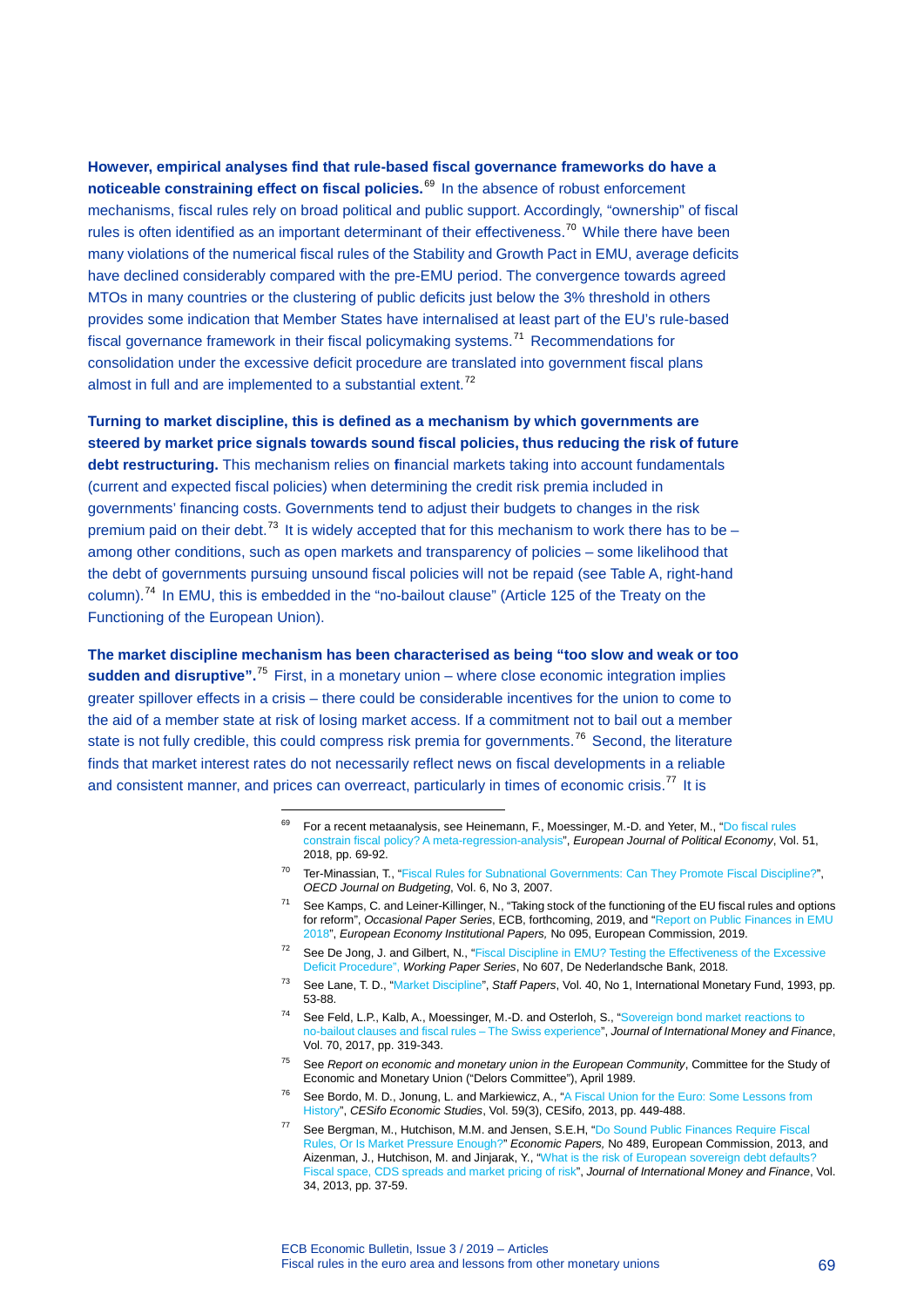argued that in EMU this may have contributed, on the one hand, to excessively loose fiscal policies before the sovereign debt crisis and, on the other, to overly severe austerity measures during the crisis.[78](#page-70-0)

**At the same time, however, the literature in general does find that market discipline effectively reduces the deficit bias of governments.** Research on market discipline in EMU shows that market prices reflect fiscal developments, thereby providing an indication that the no-bailout clause remains credible.[79](#page-70-1) Studies also provide evidence that European governments effectively adjust their policies to changes in market prices.<sup>[80](#page-70-2)</sup>

**While rule-based fiscal governance and market discipline are often portrayed as two separate mechanisms, they do in fact affect each other.** Typically, the literature finds that the two mechanisms reinforce each other.<sup>[81](#page-70-3)</sup> For example, fiscal rules can help governments to credibly commit to fiscal targets and thus reduce market interest rates on public debt.<sup>[82](#page-70-4)</sup> Moreover, the assessment of fiscal developments in the context of the fiscal governance mechanism may provide useful information to market participants for the pricing of sovereign risks.<sup>[83](#page-70-5)</sup> Vice versa, higher market interest rates as a result of higher credit risk would, all else being equal, lead to a deterioration of a fiscal position. This may make it more difficult for countries to comply with the provisions of the governance framework.

<span id="page-70-0"></span>**In conclusion, both rule-based fiscal governance frameworks and market discipline appear to contribute to the constraints on fiscal policies in EMU.** However, both mechanisms have limitations and vulnerabilities. Against this background, institutional changes to EMU should be carefully assessed with regard to their impact on the governance framework and the market disciplining mechanism.

See De Grauwe, P. and Ji, Y., "Mispricing of Sovereign Risk and Macroeconomic Stability in the [Eurozone"](https://onlinelibrary.wiley.com/doi/full/10.1111/j.1468-5965.2012.02287.x), *Journal of Common Market Studies*, Vol. 50, No 6, 2012, pp. 866-880, and Pisani-Ferry, J., *The Euro Crisis and Its Aftermath*, Oxford University Press, 2014.

<span id="page-70-1"></span><sup>&</sup>lt;sup>79</sup> See Bernoth, K., von Hagen, J. and Schuknecht, L., "Sovereign risk premiums in the European [Government Bond Market"](https://www.sciencedirect.com/science/article/pii/S0261560611001914), *Journal of International Money and Finance*, Vol. 31, No 5, 2012, pp. 975-995.

<span id="page-70-2"></span><sup>80</sup> See Rommerskirchen, C., ["Debt and Punishment: Market Discipline in the Eurozone"](https://www.tandfonline.com/doi/abs/10.1080/13563467.2014.999760), *New Political Economy*, Vol. 20, No 5, 2015, pp. 752-782. See also Afflatet, N., ["Public debt and borrowing: Are](https://www.tandfonline.com/doi/abs/10.1080/23322039.2016.1225346)  [governments disciplined by financial markets?"](https://www.tandfonline.com/doi/abs/10.1080/23322039.2016.1225346), *Cogent Economics & Finance*, Vol. 4, No 1, 2016.

<span id="page-70-3"></span><sup>81</sup> See Manganelli, S. and Wolswijk, G., "Market Discipline, Financial Integration and Fiscal Rules: What [Drives Spreads in the Euro Area Government Bond Market?](https://www.ecb.europa.eu/pub/pdf/scpwps/ecbwp745.pdf)", *Working Paper Series*, No 745, ECB, 2007.

<span id="page-70-4"></span><sup>&</sup>lt;sup>82</sup> A large number of empirical studies find that the adoption of numerical fiscal rules indeed reduces government borrowing costs. See Heinemann, F., Osterloh, S. and Kalb, A., ["Sovereign risk premia: The](https://www.sciencedirect.com/science/article/pii/S026156061300171X)  [link between fiscal rules and stability culture"](https://www.sciencedirect.com/science/article/pii/S026156061300171X), *Journal of International Money and Finance*, Vol. 41, 2014, pp. 110-127; Iara, A. and Wolff, G.B., ["Rules and risk in the Euro area",](https://www.sciencedirect.com/science/article/pii/S0176268014000135) *European Journal of Political Economy*, Vol. 34, 2014, pp. 222-236; Thornton, J. and Chrysovalantis, C., ["Fiscal rules and government](https://onlinelibrary.wiley.com/doi/full/10.1111/ecin.12484)  [borrowing costs: International evidence"](https://onlinelibrary.wiley.com/doi/full/10.1111/ecin.12484), *Economic Inquiry*, Vol. 56, No 1, 2018, pp. 446-459; and Afonso, A. and Jalles, J.T., ["Fiscal Rules and Government Financing Costs"](https://onlinelibrary.wiley.com/doi/abs/10.1111/1475-5890.12182)*, Fiscal Studies,* Vol. 40, No 1, 2019.

<span id="page-70-5"></span>For example, the opening of an excessive deficit procedure has been found to have a significant upward effect on sovereign spreads. See Kalan, F.D., Popescu, A. and Reynaud, J., ["Thou Shalt Not Breach: The](https://www.imf.org/en/Publications/WP/Issues/2018/04/13/Thou-Shalt-Not-Breach-The-Impact-on-Sovereign-Spreads-of-Noncomplying-with-the-EU-Fiscal-45800)  [Impact on Sovereign Spreads of Noncomplying with the EU Fiscal Rules"](https://www.imf.org/en/Publications/WP/Issues/2018/04/13/Thou-Shalt-Not-Breach-The-Impact-on-Sovereign-Spreads-of-Noncomplying-with-the-EU-Fiscal-45800), *Working Paper Series,* No 18/87, International Monetary Fund, April 2018.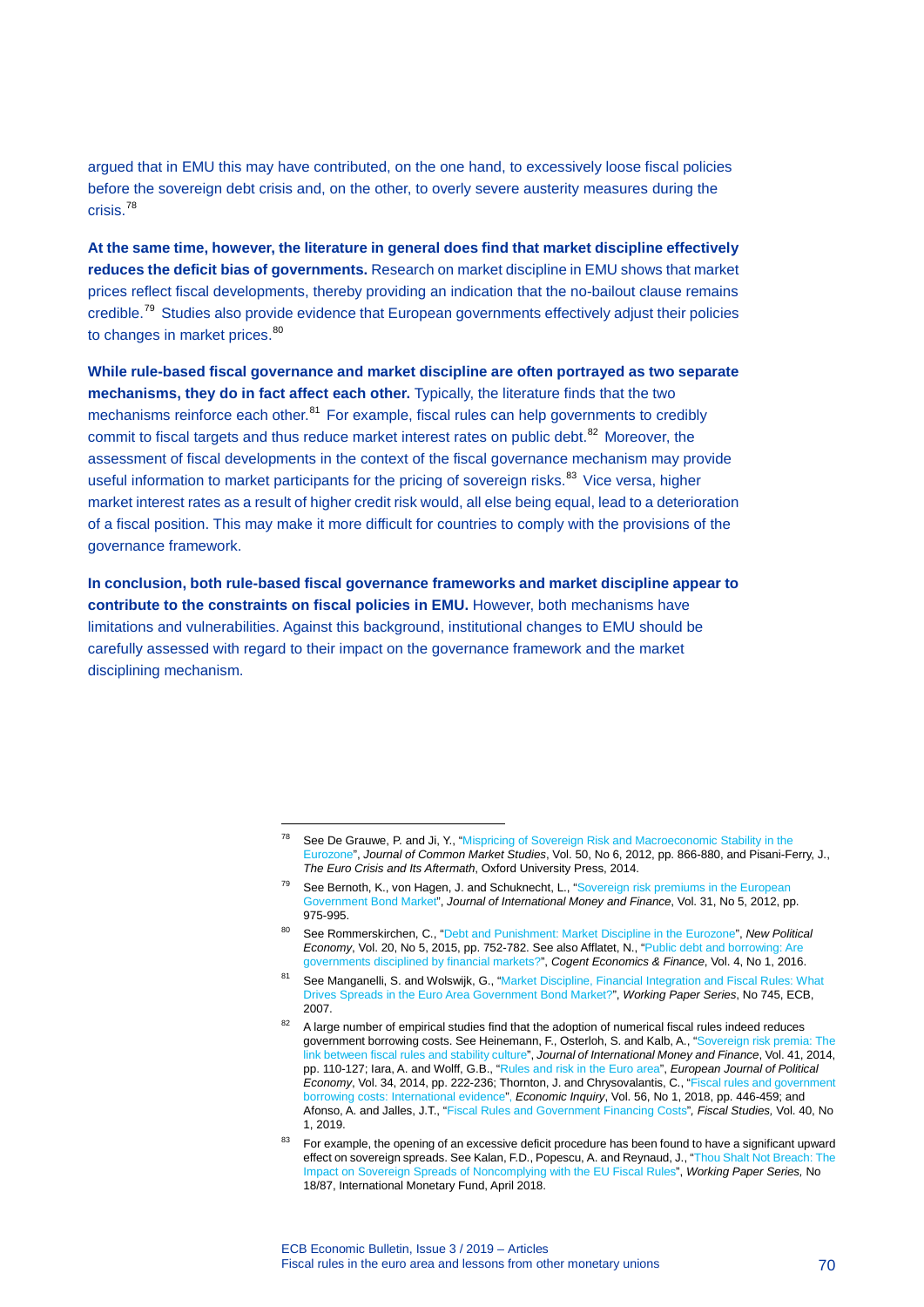### **Table A**

#### Mechanisms for fiscal discipline in EMU

|                           | Rule-based governance framework                                                                                                                                                                                                           | <b>Market discipline</b>                                                                                                                        |
|---------------------------|-------------------------------------------------------------------------------------------------------------------------------------------------------------------------------------------------------------------------------------------|-------------------------------------------------------------------------------------------------------------------------------------------------|
| <b>European level</b>     | Fiscal rules of the Stability and Growth Pact: nominal deficit and debt<br>limits, MTOs, expenditure benchmark and debt rule                                                                                                              | No-bailout clause: Article 125 of the Treaty on the<br>Functioning of the European Union                                                        |
|                           | Fiscal surveillance under the Stability and Growth Pact: the preventive<br>arm and corrective arm (excessive deficit procedure) of the Pact<br>administered in the European Semester by the European Commission and<br>the ECOFIN Council | Possible impediment to effectiveness: potential<br>need for intergovernmental support to ensure<br>smooth functioning of EMU in times of crisis |
|                           | Possible impediment to effectiveness: effective enforcement/no<br>sanctioning mechanisms                                                                                                                                                  |                                                                                                                                                 |
| <b>Member State level</b> | Fiscal compact rules: balanced budget rule, benchmark for government<br>debt reduction                                                                                                                                                    | Open capital market: free movement of capital is<br>one of the key elements in the EU Single Market                                             |
|                           | Surveillance under the fiscal compact: monitoring of compliance with<br>rules, endorsement of budgetary and economic projections by national fiscal                                                                                       | Information on government finance statistics:<br>Eurostat reporting obligations                                                                 |
|                           | councils                                                                                                                                                                                                                                  | Possible impediment to effectiveness: lack of                                                                                                   |
|                           | Possible impediment to effectiveness: lack of political ownership,<br>effective enforcement/sanctioning mechanisms lacking in some cases                                                                                                  | comparable and coherent data collection or<br>provision                                                                                         |

### 3 Fiscal developments in the euro area

**Since the peak of the financial crisis in 2009, the euro area as a whole has made significant progress towards restoring sound fiscal positions, which has coincided with the steps taken to strengthen the framework of fiscal rules.** From its peak in 2009 at 4.5% of GDP, the euro area aggregate structural deficit declined to 0.7% of GDP in 2018 (see Chart 2). The euro area as a whole has thus moved to an underlying budgetary deficit that comes very close to the floor of 0.5% of GDP set by the fiscal compact. This has been an important contribution to bringing government debt in the euro area onto a downward trajectory. Indeed, the euro area aggregate debt-to-GDP ratio gradually declined from its peak of 94.2% of GDP in 2014 to 86.9% of GDP in 2018. It remains, however, far above its pre-crisis level (65% of GDP in 2007).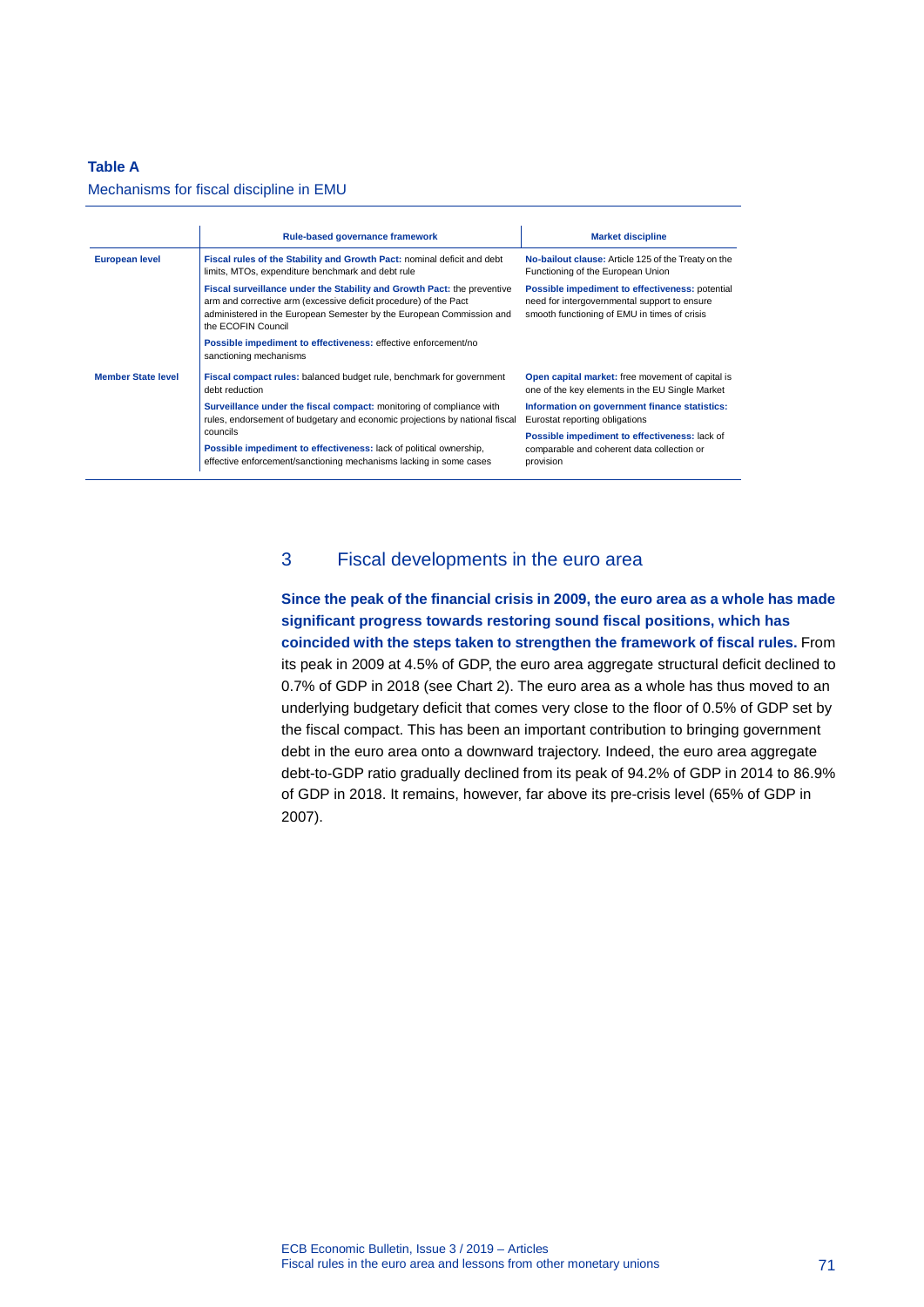

Dispersion of structural budget balances and government debt in the euro area

Sources: European Commission Economic Forecast, Autumn 2018, and ECB calculations.

**These favourable trends for the euro area as a whole mask very heterogeneous fiscal developments at the country level.** On the one hand, an increasing number of countries are assessed as recording broadly sound fiscal positions. In 2018, on the basis of the European Commission's 2018 Autumn Economic Forecast, 11 countries are expected to have achieved structural balance positions that are in line with the lower bound set by the fiscal compact (see Chart 3). This compares with only three countries prior to the crisis in 2007. $84$  This favourable trend may be taken as an indication that the increasing focus on balanced budget rules at the country level is having a first perceptible impact.<sup>[85](#page-72-1)</sup> On the other hand, as shown in Chart 2, a number of euro area countries continue to record large structural budget deficits. These countries remain far from their country-specific MTOs and the floor enshrined in the fiscal compact, which makes it more difficult to bring their high government debt ratios down to lower levels.

-

<span id="page-72-0"></span><sup>84</sup> The fiscal compact only entered into force in 2013.

<span id="page-72-1"></span><sup>&</sup>lt;sup>85</sup> It should be acknowledged, however, that the structural balance may overstate the country's underlying budgetary situation somewhat as it may reflect extraordinary revenue growth over and above the long-term trend.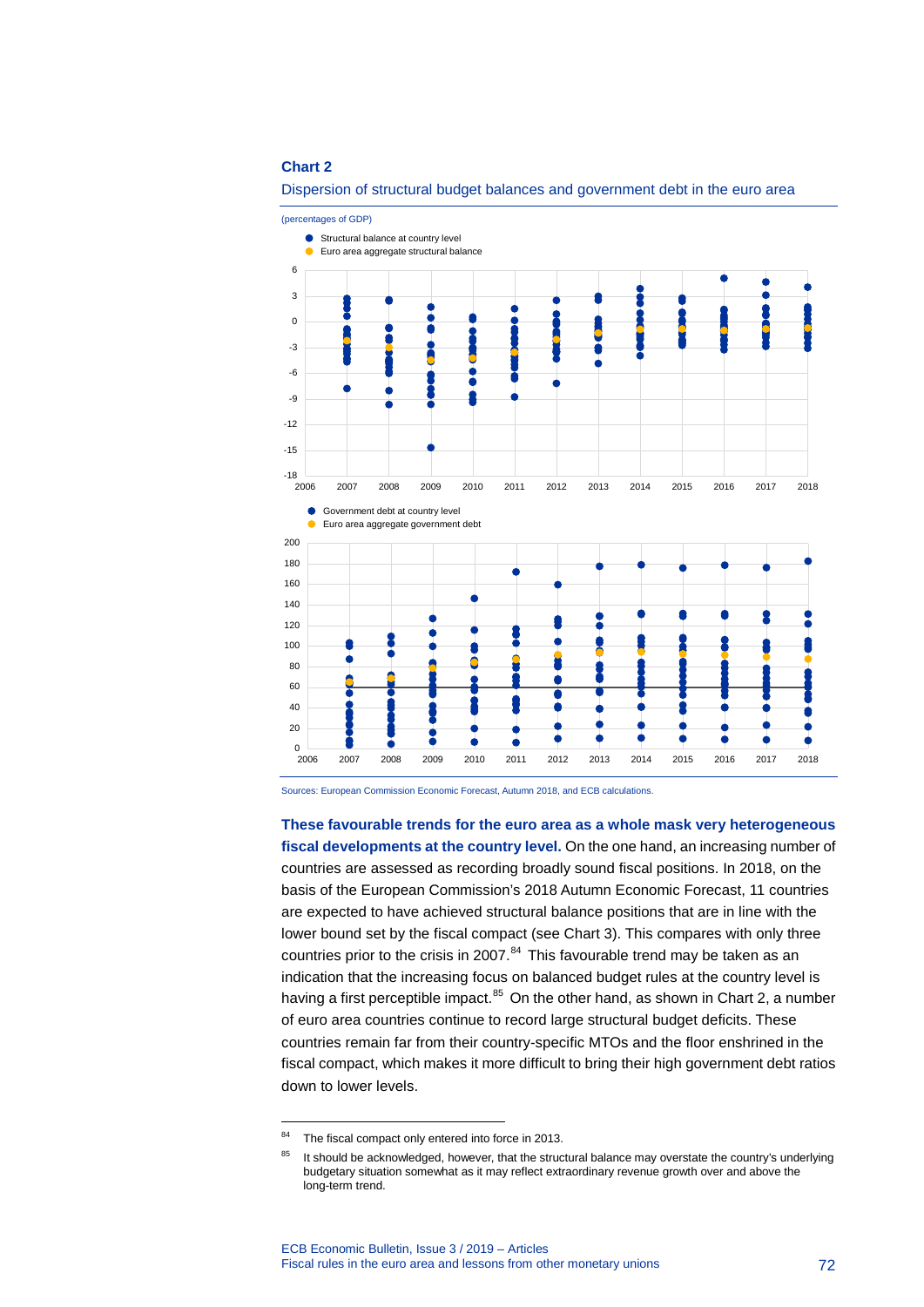

#### Structural balances vis-à-vis the floor enshrined in the fiscal compact

(structural balance: percentages of GDP)

Number of euro area countries in compliance with the fiscal compact floor

Sources: European Commission Economic Forecast, Autumn 2018, and ECB calculations. Notes: The chart shows the number of countries whose structural balance would be in compliance with the floor set in the fiscal compact. The blue bars show the number of countries with either a government debt-to-GDP ratio above 60% and a structural balance above a floor of -0.5% of GDP or with a government debt-to-GDP ratio below 60% of GDP and a structural balance above a floor of -1%. The yellow bars depict the number of countries satisfying neither of these conditions. The number of countries complying with their country-specific MTOs may be different, however, as these can be set at levels that are more demanding than the provisions of the fiscal compact.

As can be seen from Chart 4, in some countries with high government debt (i.e. Belgium, France and Italy), structural deficits still remain far from their MTOs because, during the period from 2011 to 2018, they declined on average by less than the 0.5% of GDP benchmark adjustment foreseen in the Stability and Growth Pact. While in 2011-13 all the countries shown in Chart 4 (apart from Belgium) achieved an adjustment which was, amid financial market pressure, greater than the benchmark requirement, in more recent years none of the countries shown achieved the required adjustment. Consequently, these countries were not building the buffers that would allow them to avoid fiscal tightening in the next downturn. This can have an impact on the resilience of the euro area as a whole.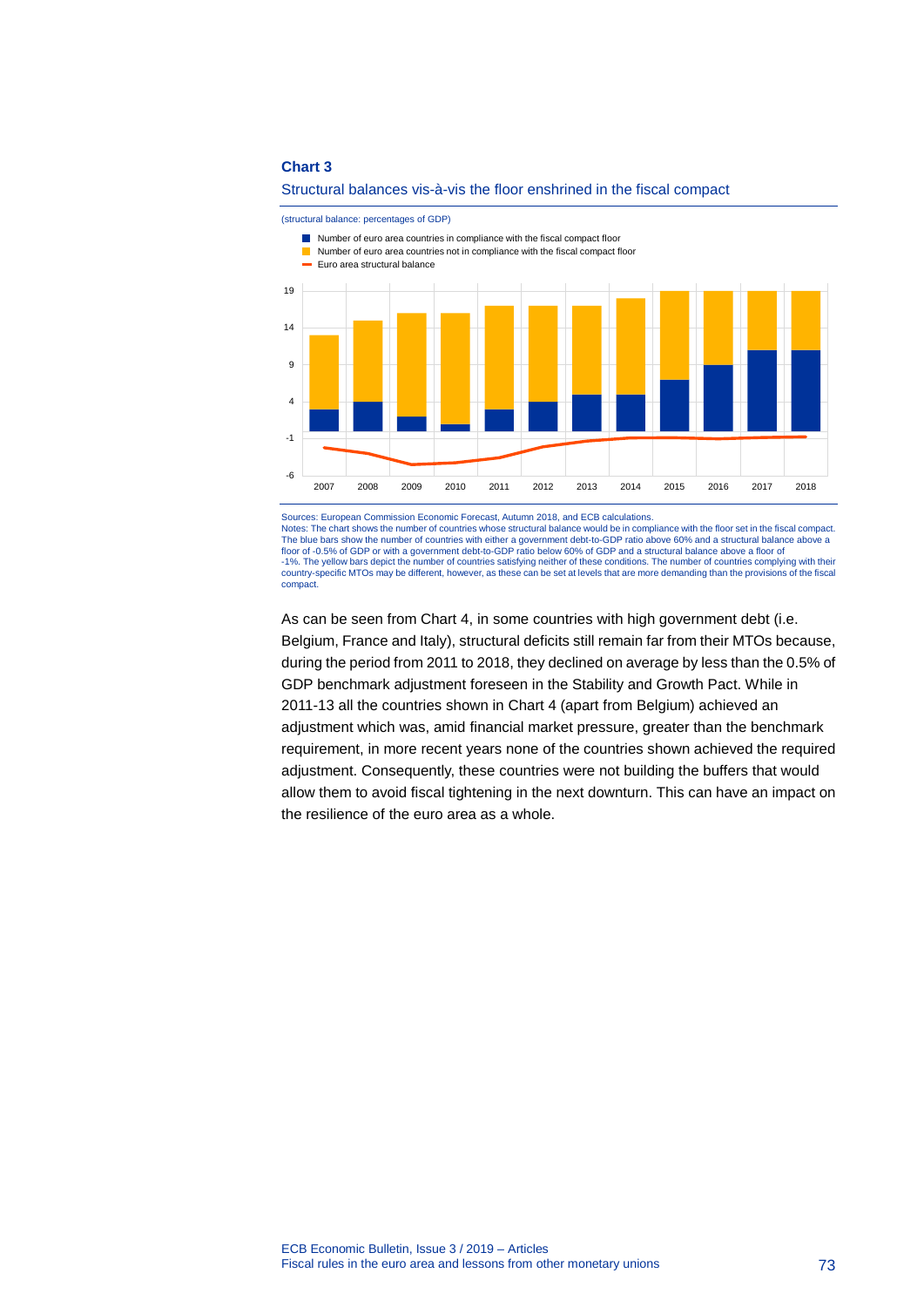### Structural budget balances in countries not at their MTO and with government debtto-GDP ratios above 90%



Sources: European Commission Economic Forecast, Autumn 2018, and ECB calculations.

**Heterogeneity in euro area countries' fiscal positions is also visible in the dispersion of government debt-to-GDP ratios.** This has increased to levels markedly above those seen ahead of the crisis (see Chart 2). In fact, since 2009 an increasing number of euro area countries have posted government debt-to-GDP ratios of above the Maastricht Treaty's 60% reference value. While, by 2018, some countries' debt ratios had declined to below 60% of GDP again, a number continue to record high government debt ratios of above 90% of GDP (see Chart 5). Ensuring convergence towards sound fiscal positions across countries and thus reducing vulnerabilities to shocks is a prerequisite for resilience in the euro area, and thus an important factor to support a fiscally more integrated EMU.

#### **Chart 5**

#### Developments in government debt

(left-hand scale: percentage points of GDP; right-hand scale: percentages of GDP)



Sources: European Commission Economic Forecast, Autumn 2018, and ECB calculations.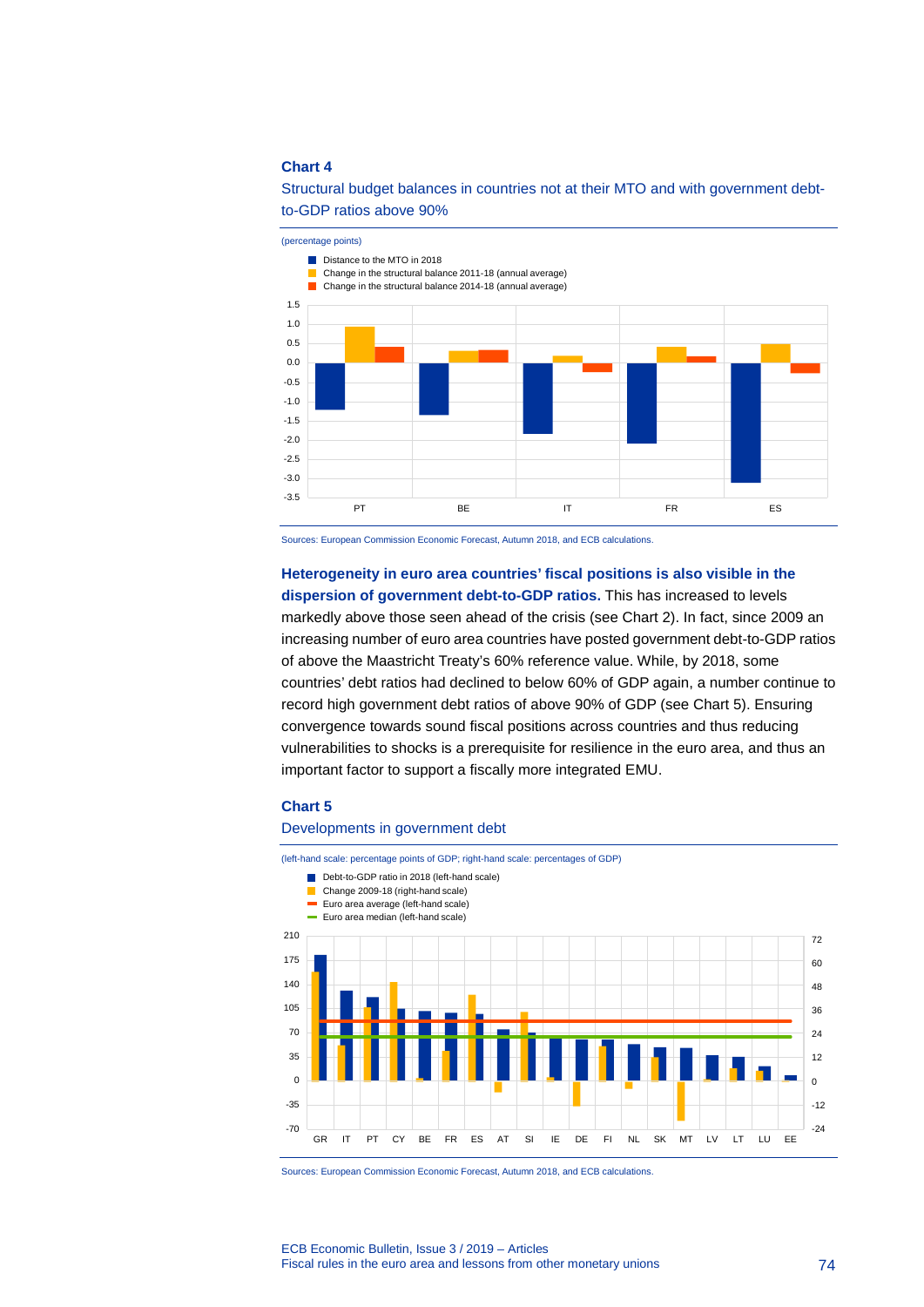### 4 Fiscal frameworks in other monetary unions

### **Comparing the public finances and fiscal frameworks of the euro area, the United States and Switzerland reveals some similarities but also important**

**differences.** As in the euro area countries, balanced budget rules at the sub-federal level are well established in both the US states and the Swiss cantons, although they have been in place for a much longer period than in the euro area. However, the size and role of the central budget differs substantially between the euro area on the one hand and Switzerland and the United States on the other. This includes the stabilisation function of the central budget, which can limit the procyclicality of fiscal rules at the lower level. A better understanding of the institutional settings in these two monetary unions and how they compare with the situation in the euro area may therefore provide insights, particularly in view of the ongoing discussions on how to deepen fiscal integration in EMU. This section therefore takes a closer look at how public finances are governed in the United States and Switzerland, with a particular focus on the design, strictness and enforcement mechanisms of fiscal rules at sub-federal level.

### **Public finances in the United States and Switzerland differ from those in the euro area.** In the United States, most of the overall general government debt, which has continuously increased over the past decades, has been generated at the federal level (see Chart 6). In Switzerland, the federal level is responsible for roughly half of total public debt, which peaked in 2005 (see Chart 7). In the euro area, there is no equivalent at the central level besides the EU budget, which is very limited in size and also has a very limited borrowing capacity. Moreover, neither in the United States nor in Switzerland is public debt at the sub-federal level as heterogeneous as across countries in the euro area (see Chart 8 and Chart 5).

#### **Chart 6**





Sources: Haver Analytics and ECB calculations.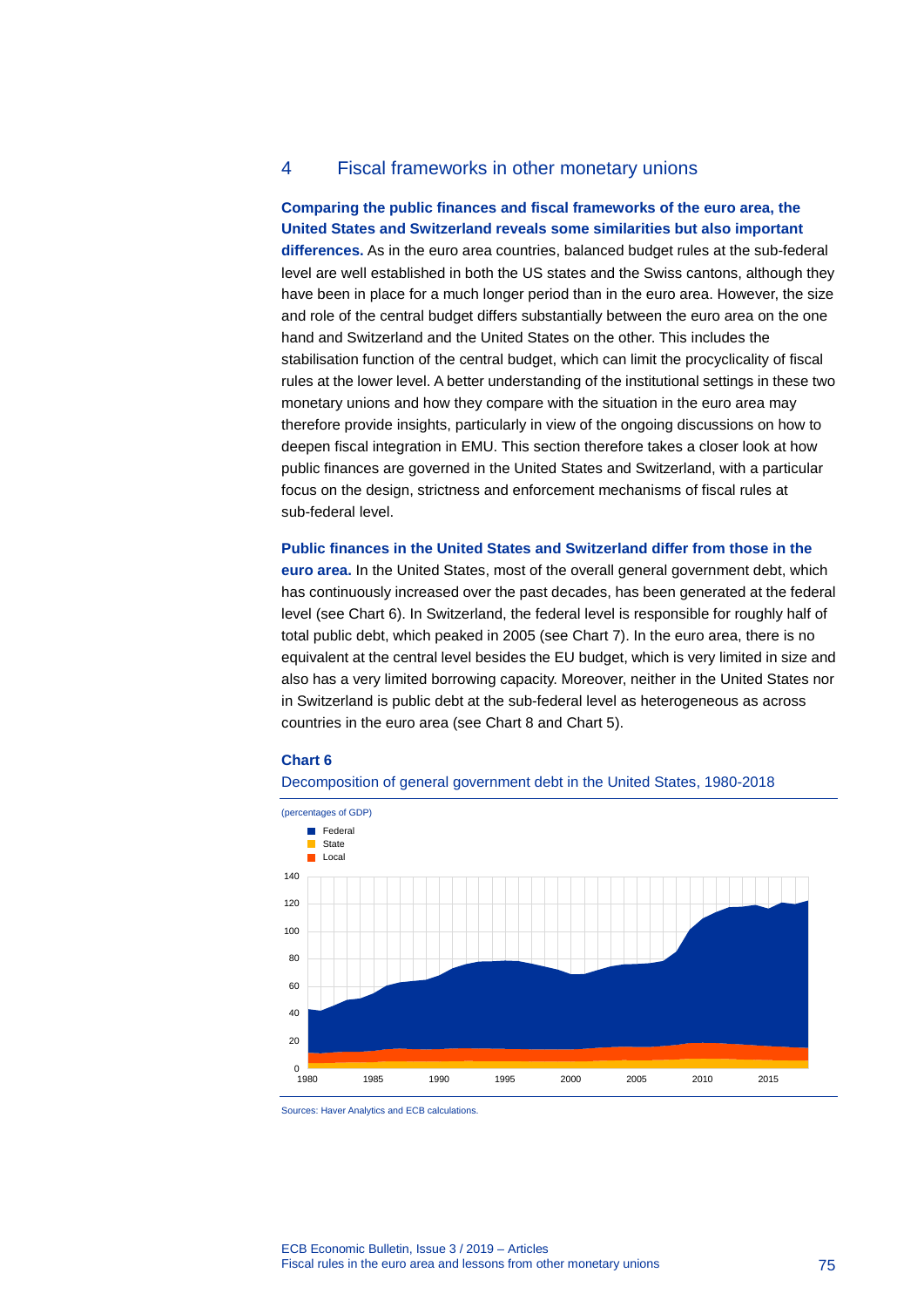-



Decomposition of general government debt in Switzerland, 1990-2017

Sources: Swiss Federal Statistical Office and ECB calculations.

Notes: The data on the general government debt-to-GDP ratio include the debt accumulated by the social security systems.

### **Three institutional aspects seem to play a particular role in explaining the differences in public finances across the monetary unions.** First, differences

relate to fiscal federalism, its main purpose and how strongly it is established in the respective monetary unions.<sup>[86](#page-76-0)</sup> In the United States, fiscal federalism mainly takes the form of countercyclical stabilisation policies, from the centre to the state level. The US states can rely on some public risk sharing in the form of temporary transfers from the federal budget in the event of idiosyncratic shocks, complemented by "rainy day" funds established at state level (see also Box 2). $^{87}$  $^{87}$  $^{87}$  In Switzerland, fiscal federalism is well established in the form of a permanent transfer system between the centre and economically less strong cantons. In the euro area, however, fiscal federalism is very limited. The EU budget has very limited resources (of around 1% of total GDP), which are mainly used for redistribution purposes in the form of EU cohesion funds to foster economic convergence in poorer regions. Public risk sharing is still limited to very specific situations under strict conditionality, while there are no funds available at central level to provide a countercyclical stabilisation function for the Member States in the event of severe common or asymmetric shocks. Second, in the US states and the Swiss cantons public finances are also strongly influenced by an effective no-bailout clause. $88$  Third, differences relate to the fiscal rule framework for the various layers and how effectively it works as a disciplinary device. While these three aspects are

<span id="page-76-0"></span><sup>&</sup>lt;sup>86</sup> Fiscal federalism is concerned with the way the various public functions are assigned to different levels of government and how the relevant fiscal instruments are distributed to enable these functions to be carried out. Depending on the design of fiscal federalism, it can fulfil very different functions, such as providing redistribution, stabilisation or risk sharing among the sub-federal entities. See also Darvas, Z., Fiscal federalism in crisis: lessons for Europe from the US", Bruegel Policy Contribution, Issue 7, 2010.

<span id="page-76-1"></span>In the United States, 13% of state-specific shocks to GDP can be expected to be smoothed by the federal tax-transfer and grant system, compared with 62% through private risk-sharing instruments (i.e. market transactions). See Asdrubali, P., Sorensen, B., and Yosha, O., "Channels of Interstate Risk Sharing: United States 1963-1990", *Quarterly Journal of Economics*, Vol. 111, No 4, 1996.

<span id="page-76-2"></span>In Switzerland, the no-bailout clause took effect in 2003 after the municipality of Leukerbad defaulted on its debt and the canton of Valais was not held responsible. In the United States, no state has defaulted on its debt since the default of Arkansas in 1933.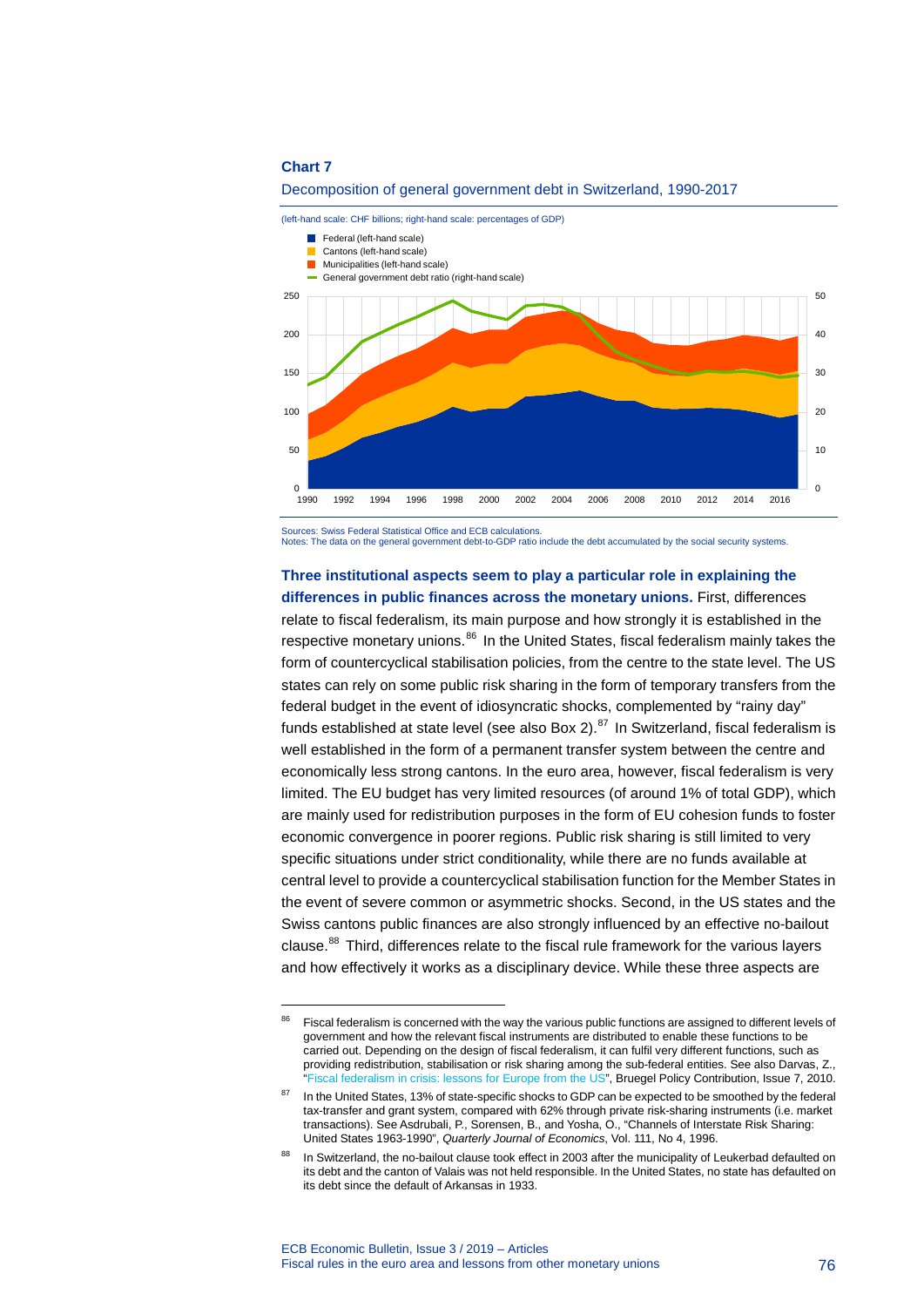largely interrelated, and therefore all affect the cyclicality of fiscal policies, the focus in the following will be on the fiscal rules.

#### **Chart 8**

5





 $\mathbf{0}$ GE BL BS SO TI VS NE JU NW BE AR GR VD GL LU AG UR ZH TG AI SZ SG FR SH ZG OW

Sources: Haver Analytics, Swiss Federal Statistical Office and ECB calculations. Notes: The charts show the 2016 government debt-to-GDP ratio of the 50 US states, excluding debt at local level, and the 26 cantons, excluding debt of municipalities.

**The fiscal rules in the US states are not imposed by the centre and are therefore relatively heterogeneous.** The US states have full discretion in the way they set their fiscal rules. Although balanced budget rules are in place in almost all 50 states, they differ in terms of stringency. A few states have very stringent balanced budget rules which prohibit deficits being carried over into the next budget year. Other states allow more leeway during the budgetary process, for example in form of escape clauses, and compliance with rules is enforced rather loosely. In some US states the balanced budget rules just need to be complied with ex ante, while in others investment expenditure can be deducted from nominal targets, thereby providing accounting leeway. Fiscal targets are set in either annual or biennial terms. Public finances in the US states are also disciplined by a no-bailout clause, while fiscal stabilisation from the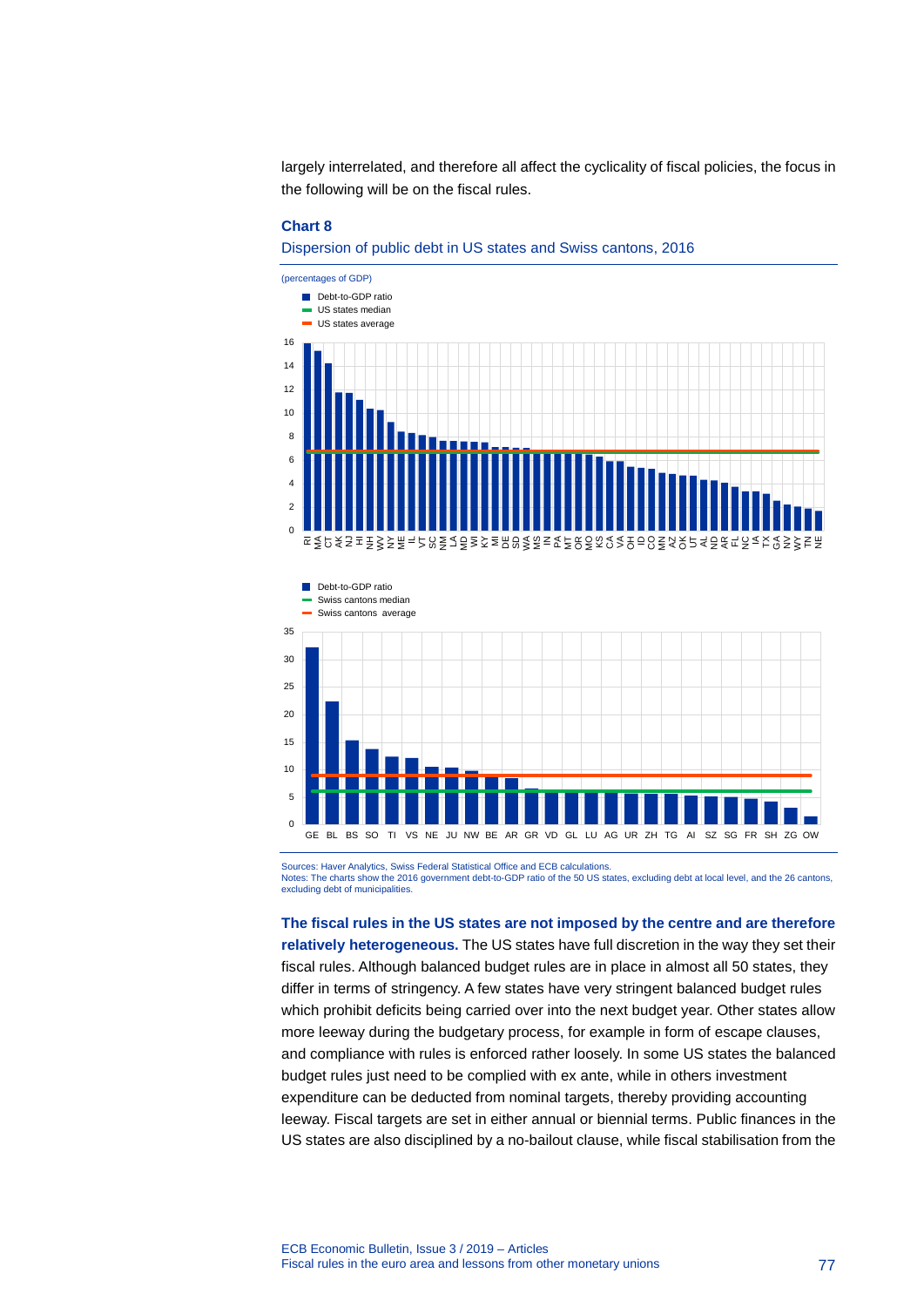centre to the states and rainy day funds help as countercyclical devices.<sup>[89](#page-78-0)</sup> At the federal level, the government's borrowing capacity is restricted by a nominal debt limit, which can, however, be lifted upon parliamentary approval.

**In Switzerland, the fiscal rules, which are autonomously set by the cantons, are relatively diverse.** Most of the 26 cantons have balanced budget rules in place, some of which are established at constitutional level. Only a few cantons target their total cantonal budgets, while in several cantons public investment is explicitly excluded.<sup>[90](#page-78-1)</sup> Some cantons strictly enforce compliance with their fiscal targets. For example, if the budget deficit exceeds a certain threshold, they are obliged to either increase taxes (e.g. in St. Gallen) or to specify future expenditure cuts ex ante. Rule compliance is partly also promoted through direct democratic instruments of budget control, such as referendums. Other cantons, however, have fiscal rules that are less stringent, for example with broadly defined escape clauses. At the federal level, fiscal discipline is ensured through a strict debt brake established in 2003 at constitutional level, which applies to the general government sector as a whole.

**The differences in the fiscal rule frameworks of the euro area, the United States and Switzerland can be captured by a rule stringency index.** As shown in Chart 9, this is a simple composite index based on publicly available indices for the three monetary unions. These are, for Switzerland, the index developed by Kirchgässner and Feld, for the US states the index developed by Hou and Smith and further by Mahdavi and Westerlund, and for the euro area countries the index of the European Commission.[91](#page-78-2) As these studies use their own categorisation, it is necessary to translate them into a single scoring system. For reasons of simplicity and also owing to a lack of publicly available information at the same granular level across regions, the composite index shown here is closest to the index developed by Kirchgässner and Feld. Thus the composite index is derived from three criteria: (i) whether a balanced budget rule is in place, (ii) whether there is clear intra-year monitoring of the budget, and (iii) whether there is a stringent and credible enforcement mechanism. Each criterion is given a score of one, indicating that the feature is present, or zero, if not. The overall score is then found, which can be strong, medium, weak or not existent. The higher the score, the more stringent the rule.

**Overall, countries' fiscal rules in the euro area seem to be more stringent than the sub-federal rules in the other two monetary unions.** On the basis of the composite index, 40% of the fiscal rules in the euro area countries are very stringent,

<span id="page-78-0"></span>-

Several empirical studies show that the fiscal stimulus provided at federal level essentially offset the procyclical tightening embedded in US states' rules in 2009. See for example Aizenman, J. and Pasricha, G., ["Net Fiscal Stimulus during the Great Recession"](https://onlinelibrary.wiley.com/doi/epdf/10.1111/rode.12039), *Review of Development Economics*, Vol 17(3), 2013, pp. 397-413; and Blöchliger, H. et al., "Fiscal policy across levels of government in times of crisis *Working Paper*, No 12, Organisation for Economic Co-operation and Development, 2010. For the role of rainy day funds, see Fatas, A. and Mihov, I., ["The macroeconomic effects of fiscal rules in the US states"](https://www.sciencedirect.com/science/article/pii/S0047272705000435), *Journal of Public Economics*, Vol. 90(1-2), 2006, pp. 101-117.

<span id="page-78-1"></span><sup>90</sup> See Burret, H. and Feld, L., "Effects of Fiscal Rules – [85 Years' Experience in Switzerland"](https://papers.ssrn.com/sol3/papers.cfm?abstract_id=2851727), *CESifo Working Paper Series*, No 6063, CESifo, 2016.

<span id="page-78-2"></span><sup>91</sup> See Feld, L. and Kirchgässner, G., "On the Effectiveness of Debt Brakes: The Swiss Experience", in Neck, R. and J.-E. Sturm (eds.), *Sustainability of Public Debt*, MIT Press, Cambridge, 2008; Hou, Y. and Smith, D.[, Do state balanced budget requirements matter? Testing two explanatory frameworks,](https://link.springer.com/article/10.1007%2Fs11127-009-9528-6) *Public Choice*, Vol. 145, 2010; Mahdavi, S. and Westerlund, J.[, Fiscal stringency and fiscal sustainability: Panel](https://www.sciencedirect.com/science/article/pii/S0161893811000950)  [evidence from the American state and local governments,](https://www.sciencedirect.com/science/article/pii/S0161893811000950) *Journal of Policy Modeling*, Vol. 33, 2011; and European Commission, ["Fiscal rules database"](https://ec.europa.eu/info/publications/fiscal-rules-database_en), 2017.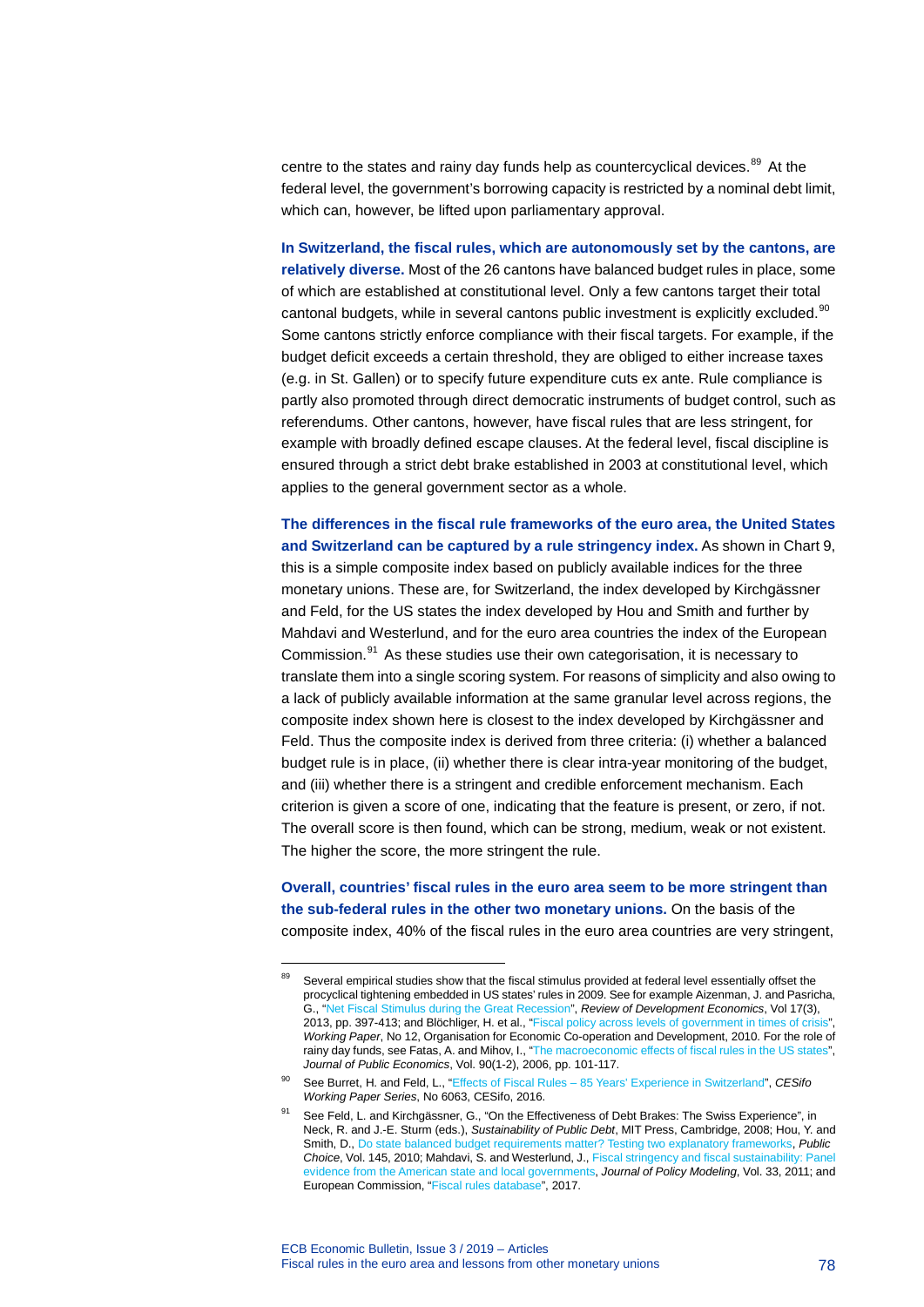which is a considerably higher score than for the US states or the Swiss cantons (Chart 9). In the US states, more than half of the fiscal rules in place have a medium stringency level, while those in the Swiss cantons seem to be less binding. However, the results need to be interpreted with caution as the various indices are not necessarily fully comparable since they use different criteria and considerable judgement.<sup>[92](#page-79-0)</sup>

#### **Chart 9**

#### Comparison of fiscal rule stringency index



Source: ECB calculations.

-

Notes: The index is based on, for the euro area, the European Commission's fiscal rules database (2017), for the United States, the fiscal rules index by Hou and Smith (2010) as well as Mahdavi and Westerlund (2011), and for Switzerland, the index by Feld and Kirchgässner (2008). It covers rules at sub-federal levels in the United States and Switzerland, and at national level in the euro area.

**At first sight, the above finding that fiscal rules in the euro area are more stringent than those in other monetary unions might be surprising.** Public debt in the euro area countries is on average higher and more heterogeneous than the sub-federal debt-to-GDP ratios in the United States and Switzerland. However, in contrast to the euro area countries, public finances in the US states and the Swiss cantons are able to benefit from a sizeable fiscal budget at the centre and, in the United States, rainy day funds that facilitate more countercyclical fiscal policies. Moreover, the results for the euro area can be seen as a first indication that the considerable institutional changes implemented in recent years are bearing fruit, even though their positive impact on public finances has not yet become fully visible. Furthermore, as the no-bailout clause is seen as being effective at the sub-federal levels in the United States and Switzerland, this may also explain why both federations allow themselves to have less stringent rules.

<span id="page-79-0"></span><sup>92</sup> In fact, assessments even seem to differ of the rules within a monetary union. For the United States, for example, studies differ in their assessment of the strictness of the states' rules. Moreover, the studies used for the index have different reference dates: for the United States the data are from 2006, for Switzerland from 2008, and for the euro area from 2017. However, in contrast to the euro area, changes in the fiscal rule frameworks in the United States and Switzerland have been marginal in recent years.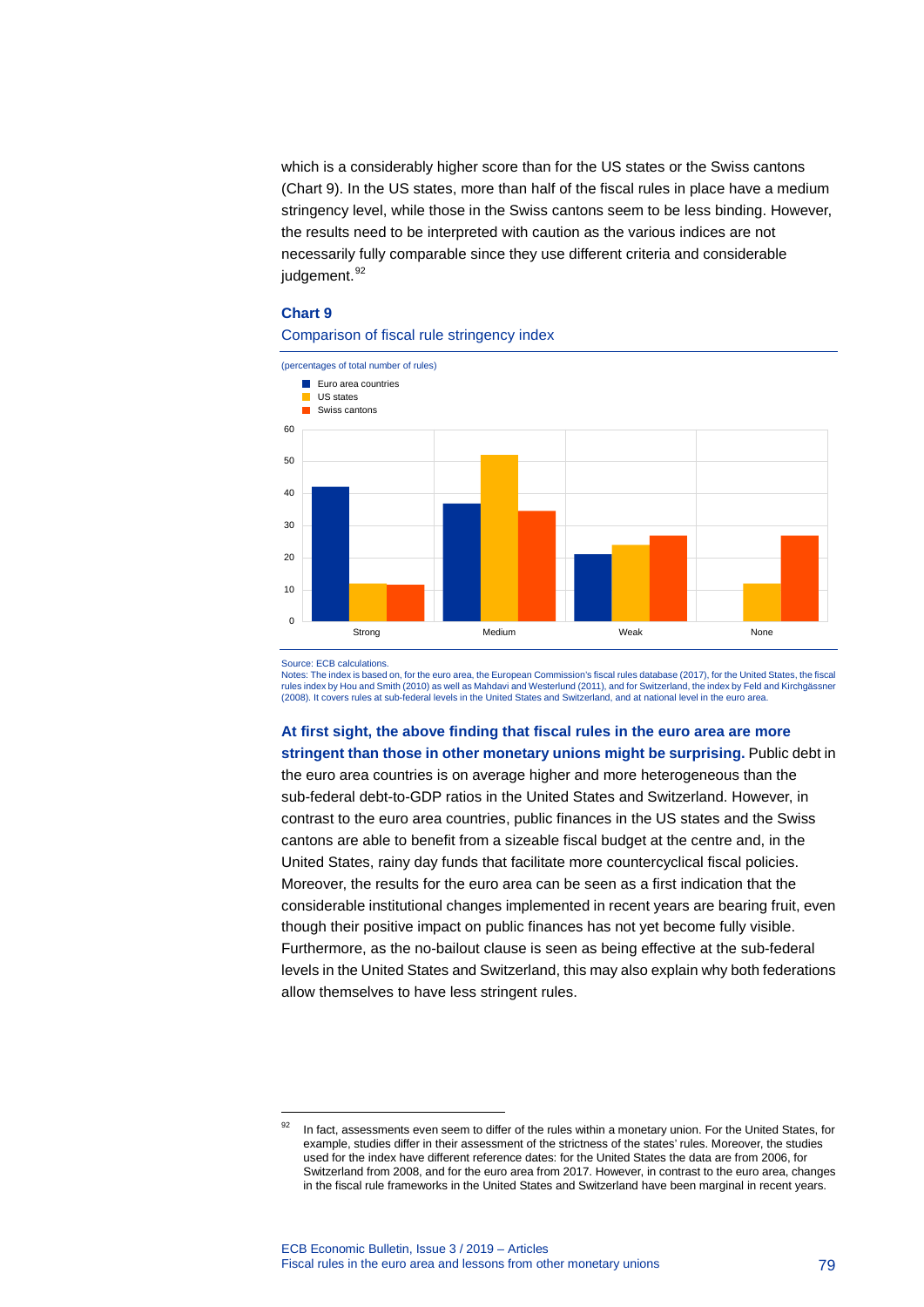### **Box 2** Rainy day funds – evidence from US states

**Prepared by Sebastian Hauptmeier, Nadine Leiner-Killinger and Carolin Nerlich**

**Fiscal rules are often criticised for being procyclical and for not providing sufficient incentives to build up fiscal buffers.** During a recession, rules may provide insufficient fiscal room for manoeuvre to stabilise the economy. One possibility for smoothing the impact of the business cycle on fiscal positions is to create a "rainy day" fund. This is a fund dedicated to stabilising the budget by saving funds in economic good times and depleting them in economic weak times. This box looks at the experience in the United States with rainy day funds and a possible way forward for the euro area.

**In the United States, almost all states are equipped with some form of rainy day fund as a countercyclical tool to complement the balanced budget requirements.** The availability of such budget stabilisation funds is seen as important given that state governments – when faced with an economic downturn and related shortfalls on the revenue side of their budgets – have limited options for stabilising the economy, as their ability to borrow is constrained. Indeed, increasing taxes or cutting spending in a procyclical manner would risk worsening a downturn. The rainy day funds constitute an institutional feature of the budgetary procedures at state level. Their average size is relatively small. Over the period 2000-17, the funds accumulated in rainy day funds averaged only around 0.2% of US GDP, and peaked in 2017 at close to 0.3% of GDP. Chart A shows the evolution of aggregate US state rainy day fund balances over 2000-17 against developments in the output gap (as a proxy for national cyclical conditions). Indeed, as expected, the aggregated rainy day funds balance follows a roughly countercyclical pattern, in the sense that dissaving occurs when the output gap is worsening and vice versa. It is noteworthy that available funds were used almost in full during the 2001 recession and built up again thereafter, while aggregate funds dropped much less significantly during the Great Recession. Given the relatively small size of the funds, they are typically only sufficient to smooth normal cyclical fluctuations; more severe recessions require additional support from the federal budget. During the Great Recession significant funds derived from the American Recovery and Reinvestment Act at the federal level were used to further compensate state budget shortfalls.

### **Chart A**

#### US state rainy day fund balances



Sources: National Association of State Budget Officers, European Commission (AMECO database) and ECB calculations.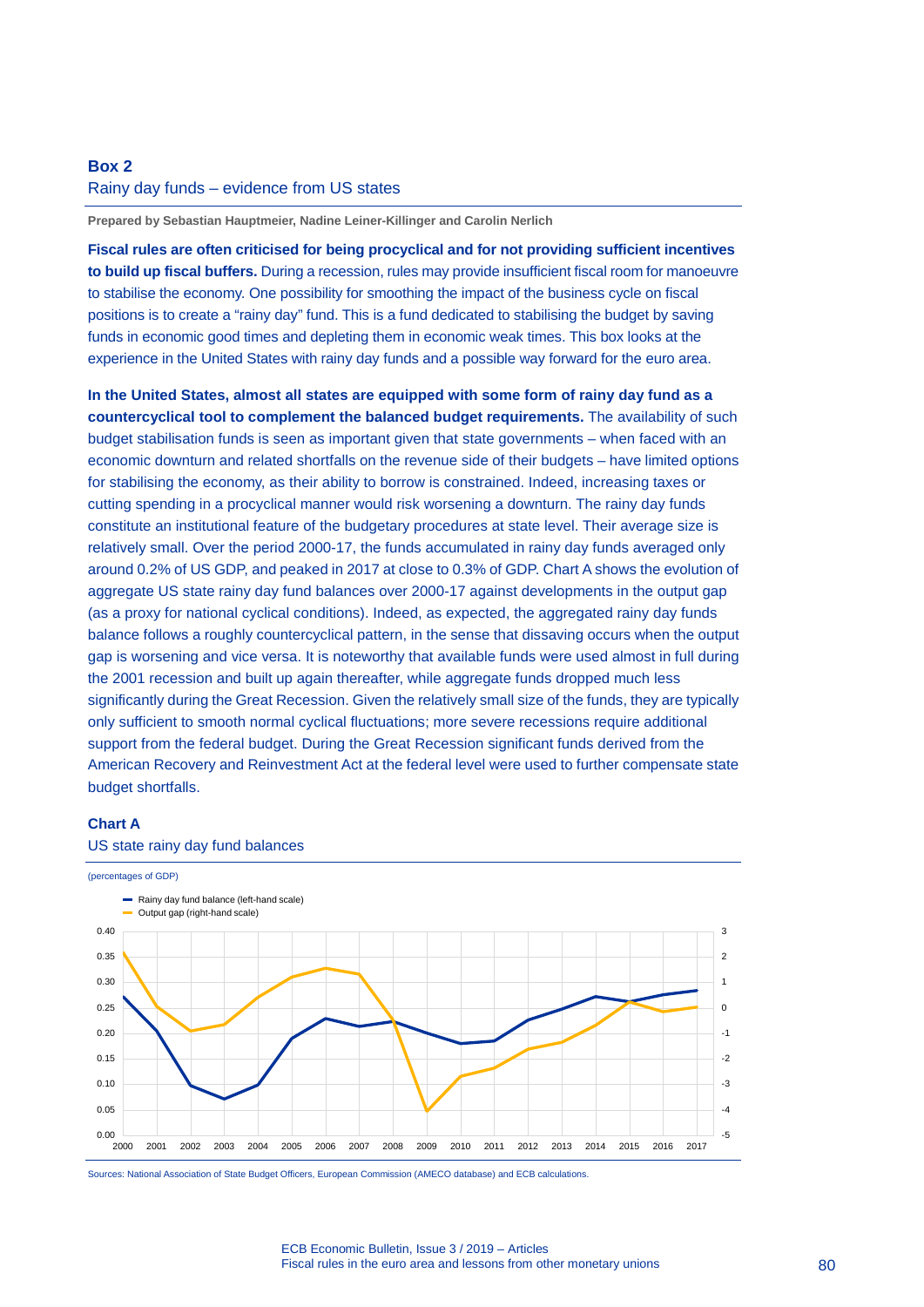**While the governance structure of rainy day funds differs widely among US states, some common patterns can be observed.** As indicated in Table A, all rainy day funds are subject to specific conditions regarding the build-up and withdrawal of funds. 44 states have rules in place that make the deposit of funds in the rainy day funds dependent on a number of specified conditions; 20 states base them on measures of volatility (e.g. revenue volatility deriving from cyclical developments related to oil or housing). Nine states make the withdrawal of funds dependent on economic conditions, six on revenue volatility and two on both. Eleven states foresee a fixed period for repayment.

#### **Table A**

| (number of US states)  |                                                            |                                           |
|------------------------|------------------------------------------------------------|-------------------------------------------|
|                        | Rules governing the deposit of funds in the rainy day fund |                                           |
| Defined deposit rules  | of which tied to volatility                                | Provisions on repayment to rainy day fund |
| 44                     | 20                                                         | 11                                        |
|                        | Withdrawal of funds from the rainy day fund tied to:       |                                           |
| volatility of revenues | economic conditions                                        | both                                      |
| 6                      | 9                                                          | 2                                         |
|                        |                                                            |                                           |

Rainy day funds in US states – main characteristics

Source: See Bailey, S. et al. ["When to Use State Rainy Day Funds",](https://www.pewtrusts.org/%7E/media/assets/2017/04/when-to-use-state-rainy-day-funds.pdf) Pew Charitable Trusts, 2017.

-

**In the euro area, only one country has so far decided to introduce a rainy day fund.** Ireland set up a rainy day fund in 2018.<sup>[93](#page-81-0)</sup> The intention is to place around  $600$  million per annum (i.e. 0.2% of projected 2019 GDP) over the period 2019-21 in the fund. While Germany does not operate a rainy day fund, the German debt brake is conceptually comparable.<sup>[94](#page-81-1)</sup> The IMF has suggested setting up a rainy day fund for the euro area as a whole to help to smooth business cycles in the event of both country-specific and common economic shocks.<sup>[95](#page-81-2)</sup>

### 5 Lessons for the reform of fiscal rules in the euro area

**With the increase in balanced budget rules, the fiscal rule framework in the euro area has come closer to that in the United States and Switzerland, but important differences remain.** The increased reliance in the euro area countries on balanced budget rules will eventually help to bring government debt ratios to lower and less divergent levels. Though the reflection of the fiscal compact in national rules is still recent, it is thus a major achievement that should ultimately help to increase the resilience of the euro area. At the same time, an important lesson from the United States and Switzerland is that their on average much lower debt ratios at sub-federal level and lesser dispersion are the result not only of a much longer history of balanced

<span id="page-81-0"></span>See Department of Finance, "Rainy Day Fund – [Consultation Paper"](http://www.budget.gov.ie/Budgets/2018/Documents/Rainy_Day_Fund_Consultation_Paper.pdf), October 2017; see for details also Casey, E. et al. ["Designing a Rainy Day Fund to Work within the EU Fiscal Rules"](https://www.fiscalcouncil.ie/wp-content/uploads/2018/06/Designing-a-Rainy-Day-Fund-to-Work-Within-the-Fiscal-Rules-1.pdf), *Working Paper Series*, No 6, Irish Fiscal Advisory Council, 2018.

<span id="page-81-1"></span><sup>94</sup> Surpluses and shortfalls vis-à-vis the constitutional structural balance rule are recorded in a virtual control account, which is intended to provide flexibility in the presence of cyclical swings.

<span id="page-81-2"></span>See Arnold, N.G., Barkbu, B.B., Elif Ture, H., Wang, H. and Yao, J., "A Central Fiscal Stabilization [Capacity for the Euro Area"](https://www.imf.org/en/Publications/Staff-Discussion-Notes/Issues/2018/03/22/A-Central-Fiscal-Stabilization-Capacity-for-the-Euro-Area-45741), *Staff Discussion Notes*, No 18/03, International Monetary Fund, 2018.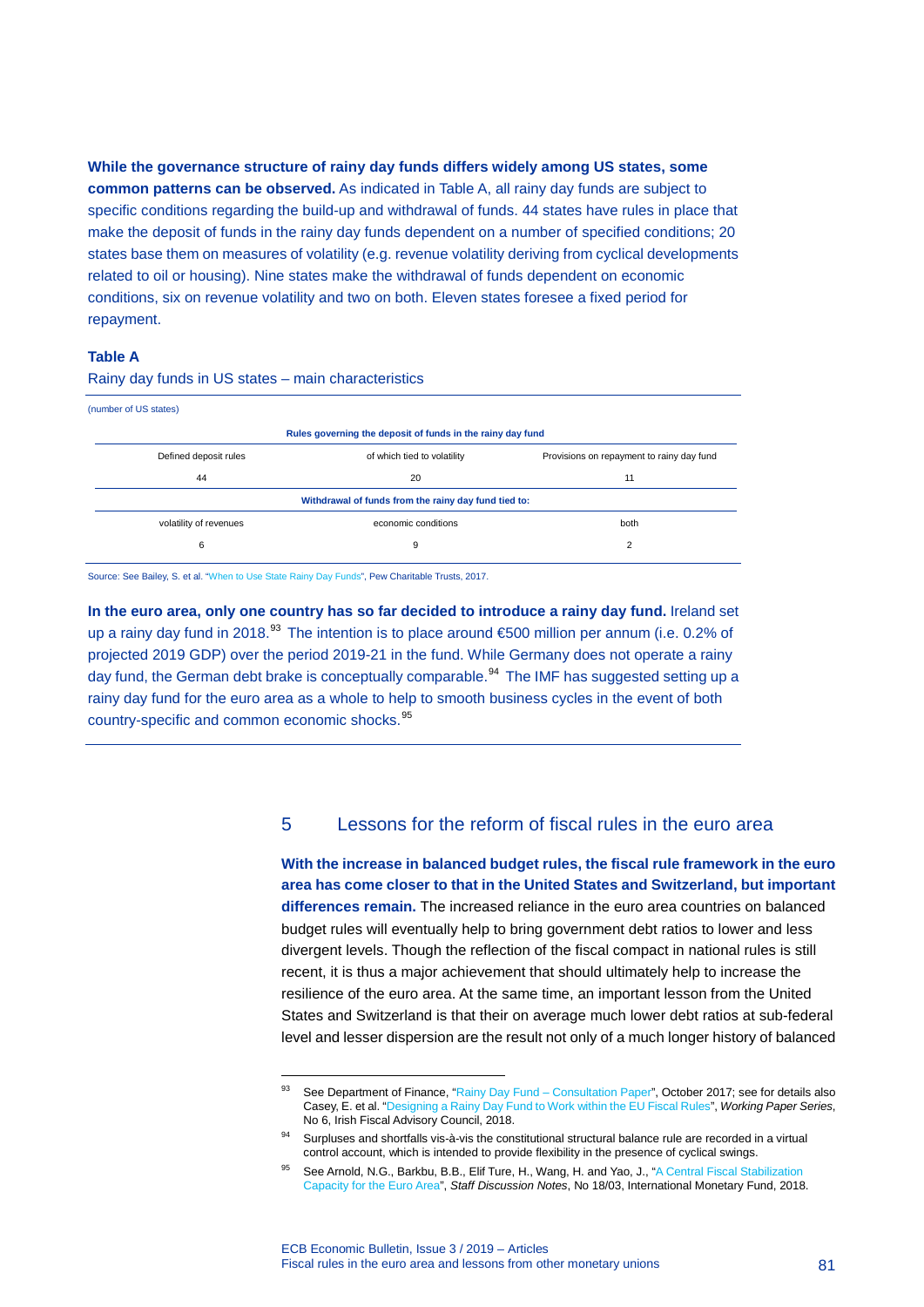budget rules but also of a degree of risk sharing and a fiscal stabilisation function at the central level.

**The lessons for EMU are thus twofold.** First, the fiscal framework needs to be rendered more effective in ensuring sound fiscal positions and reducing high levels and dispersion of government debt ratios across the euro area. As shown in Section 3, while the euro area as a whole can be considered to have achieved an underlying budgetary position of almost close to balance, some countries with high debt remain distant from such an outcome. This needs to be addressed. Second, reducing the heterogeneity of public debt positions across euro area countries would also be an important prerequisite for setting up a common macroeconomic stabilisation function at the centre in case of deep economic crises. This, in turn, would help to contain the procyclicality of fiscal rules at the country level. Against this background, the review of the "six-pack" legislation, scheduled for this year, will provide an opportunity to consider adjustments to the framework that could be conducive to further fiscal integration in the euro area.

**Looking at the first lesson, shortcomings in the current application of the fiscal rules as set by the Stability and Growth Pact need to be remedied.** As shown in Section 3, some countries are not building up the buffers that would allow them to avoid fiscal tightening in a downturn. This can have an impact on the resilience of the euro area as a whole, notably in the light of the absence of a central fiscal capacity.<sup>[96](#page-82-0)</sup>

### **First, under the Stability and Growth Pact's corrective arm, underlying budgetary positions need to improve faster than is currently the case.** The

"six-pack" legislation introduced annual nominal headline deficit targets under the excessive deficit procedure. If a country's economic growth outpaces that foreseen in the excessive deficit procedure recommendation, it can achieve the nominal headline deficit targets with a smaller or even without the prescribed structural effort. These "nominal strategies" help to explain why, for example, Spain and France delivered a structural effort below the 0.5% of GDP benchmark requirement in the period following the 2012-13 recession (see Chart 4). Such developments harbour a risk that countries will leave an excessive deficit procedure with elevated structural deficit and debt ratios that reduce their potential to support the economy during the next downturn. This would suggest reducing the emphasis on the nominal headline deficit targets under the Stability and Growth Pact's corrective arm.

**Second, the Stability and Growth Pact's debt rule should be reviewed to ensure a reduction of high government debt.** The debt rule rightly takes account of low nominal growth and inflation as relevant factors, as these render compliance with it procyclical in a downturn. However, the current application of the rule needs to be addressed where it treats countries' compliance with the preventive arm of the Stability and Growth Pact as the core mitigating factor. Specifically, countries that do not and/or are not expected to deliver the full structural effort towards the MTO under the preventive arm are currently still considered as being broadly compliant with the preventive arm and therefore compliant with the debt criterion. Such broad instead of

<span id="page-82-0"></span>-

<sup>96</sup> On 22 January 2019 the ECOFIN Council approved recommendations for the conduct of fiscal policies in the current year, highlighting the need to "rebuild fiscal buffers, especially in euro area countries with high levels of public debt".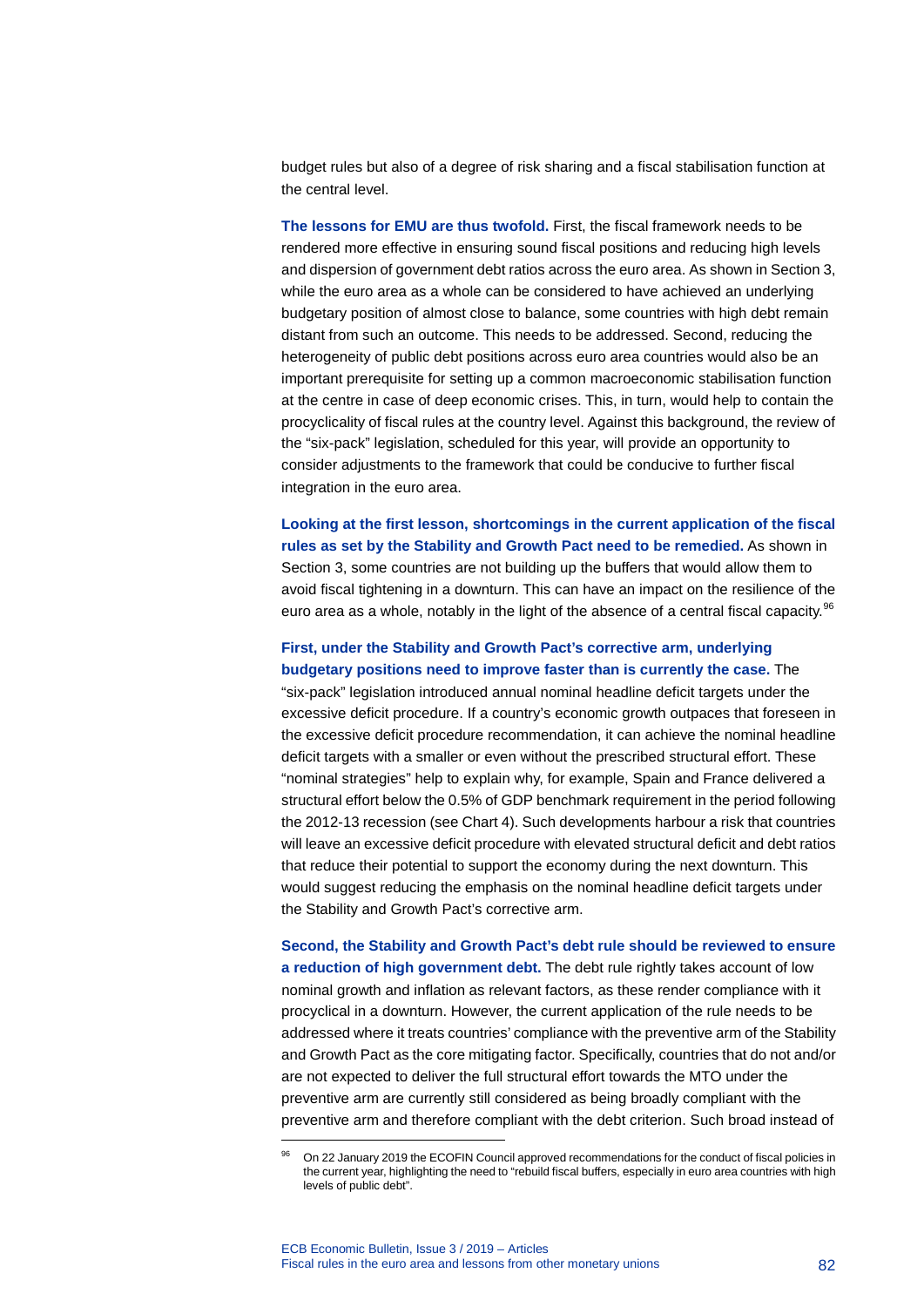full compliance with the Stability and Growth Pact delays the needed progress towards the MTO. [97](#page-83-0)

**Third, under the Stability and Growth Pact's preventive arm, the application of flexibility needs to be reviewed to avoid an excessive slowdown in progress towards MTOs.** [98](#page-83-1) According to the common position on flexibility, which was endorsed by the ECOFIN Council in early 2016, budgetary adjustment requirements can be reduced in exchange for additional structural reforms and government investment, among other things. However, it should be ensured that the additional leeway granted is reduced if structural reforms are reversed or government investment is more limited than initially planned.

**Turning to the second lesson, the experience in the United States and Switzerland suggests that rules at the level of individual euro area countries should be supported by some central stabilisation.** Over the past 15 years the fiscal rule framework in the euro area has been reformed, with, overall, a shift away from nominal targets and towards a stronger recognition of the impact of the business cycle on budgetary outcomes.<sup>[99](#page-83-2)</sup> Provided the good economic times are used effectively to build up buffers, this helps to provide stabilisation in downturns. In this respect, countries could benefit from enhancing their institutional toolbox by, for example, creating rainy day funds that could limit procyclical fiscal policies. Over the longer horizon, however, setting up a well-governed central stabilisation facility would support adherence to the strengthened fiscal framework in the euro area in deep downturns. As the overall moderate and broadly comparable government debt ratios at the state/canton level in the United States and Switzerland show, reducing high levels and the heterogeneity of government debt positions across the euro area countries appears to be an important prerequisite in this respect.

**Generally, as the experiences in the United States and Switzerland have shown, once government debt ratios are relatively low and less divergent, countries might be able to afford to set their fiscal rules more autonomously.** Experience in other monetary unions suggests that market discipline can reinforce the ownership of sub-federal fiscal rules. Moreover, sub-federal entities have found effective and credible fiscal rules to be in their long-term interest because unsound fiscal policies – resulting in excessively high debt levels – place a burden on future generations by increasing financing costs in the economy and undermining growth and employment. This has also led sub-federal entities to take strong ownership of their (self-imposed) fiscal rules.

**Overall, experiences with fiscal rule frameworks in other fiscally more integrated monetary unions provide insights for reforms in EMU, but differences will and should remain.** As also the high and rising government debt

-

<span id="page-83-0"></span>The broad application of "relevant factors" needs to be reviewed. See the article entitled "Government debt reduction strategies in the euro area", *Economic Bulletin*, Issue 3, ECB, 2016.

<span id="page-83-2"></span><span id="page-83-1"></span><sup>&</sup>lt;sup>98</sup> Similar views are expressed in ["Annual Report 2018"](https://ec.europa.eu/info/sites/info/files/2018_efb_annual_report_en.pdf), European Fiscal Board, as well as in "Is the main [objective of the preventive arm of the Stability and Growth Pact delivered?"](https://www.eca.europa.eu/Lists/ECADocuments/SR18_18/SR_EUROPEAN_SEMESTER_EN.pdf), *Special Report*, European Court of Auditors, No 18, 2018.

See Kamps, C. and Leiner-Killinger, N., "Taking stock of the functioning of the EU fiscal rules and options for reform", *Occasional Paper Series*, ECB, forthcoming, 2019.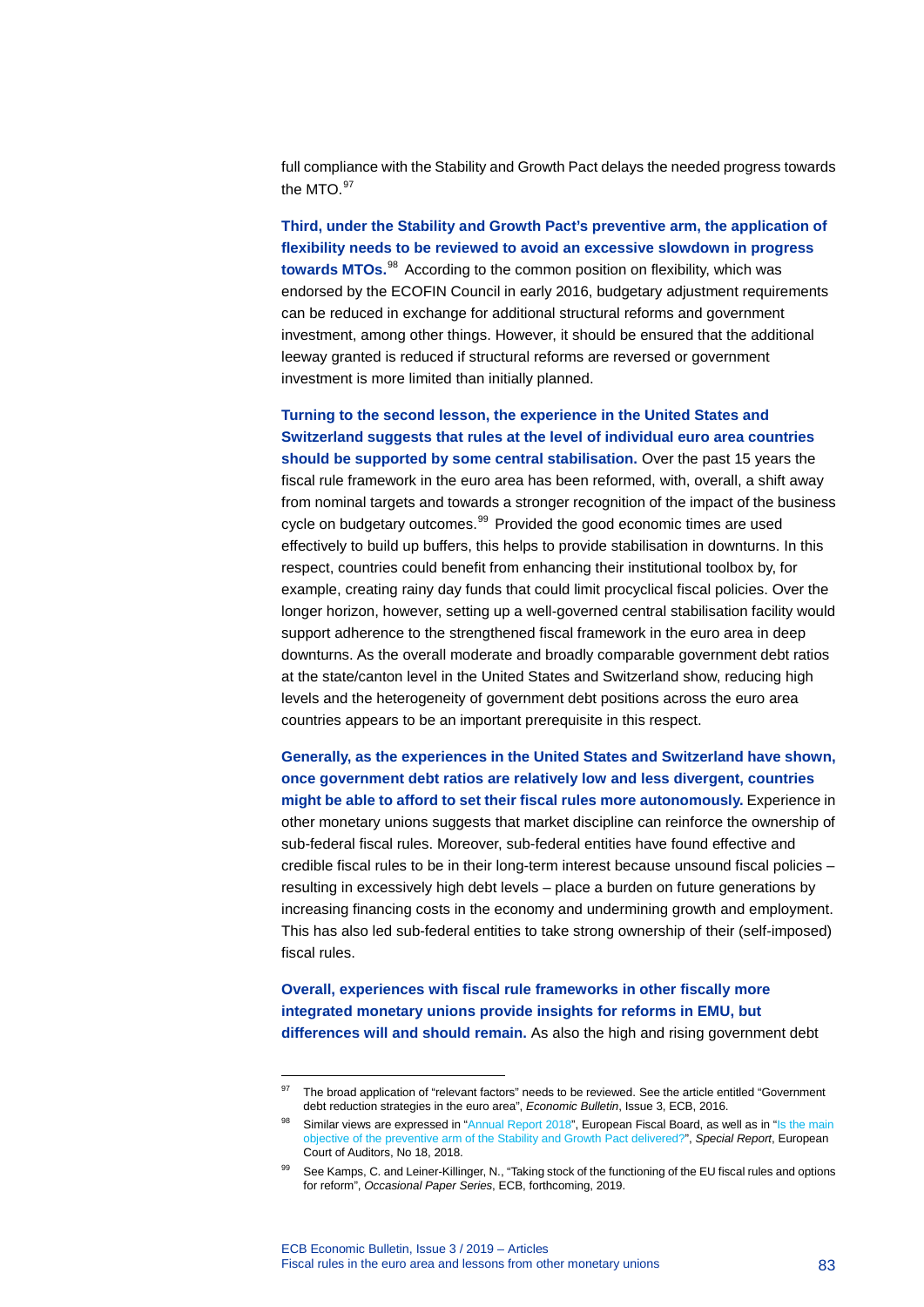ratio at the US federal level shows, what is generally important is that fiscal rules ensure that debt ratios are sound at all levels constituting a monetary union.

### 6 Conclusions

**This article's main findings can be summarised as follows.** A comparison of the fiscal rule framework applicable in euro area countries with that in the fiscally more integrated United States and Switzerland can provide guideposts for completing EMU. Both the United States and Switzerland have a history of balanced budget rules that help stabilise government debt in states and cantons at moderate and not overly divergent levels. The increased emphasis in the euro area on balanced budget rules is an important achievement. The fact that the majority of euro area countries are currently recording underlying budgetary positions that are in line with a balanced budget over the medium term is also a first indication that balanced budget rules have become more effective.

**Still, a number of countries, notably those with high government debt, need to progress further towards their MTOs.** The fiscal rule framework can be rendered more effective in this regard. Generally, if euro area countries build up buffers to avoid fiscal tightening in a downturn, national budgets can fulfil their function as stabilisation tools. Reducing the heterogeneity of debt positions across euro area countries would also be an important prerequisite for setting up a common macroeconomic stabilisation function for deep crises as in other monetary unions, thereby also supporting the single monetary policy.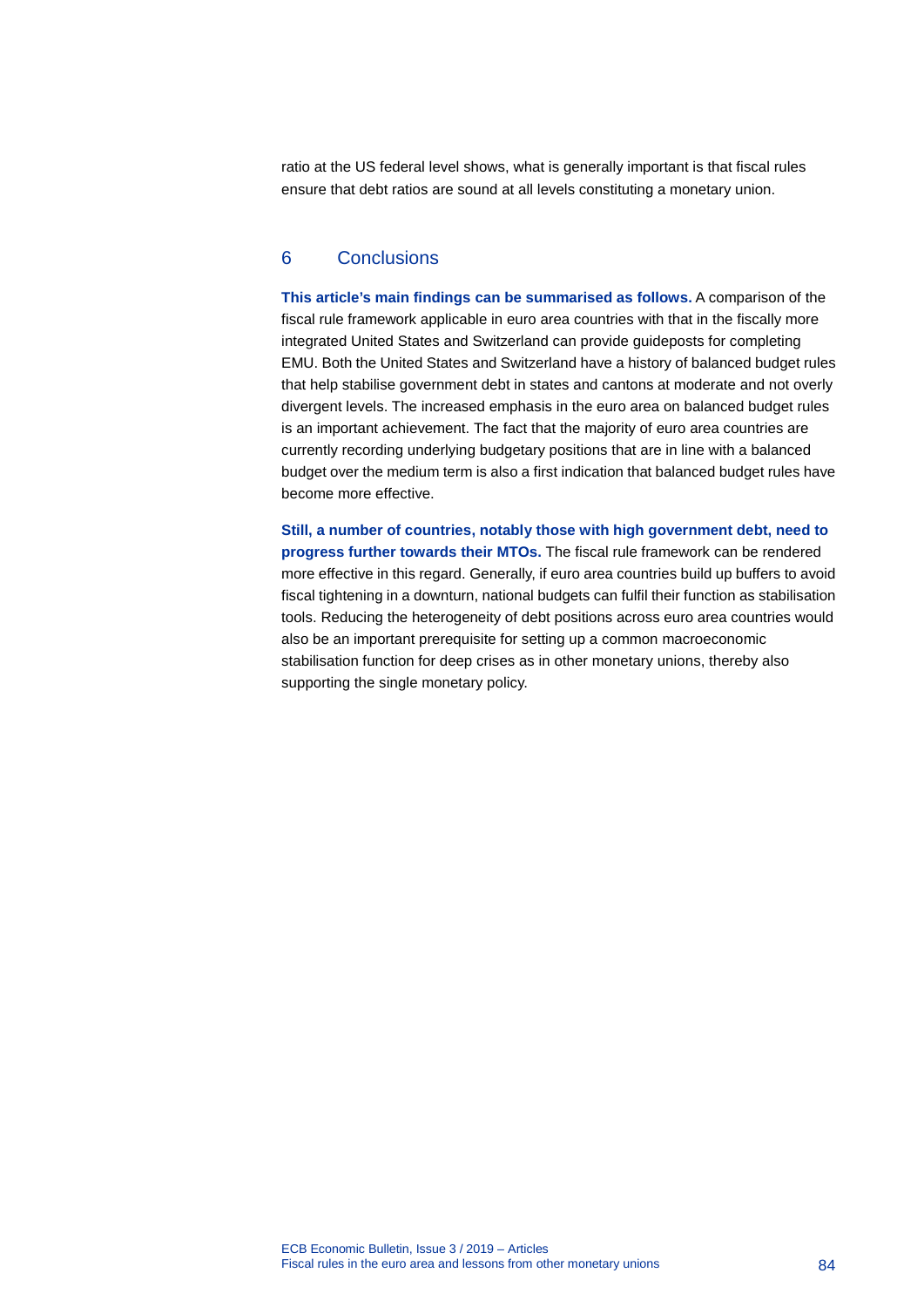### **Statistics**

### **Contents**

 $\mathcal{A}^{\mathcal{A}}$ 

| 1 External environment   | S <sub>2</sub> |
|--------------------------|----------------|
| 2 Financial developments | S <sub>3</sub> |
| 3 Economic activity      | S8             |
| 4 Prices and costs       | S 14           |
| 5 Money and credit       | S 18           |
| 6 Fiscal developments    | S 23           |

### Further information

 $\mathcal{A}^{\mathcal{A}}$ 

| ECB statistics can be accessed from the Statistical Data Warehouse (SDW):                | http://sdw.ecb.europa.eu/                                  |
|------------------------------------------------------------------------------------------|------------------------------------------------------------|
| Data from the statistics section of the Economic Bulletin are available from the SDW:    | http://sdw.ecb.europa.eu/reports.do?node=1000004813        |
| A comprehensive Statistics Bulletin can be found in the SDW:                             | http://sdw.ecb.europa.eu/reports.do?node=1000004045        |
| Methodological definitions can be found in the General Notes to the Statistics Bulletin: | http://sdw.ecb.europa.eu/reports.do?node=10000023          |
| Details on calculations can be found in the Technical Notes to the Statistics Bulletin:  | http://sdw.ecb.europa.eu/reports.do?node=10000022          |
| Explanations of terms and abbreviations can be found in the ECB's statistics glossary:   | http://www.ecb.europa.eu/home/glossary/html/glossa.en.html |

### Conventions used in the tables

| $\overline{\phantom{a}}$ | data do not exist/data are not applicable |
|--------------------------|-------------------------------------------|
|                          | data are not yet available                |
| $\cdots$                 | nil or negligible                         |
| (p)                      | provisional                               |
| s.a.                     | seasonally adjusted                       |
| n.s.a.                   | non-seasonally adjusted                   |

 $\frac{1}{2}$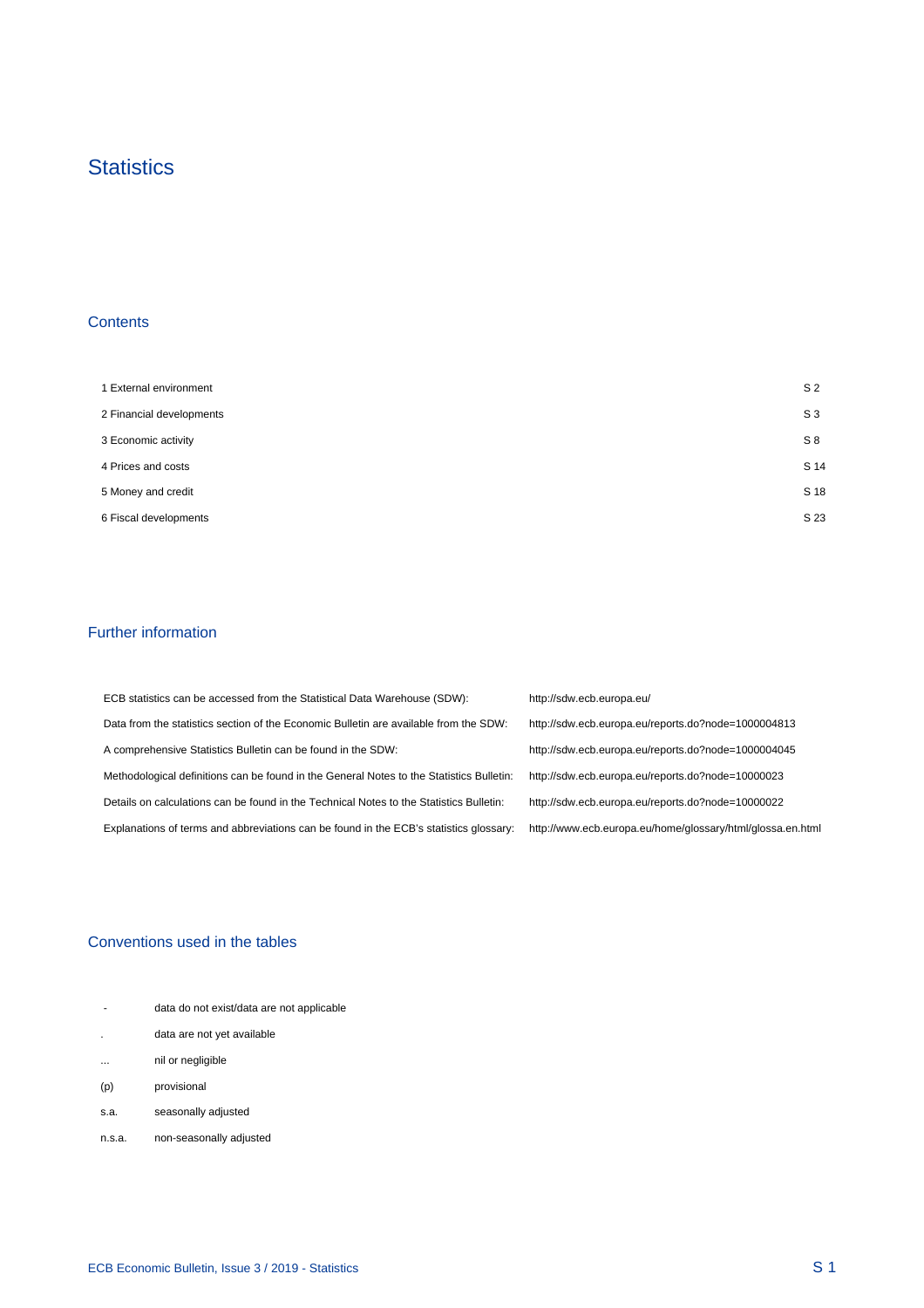### 1 External environment

### 1.1 Main trading partners, GDP and CPI

|                                                   |                          |                          | GDP <sup>1)</sup><br>(period-on-period percentage changes) |                                |                               |                                                      | <b>CPI</b><br>(annual percentage changes) |                                                       |                                |                                    |                          |                          |                                                 |  |
|---------------------------------------------------|--------------------------|--------------------------|------------------------------------------------------------|--------------------------------|-------------------------------|------------------------------------------------------|-------------------------------------------|-------------------------------------------------------|--------------------------------|------------------------------------|--------------------------|--------------------------|-------------------------------------------------|--|
|                                                   | G20                      | United<br><b>States</b>  | <b>United</b><br>Kingdom                                   | Japan                          | China                         | Memo item:<br>euro area                              | <b>Total</b>                              | <b>OECD</b> countries<br>excluding food<br>and energy | <b>United</b><br><b>States</b> | <b>United</b><br>Kingdom<br>(HICP) | Japan                    | China                    | Memo item:<br>euro area <sup>2)</sup><br>(HICP) |  |
|                                                   |                          | $\overline{2}$           | 3                                                          |                                | 5                             | 6                                                    | ۰,                                        | 8                                                     | 9                              | 10                                 | 11                       | 12                       | 13                                              |  |
| 2016<br>2017<br>2018                              | 3.2<br>3.8<br>3.7        | 1.6<br>2.2<br>3.0        | 1.8<br>1.8<br>1.4                                          | 0.6<br>1.9<br>0.8              | 6.7<br>6.8<br>6.6             | 2.0<br>2.4<br>1.8                                    | 1.1<br>2.2<br>2.6                         | 1.8<br>1.8<br>2.1                                     | 1.3<br>2.1<br>2.4              | 0.7<br>2.7<br>2.5                  | $-0.1$<br>0.5<br>1.0     | 2.0<br>1.6<br>2.1        | 0.2<br>1.5<br>1.8                               |  |
| 2018 Q1<br>Q <sub>2</sub><br>Q3<br>Q <sub>4</sub> | 0.9<br>0.9<br>0.8<br>0.8 | 0.5<br>1.0<br>0.8<br>0.5 | 0.1<br>0.4<br>0.7<br>0.2                                   | $-0.1$<br>0.5<br>$-0.6$<br>0.5 | 1.5<br>1.7<br>1.6<br>1.5      | 0.4<br>0.4<br>0.1<br>0.2                             | 2.2<br>2.5<br>2.9<br>2.7                  | 1.9<br>2.0<br>2.2<br>2.3                              | 2.2<br>2.7<br>2.6<br>2.2       | 2.7<br>2.4<br>2.5<br>2.3           | 1.3<br>0.7<br>1.1<br>0.8 | 2.2<br>1.8<br>2.3<br>2.2 | 1.3<br>1.7<br>2.1<br>1.9                        |  |
| 2018 Oct.<br>Nov.<br>Dec.                         |                          |                          |                                                            | $\overline{\phantom{a}}$       | ٠<br>$\overline{\phantom{a}}$ | $\overline{\phantom{0}}$<br>$\overline{\phantom{0}}$ | 3.1<br>2.7<br>2.4                         | 2.3<br>2.2<br>2.2                                     | 2.5<br>2.2<br>1.9              | 2.4<br>2.3<br>2.1                  | 1.4<br>0.8<br>0.3        | 2.5<br>2.2<br>1.9        | 2.3<br>1.9<br>1.5                               |  |
| 2019 Jan.<br>Feb.<br>3)<br>Mar.                   |                          |                          |                                                            |                                |                               | -<br>-                                               | 2.1<br>2.1<br>$\cdot$                     | 2.2<br>2.1                                            | 1.6<br>1.5<br>$\bullet$        | 1.8<br>1.9<br>$\sim$               | 0.2<br>0.2<br>$\cdot$    | 1.7<br>1.5<br>$\cdot$    | 1.4<br>1.5<br>1.4                               |  |

Sources: Eurostat (col. 3, 6, 10, 13); BIS (col. 9, 11, 12); OECD (col. 1, 2, 4, 5, 7, 8).

1) Quarterly data seasonally adjusted; annual data unadjusted.<br>2) Data refer to the changing composition of the euro area.<br>3) The figure for the euro area is an estimate based on provisional national data, as well as on ea

### 1.2 Main trading partners, Purchasing Managers' Index and world trade

|                           |                      |                                |                                             | Merchandise          |                      |                         |                                                 |                      |                      |                         |                       |                                 |  |
|---------------------------|----------------------|--------------------------------|---------------------------------------------|----------------------|----------------------|-------------------------|-------------------------------------------------|----------------------|----------------------|-------------------------|-----------------------|---------------------------------|--|
|                           |                      |                                | <b>Composite Purchasing Managers' Index</b> |                      |                      |                         | Global Purchasing Managers' Index <sup>2)</sup> |                      |                      | imports <sup>1)</sup>   |                       |                                 |  |
|                           | Global <sup>2)</sup> | <b>United</b><br><b>States</b> | <b>United</b><br>Kingdom                    | Japan                | China                | Memo item:<br>euro area | Manufacturing                                   | <b>Services</b>      | New export<br>orders | Global                  | Advanced<br>economies | Emerging<br>market<br>economies |  |
|                           |                      | $\mathcal{P}$                  | 3                                           |                      | 5                    | 6                       |                                                 | 8                    | 10                   | 11                      | 12                    |                                 |  |
| 2016<br>2017<br>2018      | 51.6<br>53.2<br>53.4 | 52.4<br>54.3<br>55.0           | 53.4<br>54.7<br>53.3                        | 50.5<br>52.5<br>52.1 | 51.4<br>51.8<br>52.3 | 53.3<br>56.4<br>54.6    | 51.7<br>53.8<br>53.1                            | 52.0<br>53.8<br>53.8 | 50.1<br>52.8<br>50.9 | 1.2<br>5.7<br>4.1       | 1.4<br>3.1<br>3.0     | 1.0<br>7.3<br>4.8               |  |
| 2018 Q2<br>Q3<br>Q4       | 53.9<br>53.1<br>53.1 | 55.9<br>54.8<br>54.7           | 54.3<br>53.9<br>51.4                        | 52.3<br>51.5<br>52.3 | 52.5<br>52.1<br>51.5 | 54.7<br>54.3<br>52.3    | 53.1<br>52.6<br>52.0                            | 54.2<br>53.2<br>53.5 | 50.3<br>49.8<br>49.9 | $-0.1$<br>2.0<br>$-1.6$ | $-0.8$<br>0.8<br>1.5  | 0.4<br>2.7<br>$-3.6$            |  |
| 2019 Q1                   | 52.8                 |                                | 50.6                                        | 50.6                 | 51.5                 | 51.5                    | 50.9                                            | 53.4                 | 49.6                 |                         |                       |                                 |  |
| 2018 Oct.<br>Nov.<br>Dec. | 53.0<br>53.3<br>53.1 | 54.9<br>54.7<br>54.4           | 52.1<br>50.8<br>51.4                        | 52.5<br>52.4<br>52.0 | 50.5<br>51.9<br>52.2 | 53.1<br>52.7<br>51.1    | 51.8<br>52.0<br>52.1                            | 53.4<br>53.8<br>53.4 | 50.0<br>49.8<br>50.0 | 1.6<br>0.1<br>$-1.6$    | 1.5<br>1.3<br>1.5     | 1.7<br>$-0.6$<br>$-3.6$         |  |
| 2019 Jan.<br>Feb.<br>Mar. | 52.4<br>52.8<br>53.1 | 54.4<br>55.5                   | 50.3<br>51.5<br>50.0                        | 50.9<br>50.7<br>50.4 | 50.9<br>50.7<br>52.9 | 51.0<br>51.9<br>51.6    | 50.9<br>50.8<br>51.1                            | 52.9<br>53.5<br>53.8 | 49.6<br>49.5<br>49.7 | $-2.8$                  | 1.0<br>٠              | $-5.1$                          |  |

Sources: Markit (col. 1-9); CPB Netherlands Bureau for Economic Policy Analysis and ECB calculations (col. 10-12).

1) Global and advanced economies exclude the euro area. Annual and quarterly data are period-on-period percentages; monthly data are 3-month-on-3-month percentages. All data are seasonally adjusted.

2) Excluding the euro area.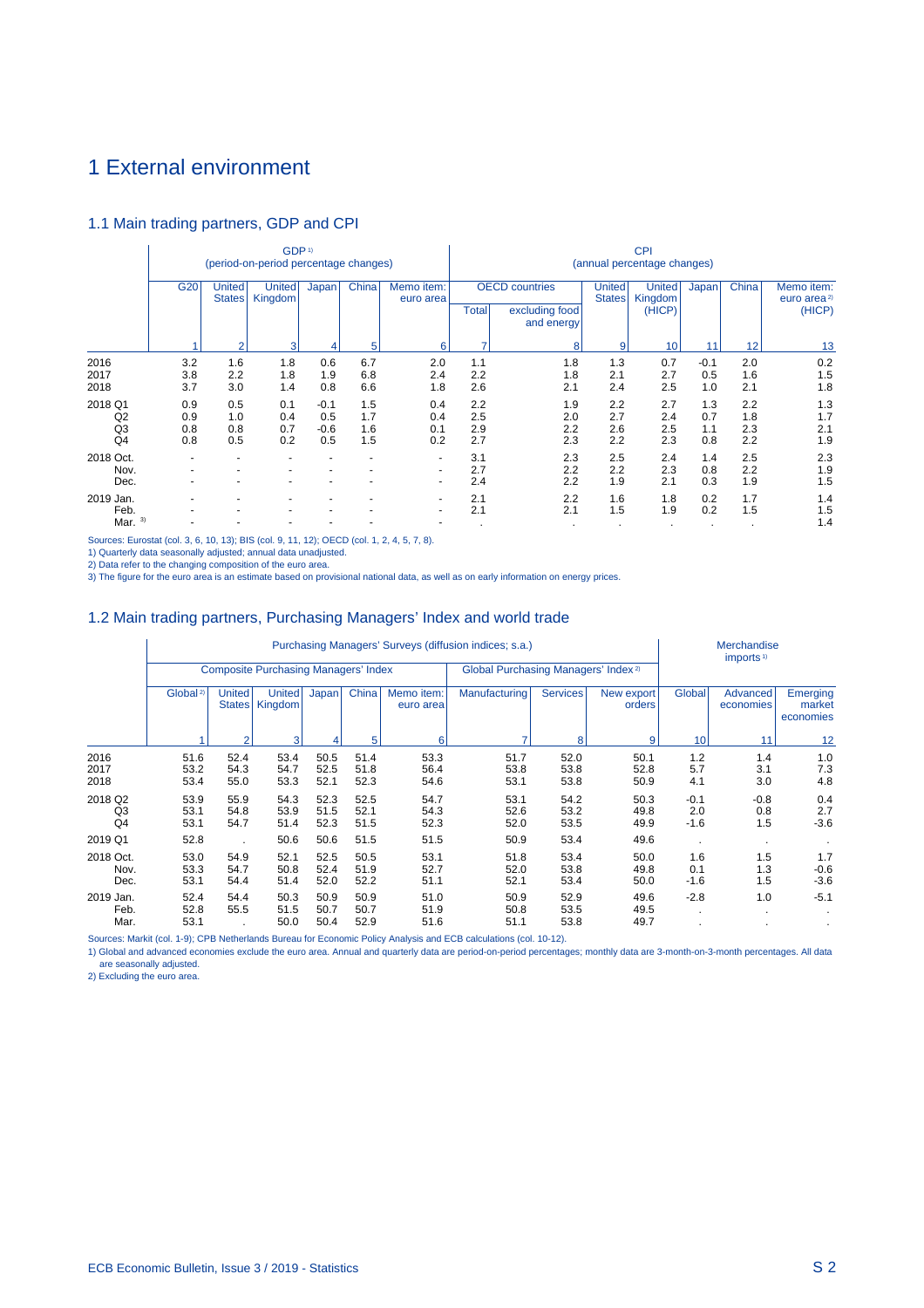#### 2.1 Money market interest rates (percentages per annum; period averages)

|           |           |           |           | <b>United States</b> | Japan     |          |          |
|-----------|-----------|-----------|-----------|----------------------|-----------|----------|----------|
|           | Overnight | 1-month   | 3-month   | 6-month              | 12-month  | 3-month  | 3-month  |
|           | deposits  | deposits  | deposits  | deposits             | deposits  | deposits | deposits |
|           | (EONIA)   | (EURIBOR) | (EURIBOR) | (EURIBOR)            | (EURIBOR) | (LIBOR)  | (LIBOR)  |
|           |           | $\sim$    | 3         | 4                    | 5         | 6        |          |
| 2016      | $-0.32$   | $-0.34$   | $-0.26$   | $-0.17$              | $-0.03$   | 0.74     | $-0.02$  |
| 2017      | $-0.35$   | $-0.37$   | $-0.33$   | $-0.26$              | $-0.15$   | 1.26     | $-0.02$  |
| 2018      | $-0.36$   | $-0.37$   | $-0.32$   | $-0.27$              | $-0.17$   | 2.31     | $-0.05$  |
| 2018 Sep. | $-0.36$   | $-0.37$   | $-0.32$   | $-0.27$              | $-0.17$   | 2.35     | $-0.04$  |
| Oct.      | $-0.37$   | $-0.37$   | $-0.32$   | $-0.26$              | $-0.15$   | 2.46     | $-0.08$  |
| Nov.      | $-0.36$   | $-0.37$   | $-0.32$   | $-0.26$              | $-0.15$   | 2.65     | $-0.10$  |
| Dec.      | $-0.36$   | $-0.37$   | $-0.31$   | $-0.24$              | $-0.13$   | 2.79     | $-0.10$  |
| 2019 Jan. | $-0.37$   | $-0.37$   | $-0.31$   | $-0.24$              | $-0.12$   | 2.77     | $-0.08$  |
| Feb.      | $-0.37$   | $-0.37$   | $-0.31$   | $-0.23$              | $-0.11$   | 2.68     | $-0.08$  |
| Mar.      | $-0.37$   | $-0.37$   | $-0.31$   | $-0.23$              | $-0.11$   | 2.61     | $-0.07$  |

Source: ECB.

1) Data refer to the changing composition of the euro area, see the General Notes.

#### 2.2 Yield curves

(End of period; rates in percentages per annum; spreads in percentage points)

|                                   |                                          |                                          | Spot rates                               |                                          |                              |                              | <b>Spreads</b>               |                              | Instantaneous forward rates              |                                          |                              |                              |  |
|-----------------------------------|------------------------------------------|------------------------------------------|------------------------------------------|------------------------------------------|------------------------------|------------------------------|------------------------------|------------------------------|------------------------------------------|------------------------------------------|------------------------------|------------------------------|--|
|                                   |                                          |                                          | Euro area 1), 2)                         |                                          |                              | Euro area <sup>1), 2)</sup>  |                              | United States United Kingdom | Euro area <sup>1), 2)</sup>              |                                          |                              |                              |  |
|                                   | 3 months<br>1 year                       |                                          | 2 years                                  | 5 years                                  | 10 years                     | 10 years<br>- 1 year         | 10 years<br>- 1 year         | 10 years<br>- 1 year         | 1 year                                   | 2 years                                  | 5 years                      | 10 years                     |  |
|                                   |                                          | $\mathfrak{p}$                           | 3                                        | 4                                        | 5 <sup>1</sup>               | 6                            | 7                            | 8                            | 9                                        | 10 <sup>1</sup>                          | 11                           | 12                           |  |
| 2016<br>2017<br>2018              | $-0.93$<br>$-0.78$<br>$-0.80$            | $-0.82$<br>$-0.74$<br>$-0.75$            | $-0.80$<br>$-0.64$<br>$-0.66$            | $-0.47$<br>$-0.17$<br>$-0.26$            | 0.26<br>0.52<br>0.32         | 1.08<br>1.26<br>1.07         | 1.63<br>0.67<br>0.08         | 1.17<br>0.83<br>0.51         | $-0.78$<br>$-0.66$<br>$-0.67$            | $-0.75$<br>$-0.39$<br>$-0.45$            | 0.35<br>0.66<br>0.44         | 1.35<br>1.56<br>1.17         |  |
| 2018 Sep.<br>Oct.<br>Nov.<br>Dec. | $-0.62$<br>$-0.75$<br>$-0.67$<br>$-0.80$ | $-0.63$<br>$-0.73$<br>$-0.70$<br>$-0.75$ | $-0.55$<br>$-0.63$<br>$-0.64$<br>$-0.66$ | $-0.09$<br>$-0.17$<br>$-0.23$<br>$-0.26$ | 0.51<br>0.43<br>0.37<br>0.32 | 1.14<br>1.17<br>1.06<br>1.07 | 0.49<br>0.48<br>0.30<br>0.08 | 0.77<br>0.67<br>0.57<br>0.51 | $-0.59$<br>$-0.66$<br>$-0.68$<br>$-0.67$ | $-0.31$<br>$-0.37$<br>$-0.45$<br>$-0.45$ | 0.68<br>0.60<br>0.50<br>0.44 | 1.36<br>1.31<br>1.28<br>1.17 |  |
| 2019 Jan.<br>Feb.<br>Mar.         | $-0.58$<br>$-0.57$<br>$-0.57$            | $-0.60$<br>$-0.57$<br>$-0.61$            | $-0.58$<br>$-0.54$<br>$-0.62$            | $-0.32$<br>$-0.28$<br>$-0.45$            | 0.19<br>0.23<br>$-0.01$      | 0.79<br>0.80<br>0.60         | 0.08<br>0.17<br>0.00         | 0.45<br>0.49<br>0.35         | $-0.61$<br>$-0.56$<br>$-0.64$            | $-0.50$<br>$-0.44$<br>$-0.59$            | 0.24<br>0.27<br>$-0.02$      | 1.00<br>1.06<br>0.75         |  |

Source: ECB.

1) Data refer to the changing composition of the euro area, see the General Notes. 2) ECB calculations based on underlying data provided by EuroMTS and ratings provided by Fitch Ratings.

#### 2.3 Stock market indices

(index levels in points; period averages)

|                         | Dow Jones EURO STOXX indices |                                                                |                                  |                                  |                                  |                                  |                                  |                                  |                                           |                                  |                                  |                                  |                                    | Japan                                                                        |
|-------------------------|------------------------------|----------------------------------------------------------------|----------------------------------|----------------------------------|----------------------------------|----------------------------------|----------------------------------|----------------------------------|-------------------------------------------|----------------------------------|----------------------------------|----------------------------------|------------------------------------|------------------------------------------------------------------------------|
|                         |                              | <b>Benchmark</b>                                               |                                  |                                  |                                  |                                  |                                  | Main industry indices            |                                           |                                  |                                  |                                  |                                    |                                                                              |
|                         | <b>Broad</b><br>index        | 50                                                             | <b>Basic</b><br>materials        | services                         | Consumer Consumer<br>goods       | gas                              |                                  |                                  | Oil and Financials Industrials Technology |                                  |                                  | Utilities Telecoms Health care   | <b>Standard</b><br>& Poor's<br>500 | <b>Nikkei</b><br>225                                                         |
|                         |                              | $\overline{2}$                                                 | 3                                | $\overline{4}$                   | 5                                | 6                                | 7                                | 8                                | 9                                         | 10 <sup>1</sup>                  | 11                               | 12                               | 13                                 | 14                                                                           |
| 2016<br>2017<br>2018    | 321.6<br>376.9<br>375.5      | 3.003.7<br>3,491.0<br>3,386.6                                  | 620.7<br>757.3<br>766.3          | 250.9<br>268.6<br>264.9          | 600.1<br>690.4<br>697.3          | 278.9<br>307.9<br>336.0          | 148.7<br>182.3<br>173.1          | 496.0<br>605.5<br>629.5          | 375.8<br>468.4<br>502.5                   | 248.6<br>272.7<br>278.8          | 326.9<br>339.2<br>292.9          | 770.9<br>876.3<br>800.5          | 2.449.1                            | 2,094.7 16,920.5<br>20,209.0<br>2,746.2 22,310.7                             |
| 2018 Sep. 376.4 3,365.2 |                              | Oct. 359.0 3.244.5<br>Nov. 351.3 3.186.4<br>Dec. 335.2 3,057.8 | 779.9<br>733.7<br>692.3<br>646.7 | 265.1<br>253.2<br>258.1<br>247.8 | 692.5<br>657.3<br>649.3<br>624.8 | 356.4<br>349.6<br>328.6<br>311.8 | 168.0<br>160.1<br>157.2<br>146.9 | 649.7<br>607.6<br>589.4<br>556.0 | 511.7<br>483.0<br>459.6<br>441.5          | 278.1<br>269.0<br>277.1<br>283.5 | 274.6<br>277.7<br>293.9<br>296.3 | 807.2<br>783.7<br>757.5<br>719.4 |                                    | 2,901.5 23,159.3<br>2,785.5 22,690.8<br>2.723.2 21.967.9<br>2,567.3 21,032.4 |
| 2019 Jan. 340.5<br>Feb. | 355.0<br>Mar. 365.7          | 3.088.7<br>3.223.1<br>3,332.9                                  | 662.2<br>699.4<br>718.3          | 252.1<br>266.4<br>272.1          | 630.4<br>667.5<br>692.2          | 315.4<br>329.9<br>339.9          | 150.2<br>152.9<br>157.6          | 570.3<br>598.9<br>621.0          | 448.1<br>480.6<br>493.4                   | 293.2<br>301.7<br>307.8          | 288.0<br>285.8<br>297.0          | 718.3<br>743.0<br>755.1          |                                    | 2,607.4 20,460.5<br>2,754.9 21,123.6<br>2,804.0 21,414.9                     |

Source: ECB.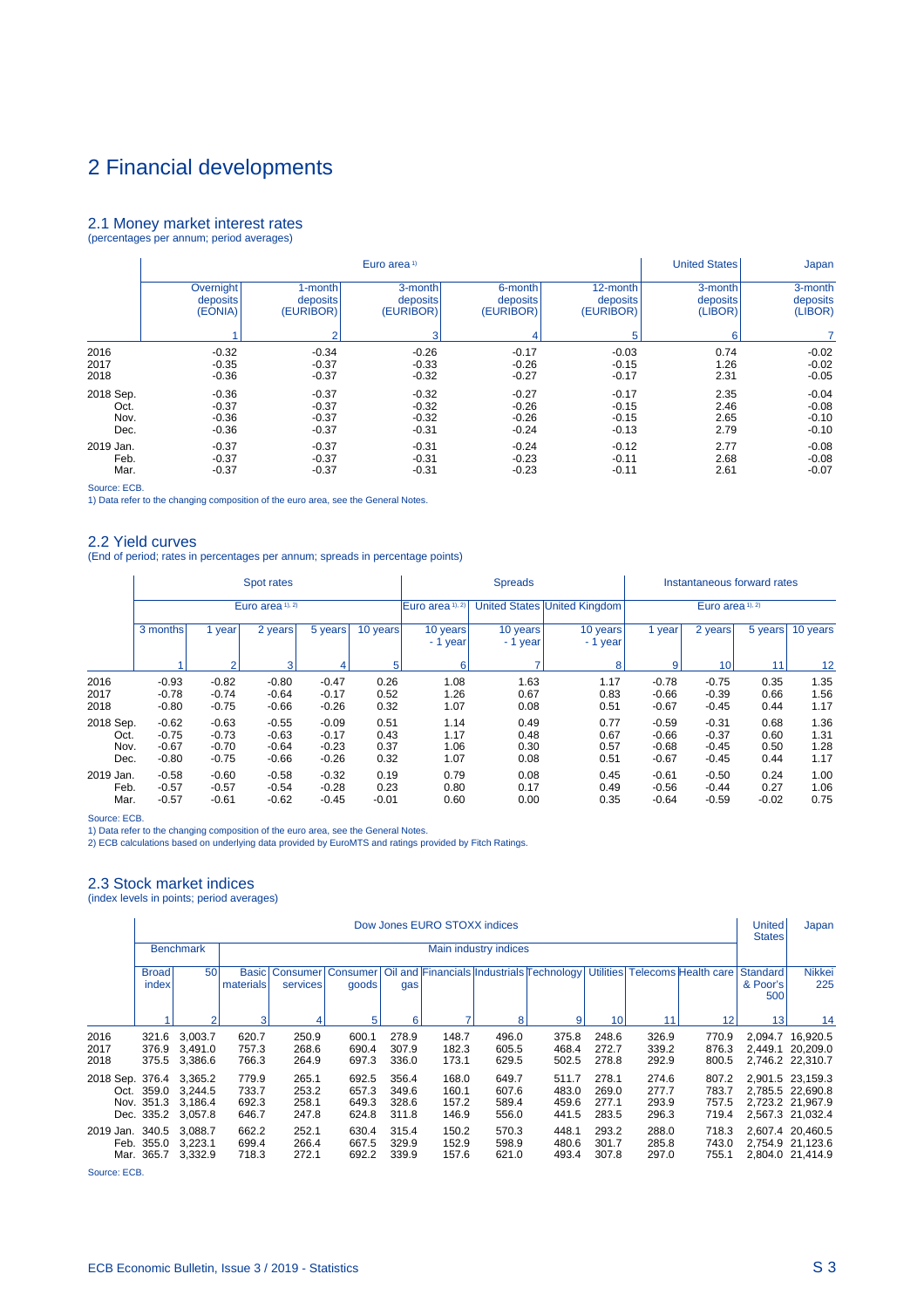#### 2.4 MFI interest rates on loans to and deposits from households (new business) 1), 2) (Percentages per annum; period average, unless otherwise indicated)

|            | <b>Deposits</b> |                |                |       | Revolving Extended Loans for consumption<br>loans | credit | Loans for house purchase<br>Loans<br>to sole  |      |      |             |          |                   |        |             |      |                                    |
|------------|-----------------|----------------|----------------|-------|---------------------------------------------------|--------|-----------------------------------------------|------|------|-------------|----------|-------------------|--------|-------------|------|------------------------------------|
|            | Over-           | Redeem-        | <b>With</b>    |       | and                                               |        | card   By initial period   APRC <sup>3)</sup> |      |      | proprietors |          | By initial period |        |             |      | <b>APRC</b> <sup>3</sup> Composite |
|            | night           | able           | an agreed      |       | <b>loverdrafts</b>                                | credit | of rate fixation                              |      |      | and         |          | of rate fixation  |        |             |      | cost-of-                           |
|            |                 | at             | maturity of:   |       |                                                   |        |                                               |      |      | unincor-    |          |                   |        |             |      | borrowing                          |
|            |                 | notice         |                |       |                                                   |        | Floating                                      | Over |      | porated     | Floating | Over <sub>1</sub> | Over 5 | Over        |      | indicator                          |
|            |                 | of up!         | $Up$ to        | Over  |                                                   |        | rate and                                      |      |      | partner-    | rate and | and up            | and up | 10          |      |                                    |
|            |                 | to $3$         | $\overline{2}$ | 2     |                                                   |        | up to                                         | year |      | ships       | up to    | to $5$            |        | to 10 years |      |                                    |
|            |                 | months         | years          | years |                                                   |        | 1 year                                        |      |      |             | year     | years             | years  |             |      |                                    |
|            |                 | $\mathfrak{p}$ | 3              |       | 5                                                 | 6      | ۰,                                            | 8    | 9    | 10          | 11       | 12                | 13     | 14          | 15   |                                    |
|            |                 |                |                | 4     |                                                   |        |                                               |      |      |             |          |                   |        |             |      | 16                                 |
| 2018 Mar.  | 0.04            | 0.45           | 0.35           | 0.67  | 6.14                                              | 16.89  | 4.71                                          | 5.57 | 6.05 | 2.34        | 1.63     | 1.85              | 1.95   | 1.91        | 2.15 | 1.84                               |
| Apr.       | 0.04            | 0.45           | 0.34           | 0.61  | 6.12                                              | 16.87  | 4.94                                          | 5.67 | 6.14 | 2.37        | 1.62     | 1.85              | 1.96   | 1.90        | 2.13 | 1.83                               |
| May        | 0.04            | 0.46           | 0.34           | 0.57  | 6.10                                              | 16.89  | 4.82                                          | 5.88 | 6.39 | 2.39        | 1.58     | 1.85              | 1.97   | 1.90        | 2.13 | 1.83                               |
| June       | 0.03            | 0.46           | 0.33           | 0.63  | 6.05                                              | 16.84  | 4.50                                          | 5.64 | 6.11 | 2.31        | 1.60     | 1.81              | 1.97   | 1.88        | 2.12 | 1.82                               |
| July       | 0.03            | 0.45           | 0.33           | 0.63  | 6.01                                              | 16.80  | 4.84                                          | 5.75 | 6.22 | 2.41        | 1.63     | 1.83              | 1.93   | 1.85        | 2.12 | 1.81                               |
| Aug.       | 0.03            | 0.45           | 0.30           | 0.63  | 6.02                                              | 16.78  | 5.42                                          | 5.88 | 6.41 | 2.39        | 1.63     | 1.82              | 1.92   | 1.85        | 2.12 | 1.81                               |
| Sep.       | 0.03            | 0.45           | 0.30           | 0.69  | 6.05                                              | 16.71  | 5.28                                          | 5.74 | 6.27 | 2.38        | 1.60     | 1.81              | 1.91   | 1.85        | 2.09 | 1.79                               |
| Oct.       | 0.03            | 0.45           | 0.29           | 0.73  | 5.98                                              | 16.73  | 5.04                                          | 5.71 | 6.23 | 2.46        | 1.60     | 1.80              | 1.91   | 1.86        | 2.09 | 1.80                               |
| Nov.       | 0.03            | 0.44           | 0.29           | 0.72  | 5.94                                              | 16.54  | 4.92                                          | 5.68 | 6.18 | 2.38        | 1.61     | 1.85              | 1.94   | 1.88        | 2.11 | 1.81                               |
| Dec.       | 0.03            | 0.43           | 0.30           | 0.77  | 5.87                                              | 16.55  | 4.91                                          | 5.47 | 5.98 | 2.30        | 1.61     | 1.80              | 1.91   | 1.84        | 2.10 | 1.80                               |
| 2019 Jan.  | 0.03            | 0.42           | 0.33           | 0.75  | 5.92                                              | 16.63  | 5.32                                          | 5.83 | 6.33 | 2.36        | 1.61     | 1.81              | 1.89   | 1.86        | 2.09 | 1.82                               |
| Feb. $(p)$ | 0.03            | 0.42           | 0.32           | 0.71  | 5.97                                              | 16.64  | 5.28                                          | 5.71 | 6.26 | 2.40        | 1.59     | 1.84              | 1.87   | 1.84        | 2.08 | 1.80                               |

Source: ECB.

1) Data refer to the changing composition of the euro area.

2) Including non-profit institutions serving households.

3) Annual percentage rate of charge (APRC).

## 2.5 MFI interest rates on loans to and deposits from non-financial corporations (new business) 1), 2)<br>(Percentages per annum; period average, unless otherwise indicated)

|                         |                | <b>Deposits</b> |                                | <b>Revolving</b><br>loans and | Other loans by size and initial period of rate fixation |                        |              |                                   |              |              |                     |                    |                   |                        |
|-------------------------|----------------|-----------------|--------------------------------|-------------------------------|---------------------------------------------------------|------------------------|--------------|-----------------------------------|--------------|--------------|---------------------|--------------------|-------------------|------------------------|
|                         | Over-<br>night |                 | With an agreed<br>maturity of: | overdrafts                    |                                                         | up to EUR 0.25 million |              | over EUR 0.25 and up to 1 million |              |              |                     | over EUR 1 million |                   | borrowing<br>indicator |
|                         |                |                 |                                |                               | <b>Floating</b>                                         | Over                   | <b>Over</b>  | Floating                          | <b>Over</b>  | Over         | Floating            | Over               | Over <sup>'</sup> |                        |
|                         |                | $Up$ to         | Over                           |                               | rate                                                    | 3 months               | 1 year       | rate                              | 3 months     | 1 year       |                     | rate $ 3$ months   | 1 year            |                        |
|                         |                | 2 years 2 years |                                |                               | and up to                                               | and up to              |              | and up to                         | and up to    |              | and up to and up to |                    |                   |                        |
|                         |                |                 |                                |                               | 3 months                                                | 1 year                 |              | 3 months                          | 1 year       |              | 3 months            | 1 year             |                   |                        |
|                         |                | 2               | 3                              | 4                             | 5                                                       | 6                      |              | 8<br>9                            |              | 10           | 11                  | 12                 |                   | 14                     |
| 2018 Mar.               | 0.04           | 0.08            | 0.40                           | 2.33                          | 2.41                                                    | 2.53                   | 2.34         | 1.67                              | 1.61         | 1.70         | 1.26                | 1.39               | 1.66              | 1.73                   |
| Apr.                    | 0.04           | 0.06            | 0.32                           | 2.33                          | 2.37                                                    | 2.42                   | 2.33         | 1.67                              | 1.61         | 1.74         | 1.23                | 1.29               | 1.65              | 1.71                   |
| May                     | 0.03           | 0.08            | 0.43                           | 2.28                          | 2.31                                                    | 2.47                   | 2.38         | 1.65                              | 1.61         | 1.74         | 1.08                | 1.22               | 1.65              | 1.62                   |
| June                    | 0.04           | 0.07            | 0.74                           | 2.29                          | 2.27                                                    | 2.44                   | 2.31         | 1.64                              | 1.56         | 1.71         | 1.21                | 1.33               | 1.70              | 1.68                   |
| July                    | 0.03           | 0.08            | 0.38                           | 2.27                          | 2.16                                                    | 2.41                   | 2.28         | 1.67                              | 1.59         | 1.68         | 1.14                | 1.30               | 1.66              | 1.64                   |
| Aug.                    | 0.03           | 0.08            | 0.60                           | 2.25                          | 2.21                                                    | 2.42                   | 2.35         | 1.66                              | 1.63         | 1.74         | 1.10                | 1.27               | 1.69              | 1.64                   |
| Sep.                    | 0.03           | 0.08            | 0.44                           | 2.22                          | 2.22                                                    | 2.34                   | 2.32         | 1.65                              | 1.54         | 1.69         | 1.12                | 1.40               | 1.69              | 1.65                   |
| Oct.                    | 0.03           | 0.08            | 0.52                           | 2.22                          | 2.14                                                    | 2.42                   | 2.33         | 1.65                              | 1.60         | 1.70         | 1.23                | 1.10               | 1.66              | 1.64                   |
| Nov.                    | 0.03           | 0.07            | 0.63                           | 2.19                          | 2.20                                                    | 2.40                   | 2.34         | 1.66                              | 1.60         | 1.69         | 1.20                | 1.35               | 1.69              | 1.66                   |
| Dec.                    | 0.03           | 0.07            | 0.53                           | 2.18                          | 2.21                                                    | 2.28                   | 2.26         | 1.61                              | 1.59         | 1.69         | 1.21                | 1.39               | 1.59              | 1.64                   |
| 2019 Jan.<br>Feb. $(p)$ | 0.03<br>0.03   | 0.07<br>0.06    | 0.55<br>0.52                   | 2.22<br>2.20                  | 2.15<br>2.15                                            | 2.40<br>2.41           | 2.32<br>2.33 | 1.67<br>1.65                      | 1.62<br>1.64 | 1.72<br>1.69 | 1.13<br>1.13        | 1.31<br>1.39       | 1.61<br>1.56      | 1.63<br>1.65           |
|                         |                |                 |                                |                               |                                                         |                        |              |                                   |              |              |                     |                    |                   |                        |

Source: ECB.

1) Data refer to the changing composition of the euro area.<br>2) In accordance with the ESA 2010, in December 2014 holding companies of non-financial groups were reclassified from the non-financial corporations sector to the corporations sector.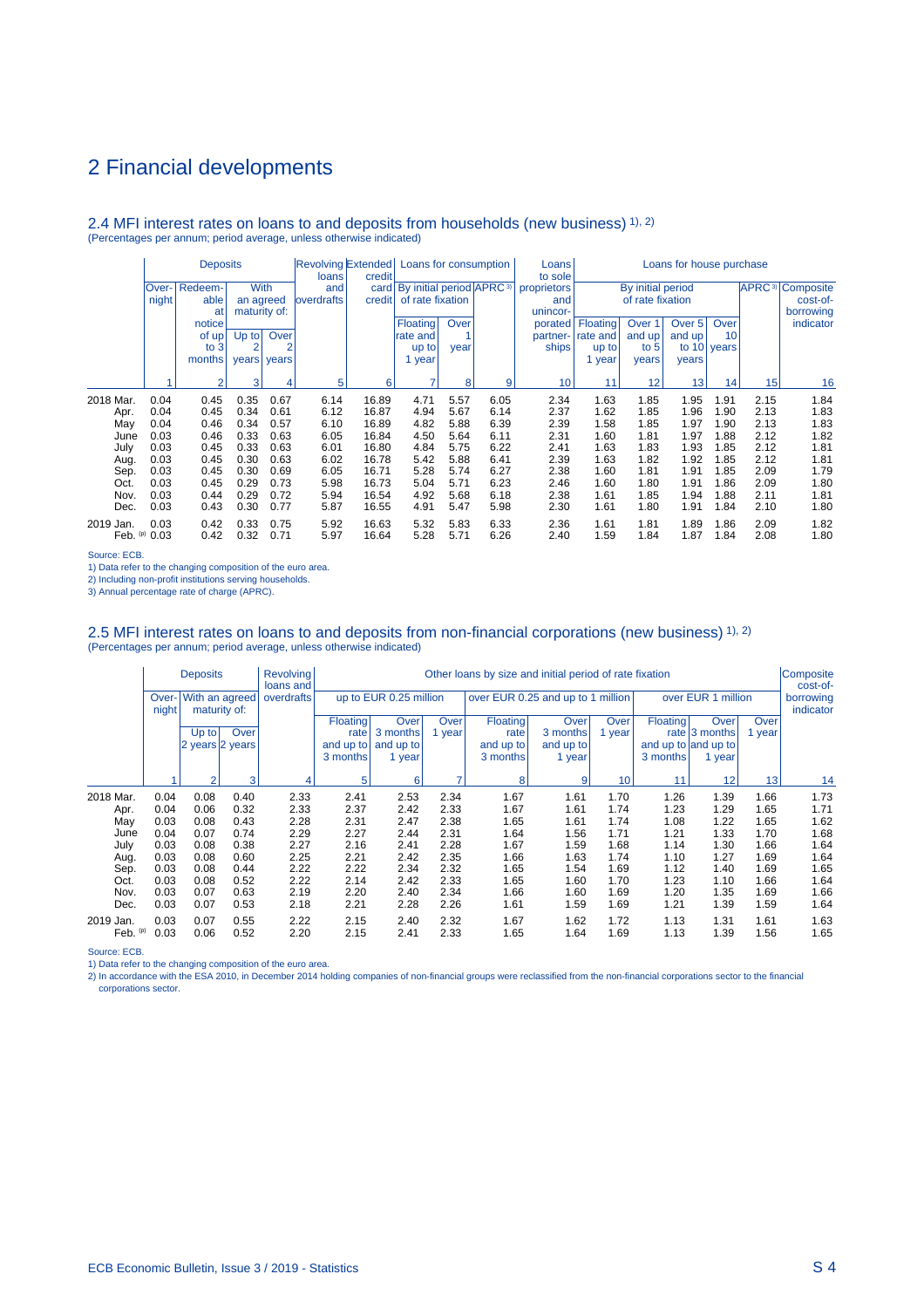# 2.6 Debt securities issued by euro area residents, by sector of the issuer and initial maturity (EUR billions; transactions during the month and end-of-period outstanding amounts; nominal values)

|                                           |                                                          |                                                    |                                                    |                         | <b>Outstanding amounts</b>                         |                                                    |                                            | Gross issues <sup>1)</sup>             |                                   |                                          |    |                                                   |                                   |                                                       |  |
|-------------------------------------------|----------------------------------------------------------|----------------------------------------------------|----------------------------------------------------|-------------------------|----------------------------------------------------|----------------------------------------------------|--------------------------------------------|----------------------------------------|-----------------------------------|------------------------------------------|----|---------------------------------------------------|-----------------------------------|-------------------------------------------------------|--|
|                                           | <b>Total</b>                                             | <b>MFIs</b><br>(including                          |                                                    |                         | Non-MFI corporations                               |                                                    | General government   Total                 |                                        | <b>MFIs</b><br>(including         |                                          |    | Non-MFI corporations                              | <b>General government</b>         |                                                       |  |
|                                           |                                                          | Euro-<br>system)                                   | Financial<br>corporations<br><b>MFIs</b>           |                         | Non-<br>financial<br>other than FVCs corporations  | Central<br>govern-<br>ment                         | <b>Other</b><br>qeneral<br>govern-<br>ment |                                        | Euro-<br>system)                  | Financial<br>corporations<br><b>MFIs</b> |    | Non-<br>financial<br>other than FVCs corporations | Central<br>qovern-<br>ment        | Other<br>general<br>qovern-<br>ment                   |  |
|                                           |                                                          | $\overline{2}$                                     | 3                                                  | 4                       | 5                                                  | 6                                                  |                                            | 8                                      | 9                                 | 10                                       | 11 | 12                                                | 13                                | 14                                                    |  |
|                                           |                                                          |                                                    |                                                    |                         |                                                    |                                                    | Short-term                                 |                                        |                                   |                                          |    |                                                   |                                   |                                                       |  |
| 2016<br>2017<br>2018                      | 1,241<br>1,241<br>1,202                                  | 518<br>519<br>505                                  | 136<br>156<br>155                                  |                         | 59<br>70<br>72                                     | 466<br>438<br>424                                  | 62<br>57<br>47                             | 349<br>368<br>386                      | 161<br>167<br>171                 | 45<br>55<br>63                           |    | 31<br>37<br>40                                    | 79<br>79<br>76                    | 33<br>31<br>35                                        |  |
| 2018 Aug.<br>Sep.<br>Oct.<br>Nov.<br>Dec. | 1.313<br>1,296<br>1,282<br>1,271<br>1,202                | 527<br>534<br>529<br>523<br>505                    | 178<br>178<br>168<br>163<br>155                    |                         | 95<br>89<br>92<br>89<br>72                         | 447<br>444<br>439<br>445<br>424                    | 65<br>52<br>54<br>52<br>47                 | 409<br>392<br>422<br>358<br>273        | 203<br>164<br>185<br>155<br>107   | 60<br>86<br>76<br>62<br>61               |    | 31<br>42<br>46<br>36<br>36                        | 82<br>72<br>77<br>74<br>44        | 33<br>28<br>38<br>31<br>26                            |  |
| 2019 Jan. 1,279                           |                                                          | 541                                                | 157                                                |                         | 87                                                 | 435                                                | 58                                         | 470                                    | 223                               | 63                                       |    | 48                                                | 98                                | 38                                                    |  |
|                                           |                                                          |                                                    |                                                    |                         |                                                    |                                                    | Long-term                                  |                                        |                                   |                                          |    |                                                   |                                   |                                                       |  |
| 2016<br>2017<br>2018                      | 15,380<br>15,362<br>15,754                               | 3,695<br>3,560<br>3,688                            | 3,233<br>3,109<br>3,208                            |                         | 1,126<br>1,186<br>1,211                            | 6.684<br>6,865<br>7,020                            | 641<br>642<br>626                          | 220<br>247<br>229                      | 62<br>66<br>64                    | 54<br>74<br>69                           |    | 18<br>17<br>15                                    | 78<br>83<br>75                    | 8<br>$\overline{7}$<br>6                              |  |
| 2018 Aug. 15,560<br>2019 Jan. 15,820      | Sep. 15,683<br>Oct. 15,722<br>Nov. 15,803<br>Dec. 15,754 | 3,570<br>3,608<br>3,665<br>3,689<br>3,688<br>3,711 | 3,168<br>3,187<br>3,195<br>3,223<br>3,208<br>3,207 | ÷<br>÷.<br>$\mathbf{r}$ | 1,190<br>1,209<br>1,209<br>1,207<br>1,211<br>1,209 | 7,010<br>7,055<br>7,026<br>7,054<br>7,020<br>7,068 | 622<br>623<br>628<br>629<br>626<br>625     | 129<br>264<br>222<br>228<br>188<br>280 | 50<br>79<br>60<br>66<br>60<br>104 | 35<br>70<br>70<br>76<br>91<br>43         |    | $\overline{2}$<br>29<br>14<br>8<br>14<br>16       | 38<br>82<br>69<br>72<br>20<br>109 | 3<br>$\overline{4}$<br>10<br>$\overline{7}$<br>3<br>9 |  |
| Course: ECD                               |                                                          |                                                    |                                                    |                         |                                                    |                                                    |                                            |                                        |                                   |                                          |    |                                                   |                                   |                                                       |  |

Source: ECB. 1) For the purpose of comparison, annual data refer to the average monthly figure over the year.

### 2.7 Growth rates and outstanding amounts of debt securities and listed shares

(EUR billions; percentage changes)

|                                           |                                                          |                                                     |                                                        | <b>Debt securities</b>      |                                                     |                                                     |                                                |                                                     |                                           | <b>Listed shares</b>                                |                                                     |
|-------------------------------------------|----------------------------------------------------------|-----------------------------------------------------|--------------------------------------------------------|-----------------------------|-----------------------------------------------------|-----------------------------------------------------|------------------------------------------------|-----------------------------------------------------|-------------------------------------------|-----------------------------------------------------|-----------------------------------------------------|
|                                           | <b>Total</b>                                             | <b>MFIs</b><br>(including                           |                                                        | <b>Non-MFI</b> corporations |                                                     | General government                                  |                                                | <b>Total</b>                                        | <b>MFIs</b>                               | Financial<br>corporations                           | Non-<br>financial                                   |
|                                           |                                                          | Eurosystem)                                         | Financial<br>corporations<br>other than<br><b>MFIs</b> |                             | Non-<br>financial<br><b>FVCs</b> corporations       | Central<br>qovernment                               | Other<br>general<br>qovernment                 |                                                     |                                           | other than<br><b>MFIs</b>                           | corporations                                        |
|                                           | 4                                                        | $\overline{2}$                                      | 3                                                      | 4                           | 5                                                   | 6                                                   | $\overline{7}$                                 | 8                                                   | 9                                         | 10                                                  | 11                                                  |
|                                           |                                                          |                                                     |                                                        |                             |                                                     | <b>Oustanding amount</b>                            |                                                |                                                     |                                           |                                                     |                                                     |
| 2016<br>2017<br>2018                      | 16,621.2<br>16.602.8<br>16,956.0                         | 4,213.3<br>4,079.7<br>4,192.7                       | 3,369.1<br>3,264.2<br>3,362.7                          |                             | 1,185.2<br>1,255.4<br>1,283.2                       | 7,149.9<br>7,303.6<br>7,444.6                       | 703.7<br>699.9<br>672.7                        | 7,089.5<br>7,954.7<br>7,027.0                       | 537.6<br>612.5<br>465.1                   | 1.080.2<br>1,249.4<br>1,099.2                       | 5,471.6<br>6,092.8<br>5,462.8                       |
| 2018 Aug.<br>Sep.<br>Oct.<br>Nov.<br>Dec. | 16.872.7<br>16.979.1<br>17,004.0<br>17,074.2<br>16,956.0 | 4.097.0<br>4.142.1<br>4,194.1<br>4,211.8<br>4,192.7 | 3,345.6<br>3,364.3<br>3,362.8<br>3,386.4<br>3,362.7    |                             | 1.284.9<br>1.298.6<br>1,300.2<br>1.296.0<br>1,283.2 | 7,457.7<br>7,499.3<br>7,464.9<br>7,499.0<br>7,444.6 | 687.5<br>674.8<br>682.0<br>681.0<br>672.7      | 8.019.9<br>7.955.7<br>7,546.6<br>7.475.0<br>7,027.0 | 521.1<br>543.5<br>515.4<br>512.1<br>465.1 | 1.282.5<br>1.293.9<br>1,201.8<br>1.179.2<br>1,099.2 | 6,216.3<br>6,118.4<br>5,829.4<br>5,783.6<br>5,462.8 |
| 2019 Jan.                                 | 17,098.7                                                 | 4,252.6                                             | 3,364.0                                                |                             | 1,295.2                                             | 7,503.8                                             | 683.0                                          | 7,483.6                                             | 487.4                                     | 1,185.0                                             | 5,811.2                                             |
|                                           |                                                          |                                                     |                                                        |                             |                                                     | <b>Growth rate</b>                                  |                                                |                                                     |                                           |                                                     |                                                     |
| 2016<br>2017<br>2018                      | 0.3<br>1.3<br>1.9                                        | $-3.0$<br>$-0.5$<br>1.7                             | $-1.2$<br>$-0.2$<br>2.7                                |                             | 6.5<br>6.1<br>3.3                                   | 2.2<br>2.2<br>1.9                                   | $-0.1$<br>0.5<br>$-4.3$                        | 0.5<br>1.1<br>0.8                                   | 1.2<br>6.1<br>$-0.1$                      | 0.9<br>2.8<br>2.8                                   | 0.4<br>0.3<br>0.4                                   |
| 2018 Aug.<br>Sep.<br>Oct.<br>Nov.<br>Dec. | 1.5<br>1.9<br>2.1<br>2.1<br>1.9                          | $-0.2$<br>0.9<br>0.9<br>1.3<br>1.7                  | 1.7<br>2.1<br>3.0<br>3.4<br>2.7                        |                             | 4.1<br>5.0<br>4.8<br>3.6<br>3.3                     | 2.2<br>2.4<br>2.4<br>2.4<br>1.9                     | $-2.6$<br>$-3.7$<br>$-3.1$<br>$-3.6$<br>$-4.3$ | 1.1<br>1.0<br>0.9<br>0.9<br>0.8                     | 0.5<br>0.5<br>0.5<br>0.4<br>$-0.1$        | 4.7<br>3.9<br>3.1<br>2.9<br>2.8                     | 0.5<br>0.5<br>0.5<br>0.5<br>0.4                     |
| 2019 Jan.                                 | 2.1                                                      | 2.2                                                 | 2.1                                                    |                             | 3.4                                                 | 2.3                                                 | $-2.7$                                         | 0.7                                                 | $-0.1$                                    | 2.7                                                 | 0.4                                                 |
| Source: ECB.                              |                                                          |                                                     |                                                        |                             |                                                     |                                                     |                                                |                                                     |                                           |                                                     |                                                     |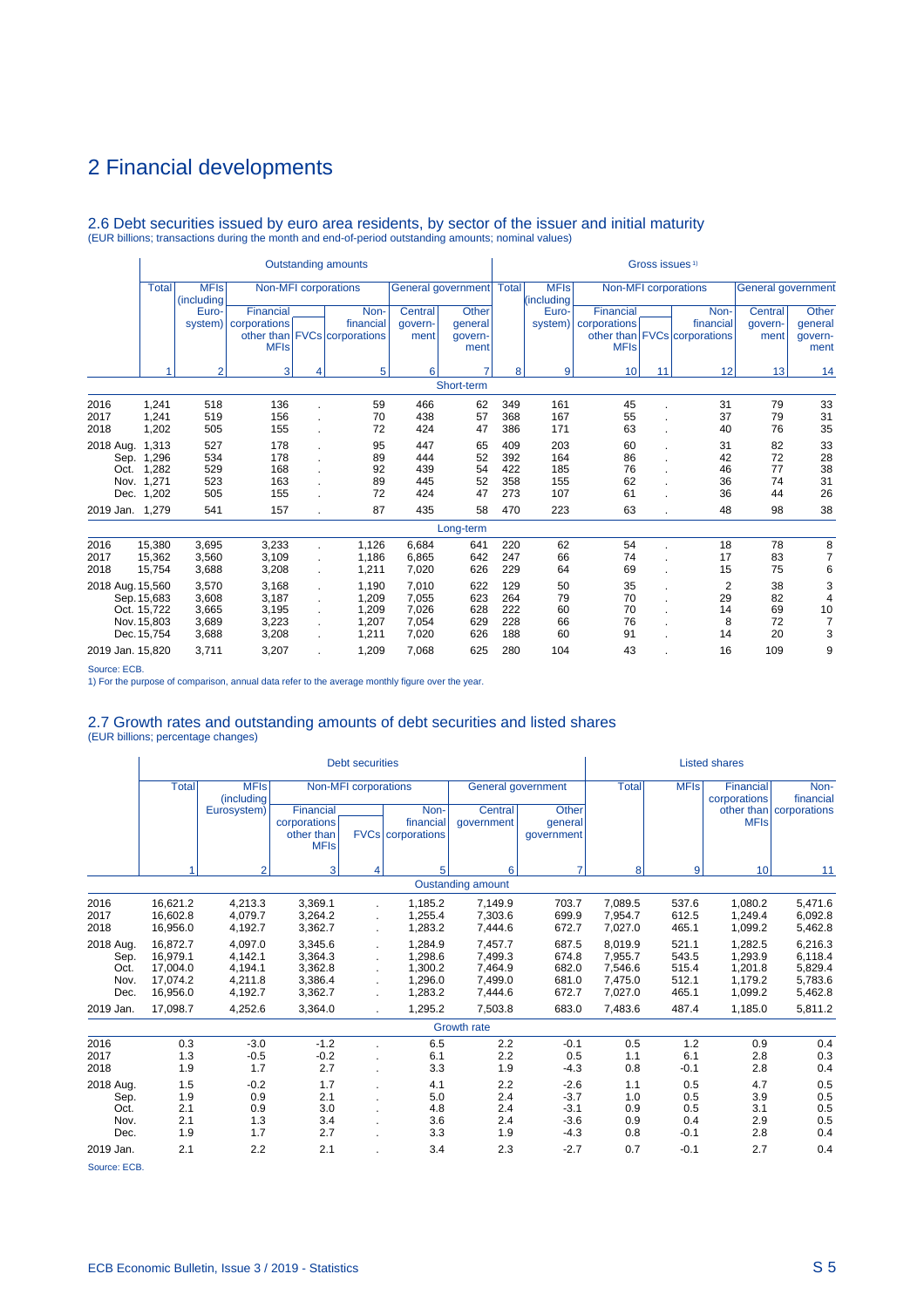# 2.8 Effective exchange rates 1) (period averages; index: 1999 Q1=100)

|                           |                      |                      | <b>EER-19</b>        |                                         |                         |                      | <b>EER-38</b>           |                      |
|---------------------------|----------------------|----------------------|----------------------|-----------------------------------------|-------------------------|----------------------|-------------------------|----------------------|
|                           | Nominal              | <b>Real CPI</b>      | Real PPI             | <b>Real GDP</b><br>deflator             | Real ULCM <sup>2)</sup> | <b>Real ULCT</b>     | Nominal                 | <b>Real CPI</b>      |
|                           |                      | $\overline{2}$       | 3                    | 4                                       | 5                       | 6                    |                         | 8                    |
| 2016<br>2017<br>2018      | 94.4<br>96.6<br>98.9 | 89.4<br>91.3<br>93.3 | 90.9<br>92.0<br>93.5 | 85.1<br>86.0<br>87.6                    | 79.1<br>78.5<br>79.6    | 89.3<br>89.8<br>91.0 | 109.7<br>112.0<br>117.9 | 88.7<br>89.9<br>93.7 |
| 2018 Q2<br>Q3<br>Q4       | 98.4<br>99.2<br>98.5 | 92.9<br>93.5<br>92.9 | 93.2<br>93.5<br>93.0 | 87.2<br>87.8<br>87.2                    | 79.1<br>79.6<br>79.2    | 90.5<br>91.3<br>90.6 | 117.0<br>119.2<br>118.4 | 93.2<br>94.6<br>93.6 |
| 2019 Q1                   | 97.4                 | 91.6                 | 92.3                 |                                         |                         |                      | 116.7                   | 92.0                 |
| 2018 Oct.<br>Nov.<br>Dec. | 98.9<br>98.3<br>98.4 | 93.2<br>92.8<br>92.6 | 93.2<br>92.8<br>93.0 |                                         |                         |                      | 119.0<br>117.9<br>118.0 | 94.2<br>93.4<br>93.2 |
| 2019 Jan.<br>Feb.<br>Mar. | 97.8<br>97.4<br>96.9 | 92.0<br>91.6<br>91.1 | 92.8<br>92.4<br>91.8 |                                         |                         |                      | 117.3<br>116.6<br>116.2 | 92.6<br>91.9<br>91.5 |
|                           |                      |                      |                      | Percentage change versus previous month |                         |                      |                         |                      |
| 2019 Mar.                 | $-0.5$               | $-0.6$               | $-0.6$               |                                         |                         |                      | $-0.3$                  | $-0.4$               |
|                           |                      |                      |                      | Percentage change versus previous year  |                         |                      |                         |                      |
| 2019 Mar.                 | $-2.9$               | $-3.1$               | $-2.8$               |                                         |                         |                      | $-1.3$                  | $-2.4$               |

Source: ECB.

1) For a definition of the trading partner groups and other information see the General Notes to the Statistics Bulletin. 2) ULCM-deflated series are available only for the EER-18 trading partner group.

2.9 Bilateral exchange rates (period averages; units of national currency per euro)

|                           | Chinese<br>renminbi     | Croatian<br>kuna        | Czech<br>koruna            | krone                   | forint                        | Danish   Hungarian   Japanese  <br>yen        | <b>Polish</b><br>zloty                  | sterling                | Pound   Romanian  <br>leu  | Swedish <sup>1</sup><br>krona | <b>Swiss</b><br>franc   | <b>US</b><br><b>Dollar</b> |
|---------------------------|-------------------------|-------------------------|----------------------------|-------------------------|-------------------------------|-----------------------------------------------|-----------------------------------------|-------------------------|----------------------------|-------------------------------|-------------------------|----------------------------|
|                           |                         | $\overline{2}$          | 3 <sup>1</sup>             |                         | 5                             | 6                                             | 7                                       | 8                       | $\vert 9 \vert$            | 10 <sup>1</sup>               | 11                      | 12                         |
| 2016<br>2017<br>2018      | 7.352<br>7.629<br>7.808 | 7.533<br>7.464<br>7.418 | 27.034<br>26.326<br>25.647 | 7.445<br>7.439<br>7.453 | 311.438<br>309.193<br>318.890 | 120.197<br>126.711<br>130.396                 | 4.363<br>4.257<br>4.261                 | 0.819<br>0.877<br>0.885 | 4.4904<br>4.5688<br>4.6540 | 9.469<br>9.635<br>10.258      | 1.090<br>1.112<br>1.155 | 1.107<br>1.130<br>1.181    |
| 2018 Q2<br>Q3<br>Q4       | 7.602<br>7.915<br>7.895 | 7.398<br>7.417<br>7.420 | 25.599<br>25.718<br>25.864 | 7.448<br>7.455<br>7.462 | 317.199<br>324.107<br>322.995 | 130.045<br>129.606<br>128.816                 | 4.262<br>4.303<br>4.299                 | 0.876<br>0.892<br>0.887 | 4.6532<br>4.6471<br>4.6605 | 10.330<br>10.405<br>10.320    | 1.174<br>1.144<br>1.137 | 1.191<br>1.163<br>1.141    |
| 2019 Q1                   | 7.663                   | 7.422                   | 25.683                     | 7.464                   | 317.907                       | 125.083                                       | 4.302                                   | 0.873                   | 4.7358                     | 10.419                        | 1.132                   | 1.136                      |
| 2018 Oct.<br>Nov.<br>Dec. | 7.948<br>7.888<br>7.840 | 7.425<br>7.428<br>7.404 | 25.819<br>25.935<br>25.835 | 7.460<br>7.461<br>7.465 | 323.843<br>322.330<br>322.738 | 129.617<br>128.789<br>127.878                 | 4.305<br>4.302<br>4.290                 | 0.883<br>0.881<br>0.898 | 4.6658<br>4.6610<br>4.6536 | 10.384<br>10.292<br>10.277    | 1.141<br>1.138<br>1.129 | 1.148<br>1.137<br>1.138    |
| 2019 Jan.<br>Feb.<br>Mar. | 7.750<br>7.649<br>7.587 | 7.429<br>7.415<br>7.421 | 25.650<br>25.726<br>25.676 | 7.466<br>7.463<br>7.462 | 319.800<br>317.908<br>315.924 | 124.341<br>125.280<br>125.674                 | 4.292<br>4.318<br>4.297                 | 0.886<br>0.873<br>0.858 | 4.7062<br>4.7486<br>4.7546 | 10.269<br>10.499<br>10.500    | 1.130<br>1.137<br>1.131 | 1.142<br>1.135<br>1.130    |
|                           |                         |                         |                            |                         |                               |                                               | Percentage change versus previous month |                         |                            |                               |                         |                            |
| 2019 Mar.                 | $-0.8$                  | 0.1                     | $-0.2$                     | 0.0                     | $-0.6$                        | 0.3<br>Percentage change versus previous year | $-0.5$                                  | $-1.7$                  | 0.1                        | 0.0                           | $-0.5$                  | $-0.4$                     |
| 2019 Mar.<br>Source: ECB. | $-2.7$                  | $-0.2$                  | 1.0                        | 0.2                     | 1.2                           | $-4.0$                                        | 2.1                                     | $-2.8$                  | 2.0                        | 3.3                           | $-3.2$                  | $-8.4$                     |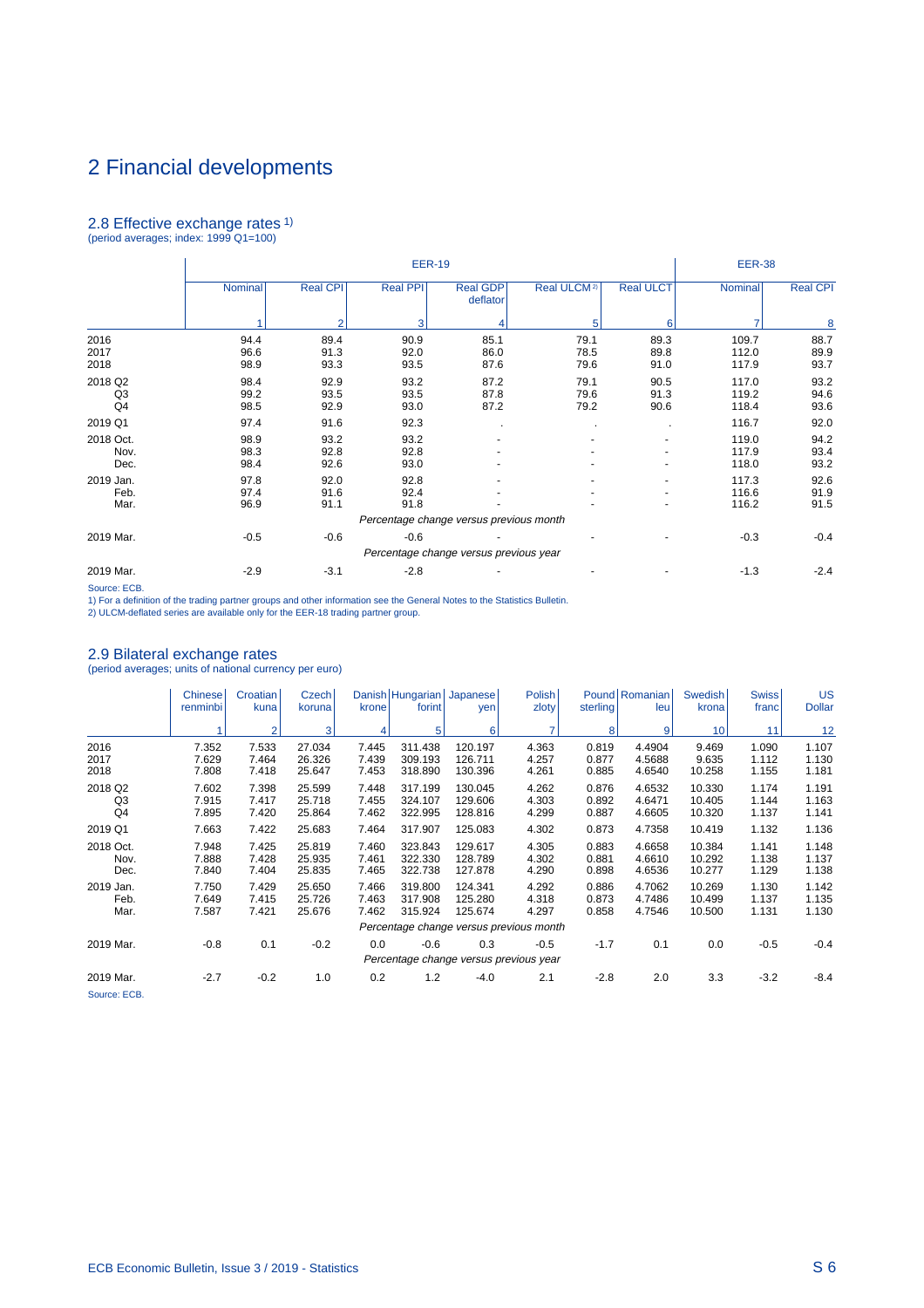|                                                   |                                                    | Total <sup>1)</sup>                                |                                         | <b>Direct</b><br>investment                                        |                                                   | investment                                  | Portfolio                                         | <b>Net</b><br>financial<br>derivatives | Other investment                              |                                                | Reserve<br>assets                  | Memo:<br><b>Gross</b><br>external |
|---------------------------------------------------|----------------------------------------------------|----------------------------------------------------|-----------------------------------------|--------------------------------------------------------------------|---------------------------------------------------|---------------------------------------------|---------------------------------------------------|----------------------------------------|-----------------------------------------------|------------------------------------------------|------------------------------------|-----------------------------------|
|                                                   | <b>Assets</b>                                      | <b>Liabilities</b>                                 | <b>Net</b>                              | <b>Assets</b>                                                      | <b>Liabilities</b>                                | <b>Assets</b>                               | <b>Liabilities</b>                                |                                        | <b>Assets</b>                                 | <b>Liabilities</b>                             |                                    | debt                              |
|                                                   |                                                    | $\overline{2}$                                     | 3                                       | 4                                                                  | 5                                                 | 6                                           | $\overline{7}$                                    | 8                                      | 9                                             | 10                                             | 11                                 | 12                                |
|                                                   |                                                    |                                                    |                                         | Outstanding amounts (international investment position)            |                                                   |                                             |                                                   |                                        |                                               |                                                |                                    |                                   |
| 2018 Q1<br>Q2<br>Q <sub>3</sub>                   | 25,012.2<br>25.656.6<br>25.805.4                   | 25,790.4<br>26,284.2<br>26.314.1                   | $-778.2$<br>$-627.5$<br>$-508.7$        | 10.751.0<br>10.965.4<br>10,913.3                                   | 8.857.7<br>9.014.8<br>8.916.3                     | 8,530.2<br>8.742.7<br>8.886.5               | 10.921.1<br>10.986.3<br>11.069.5                  | $-75.7$<br>$-83.3$<br>$-64.4$          | 5,133.5<br>5.341.8<br>5.396.1                 | 6.011.6<br>6,283.1<br>6.328.3                  | 673.2<br>690.0<br>673.9            | 14,172.3<br>14,410.2<br>14.463.0  |
| Q <sub>4</sub>                                    | 25,023.4                                           | 25,460.8                                           | $-437.4$                                | 10,562.7                                                           | 8,777.2                                           | 8,467.0                                     | 10,424.1                                          | $-79.1$                                | 5,353.8                                       | 6,259.5                                        | 719.1                              | 14,185.2                          |
|                                                   |                                                    |                                                    |                                         |                                                                    | Outstanding amounts as a percentage of GDP        |                                             |                                                   |                                        |                                               |                                                |                                    |                                   |
| 2018 Q4                                           | 216.3                                              | 220.1                                              | $-3.8$                                  | 91.3                                                               | 75.9                                              | 73.2                                        | 90.1                                              | $-0.7$                                 | 46.3                                          | 54.1                                           | 6.2                                | 122.6                             |
|                                                   |                                                    |                                                    |                                         |                                                                    |                                                   | <b>Transactions</b>                         |                                                   |                                        |                                               |                                                |                                    |                                   |
| 2018 Q1<br>Q2<br>Q <sub>3</sub><br>Q <sub>4</sub> | 438.0<br>197.6<br>27.1<br>$-338.0$                 | 336.0<br>154.6<br>$-60.0$<br>$-423.6$              | 102.0<br>43.0<br>87.1<br>85.5           | 65.0<br>39.2<br>$-116.2$<br>$-208.3$                               | $-57.2$<br>21.2<br>$-102.3$<br>$-134.6$           | 195.3<br>0.5<br>43.9<br>$-55.6$             | 183.2<br>$-51.2$<br>$-0.5$<br>$-161.5$            | $-4.5$<br>38.4<br>35.4<br>29.5         | 170.9<br>112.9<br>62.8<br>$-109.5$            | 210.0<br>184.7<br>42.7<br>$-127.5$             | 11.3<br>6.6<br>1.2<br>5.8          |                                   |
| 2018 Aug.<br>Sep.<br>Oct.<br>Nov.<br>Dec.         | $-11.7$<br>$-115.8$<br>62.4<br>$-45.0$<br>$-355.4$ | $-59.6$<br>$-159.5$<br>89.9<br>$-97.0$<br>$-416.5$ | 47.9<br>43.7<br>$-27.5$<br>51.9<br>61.1 | $-47.8$<br>$-114.3$<br>33.6<br>$-106.1$<br>$-135.7$                | $-41.4$<br>$-110.7$<br>14.6<br>$-70.5$<br>$-78.8$ | 28.3<br>$-3.2$<br>$-30.2$<br>1.9<br>$-27.2$ | $-48.5$<br>31.9<br>$-14.9$<br>$-12.3$<br>$-134.3$ | 15.8<br>6.5<br>7.0<br>16.0<br>6.6      | $-11.1$<br>$-7.0$<br>52.8<br>39.8<br>$-202.1$ | 30.3<br>$-80.6$<br>90.2<br>$-14.2$<br>$-203.4$ | 3.2<br>2.3<br>$-0.7$<br>3.5<br>3.1 |                                   |
| 2019 Jan.                                         | 221.8                                              | 213.4                                              | 8.5                                     | 0.0                                                                | 12.2                                              | 38.1                                        | 39.3                                              | 5.7                                    | 180.7                                         | 161.8                                          | $-2.7$                             |                                   |
|                                                   |                                                    |                                                    |                                         |                                                                    | 12-month cumulated transactions                   |                                             |                                                   |                                        |                                               |                                                |                                    |                                   |
| 2019 Jan.                                         | 241.9                                              | $-80.1$                                            | 322.0                                   | $-219.5$<br>12-month cumulated transactions as a percentage of GDP | $-221.9$                                          | 121.2                                       | $-78.7$                                           | 106.9                                  | 213.3                                         | 220.5                                          | 20.1                               |                                   |
| 2019 Jan.                                         | 2.1                                                | $-0.7$                                             | 2.8                                     | $-1.9$                                                             | $-1.9$                                            | 1.0                                         | $-0.7$                                            | 0.9                                    | 1.8                                           | 1.9                                            | 0.2                                |                                   |
|                                                   |                                                    |                                                    |                                         |                                                                    |                                                   |                                             |                                                   |                                        |                                               |                                                |                                    |                                   |

# 2.10 Euro area balance of payments, financial account (EUR billions, unless otherwise indicated; outstanding amounts at end of period; transactions during period)

Source: ECB.

1) Net financial derivatives are included in total assets.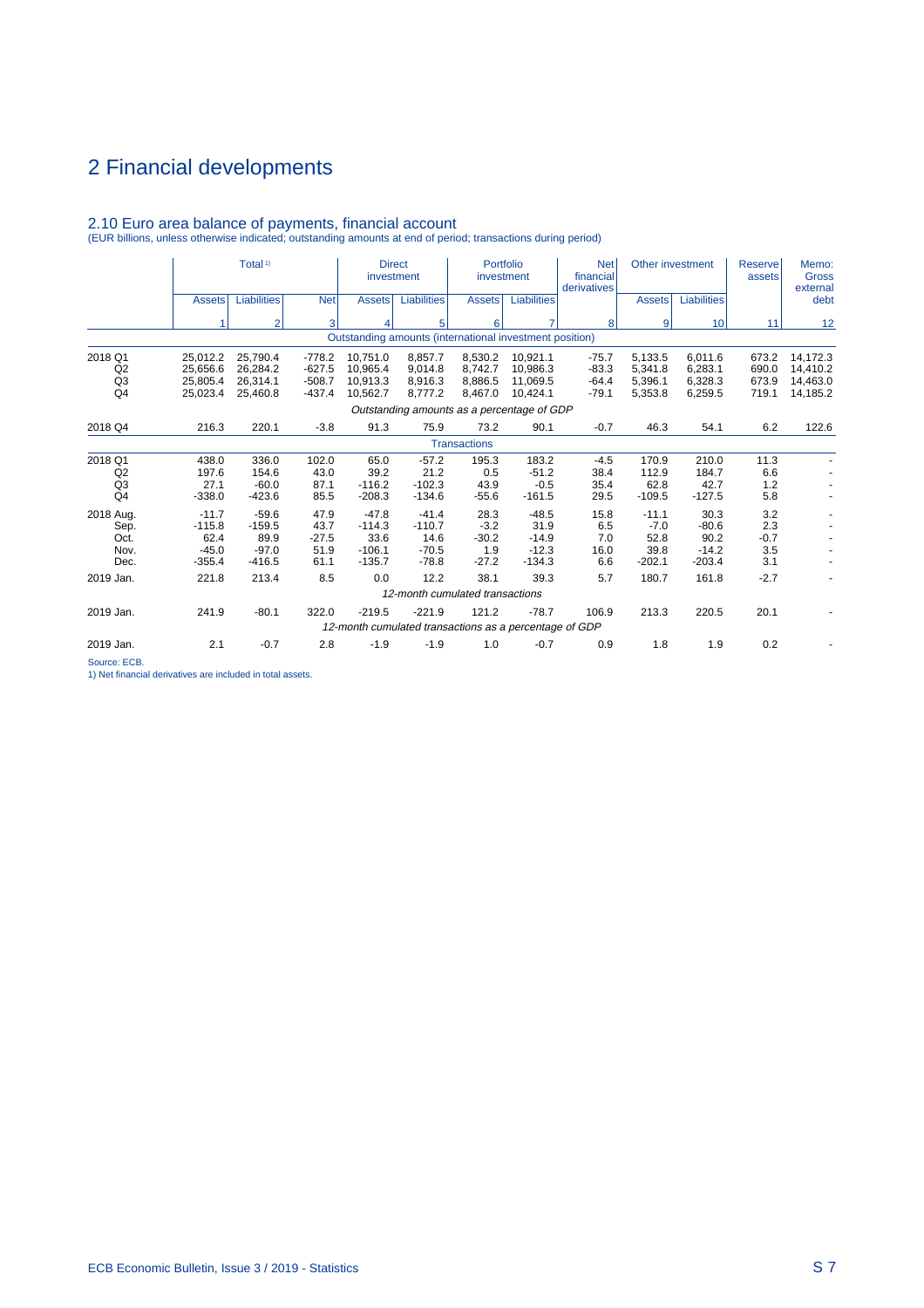## 3.1 GDP and expenditure components (quarterly data seasonally adjusted; annual data unadjusted)

|                                                   |                                          |                                          |                                             |                                                                                  |                                                       |                                                     | <b>GDP</b>                                    |                                      |                                         |                                  |                                          |                                                                    |
|---------------------------------------------------|------------------------------------------|------------------------------------------|---------------------------------------------|----------------------------------------------------------------------------------|-------------------------------------------------------|-----------------------------------------------------|-----------------------------------------------|--------------------------------------|-----------------------------------------|----------------------------------|------------------------------------------|--------------------------------------------------------------------|
|                                                   | <b>Total</b>                             |                                          |                                             |                                                                                  |                                                       | Domestic demand                                     |                                               |                                      |                                         |                                  | External balance <sup>1)</sup>           |                                                                    |
|                                                   |                                          | <b>Total</b>                             | <b>Private</b><br>consumption   consumption | Government                                                                       |                                                       | <b>Total</b><br>construction machinery              | Gross fixed capital formation<br><b>Total</b> | Intellectual<br>property<br>products | Changes in<br>inventories <sup>2)</sup> | <b>Total</b>                     | Exports <sup>1)</sup>                    | Imports <sup>1)</sup>                                              |
|                                                   | 1                                        | $\overline{2}$                           | 3                                           | 4                                                                                | 5                                                     | 6                                                   | $\overline{7}$                                | 8                                    | 9                                       | 10                               | 11                                       | 12                                                                 |
|                                                   |                                          |                                          |                                             |                                                                                  |                                                       | <b>Current prices (EUR billions)</b>                |                                               |                                      |                                         |                                  |                                          |                                                                    |
| 2016<br>2017<br>2018                              | 10,827.7<br>11,205.2<br>11,569.8         | 10,350.0<br>10,683.9<br>11,061.6         | 5,877.5<br>6,058.5<br>6,229.8               |                                                                                  | 2,223.2 2,210.8<br>2,279.9 2,302.7<br>2,343.5 2,421.1 | 1,053.2<br>1,121.3<br>1,192.3                       | 679.3<br>716.3<br>753.2                       | 472.3<br>459.3<br>469.8              | 38.4<br>42.9<br>67.3                    | 477.7<br>521.3<br>508.3          | 4,942.6<br>5,295.9<br>5,533.9            | 4,464.8<br>4,774.6<br>5,025.6                                      |
| 2018 Q1<br>Q2<br>Q3<br>Q4                         | 2,865.1<br>2,887.8<br>2,902.6<br>2,920.3 | 2,726.2<br>2,756.0<br>2,787.2<br>2,797.0 | 1,543.8<br>1,553.0<br>1,562.2<br>1,572.4    | 578.5<br>584.7<br>586.6<br>593.5                                                 | 591.2<br>603.4<br>613.0<br>619.0                      | 290.7<br>297.3<br>301.1<br>305.7                    | 183.9<br>188.4<br>191.7<br>192.0              | 115.2<br>116.3<br>118.7<br>119.8     | 12.7<br>14.9<br>25.5<br>12.1            | 138.9<br>131.8<br>115.4<br>123.3 | 1,358.5<br>1,379.8<br>1,393.5<br>1,408.4 | 1,219.6<br>1,248.0<br>1,278.1<br>1,285.2                           |
|                                                   |                                          |                                          |                                             |                                                                                  |                                                       | as a percentage of GDP                              |                                               |                                      |                                         |                                  |                                          |                                                                    |
| 2018                                              | 100.0                                    | 95.6                                     | 53.8                                        | 20.3                                                                             | 20.9                                                  | 10.3                                                | 6.5                                           | 4.1                                  | 0.6                                     | 4.4                              |                                          |                                                                    |
|                                                   |                                          |                                          |                                             |                                                                                  |                                                       | Chain-linked volumes (prices for the previous year) |                                               |                                      |                                         |                                  |                                          |                                                                    |
|                                                   |                                          |                                          |                                             |                                                                                  |                                                       | quarter-on-quarter percentage changes               |                                               |                                      |                                         |                                  |                                          |                                                                    |
| 2018 Q1<br>Q2<br>Q <sub>3</sub><br>Q4             | 0.4<br>0.4<br>0.1<br>0.2                 | 0.5<br>0.4<br>0.5<br>0.0                 | 0.5<br>0.2<br>0.1<br>0.2                    | 0.0<br>0.4<br>0.1<br>0.7                                                         | 0.0<br>1.5<br>0.6<br>0.6                              | 0.4<br>1.4<br>0.2<br>0.8                            | $-0.8$<br>2.3<br>0.9<br>0.0                   | 0.2<br>0.8<br>1.3<br>1.0             |                                         |                                  | $-0.7$<br>1.1<br>0.2<br>0.9              | $-0.5$<br>1.3<br>1.1<br>0.5                                        |
|                                                   |                                          |                                          |                                             |                                                                                  |                                                       | annual percentage changes                           |                                               |                                      |                                         |                                  |                                          |                                                                    |
| 2016<br>2017<br>2018                              | 2.0<br>2.4<br>1.8                        | 2.4<br>1.7<br>1.7                        | 2.0<br>1.6<br>1.3                           | 1.8<br>1.1<br>1.0                                                                | 4.0<br>2.6<br>3.0                                     | 2.7<br>3.9<br>3.0                                   | 5.8<br>5.0<br>4.4                             | 4.3<br>$-3.5$<br>0.9                 |                                         | $\overline{a}$                   | 3.0<br>5.2<br>3.0                        | 4.2<br>3.9<br>2.9                                                  |
| 2018 Q1<br>Q2<br>Q <sub>3</sub><br>Q4             | 2.4<br>2.1<br>1.6<br>1.1                 | 1.9<br>1.5<br>1.9<br>1.5                 | 1.7<br>1.4<br>1.0<br>1.0                    | 1.1<br>1.1<br>0.7<br>1.2                                                         | 3.3<br>2.8<br>3.5<br>2.8                              | 3.2<br>3.8<br>2.1<br>2.8                            | 5.2<br>5.9<br>5.3<br>2.4                      | 0.7<br>$-4.1$<br>4.3<br>3.3          |                                         | $\overline{a}$                   | 3.9<br>4.0<br>2.9<br>1.5                 | 2.8<br>2.7<br>3.7<br>2.4                                           |
|                                                   |                                          |                                          |                                             | contributions to quarter-on-quarter percentage changes in GDP; percentage points |                                                       |                                                     |                                               |                                      |                                         |                                  |                                          |                                                                    |
| 2018 Q1<br>Q2<br>Q <sub>3</sub><br>Q4             | 0.4<br>0.4<br>0.1<br>0.2                 | 0.4<br>0.4<br>0.5<br>0.0                 | 0.3<br>0.1<br>0.1<br>0.1                    | 0.0<br>0.1<br>0.0<br>0.1                                                         | 0.0<br>0.3<br>0.1<br>0.1                              | 0.0<br>0.1<br>0.0<br>0.1                            | 0.0<br>0.1<br>0.1<br>0.0                      | 0.0<br>0.0<br>0.1<br>0.0             | 0.2<br>$-0.1$<br>0.3<br>$-0.4$          | $-0.1$<br>0.0<br>$-0.4$<br>0.2   |                                          | $\ddot{\phantom{1}}$<br>$\overline{\phantom{a}}$<br>$\blacksquare$ |
|                                                   |                                          |                                          |                                             | contributions to annual percentage changes in GDP; percentage points             |                                                       |                                                     |                                               |                                      |                                         |                                  |                                          |                                                                    |
| 2016<br>2017<br>2018                              | 2.0<br>2.4<br>1.8                        | 2.3<br>1.6<br>1.6                        | 1.1<br>0.9<br>0.7                           | 0.4<br>0.2<br>0.2                                                                | 0.8<br>0.5<br>0.6                                     | 0.3<br>0.4<br>0.3                                   | 0.4<br>0.3<br>0.3                             | 0.2<br>$-0.2$<br>0.0                 | 0.1<br>0.0<br>0.1                       | $-0.4$<br>0.8<br>0.2             |                                          | ÷.                                                                 |
| 2018 Q1<br>Q2<br>Q <sub>3</sub><br>Q <sub>4</sub> | 2.4<br>2.1<br>1.6<br>1.1                 | 1.8<br>1.4<br>1.8<br>1.4                 | 0.9<br>0.7<br>0.5<br>0.5                    | 0.2<br>0.2<br>0.1<br>0.2                                                         | 0.7<br>0.6<br>0.7<br>0.6                              | 0.3<br>0.4<br>0.2<br>0.3                            | 0.3<br>0.4<br>0.3<br>0.2                      | 0.0<br>$-0.2$<br>0.2<br>0.1          | 0.0<br>$-0.1$<br>0.4<br>0.1             | 0.6<br>0.7<br>$-0.2$<br>$-0.3$   |                                          |                                                                    |

Sources: Eurostat and ECB calculations.

1) Exports and imports cover goods and services and include cross-border intra-euro area trade. 2) Including acquisitions less disposals of valuables.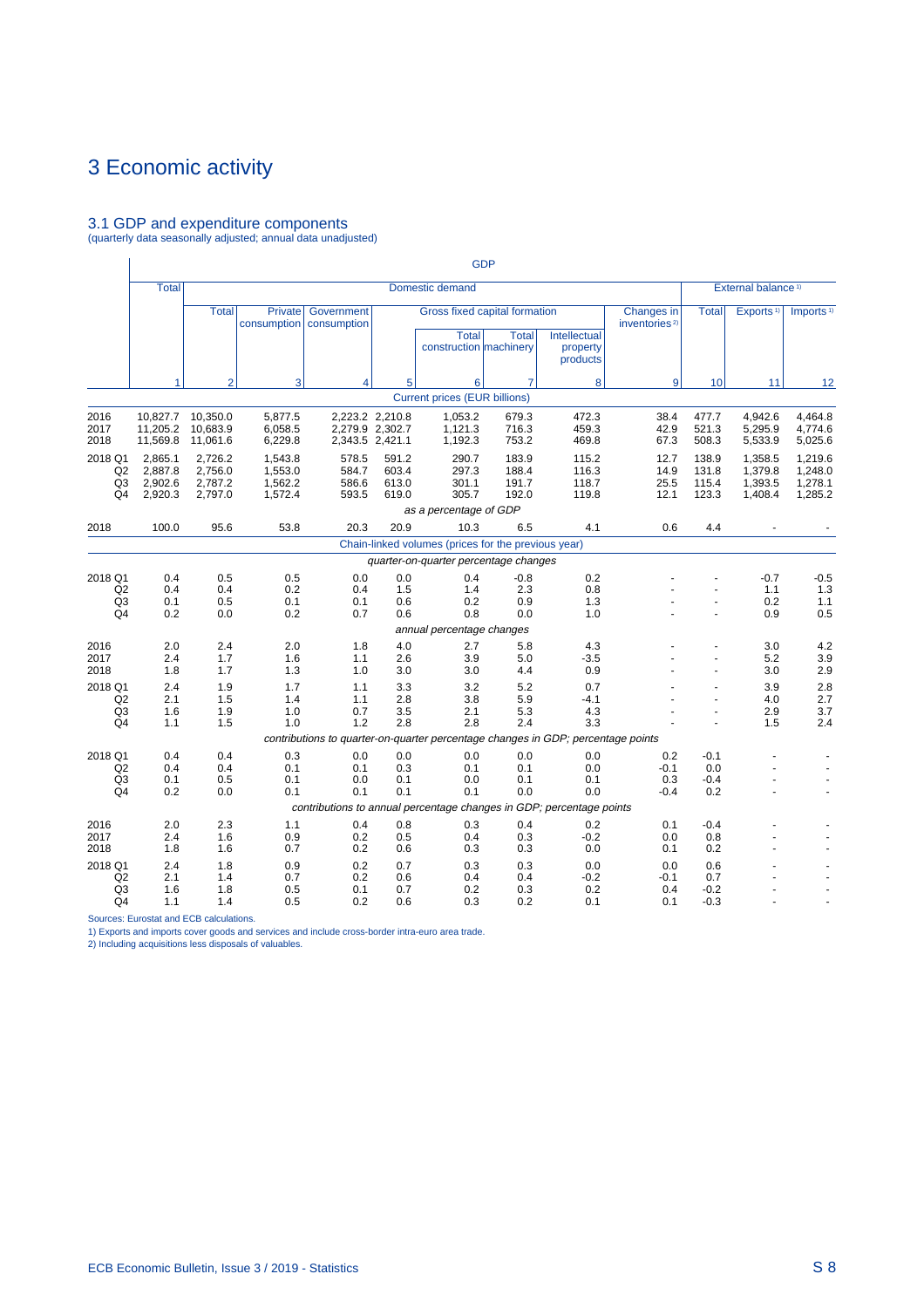## 3.2 Value added by economic activity (quarterly data seasonally adjusted; annual data unadjusted)

|                                       |                                          |                                |                                                                      |                                  |                                                          |                                                        | Gross value added (basic prices)                                   |                                  |                                                                                                          |                                                                        |                                                   | <b>Taxes less</b><br>subsidies   |
|---------------------------------------|------------------------------------------|--------------------------------|----------------------------------------------------------------------|----------------------------------|----------------------------------------------------------|--------------------------------------------------------|--------------------------------------------------------------------|----------------------------------|----------------------------------------------------------------------------------------------------------|------------------------------------------------------------------------|---------------------------------------------------|----------------------------------|
|                                       | <b>Total</b>                             | forestry and<br>fishing        | Agriculture, Manufacturing Const-<br>energy and ruction<br>utilities |                                  | Trade,<br>transport,<br>modation<br>and food<br>services | Infor-<br>mation<br>accom- and com-<br>munica-<br>tion | Finance<br>and<br>insurance                                        | Real<br>estate                   | Professional,<br>business and<br>support<br>services                                                     | Public ad-<br>ministration,<br>education,<br>health and<br>social work | Arts, enter-<br>tainment<br>and other<br>services | on<br>products                   |
|                                       | 1                                        | $\overline{2}$                 | $\overline{3}$                                                       | 4                                | 5 <sup>1</sup>                                           | 6                                                      | $\overline{7}$                                                     | 8                                | 9                                                                                                        | 10                                                                     | 11                                                | 12                               |
|                                       |                                          |                                |                                                                      |                                  |                                                          |                                                        | <b>Current prices (EUR billions)</b>                               |                                  |                                                                                                          |                                                                        |                                                   |                                  |
| 2016<br>2017<br>2018                  | 9.716.0<br>10,048.5<br>10,370.1          | 158.6<br>171.4<br>172.0        | 1,962.6<br>2,032.5<br>2,079.0                                        | 486.8<br>512.7<br>550.2          | 1,836.0<br>1,917.3<br>1,979.4                            | 452.7<br>469.4<br>491.5                                | 464.1<br>455.5<br>458.3                                            | 1,098.7<br>1,129.7<br>1,161.2    | 1,069.2<br>1,118.6<br>1,171.5                                                                            | 1,850.1<br>1,897.5<br>1,955.6                                          | 337.3<br>343.8<br>351.3                           | 1,111.7<br>1,156.8<br>1,199.7    |
| 2018 Q1<br>Q2<br>Q3<br>Q4             | 2,568.8<br>2,588.3<br>2,601.8<br>2,617.3 | 42.8<br>42.6<br>43.0<br>43.4   | 518.9<br>521.1<br>521.0<br>520.0                                     | 133.7<br>136.5<br>138.9<br>142.0 | 489.8<br>494.6<br>496.4<br>499.4                         | 121.2<br>122.9<br>124.1<br>124.9                       | 114.2<br>113.8<br>114.8<br>115.3<br>as a percentage of value added | 287.4<br>289.3<br>291.2<br>293.3 | 289.5<br>292.4<br>294.0<br>296.3                                                                         | 483.7<br>487.5<br>490.2<br>494.5                                       | 87.5<br>87.6<br>88.0<br>88.1                      | 296.3<br>299.5<br>300.8<br>303.0 |
| 2018                                  | 100.0                                    | 1.7                            | 20.0                                                                 | 5.3                              | 19.1                                                     | 4.7                                                    | 4.4                                                                | 11.2                             | 11.3                                                                                                     | 18.9                                                                   | 3.4                                               |                                  |
|                                       |                                          |                                |                                                                      |                                  | Chain-linked volumes (prices for the previous year)      |                                                        |                                                                    |                                  |                                                                                                          |                                                                        |                                                   |                                  |
|                                       |                                          |                                |                                                                      |                                  | quarter-on-quarter percentage changes                    |                                                        |                                                                    |                                  |                                                                                                          |                                                                        |                                                   |                                  |
| 2018 Q1<br>Q2<br>Q3<br>Q4             | 0.4<br>0.4<br>0.2<br>0.2                 | 0.3<br>$-0.2$<br>$-1.1$<br>0.9 | $-0.7$<br>0.3<br>$-0.1$<br>$-0.5$                                    | 0.6<br>1.1<br>0.5<br>1.1         | 0.7<br>0.6<br>0.1<br>0.2                                 | 1.7<br>1.4<br>0.7<br>0.6                               | $-0.6$<br>0.3<br>0.5<br>0.1                                        | 0.5<br>0.0<br>0.4<br>0.3         | 1.2<br>0.6<br>-0.1<br>0.5                                                                                | 0.3<br>0.1<br>0.3<br>0.3                                               | 0.3<br>$-0.1$<br>0.4<br>0.0                       | 0.3<br>0.6<br>0.0<br>0.2         |
|                                       |                                          |                                |                                                                      |                                  |                                                          |                                                        | annual percentage changes                                          |                                  |                                                                                                          |                                                                        |                                                   |                                  |
| 2016<br>2017<br>2018                  | 1.9<br>2.4<br>1.9                        | $-1.4$<br>0.9<br>0.8           | 3.5<br>3.1<br>1.4                                                    | 1.5<br>3.1<br>3.5                | 1.7<br>3.2<br>2.3                                        | 3.9<br>4.4<br>4.5                                      | 0.7<br>$-0.7$<br>0.3                                               | 0.3<br>1.1<br>1.3                | 2.5<br>4.0<br>2.9                                                                                        | 1.3<br>1.1<br>1.1                                                      | 0.9<br>0.9<br>0.9                                 | 2.7<br>2.4<br>1.5                |
| 2018 Q1<br>Q2<br>Q3<br>Q4             | 2.5<br>2.2<br>1.6<br>1.1                 | 1.6<br>1.4<br>0.0<br>$-0.1$    | 3.2<br>2.4<br>0.9<br>$-1.0$                                          | 3.5<br>3.4<br>3.4<br>3.4         | 2.8<br>2.7<br>2.1<br>1.6                                 | 5.1<br>5.4<br>4.4<br>4.6                               | $-0.1$<br>0.0<br>0.8<br>0.3                                        | 1.5<br>1.2<br>1.2<br>1.3         | 3.5<br>3.3<br>2.5<br>2.3                                                                                 | 1.4<br>1.1<br>1.0<br>1.1                                               | 1.4<br>0.8<br>0.8<br>0.6                          | 1.6<br>1.8<br>1.5<br>1.2         |
|                                       |                                          |                                |                                                                      |                                  |                                                          |                                                        |                                                                    |                                  | contributions to quarter-on-quarter percentage changes in value added; percentage points                 |                                                                        |                                                   |                                  |
| 2018 Q1<br>Q2<br>Q3<br>Q4             | 0.4<br>0.4<br>0.2<br>0.2                 | 0.0<br>0.0<br>0.0<br>0.0       | $-0.1$<br>0.1<br>0.0<br>$-0.1$                                       | 0.0<br>0.1<br>0.0<br>0.1         | 0.1<br>0.1<br>0.0<br>0.0                                 | 0.1<br>0.1<br>0.0<br>0.0                               | 0.0<br>0.0<br>0.0<br>0.0                                           | 0.1<br>0.0<br>0.0<br>0.0         | 0.1<br>0.1<br>0.0<br>0.1<br>contributions to annual percentage changes in value added; percentage points | 0.1<br>0.0<br>0.1<br>0.1                                               | 0.0<br>0.0<br>0.0<br>0.0                          |                                  |
| 2016<br>2017<br>2018                  | 1.9<br>2.4<br>1.9                        | 0.0<br>0.0<br>0.0              | 0.7<br>0.6<br>0.3                                                    | 0.1<br>0.2<br>0.2                | 0.3<br>0.6<br>0.4                                        | 0.2<br>0.2<br>0.2                                      | 0.0<br>0.0<br>0.0                                                  | 0.0<br>0.1<br>0.1                | 0.3<br>0.4<br>0.3                                                                                        | 0.2<br>0.2<br>0.2                                                      | 0.0<br>0.0<br>0.0                                 |                                  |
| 2018 Q1<br>Q2<br>Q3<br>Q <sub>4</sub> | 2.5<br>2.2<br>1.6<br>1.1                 | 0.0<br>0.0<br>0.0<br>0.0       | 0.6<br>0.5<br>0.2<br>$-0.2$                                          | 0.2<br>0.2<br>0.2<br>0.2         | 0.5<br>0.5<br>0.4<br>0.3                                 | 0.2<br>0.3<br>0.2<br>0.2                               | 0.0<br>0.0<br>0.0<br>0.0                                           | 0.2<br>0.1<br>0.1<br>0.1         | 0.4<br>0.4<br>0.3<br>0.3                                                                                 | 0.3<br>0.2<br>0.2<br>0.2                                               | 0.0<br>0.0<br>0.0<br>0.0                          |                                  |

Sources: Eurostat and ECB calculations.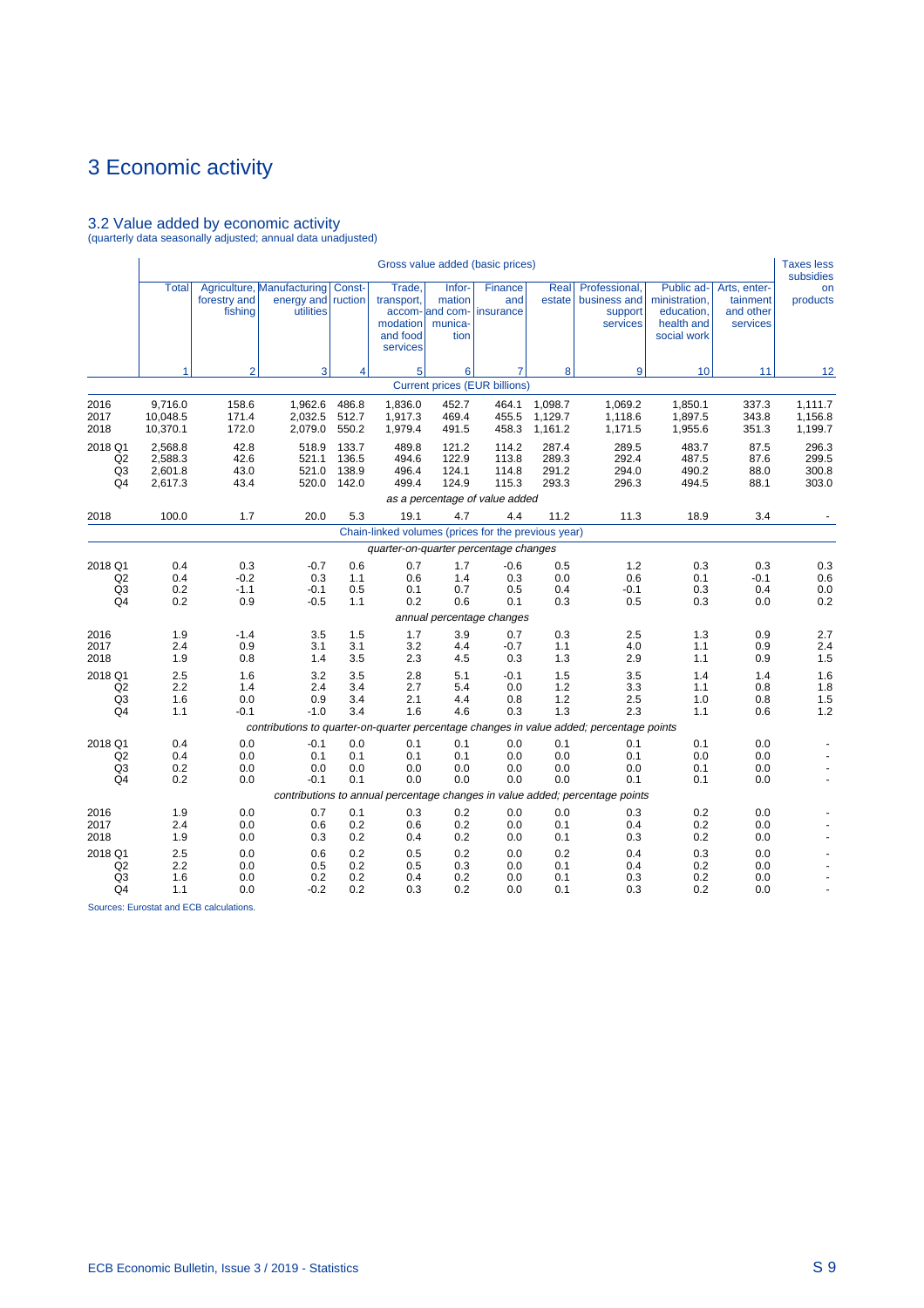3.3 Employment 1) (quarterly data seasonally adjusted; annual data unadjusted)

|                                                               | <b>Total</b>                |                          | By employment<br>status              |                                                 |                                                   |                          |                                                                            |                                         | By economic activity                 |                                |                                                      |                                                                          |                                                 |
|---------------------------------------------------------------|-----------------------------|--------------------------|--------------------------------------|-------------------------------------------------|---------------------------------------------------|--------------------------|----------------------------------------------------------------------------|-----------------------------------------|--------------------------------------|--------------------------------|------------------------------------------------------|--------------------------------------------------------------------------|-------------------------------------------------|
|                                                               |                             | Employ-                  | Self-<br>ees employed                | Agricul-<br>ture.<br>forestry<br>and<br>fishing | Manufac-<br>turing,<br>energy<br>and<br>utilities | Con-<br>struc-<br>tion   | Trade,<br>transport,<br>accom-<br>modation<br>and food munica-<br>services | Infor-<br>mation<br>and<br>com-<br>tion | Finance<br>and<br>insur-<br>ance     | <b>Real</b><br>estate          | Professional,<br>business and<br>support<br>services | Public adminis-<br>tration, edu-<br>cation, health<br>and<br>social work | Arts,<br>entertainment<br>and other<br>services |
|                                                               | 1                           | $\overline{2}$           | 3                                    | 4                                               | 5                                                 | 6                        |                                                                            | 8                                       | 9                                    | 10                             | 11                                                   | 12                                                                       | 13                                              |
|                                                               |                             |                          |                                      |                                                 |                                                   |                          | Persons employed                                                           |                                         |                                      |                                |                                                      |                                                                          |                                                 |
|                                                               |                             |                          |                                      |                                                 |                                                   |                          | as a percentage of total persons employed                                  |                                         |                                      |                                |                                                      |                                                                          |                                                 |
| 2016<br>2017<br>2018                                          | 100.0<br>100.0<br>100.0     | 85.5<br>85.8<br>86.0     | 14.5<br>14.2<br>14.0                 | 3.2<br>3.2<br>3.1                               | 14.8<br>14.7<br>14.7                              | 6.0<br>6.0<br>6.0        | 24.9<br>24.9<br>24.9                                                       | 2.8<br>2.8<br>2.9                       | 2.6<br>2.5<br>2.4                    | 1.0<br>1.0<br>1.0              | 13.5<br>13.7<br>13.8                                 | 24.2<br>24.2<br>24.1                                                     | 7.0<br>7.0<br>6.9                               |
|                                                               |                             |                          |                                      |                                                 |                                                   |                          | annual percentage changes                                                  |                                         |                                      |                                |                                                      |                                                                          |                                                 |
| 2016<br>2017<br>2018                                          | 1.4<br>1.6<br>1.5           | 1.7<br>2.0<br>1.8        | $-0.3$<br>$-0.5$<br>$-0.4$           | $-0.4$<br>$-0.6$<br>$-0.3$                      | 0.8<br>1.2<br>1.4                                 | 0.4<br>1.8<br>2.5        | 1.7<br>1.7<br>1.4                                                          | 3.0<br>3.1<br>3.1                       | $-0.2$<br>$-1.2$<br>$-1.0$           | 1.9<br>1.5<br>2.1              | 2.7<br>3.1<br>2.7                                    | 1.4<br>1.3<br>1.2                                                        | 0.7<br>1.3<br>0.6                               |
| 2018 Q1<br>Q2<br>Q <sub>3</sub><br>Q <sub>4</sub>             | 1.6<br>1.6<br>1.4<br>1.3    | 2.0<br>1.9<br>1.7<br>1.6 | $-0.7$<br>$-0.4$<br>$-0.3$<br>$-0.3$ | $-0.7$<br>$-0.4$<br>0.2<br>$-0.4$               | 1.6<br>1.7<br>1.3<br>1.2                          | 2.1<br>2.4<br>2.5<br>3.0 | 1.5<br>1.3<br>1.4<br>1.4                                                   | 2.6<br>2.7<br>3.5<br>3.5                | $-1.0$<br>$-0.9$<br>$-1.2$<br>$-0.9$ | 2.5<br>2.4<br>1.9<br>1.6       | 3.2<br>3.2<br>2.5<br>2.0                             | 1.3<br>1.3<br>1.2<br>1.1                                                 | 1.0<br>1.3<br>0.2<br>$-0.3$                     |
|                                                               |                             |                          |                                      |                                                 |                                                   |                          | <b>Hours worked</b>                                                        |                                         |                                      |                                |                                                      |                                                                          |                                                 |
|                                                               |                             |                          |                                      |                                                 |                                                   |                          | as a percentage of total hours worked                                      |                                         |                                      |                                |                                                      |                                                                          |                                                 |
| 2016<br>2017<br>2018                                          | 100.0<br>100.0<br>100.0     | 80.6<br>81.0<br>81.4     | 19.4<br>19.0<br>18.6                 | 4.3<br>4.2<br>4.2                               | 15.3<br>15.3<br>15.3                              | 6.7<br>6.7<br>6.8        | 25.8<br>25.8<br>25.7<br>annual percentage changes                          | 3.0<br>3.0<br>3.0                       | 2.6<br>2.6<br>2.5                    | 1.0<br>1.0<br>1.0              | 13.2<br>13.4<br>13.6                                 | 21.9<br>21.8<br>21.8                                                     | 6.2<br>6.2<br>6.1                               |
| 2016                                                          | 1.5                         | 1.9                      | $-0.3$                               | $-0.3$                                          | 0.9                                               | 0.7                      | 1.7                                                                        | 2.8                                     | 0.2                                  | 2.3                            | 2.9                                                  | 1.4                                                                      | 0.8                                             |
| 2017<br>2018                                                  | 1.4<br>1.6                  | 1.9<br>2.1               | $-0.8$<br>$-0.4$                     | $-1.0$<br>0.3                                   | 1.2<br>1.5                                        | 1.9<br>3.1               | 1.4<br>1.3                                                                 | 3.0<br>3.2                              | $-1.6$<br>$-0.7$                     | 2.1<br>2.3                     | 3.0<br>3.1                                           | 1.1<br>1.4                                                               | 0.7<br>0.7                                      |
| 2018 Q1<br>Q2<br>Q <sub>3</sub><br>Q <sub>4</sub>             | 1.5<br>1.8<br>1.7<br>1.5    | 2.1<br>2.3<br>2.1<br>1.9 | $-0.9$<br>$-0.5$<br>$-0.1$<br>$-0.1$ | $-0.6$<br>0.7<br>0.8<br>$-0.1$                  | 1.5<br>1.7<br>1.3<br>1.1                          | 2.2<br>2.8<br>3.5<br>3.5 | 1.2<br>1.1<br>1.4<br>1.3                                                   | 2.3<br>3.1<br>3.7<br>3.7                | $-0.9$<br>$-0.4$<br>$-0.9$<br>$-0.4$ | 3.7<br>2.2<br>2.2<br>1.1       | 3.2<br>3.7<br>3.2<br>2.4                             | 1.3<br>1.6<br>1.3<br>1.4                                                 | 0.5<br>1.8<br>0.8<br>0.7                        |
|                                                               |                             |                          |                                      |                                                 |                                                   |                          | Hours worked per person employed                                           |                                         |                                      |                                |                                                      |                                                                          |                                                 |
|                                                               |                             |                          |                                      |                                                 |                                                   |                          | annual percentage changes                                                  |                                         |                                      |                                |                                                      |                                                                          |                                                 |
| 2016<br>2017<br>2018                                          | 0.1<br>$-0.2$<br>0.1        | 0.2<br>$-0.1$<br>0.3     | 0.0<br>$-0.3$<br>0.0                 | 0.2<br>$-0.4$<br>0.6                            | 0.1<br>0.0<br>0.1                                 | 0.3<br>0.1<br>0.6        | 0.0<br>$-0.3$<br>$-0.1$                                                    | $-0.1$<br>$-0.1$<br>0.1                 | 0.4<br>$-0.4$<br>0.4                 | 0.4<br>0.6<br>0.2              | 0.1<br>$-0.1$<br>0.4                                 | 0.1<br>$-0.2$<br>0.1                                                     | 0.1<br>$-0.7$<br>0.2                            |
| 2018 Q1<br>Q <sub>2</sub><br>Q <sub>3</sub><br>Q <sub>4</sub> | $-0.1$<br>0.2<br>0.3<br>0.2 | 0.1<br>0.4<br>0.4<br>0.3 | $-0.2$<br>$-0.1$<br>0.3<br>0.2       | 0.1<br>1.1<br>0.7<br>0.3                        | $-0.1$<br>0.1<br>0.1<br>$-0.1$                    | 0.2<br>0.4<br>1.0<br>0.4 | $-0.3$<br>$-0.2$<br>0.0<br>$-0.2$                                          | $-0.2$<br>0.3<br>0.2<br>0.2             | 0.1<br>0.5<br>0.3<br>0.5             | 1.1<br>$-0.2$<br>0.3<br>$-0.5$ | 0.0<br>0.5<br>0.7<br>0.4                             | 0.0<br>0.3<br>0.1<br>0.2                                                 | $-0.6$<br>0.5<br>0.6<br>1.0                     |

Sources: Eurostat and ECB calculations. 1) Data for employment are based on the ESA 2010.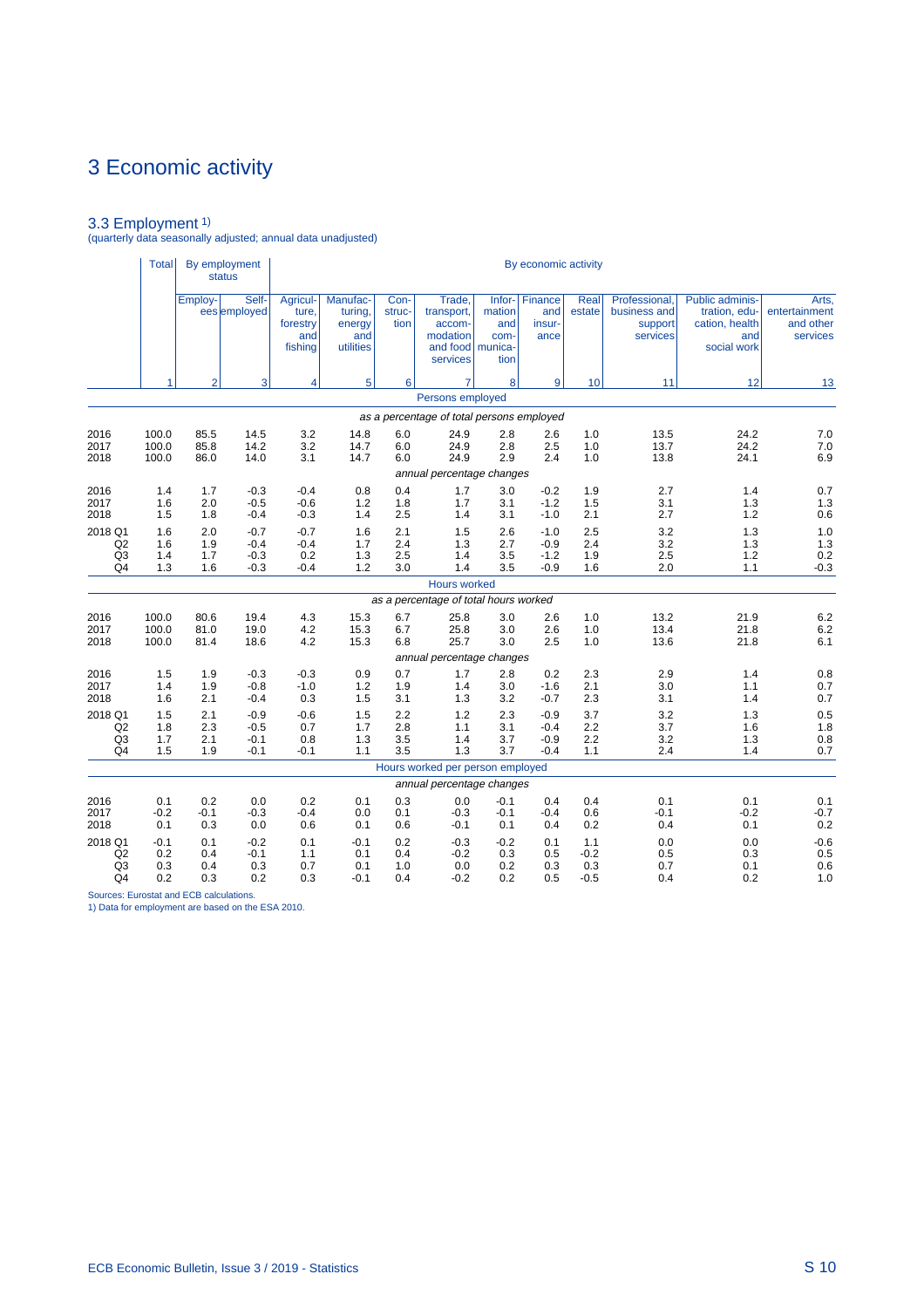# 3.4 Labour force, unemployment and job vacancies (seasonally adjusted, unless otherwise indicated)

|                                       | Labour<br>force               | Under-<br>employ-                                                           |                                      |                          |                                                         |                                      |                          | <b>Unemployment</b>              |                              |                                  |                          |                                  |                          | Job<br>vacancy           |
|---------------------------------------|-------------------------------|-----------------------------------------------------------------------------|--------------------------------------|--------------------------|---------------------------------------------------------|--------------------------------------|--------------------------|----------------------------------|------------------------------|----------------------------------|--------------------------|----------------------------------|--------------------------|--------------------------|
|                                       | millions <sup>1)</sup>        | ment,<br>$%$ of                                                             | <b>Total</b>                         |                          | Long-term<br>unemploy-                                  |                                      | By age                   |                                  |                              |                                  |                          | By gender                        |                          | rate <sup>2)</sup>       |
|                                       |                               | labour<br>force <sup>1</sup>                                                | <b>Millions</b>                      | % of<br>labour           | ment,<br>% of                                           |                                      | <b>Adult</b>             |                                  | Youth                        |                                  | Male                     |                                  | Female                   |                          |
|                                       |                               |                                                                             |                                      | force                    | labour<br>force <sup>1)</sup>                           | <b>Millions</b>                      | % of<br>labour<br>force  | <b>Millions</b>                  | % of<br>labour<br>force      | <b>Millions</b>                  | % of<br>labour<br>force  | <b>Millions</b>                  | labour<br>force          | % of % of total<br>posts |
|                                       |                               | $\overline{2}$                                                              | 3                                    | 4                        | 5                                                       | 6                                    | $\overline{7}$           | 8                                | 9                            | 10                               | 11                       | 12                               | 13                       | 14                       |
| % of total<br>in 2016                 |                               |                                                                             | 100.0                                |                          |                                                         | 81.7                                 |                          | 18.3                             |                              | 52.2                             |                          | 47.8                             |                          |                          |
| 2016<br>2017<br>2018                  | 162.028<br>162.659            | 4.3<br>4.1                                                                  | 16.257<br>14.763<br>13.392           | 10.0<br>9.1<br>8.2       | 5.0<br>4.4                                              | 13.293<br>12.095<br>10.962           | 9.0<br>8.1<br>7.4        | 2.964<br>2.668<br>2.430          | 20.9<br>18.8<br>17.0         | 8.484<br>7.638<br>6.899          | 9.7<br>8.7<br>7.9        | 7.773<br>7.125<br>6.493          | 10.4<br>9.5<br>8.6       | 1.7<br>1.9<br>2.1        |
| 2018 Q1<br>Q2<br>Q3<br>Q <sub>4</sub> | 162.591<br>163.180<br>163.709 | 4.0<br>3.9<br>3.6                                                           | 13.916<br>13.503<br>13.160<br>12.990 | 8.5<br>8.3<br>8.1<br>7.9 | 4.2<br>3.9<br>3.6                                       | 11.412<br>11.069<br>10.759<br>10.610 | 7.7<br>7.4<br>7.2<br>7.1 | 2.504<br>2.434<br>2.401<br>2.380 | 17.6<br>17.0<br>16.8<br>16.5 | 7.189<br>6.957<br>6.797<br>6.653 | 8.2<br>7.9<br>7.7<br>7.6 | 6.727<br>6.546<br>6.362<br>6.337 | 8.9<br>8.7<br>8.4<br>8.4 | 2.1<br>2.1<br>2.1<br>2.3 |
| 2018 Sep.<br>Oct.<br>Nov.<br>Dec.     |                               | $\blacksquare$<br>$\overline{\phantom{a}}$<br>٠<br>$\overline{\phantom{a}}$ | 13.119<br>13.126<br>12.984<br>12.860 | 8.0<br>8.0<br>7.9<br>7.9 | $\blacksquare$<br>$\blacksquare$<br>٠<br>$\blacksquare$ | 10.714<br>10.710<br>10.617<br>10.503 | 7.2<br>7.2<br>7.1<br>7.0 | 2.405<br>2.416<br>2.367<br>2.356 | 16.8<br>16.8<br>16.4<br>16.3 | 6.775<br>6.740<br>6.658<br>6.562 | 7.7<br>7.7<br>7.6<br>7.5 | 6.344<br>6.387<br>6.326<br>6.298 | 8.4<br>8.4<br>8.3<br>8.3 |                          |
| 2019 Jan.<br>Feb.                     | ۰                             | $\blacksquare$<br>$\overline{\phantom{a}}$                                  | 12.807<br>12.730                     | 7.8<br>7.8               | $\blacksquare$<br>٠                                     | 10.456<br>10.393                     | 7.0<br>7.0               | 2.351<br>2.337                   | 16.2<br>16.1                 | 6.535<br>6.494                   | 7.4<br>7.4               | 6.272<br>6.236                   | 8.3<br>8.2               |                          |

Sources: Eurostat and ECB calculations.

1) Not seasonally adjusted. 2) The job vacancy rate is equal to the number of job vacancies divided by the sum of the number of occupied posts and the number of job vacancies, expressed as a percentage.

### 3.5 Short-term business statistics

|                                                   |                                          |                                   | Industrial production             |                                   |                                          |                                      | Con-<br>struction           | <b>ECB</b> indicator<br>on industrial |                                | <b>Retail sales</b>            |                                |                             | <b>New</b><br>passenger                |
|---------------------------------------------------|------------------------------------------|-----------------------------------|-----------------------------------|-----------------------------------|------------------------------------------|--------------------------------------|-----------------------------|---------------------------------------|--------------------------------|--------------------------------|--------------------------------|-----------------------------|----------------------------------------|
|                                                   | <b>Total</b><br>(excluding construction) |                                   |                                   |                                   | <b>Main Industrial Groupings</b>         |                                      | produc-<br>tion             | new orders                            | Total                          | beverages,<br>tobacco          | Food, Non-food                 | Fuel                        | car regis-<br>trations                 |
|                                                   |                                          | Manu-<br>facturing                | Inter-<br>mediate<br>goods        | Capital<br>goods                  | Consumer<br>goods                        | Energy                               |                             |                                       |                                |                                |                                |                             |                                        |
|                                                   |                                          | $\overline{2}$                    | 3                                 | 4                                 | 5                                        | 6                                    | 7                           | 8                                     | 9                              | 10                             | 11                             | 12                          | 13                                     |
| % of total<br>in 2015                             | 100.0                                    | 88.7                              | 32.1                              | 34.5                              | 21.8                                     | 11.6                                 | 100.0                       | 100.0 100.0                           |                                | 40.4                           | 52.5                           | 7.1                         | 100.0                                  |
|                                                   |                                          |                                   |                                   |                                   |                                          |                                      | annual percentage changes   |                                       |                                |                                |                                |                             |                                        |
| 2016<br>2017<br>2018                              | 1.6<br>2.9<br>1.0                        | 1.8<br>3.2<br>1.3                 | 1.8<br>3.4<br>0.6                 | 2.0<br>3.9<br>2.0                 | 1.7<br>1.4<br>1.2                        | 0.5<br>1.1<br>$-1.6$                 | 3.0<br>2.9<br>2.2           | 0.6<br>7.9<br>2.6                     | 1.6<br>2.5<br>1.6              | 1.0<br>1.6<br>1.3              | 2.2<br>3.4<br>1.9              | 1.4<br>0.9<br>0.6           | 7.2<br>5.7<br>0.8                      |
| 2018 Q1<br>Q2<br>Q <sub>3</sub><br>Q <sub>4</sub> | 3.1<br>2.3<br>0.6<br>$-1.9$              | 3.5<br>2.8<br>0.8<br>$-1.7$       | 3.1<br>1.7<br>$-0.3$<br>$-2.0$    | 4.4<br>4.3<br>1.7<br>$-1.9$       | 2.5<br>2.0<br>0.9<br>$-0.5$              | 0.5<br>$-2.1$<br>$-1.2$<br>$-3.6$    | 2.6<br>2.5<br>2.2<br>1.7    | 6.6<br>3.8<br>1.4<br>$-1.0$           | 1.7<br>1.8<br>1.2<br>1.6       | 1.6<br>1.2<br>1.0<br>1.4       | 1.9<br>2.5<br>1.5<br>1.9       | 0.1<br>0.7<br>$-0.1$<br>1.5 | 5.3<br>3.2<br>3.4<br>$-9.4$            |
| 2018 Sep.<br>Oct.<br>Nov.<br>Dec.                 | 0.7<br>1.2<br>$-2.9$<br>$-4.2$           | 0.9<br>1.6<br>$-2.8$<br>$-4.0$    | $-0.3$<br>0.1<br>$-2.8$<br>$-3.5$ | 2.2<br>3.3<br>$-4.3$<br>$-4.9$    | 0.8<br>1.0<br>0.3<br>$-3.0$              | $-1.5$<br>$-2.7$<br>$-3.7$<br>$-4.3$ | 3.7<br>0.8<br>1.1<br>2.1    | 0.2<br>$-0.2$<br>1.6<br>$-4.4$        | 0.3<br>2.7<br>1.9<br>0.5       | 0.1<br>2.5<br>0.8<br>0.8       | 0.5<br>3.2<br>2.6<br>0.2       | 0.7<br>1.3<br>1.9<br>1.4    | $-21.2$<br>$-11.8$<br>$-8.9$<br>$-7.5$ |
| 2019 Jan.<br>Feb.                                 | $-1.1$                                   | $-1.9$<br>$\sim$                  | $-1.8$<br>$\cdot$                 | $-3.0$                            | 0.5                                      | 4.0                                  | $-0.7$                      | $-3.1$                                | 2.2<br>2.8                     | 1.7<br>0.6                     | 2.2<br>4.4                     | 4.0<br>1.6                  | $-2.5$<br>$-2.3$                       |
|                                                   |                                          |                                   |                                   |                                   | month-on-month percentage changes (s.a.) |                                      |                             |                                       |                                |                                |                                |                             |                                        |
| 2018 Sep.<br>Oct.<br>Nov.<br>Dec.                 | $-0.6$<br>0.1<br>$-1.5$<br>$-0.9$        | $-0.4$<br>0.1<br>$-1.6$<br>$-0.8$ | $-0.3$<br>0.2<br>$-1.1$<br>0.3    | $-0.3$<br>0.3<br>$-2.6$<br>$-1.1$ | $-0.9$<br>$-0.2$<br>$-0.5$<br>$-1.9$     | $-2.2$<br>$-1.1$<br>0.7<br>$-0.6$    | 2.0<br>$-1.5$<br>0.3<br>1.1 | $-1.3$<br>0.2<br>3.5<br>$-4.1$        | $-0.4$<br>0.7<br>0.9<br>$-1.4$ | $-0.5$<br>0.7<br>$-0.4$<br>0.1 | $-0.5$<br>0.6<br>1.5<br>$-2.3$ | 0.7<br>0.7<br>0.4<br>$-0.3$ | $-37.1$<br>9.1<br>6.7<br>2.5           |
| 2019 Jan.<br>Feb.                                 | 1.4                                      | 1.1<br>$\bullet$                  | 0.2                               | 0.9                               | 2.4                                      | 2.4                                  | $-1.4$                      | $-0.9$                                | 0.9<br>0.4                     | 0.1<br>0.1                     | 1.6<br>0.9                     | 1.5<br>$-0.7$               | 4.8<br>$-0.1$                          |

Sources: Eurostat, ECB calculations, ECB experimental statistics (col. 8) and European Automobile Manufacturers Association (col. 13).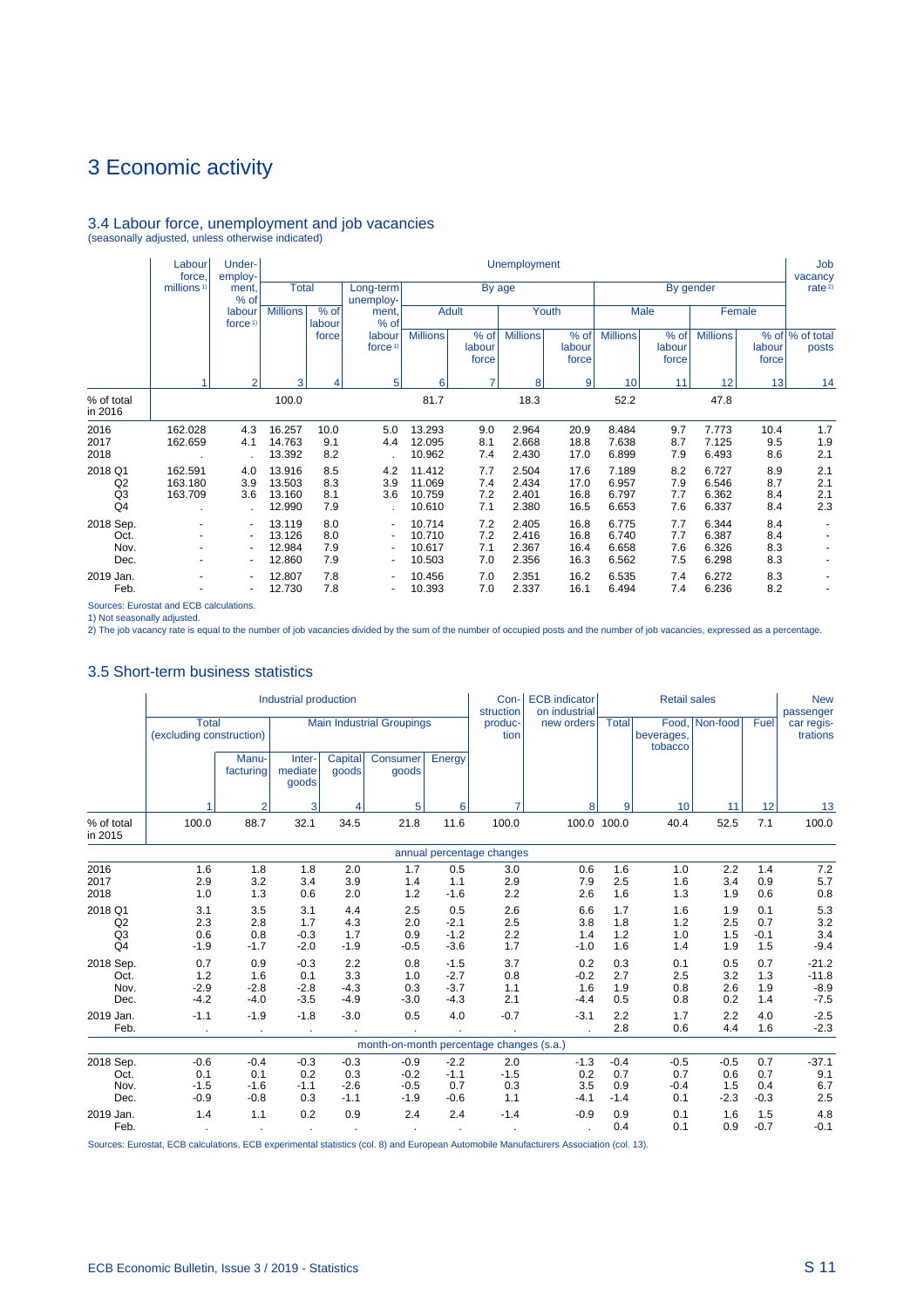#### 3.6 Opinion surveys (seasonally adjusted)

|                                 |                                               |                                              |                                  |                            | European Commission Business and Consumer Surveys<br>(percentage balances, unless otherwise indicated) |                              |                                     |                                |                                       | <b>Purchasing Managers' Surveys</b><br>(diffusion indices) |                      |                                     |
|---------------------------------|-----------------------------------------------|----------------------------------------------|----------------------------------|----------------------------|--------------------------------------------------------------------------------------------------------|------------------------------|-------------------------------------|--------------------------------|---------------------------------------|------------------------------------------------------------|----------------------|-------------------------------------|
|                                 | Economic<br>sentiment                         | <b>Manufacturing industry</b>                |                                  | Consumer<br>confidence     | Construction<br>confidence                                                                             | <b>Retail</b><br>trade       | Service industries                  |                                | Purchasing<br>Managers'               | Manu-<br>facturing                                         | activity             | <b>Business Composite</b><br>output |
|                                 | indicator<br>(long-term<br>average<br>$= 100$ | <b>Industrial</b><br>confidence<br>indicator | Capacity<br>utilisation<br>(%)   | indicator                  | indicator                                                                                              | confid-<br>ence<br>indicator | Services<br>confidence<br>indicator | Capacity<br>utilisation<br>(%) | Index (PMI)<br>for manu-<br>facturing | output                                                     | for<br>services      |                                     |
|                                 |                                               | っ                                            | 3                                | Δ                          | 5                                                                                                      | 6                            | 7                                   | 8                              | 9                                     | 10                                                         | 11                   | 12                                  |
| 1999-15                         | 99.2                                          | $-5.3$                                       | 80.7                             | $-12.3$                    | $-15.0$                                                                                                | $-8.7$                       | 7.2                                 |                                | 51.2                                  | 52.5                                                       | 53.0                 | 52.8                                |
| 2016<br>2017<br>2018            | 104.1<br>110.1<br>111.2                       | $-1.8$<br>5.5<br>6.6                         | 81.7<br>83.2<br>83.8             | $-8.6$<br>$-6.0$<br>$-5.5$ | $-16.4$<br>$-4.2$<br>6.1                                                                               | 0.6<br>2.3<br>1.3            | 11.3<br>14.6<br>15.2                | 88.9<br>89.8<br>90.3           | 52.5<br>57.4<br>54.9                  | 53.6<br>58.5<br>54.7                                       | 53.1<br>55.6<br>54.5 | 53.3<br>56.4<br>54.6                |
| 2018 Q2<br>Q3<br>Q <sub>4</sub> | 111.8<br>110.9<br>108.9                       | 7.8<br>5.9<br>3.6                            | 83.9<br>83.7<br>83.6             | $-5.2$<br>$-5.6$<br>$-6.9$ | 5.5<br>6.6<br>7.9                                                                                      | 0.5<br>1.9<br>$-0.3$         | 15.1<br>15.3<br>13.4                | 90.4<br>90.3<br>90.4           | 55.6<br>54.3<br>51.7                  | 55.1<br>54.0<br>51.0                                       | 54.5<br>54.4<br>52.8 | 54.7<br>54.3<br>52.3                |
| 2019 Q1                         | 106.0                                         | $-0.5$                                       |                                  | $-7.5$                     | 7.5                                                                                                    | $-1.0$                       | 11.5                                |                                | 49.1                                  | 49.0                                                       | 52.4                 | 51.5                                |
| 2018 Oct.<br>Nov.<br>Dec.       | 109.7<br>109.5<br>107.4                       | 4.2<br>4.4<br>2.3                            | 83.6<br>$\overline{\phantom{a}}$ | $-5.9$<br>$-6.6$<br>$-8.3$ | 8.0<br>8.3<br>7.3                                                                                      | $-0.5$<br>$-0.2$<br>$-0.1$   | 14.0<br>14.0<br>12.2                | 90.1                           | 52.0<br>51.8<br>51.4                  | 51.3<br>50.7<br>51.0                                       | 53.7<br>53.4<br>51.2 | 53.1<br>52.7<br>51.1                |
| 2019 Jan.<br>Feb.<br>Mar.       | 106.3<br>106.2<br>105.5                       | 0.6<br>$-0.4$<br>$-1.7$                      | 83.6                             | $-7.9$<br>$-7.4$<br>$-7.2$ | 8.4<br>6.6<br>7.5                                                                                      | $-2.1$<br>$-1.3$<br>0.2      | 11.0<br>12.1<br>11.3                | 90.7                           | 50.5<br>49.3<br>47.5                  | 50.5<br>49.4<br>47.2                                       | 51.2<br>52.8<br>53.3 | 51.0<br>51.9<br>51.6                |

Sources: European Commission (Directorate-General for Economic and Financial Affairs) (col. 1-8) and Markit (col. 9-12).

#### 3.7 Summary accounts for households and non-financial corporations

(current prices, unless otherwise indicated; not seasonally adjusted)

|                           |                                                         |                              |                                    | <b>Households</b>        |                                        |                           |                          |                                  |                                 |                                    | Non-financial corporations |                                        |                          |
|---------------------------|---------------------------------------------------------|------------------------------|------------------------------------|--------------------------|----------------------------------------|---------------------------|--------------------------|----------------------------------|---------------------------------|------------------------------------|----------------------------|----------------------------------------|--------------------------|
|                           | Saving <sup>1</sup><br>ratio<br>$(gross)$ <sup>1)</sup> | <b>Debt</b><br>ratio         | Real gross<br>disposable<br>income | Financial<br>investment  | Non-financial<br>investment<br>(gross) | <b>Net</b><br>worth<br>2) | Hous-<br>ing<br>wealth   | Profit<br>share <sup>3)</sup>    | <b>Saving</b><br>ratio<br>(net) | <b>Debt</b><br>ratio <sup>4)</sup> | Financial<br>investment    | Non-financial<br>investment<br>(gross) | Finan-<br>cing           |
|                           | Percentage of<br>gross disposable<br>income (adjusted)  |                              |                                    |                          | Annual percentage changes              |                           |                          | Percentage of net<br>value added |                                 | Percent-<br>age of<br><b>GDP</b>   |                            | Annual percentage changes              |                          |
|                           |                                                         | $\mathcal{P}$                | 3 <sup>1</sup>                     |                          | 5                                      | 6                         |                          | 8                                | 9                               | 10                                 | 11                         | 12                                     | 13                       |
| 2015<br>2016<br>2017      | 12.2<br>12.1<br>11.8                                    | 94.1<br>94.3<br>94.0         | 1.6<br>1.8<br>1.4                  | 2.0<br>2.0<br>2.0        | 1.2<br>5.7<br>6.9                      | 3.2<br>3.3<br>4.1         | 2.0<br>2.7<br>4.2        | 34.7<br>35.4<br>34.8             | 5.9<br>7.6<br>6.9               | 138.5<br>138.8<br>137.9            | 5.0<br>4.9<br>3.8          | 7.9<br>6.3<br>5.0                      | 2.9<br>2.9<br>2.3        |
| 2018 Q1<br>Q2<br>Q3<br>Q4 | 11.8<br>11.9<br>12.0<br>12.1                            | 93.7<br>93.7<br>93.5<br>93.3 | 1.8<br>2.1<br>1.4<br>1.6           | 1.9<br>1.9<br>1.9<br>1.9 | 4.9<br>8.0<br>7.9<br>8.3               | 3.8<br>3.9<br>3.8<br>2.7  | 4.7<br>4.8<br>5.0<br>4.9 | 34.9<br>35.0<br>34.7<br>34.6     | 7.0<br>6.9<br>6.9<br>6.6        | 137.6<br>138.3<br>138.0<br>137.0   | 3.1<br>3.2<br>2.9<br>2.2   | $-0.3$<br>1.6<br>8.7<br>12.4           | 1.8<br>1.8<br>1.7<br>1.4 |

Sources: ECB and Eurostat.

1) Based on four-quarter cumulated sums of both saving and gross disposable income (adjusted for the change in the net equity of households in pension fund reserves).

2) Financial assets (net of financial liabilities) and non-financial assets. Non-financial assets consist mainly of housing wealth (residential structures and land). They also include<br>- non-financial assets of unincorporat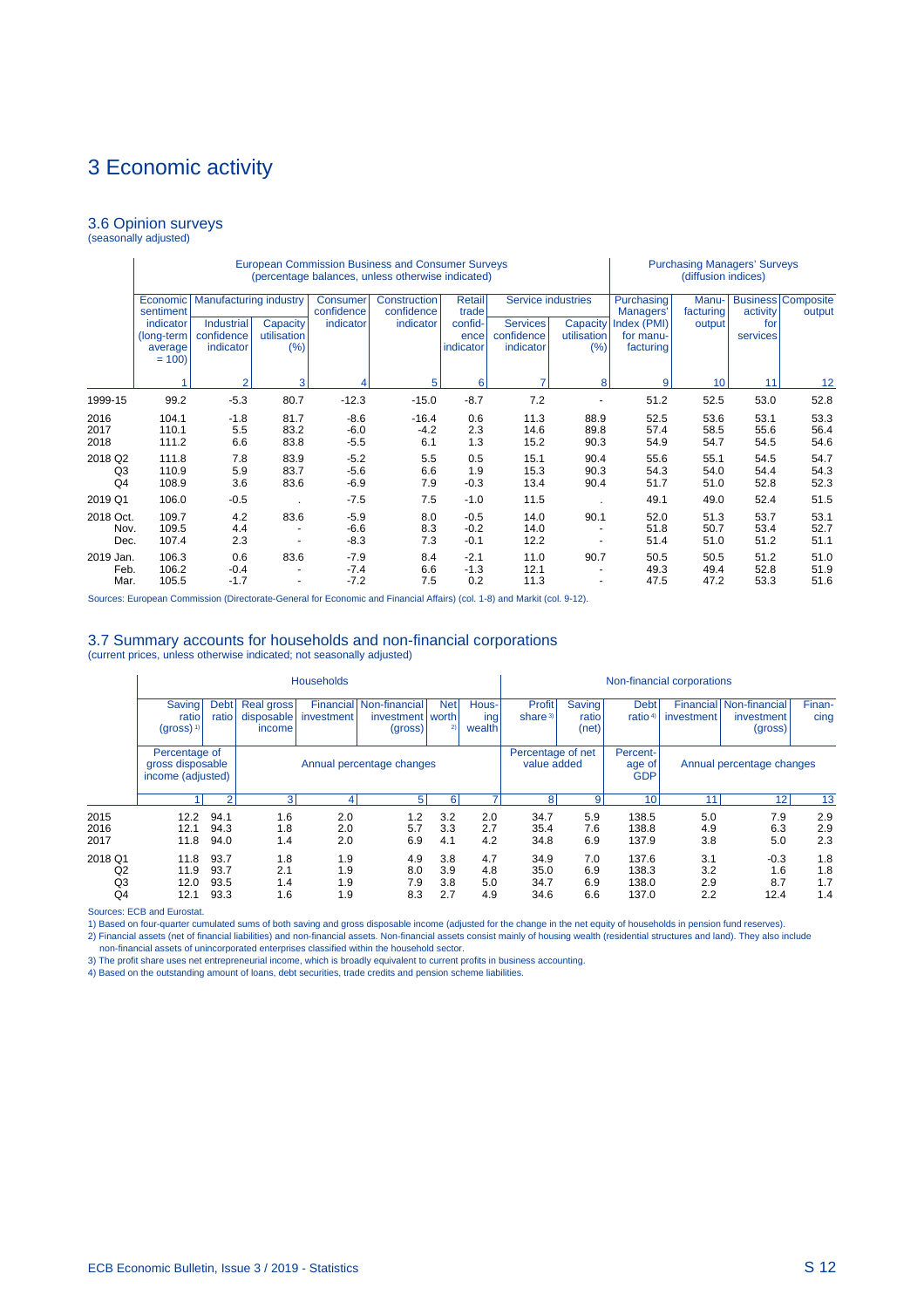#### Current account the community of the community of the Capital Capital Capital account  $1$  account  $1$  account  $1$  account  $1$ Total Goods Gervices Primary income Secondary income Credit Debit Net Credit Debit Credit Credit Debit Credit Debit Credit Debit Credit Credit Debit 1 2 3 4 5 6 7 8 9 10 11 12 13 2018 Q1 1,001.5 902.9 98.6 572.2 494.0 220.8 192.3 179.8 157.2 28.7 59.5 12.6 6.4 Q2 1,022.0 934.1 87.9 575.5 507.4 222.5 193.8 196.1 169.0 27.9 63.9 8.3 8.8 Q3 1,035.5 966.8 68.7 586.2 525.5 229.4 203.9 191.5 168.8 28.4 68.7 8.7 5.8 Q4 1,045.4 965.5 79.9 598.6 528.7 231.1 206.2 186.2 155.9 29.6 74.7 21.9 33.6 2018 Aug. 350.3 319.3 31.1 197.5 174.6 77.2 67.8 65.7 54.6 9.9 22.2 3.2 1.7 Sep. 345.4 326.9 18.4 195.6 177.3 76.8 68.3 63.7 58.3 9.4 23.1 2.5 2.2 Oct. 352.7 322.5 30.2 203.0 180.6 75.0 67.0 65.2 51.2 9.5 23.8 3.3 9.6 Nov. 350.9 325.1 25.8 198.4 175.1 79.1 69.7 62.9 54.9 10.5 25.4 4.1 10.6 Dec. 341.8 317.9 23.9 197.2 173.0 77.0 69.6 58.0 49.8 9.6 25.6 14.5 13.4 2019 Jan. 357.4 320.6 36.8 201.1 176.3 77.4 69.1 68.7 54.1 10.2 21.1 3.8 2.1 12-month cumulated transactions 2019 Jan. 4,124.5 3,785.9 338.6 2,339.3 2,064.3 907.0 801.9 762.9 651.1 115.3 268.5 49.1 54.6 12-month cumulated transactions as a percentage of GDP 2019 Jan. 35.6 32.7 2.9 20.2 17.8 7.8 6.9 6.6 5.6 1.0 2.3 0.4 0.5

#### 3.8 Euro area balance of payments, current and capital accounts (EUR billions; seasonally adjusted unless otherwise indicated; transactions)

1) The capital account is not seasonally adjusted.

#### 3.9 Euro area external trade in goods 1) , values and volumes by product group 2) (seasonally adjusted, unless otherwise indicated)

|                                                   |                                                 | Total (n.s.a.)                               |                                                    |                                                    | Exports (f.o.b.)                                   |                                                    |                                                    |                                                    |                                                                            |                                                    | $Imports$ (c.i.f.)                                 |                                                    |                                                 |
|---------------------------------------------------|-------------------------------------------------|----------------------------------------------|----------------------------------------------------|----------------------------------------------------|----------------------------------------------------|----------------------------------------------------|----------------------------------------------------|----------------------------------------------------|----------------------------------------------------------------------------|----------------------------------------------------|----------------------------------------------------|----------------------------------------------------|-------------------------------------------------|
|                                                   |                                                 |                                              |                                                    | <b>Total</b>                                       |                                                    |                                                    | Memo item:                                         |                                                    | <b>Total</b>                                                               |                                                    |                                                    | Memo items:                                        |                                                 |
|                                                   |                                                 | Exports   Imports                            |                                                    | Intermediate<br>goods                              | Capital<br>goods                                   | Consump-<br>tion<br>goods                          | Manu-<br>facturing                                 |                                                    | Intermediate<br>goods                                                      | Capital<br>goods                                   | Consump-<br>tion<br>goods                          | Manu-<br>facturing                                 | Oil                                             |
|                                                   | 1                                               | 2                                            | 3                                                  |                                                    | 5                                                  | 6                                                  |                                                    | 8                                                  | 9                                                                          | 10                                                 | 11                                                 | 12                                                 | 13                                              |
|                                                   |                                                 |                                              |                                                    |                                                    |                                                    |                                                    |                                                    |                                                    | Values (EUR billions; annual percentage changes for columns 1 and 2)       |                                                    |                                                    |                                                    |                                                 |
| 2018 Q1<br>Q <sub>2</sub><br>Q3<br>Q <sub>4</sub> | 2.1<br>4.3<br>4.7<br>3.9                        | 2.3<br>6.1<br>10.4<br>7.8                    | 561.2<br>565.9<br>572.7<br>580.1                   | 270.5<br>271.2<br>277.6<br>278.0                   | 113.9<br>117.8<br>117.4<br>122.8                   | 167.8<br>166.7<br>166.9<br>168.3                   | 470.4<br>474.0<br>478.1<br>484.9                   | 503.9<br>515.2<br>531.2<br>535.7                   | 291.9<br>300.8<br>309.6<br>309.5                                           | 81.2<br>79.9<br>86.2<br>87.5                       | 123.6<br>126.9<br>126.9<br>130.4                   | 357.3<br>364.1<br>373.6<br>379.5                   | 65.2<br>65.7<br>68.6<br>66.4                    |
| 2018 Aug.<br>Sep.<br>Oct.<br>Nov.<br>Dec.         | 5.5<br>$-0.5$<br>11.1<br>2.3<br>$-1.9$          | 9.0<br>7.9<br>14.9<br>5.5<br>2.7             | 192.7<br>190.7<br>194.1<br>192.7<br>193.3          | 93.5<br>92.4<br>93.6<br>92.7<br>91.6               | 38.9<br>39.4<br>40.4<br>40.3<br>42.1               | 56.5<br>55.4<br>56.2<br>55.9<br>56.2               | 161.2<br>160.1<br>161.1<br>162.1<br>161.6          | 176.4<br>177.7<br>180.9<br>177.6<br>177.3          | 102.7<br>103.4<br>105.9<br>102.1<br>101.4                                  | 28.3<br>29.3<br>29.2<br>28.7<br>29.7               | 42.2<br>42.3<br>44.1<br>43.6<br>42.8               | 123.8<br>125.0<br>126.8<br>126.5<br>126.2          | 23.0<br>22.7<br>24.2<br>21.2<br>21.0            |
| 2019 Jan.                                         | 2.4                                             | 3.4                                          | 194.8                                              |                                                    |                                                    |                                                    | 163.3                                              | 177.8                                              |                                                                            |                                                    |                                                    | 125.5                                              |                                                 |
|                                                   |                                                 |                                              |                                                    |                                                    |                                                    |                                                    |                                                    |                                                    | Volume indices (2000 = 100; annual percentage changes for columns 1 and 2) |                                                    |                                                    |                                                    |                                                 |
| 2018 Q1<br>Q2<br>Q3<br>Q <sub>4</sub>             | 2.3<br>3.0<br>1.0<br>0.1                        | 2.6<br>2.8<br>2.0<br>1.7                     | 125.8<br>125.6<br>125.3<br>126.0                   | 125.6<br>124.3<br>125.3<br>124.7                   | 123.3<br>126.7<br>124.8<br>129.2                   | 131.5<br>129.5<br>127.7<br>127.7                   | 126.3<br>126.3<br>125.9<br>126.4                   | 114.4<br>115.3<br>115.4<br>115.9                   | 115.1<br>115.5<br>114.8<br>115.0                                           | 113.6<br>112.2<br>118.0<br>117.2                   | 115.1<br>118.4<br>115.4<br>117.7                   | 117.6<br>119.4<br>120.1<br>120.4                   | 110.4<br>101.8<br>99.6<br>100.7                 |
| 2018 July<br>Aug.<br>Sep.<br>Oct.<br>Nov.<br>Dec. | 6.3<br>1.7<br>$-4.7$<br>6.9<br>$-1.6$<br>$-5.1$ | 7.0<br>0.4<br>$-1.3$<br>5.3<br>$-0.7$<br>0.3 | 124.7<br>126.6<br>124.5<br>126.9<br>125.4<br>125.7 | 124.5<br>126.8<br>124.8<br>126.2<br>124.6<br>123.4 | 125.5<br>124.3<br>124.7<br>128.7<br>127.3<br>131.7 | 126.7<br>129.8<br>126.5<br>128.5<br>127.0<br>127.7 | 124.3<br>127.5<br>126.0<br>127.0<br>126.8<br>125.5 | 116.1<br>115.4<br>114.6<br>116.5<br>114.7<br>116.5 | 115.6<br>114.9<br>113.8<br>115.9<br>113.3<br>115.8                         | 119.1<br>117.0<br>117.9<br>118.9<br>114.3<br>118.3 | 116.4<br>115.0<br>114.8<br>119.6<br>117.5<br>115.9 | 121.1<br>119.6<br>119.5<br>121.7<br>119.8<br>119.7 | 100.6<br>102.5<br>95.5<br>98.2<br>95.0<br>109.0 |

Sources: ECB and Eurostat.

1) Differences between ECB's b.o.p. goods (Table 3.8) and Eurostat's trade in goods (Table 3.9) are mainly due to different definitions.

2) Product groups as classified in the Broad Economic Categories.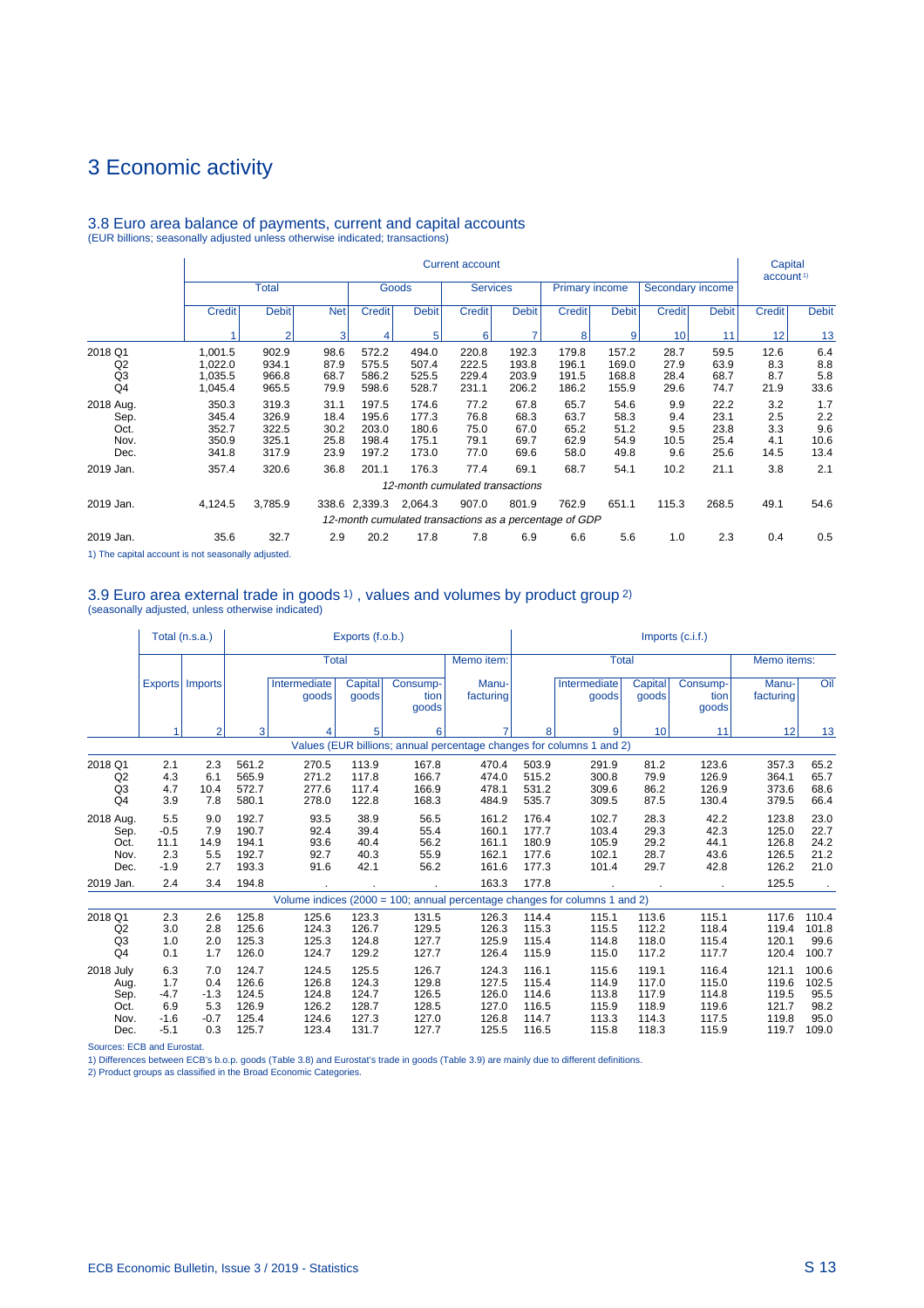#### 4.1 Harmonised Index of Consumer Prices 1) (annual percentage changes, unless otherwise indicated)

|                                |                           |                   | <b>Total</b>                                                    |                      |                   |                      |                   |                          | Total (s.a.; percentage change vis-à-vis previous period) <sup>2)</sup> |                      |                   | <b>Administered prices</b>                               |                             |
|--------------------------------|---------------------------|-------------------|-----------------------------------------------------------------|----------------------|-------------------|----------------------|-------------------|--------------------------|-------------------------------------------------------------------------|----------------------|-------------------|----------------------------------------------------------|-----------------------------|
|                                | Index:<br>2015<br>$= 100$ |                   | <b>Total</b><br><b>Total</b><br>excluding<br>food and<br>energy | Goods                | <b>Services</b>   | <b>Total</b>         | Processed<br>food | Unpro-<br>cessed<br>food | Non-energy<br>industrial<br>goods                                       | Energy<br>(n.s.a.)   | <b>Services</b>   | <b>Total HICP</b><br>excluding<br>administered<br>prices | Admini-<br>stered<br>prices |
|                                |                           | $\overline{2}$    | 3                                                               |                      | 5                 | 6                    | ۰,                | 8                        | 9                                                                       | 10                   | 11                | 12                                                       | 13                          |
| % of total<br>in 2019          | 100.0 100.0               |                   | 70.9                                                            | 55.5                 | 44.5              | 100.0                | 14.5              | 4.5                      | 26.4                                                                    | 10.1                 | 44.5              | 83.6                                                     | 16.4                        |
| 2016<br>2017<br>2018           | 100.2<br>101.8<br>103.6   | 0.2<br>1.5<br>1.8 | 0.8<br>1.0<br>1.0                                               | $-0.4$<br>1.6<br>2.0 | 1.1<br>1.4<br>1.5 |                      |                   |                          |                                                                         |                      |                   | 0.2<br>1.6<br>1.7                                        | 0.3<br>1.0<br>2.1           |
| 2018 Q2<br>Q3<br>Q4            | 103.8<br>104.1<br>104.3   | 1.7<br>2.1<br>1.9 | 1.0<br>1.0<br>1.0                                               | 2.0<br>2.6<br>2.3    | 1.4<br>1.5<br>1.5 | 0.6<br>0.5<br>0.3    | 0.7<br>0.4<br>0.3 | 1.0<br>0.5<br>0.3        | 0.0<br>0.1<br>0.1                                                       | 1.9<br>2.7<br>1.6    | 0.5<br>0.3<br>0.2 | 1.7<br>2.1<br>1.8                                        | 1.6<br>2.4<br>2.8           |
| 2019 Q1                        | 103.5                     | 1.4               | 1.0                                                             |                      | 1.4               | 0.0                  | 0.6               | 0.1                      | 0.1                                                                     | $-2.4$               | 0.3               |                                                          |                             |
| 2018 Oct.<br>Nov.<br>Dec.      | 104.7<br>104.1<br>104.1   | 2.3<br>1.9<br>1.5 | 1.2<br>0.9<br>0.9                                               | 2.7<br>2.4<br>1.7    | 1.7<br>1.4<br>1.3 | 0.2<br>0.0<br>$-0.3$ | 0.1<br>0.1<br>0.0 | $-0.4$<br>$-0.6$<br>0.2  | 0.0<br>0.0<br>0.0                                                       | 1.8<br>0.0<br>$-3.3$ | 0.1<br>0.0<br>0.1 | 2.2<br>1.8<br>1.3                                        | 2.8<br>2.8<br>2.7           |
| 2019 Jan.<br>Feb.<br>Mar. $3)$ | 103.0<br>103.3<br>104.4   | 1.4<br>1.5<br>1.4 | 1.1<br>1.0<br>0.8                                               | 1.2<br>1.6           | 1.6<br>1.4<br>1.1 | 0.0<br>0.2<br>0.1    | 0.3<br>0.2<br>0.4 | 0.0<br>0.9<br>$-1.3$     | 0.1<br>0.0<br>$-0.2$                                                    | $-0.9$<br>0.6<br>0.8 | 0.1<br>0.0<br>0.2 | 1.2<br>1.3                                               | 2.4<br>2.3                  |

|                                 |                   |                                                     |                          | Goods                |                                   |                      |                   |                   |                   | <b>Services</b>            |                               |                     |
|---------------------------------|-------------------|-----------------------------------------------------|--------------------------|----------------------|-----------------------------------|----------------------|-------------------|-------------------|-------------------|----------------------------|-------------------------------|---------------------|
|                                 |                   | Food (including alcoholic<br>beverages and tobacco) |                          |                      | Industrial goods                  |                      | <b>Housing</b>    |                   | <b>Transport</b>  | Communi-<br>cation         | Recreation<br>and<br>personal | Miscel-<br>laneous  |
|                                 |                   | <b>Total Processed</b><br>food                      | Unpro-<br>cessed<br>food | <b>Total</b>         | Non-energy<br>industrial<br>goods | Energy               |                   | <b>Rents</b>      |                   |                            | care                          |                     |
|                                 | 14                | 15                                                  | 16                       | 17                   | 18                                | 19                   | 20                | 21                | 22                | 23                         | 24                            | 25                  |
| % of total<br>in 2019           | 19.0              | 14.5                                                | 4.5                      | 36.5                 | 26.4                              | 10.1                 | 11.0              | 6.5               | 7.2               | 2.6                        | 15.3                          | 8.4                 |
| 2016<br>2017<br>2018            | 0.9<br>1.8<br>2.2 | 0.6<br>1.5<br>2.1                                   | 1.4<br>2.4<br>2.3        | $-1.1$<br>1.5<br>1.9 | 0.4<br>0.3<br>0.3                 | $-5.1$<br>4.9<br>6.4 | 1.1<br>1.3<br>1.2 | 1.1<br>1.2<br>1.2 | 0.8<br>2.1<br>1.5 | 0.0<br>$-1.1$<br>$-0.1$    | 1.3<br>2.1<br>2.0             | $1.2$<br>0.8<br>1.4 |
| 2018 Q2<br>Q <sub>3</sub><br>Q4 | 2.6<br>2.5<br>2.0 | 2.3<br>2.1<br>1.9                                   | 3.3<br>3.8<br>2.0        | 1.6<br>2.7<br>2.4    | 0.2<br>0.2<br>0.2                 | 5.6<br>9.5<br>8.4    | 1.2<br>1.1<br>1.2 | 1.2<br>1.1<br>1.1 | 1.3<br>1.4<br>1.5 | 0.1<br>0.2<br>$-0.3$       | 1.9<br>2.2<br>1.9             | 1.3<br>1.3<br>1.7   |
| 2019 Q1                         | 2.0               | 2.0                                                 | 1.9                      | $\bullet$            | 0.3                               | 3.8                  |                   |                   | $\cdot$           | $\blacksquare$             | $\cdot$                       |                     |
| 2018 Oct.<br>Nov.<br>Dec.       | 2.2<br>1.9<br>1.8 | 2.1<br>2.0<br>1.7                                   | 2.4<br>1.8<br>1.8        | 3.0<br>2.6<br>1.6    | 0.2<br>0.2<br>0.2                 | 10.8<br>9.1<br>5.5   | 1.2<br>1.2<br>1.2 | 1.1<br>1.1<br>1.1 | 1.8<br>1.6<br>1.2 | $-0.2$<br>$-0.5$<br>$-0.3$ | 2.5<br>1.5<br>1.6             | 1.7<br>1.7<br>1.7   |
| 2019 Jan.<br>Feb.<br>Mar. $3)$  | 1.8<br>2.3<br>1.8 | 1.8<br>2.1<br>2.0                                   | 1.8<br>2.9<br>1.2        | 1.0<br>1.3           | 0.3<br>0.4<br>0.2                 | 2.7<br>3.6<br>5.3    | 1.2<br>1.2        | 1.1<br>1.2        | 1.6<br>1.3        | $-0.4$<br>$-0.8$           | 2.2<br>1.8                    | 1.5<br>1.5          |

Sources: Eurostat and ECB calculations.

1) Data refer to the changing composition of the euro area.<br>2) In May 2016 the ECB started publishing enhanced seasonally adjusted HICP series for the euro area, following a review of the seasonal adjustment approach as de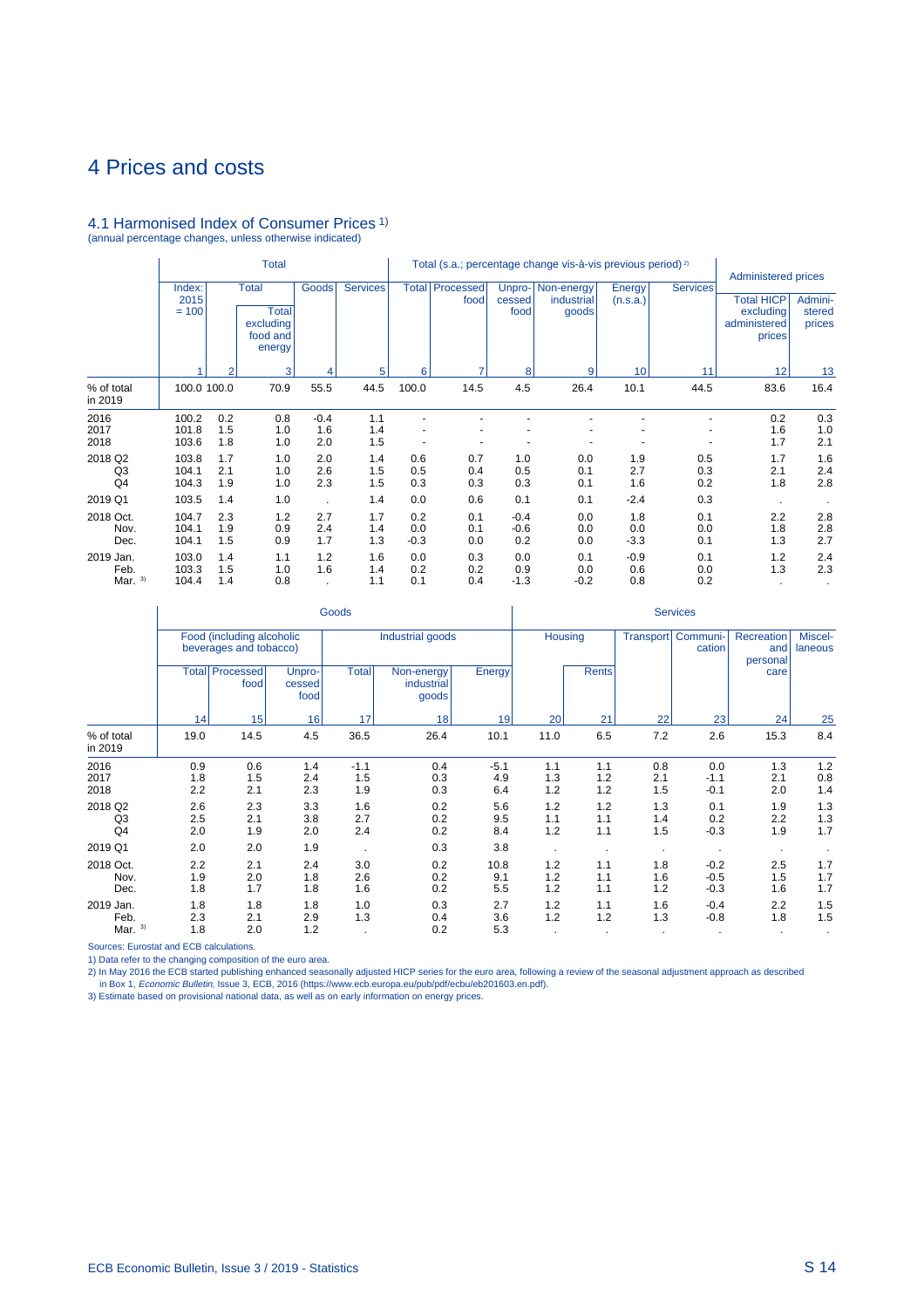### 4.2 Industry, construction and property prices

(annual percentage changes, unless otherwise indicated)

|                                                   |                                  |                          |                          |                          | Industrial producer prices excluding construction <sup>1)</sup> |                          |                          |                                   |                          |                             | Con-<br>struction        | <b>Residential</b><br>property | Experimental<br>indicator of |
|---------------------------------------------------|----------------------------------|--------------------------|--------------------------|--------------------------|-----------------------------------------------------------------|--------------------------|--------------------------|-----------------------------------|--------------------------|-----------------------------|--------------------------|--------------------------------|------------------------------|
|                                                   | <b>Total</b><br>(index:          |                          | <b>Total</b>             |                          | Industry excluding construction and energy                      |                          |                          |                                   |                          | Energy                      | 2)                       | prices <sup>3)</sup>           | commercial<br>property       |
|                                                   | $2015 = 100$                     |                          | Manu-<br>facturing       | <b>Total</b>             | Intermediate<br>goods                                           | <b>Capital</b><br>goods  |                          | Consumer goods                    |                          |                             |                          |                                | prices <sup>3)</sup>         |
|                                                   |                                  |                          |                          |                          |                                                                 |                          | <b>Total</b>             | Food,<br>beverages<br>and tobacco | Non-<br>food             |                             |                          |                                |                              |
|                                                   |                                  | 2                        | 3                        | 4                        | 5                                                               | 6                        |                          | 8                                 | 9                        | 10                          | 11                       | 12                             | 13                           |
| % of total<br>in 2015                             | 100.0 100.0                      |                          | 77.3                     | 72.1                     | 28.9                                                            | 20.7                     | 22.5                     | 16.5                              | 5.9                      | 27.9                        |                          |                                |                              |
| 2016                                              | 97.9                             | $-2.1$                   | $-1.4$                   | $-0.5$                   | $-1.6$                                                          | 0.5                      | 0.0                      | 0.0                               | 0.0                      | $-6.9$                      | 0.7                      | 3.4                            | 5.0                          |
| 2017<br>2018                                      | 100.8<br>104.0                   | 3.0<br>3.2               | 3.0<br>2.5               | 2.1<br>1.5               | 3.2<br>2.7                                                      | 0.9<br>1.0               | 1.9<br>0.4               | 2.8<br>0.2                        | 0.2<br>0.7               | 5.7<br>8.1                  | 2.0<br>2.4               | 3.7                            | 5.1                          |
| 2018 Q1<br>Q2<br>Q <sub>3</sub><br>Q <sub>4</sub> | 102.4<br>103.1<br>104.9<br>105.7 | 1.7<br>2.8<br>4.3<br>4.0 | 1.6<br>2.6<br>3.2<br>2.3 | 1.5<br>1.4<br>1.5<br>1.4 | 2.4<br>2.5<br>3.1<br>2.5                                        | 0.9<br>1.0<br>1.1<br>1.1 | 0.8<br>0.3<br>0.1<br>0.3 | 1.0<br>0.1<br>$-0.3$<br>$-0.2$    | 0.5<br>0.6<br>0.7<br>0.8 | 2.0<br>6.7<br>12.5<br>11.1  | 2.1<br>2.2<br>2.9<br>2.3 | 4.3<br>4.2<br>4.3              | 4.6<br>3.4                   |
| 2018 Sep.<br>Oct.<br>Nov.<br>Dec.                 | 105.4<br>106.2<br>105.9<br>105.1 | 4.6<br>4.9<br>4.0<br>3.0 | 3.0<br>3.2<br>2.3<br>1.5 | 1.5<br>1.5<br>1.5<br>1.3 | 2.9<br>2.7<br>2.6<br>2.2                                        | 1.1<br>1.2<br>1.2<br>1.1 | 0.0<br>0.2<br>0.2<br>0.4 | $-0.4$<br>$-0.3$<br>$-0.2$<br>0.0 | 0.7<br>0.8<br>0.8<br>0.8 | 13.0<br>14.6<br>11.0<br>7.8 |                          |                                |                              |
| 2019 Jan.<br>Feb.                                 | 105.4<br>105.5                   | 2.9<br>3.0               | 1.0<br>1.5               | 1.2<br>1.2               | 1.7<br>1.3                                                      | 1.4<br>1.5               | 0.4<br>0.6               | 0.0<br>0.0                        | 1.0<br>1.1               | 7.4<br>8.0                  |                          |                                |                              |

Sources: Eurostat, ECB calculations, and ECB calculations based on MSCI data and national sources (col. 13).

1) Domestic sales only.<br>2) Input prices for residential buildings.<br>3) Experimental data based on non-harmonised sources (see https://www.ecb.europa.eu/stats/ecb\_statistics/governance\_and\_quality\_framework/html/experimental

# 4.3 Commodity prices and GDP deflators (annual percentage changes, unless otherwise indicated)

|                                 |                           |                   |                   |                             | <b>GDP</b> deflators                |                                               |                       |                                                      | Oil prices<br>(EUR per |                         |                            | Non-energy commodity prices (EUR) |                         |                            |                       |
|---------------------------------|---------------------------|-------------------|-------------------|-----------------------------|-------------------------------------|-----------------------------------------------|-----------------------|------------------------------------------------------|------------------------|-------------------------|----------------------------|-----------------------------------|-------------------------|----------------------------|-----------------------|
|                                 | <b>Total</b><br>(s.a.;    | <b>Total</b>      |                   |                             | Domestic demand                     |                                               | Exports <sup>1)</sup> | Imports <sup>1)</sup>                                | barrel)                |                         |                            | Import-weighted <sup>2)</sup>     |                         | Use-weighted <sup>2)</sup> |                       |
|                                 | index:<br>2010<br>$= 100$ |                   | <b>Total</b>      | Private<br>consump-<br>tion | Govern-<br>ment<br>consump-<br>tion | <b>Gross</b><br>fixed<br>capital<br>formation |                       |                                                      |                        | <b>Total</b>            | Food                       | Non-food                          | <b>Total</b>            |                            | Food Non-food         |
|                                 |                           | $\overline{2}$    | 3                 | 4                           | 5                                   | 6 <sub>1</sub>                                | 7                     | 8 <sup>1</sup>                                       | 9                      | 10 <sup>1</sup>         | 11                         | 12                                | 13                      | 14                         | 15                    |
| % of total                      |                           |                   |                   |                             |                                     |                                               |                       |                                                      |                        | 100.0                   | 45.4                       |                                   | 54.6 100.0              | 50.4                       | 49.6                  |
| 2016<br>2017<br>2018            | 106.8<br>108.0<br>109.5   | 0.8<br>1.1<br>1.4 | 0.4<br>1.5<br>1.8 | 0.4<br>1.4<br>1.5           | 0.5<br>1.4<br>1.7                   | 0.7<br>1.5<br>2.1                             | $-1.4$<br>1.9<br>1.4  | $-2.4$<br>3.0<br>2.3                                 | 39.9<br>48.1<br>60.4   | $-2.0$<br>5.8<br>$-0.9$ | $-1.4$<br>$-3.5$<br>$-6.3$ | $-2.8$<br>16.6<br>4.3             | $-3.1$<br>6.7<br>$-0.2$ | $-3.7$<br>$-1.6$<br>$-5.5$ | $-2.3$<br>17.8<br>5.7 |
| 2018 Q2<br>Q3<br>Q <sub>4</sub> | 109.3<br>109.7<br>110.1   | 1.3<br>1.4<br>1.5 | 1.8<br>2.1<br>1.9 | 1.5<br>1.8<br>1.7           | 1.8<br>1.9<br>1.8                   | 1.9<br>2.4<br>2.4                             | 1.1<br>2.3<br>1.9     | 2.0<br>3.9<br>2.8                                    | 62.6<br>64.8<br>59.5   | 2.1<br>2.0<br>1.9       | $-6.0$<br>$-3.4$<br>0.1    | 10.3<br>7.1<br>3.6                | 1.9<br>3.1<br>2.3       | $-6.3$<br>$-2.2$<br>0.2    | 11.7<br>8.8<br>4.4    |
| 2019 Q1                         |                           |                   |                   |                             |                                     |                                               |                       | $\bullet$                                            | 55.6                   | 3.3                     | 3.9                        | 2.8                               | 4.0                     | 5.3                        | 2.7                   |
| 2018 Oct.<br>Nov.<br>Dec.       |                           |                   |                   |                             |                                     |                                               |                       | $\overline{\phantom{a}}$<br>$\overline{\phantom{a}}$ | 70.1<br>57.4<br>49.8   | 2.6<br>1.7<br>1.5       | $-0.9$<br>$-0.9$<br>2.0    | 5.7<br>4.1<br>1.1                 | 2.9<br>1.7<br>2.2       | $-0.4$<br>$-1.2$<br>2.4    | 6.4<br>4.8<br>2.1     |
| 2019 Jan.<br>Feb.<br>Mar.       |                           |                   |                   |                             |                                     |                                               |                       | $\overline{\phantom{a}}$                             | 51.9<br>56.5<br>58.8   | 1.2<br>4.2<br>4.4       | 3.9<br>5.1<br>2.6          | $-1.1$<br>3.5<br>6.0              | 1.5<br>4.5<br>6.0       | 3.8<br>5.7<br>6.4          | $-0.7$<br>3.3<br>5.5  |

Sources: Eurostat, ECB calculations and Bloomberg (col. 9).

1) Deflators for exports and imports refer to goods and services and include cross-border trade within the euro area.<br>2) Import-weighted: weighted according to 2009-11 average import structure; use-weighted: weighted accor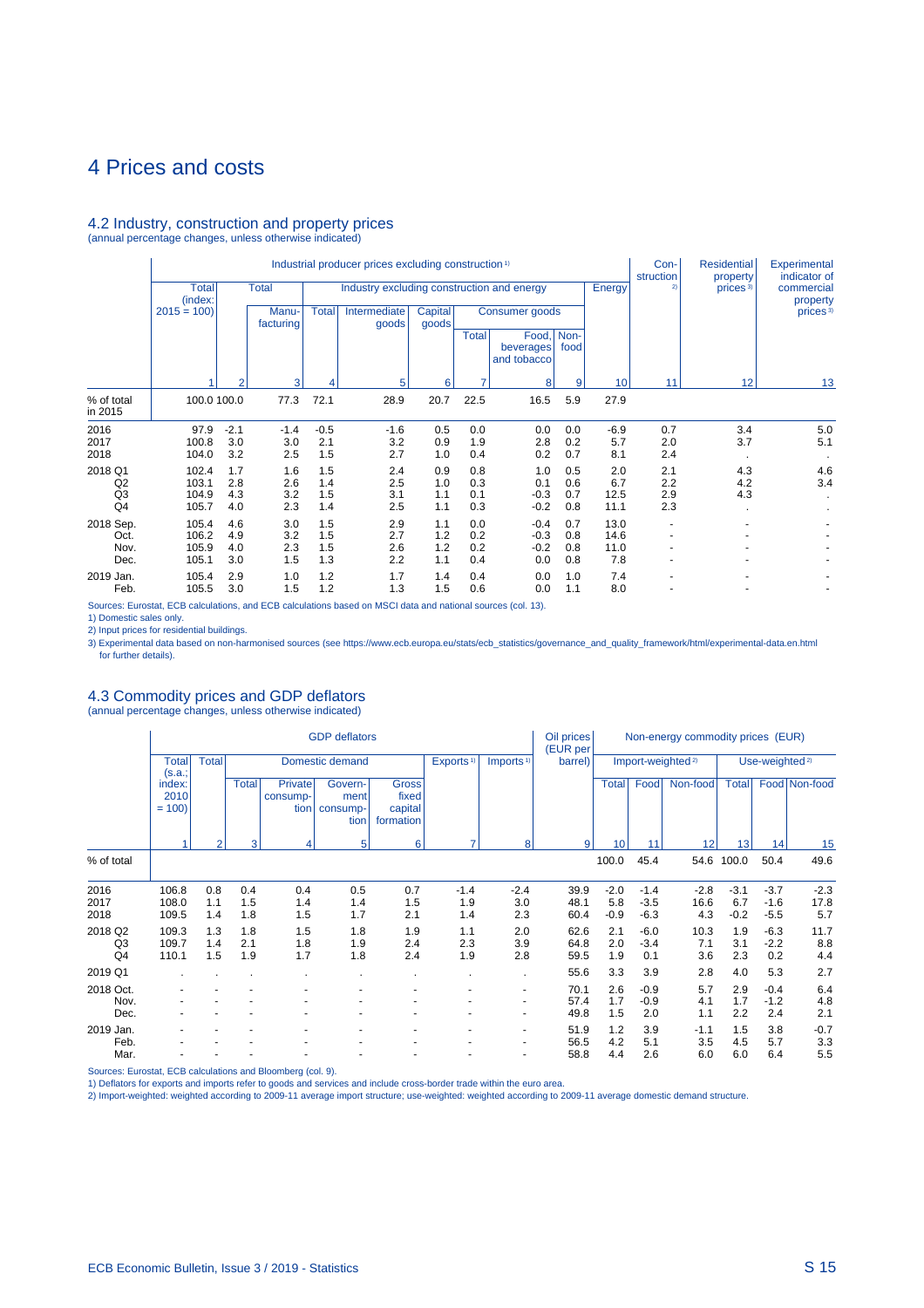### 4.4 Price-related opinion surveys (seasonally adjusted)

|                                 |                       |                                                       | (percentage balances)    | <b>European Commission Business and Consumer Surveys</b> |                                       |                      | (diffusion indices)  | <b>Purchasing Managers' Surveys</b> |                      |
|---------------------------------|-----------------------|-------------------------------------------------------|--------------------------|----------------------------------------------------------|---------------------------------------|----------------------|----------------------|-------------------------------------|----------------------|
|                                 |                       | Selling price expectations<br>(for next three months) |                          |                                                          | Consumer<br>price trends<br>over past | Input prices         |                      | <b>Prices charged</b>               |                      |
|                                 | Manu-<br>facturing    | Retail trade                                          | <b>Services</b>          | Construction                                             | 12 months                             | Manu-<br>facturing   | <b>Services</b>      | Manu-<br>facturing                  | <b>Services</b>      |
|                                 |                       | $\overline{2}$                                        | 3                        |                                                          | 5                                     | 6                    |                      | 8                                   | 9                    |
| 1999-15                         | 4.2                   |                                                       | $\overline{\phantom{a}}$ | $-3.6$                                                   | 31.7                                  | 56.7                 | 56.3                 |                                     | 49.7                 |
| 2016<br>2017<br>2018            | $-0.4$<br>9.2<br>11.5 | 2.3<br>5.1<br>7.4                                     | 4.4<br>6.9<br>9.4        | $-7.1$<br>2.5<br>12.1                                    | 0.3<br>12.3<br>20.0                   | 49.8<br>64.6<br>65.4 | 53.9<br>56.3<br>57.9 | 49.3<br>55.1<br>56.1                | 49.6<br>51.6<br>52.7 |
| 2018 Q2<br>Q3<br>Q <sub>4</sub> | 10.3<br>11.1<br>11.9  | 6.9<br>7.5<br>8.5                                     | 9.4<br>9.0<br>10.0       | 12.1<br>12.4<br>13.0                                     | 18.4<br>20.8<br>23.5                  | 65.6<br>65.2<br>62.6 | 57.6<br>58.4<br>58.4 | 56.5<br>55.5<br>54.5                | 52.3<br>52.8<br>52.7 |
| 2019 Q1                         | 8.9                   | 8.3                                                   | 10.3                     | 11.4                                                     | 20.0                                  | 53.9                 | 57.7                 | 53.0                                | 53.1                 |
| 2018 Oct.<br>Nov.<br>Dec.       | 10.4<br>12.2<br>13.0  | 9.0<br>7.4<br>9.2                                     | 8.8<br>10.1<br>11.1      | 13.0<br>12.4<br>13.6                                     | 24.1<br>23.6<br>22.7                  | 65.1<br>63.6<br>59.1 | 58.5<br>58.9<br>57.9 | 54.8<br>54.7<br>54.1                | 52.8<br>52.8<br>52.5 |
| 2019 Jan.<br>Feb.<br>Mar.       | 10.7<br>9.0<br>7.0    | 8.8<br>8.1<br>7.9                                     | 11.5<br>9.2<br>10.2      | 12.9<br>12.4<br>9.0                                      | 18.9<br>20.0<br>21.2                  | 55.7<br>53.9<br>52.3 | 58.3<br>58.1<br>56.8 | 53.8<br>52.7<br>52.3                | 53.2<br>52.7<br>53.3 |

Sources: European Commission (Directorate-General for Economic and Financial Affairs) and Markit.

4.5 Labour cost indices (annual percentage changes, unless otherwise indicated)

|                                 | <b>Total</b><br>(index: | <b>Total</b>      |                       | By component                       |                   | For selected economic activities | Memo item:<br>Indicator of        |
|---------------------------------|-------------------------|-------------------|-----------------------|------------------------------------|-------------------|----------------------------------|-----------------------------------|
|                                 | $2012 = 100$            |                   | Wages and<br>salaries | Employers' social<br>contributions | Business economy  | Mainly non-business<br>economy   | negotiated<br>wages <sup>1)</sup> |
|                                 |                         |                   |                       |                                    |                   | 6.                               |                                   |
| % of total<br>in 2012           | 100.0                   | 100.0             | 74.6                  | 25.4                               | 69.3              | 30.7                             |                                   |
| 2016<br>2017<br>2018            | 105.5<br>107.4<br>109.8 | 1.3<br>1.8<br>2.2 | 1.4<br>1.8<br>2.1     | 1.1<br>1.8<br>2.8                  | 1.3<br>1.9<br>2.4 | 1.5<br>1.6<br>1.9                | 1.4<br>1.5<br>2.0                 |
| 2018 Q1<br>Q <sub>2</sub><br>Q3 | 102.6<br>113.7<br>106.4 | 2.0<br>2.2<br>2.5 | 1.8<br>1.9<br>2.4     | 2.7<br>2.9<br>3.0                  | 2.3<br>2.6<br>2.6 | 1.5<br>1.5<br>2.2                | 1.7<br>2.1<br>2.1                 |
| Q4                              | 116.6                   | 2.3               | 2.4                   | 2.4                                | 2.2               | 2.5                              | 2.2                               |

Sources: Eurostat and ECB calculations.<br>1) Experimental data based on non-harmonised sources (see https://www.ecb.europa.eu/stats/ecb\_statistics/governance\_and\_quality\_framework/html/experimental-data.en.html for further details).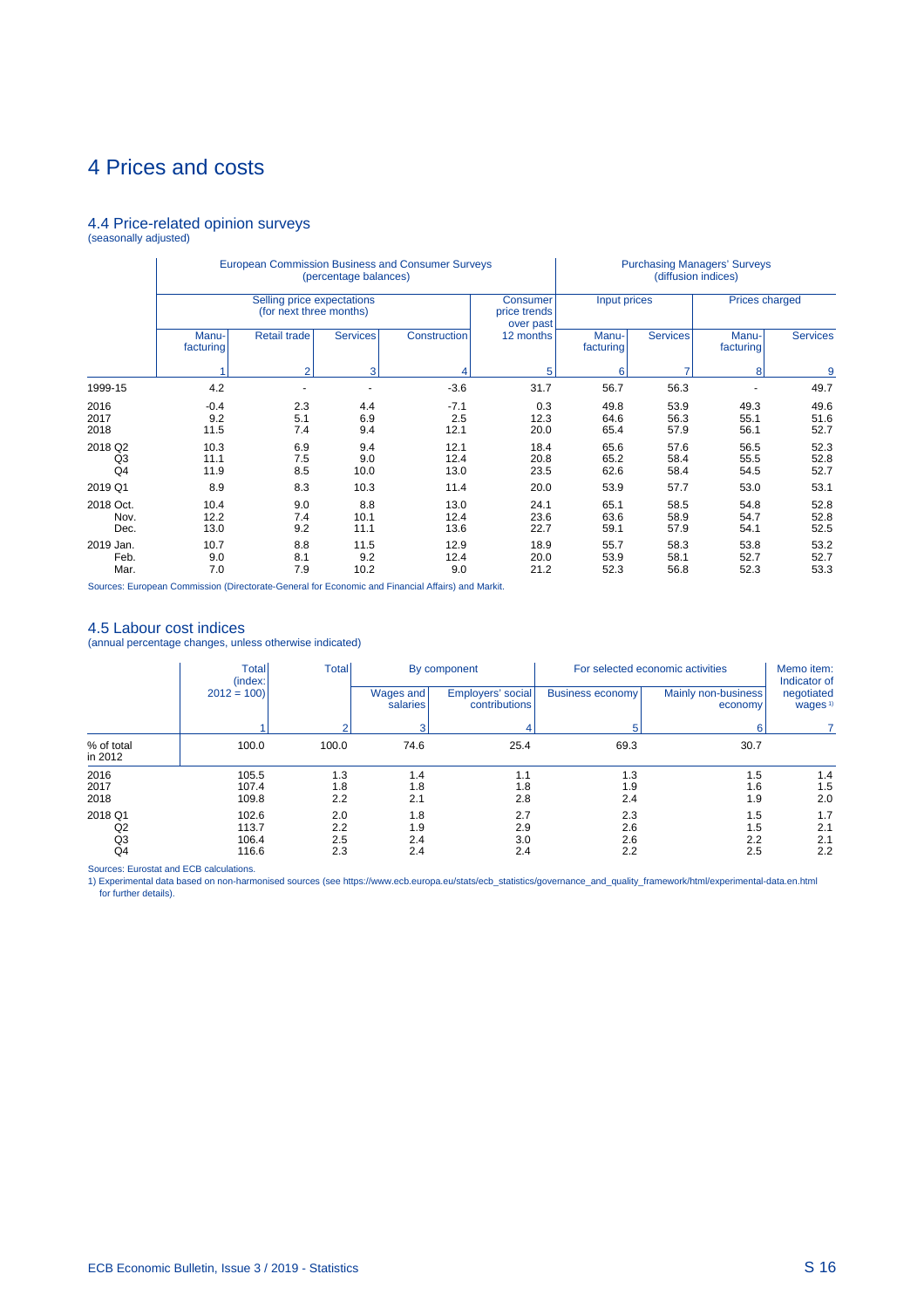|                                                               | <b>Total</b><br>(index:          | <b>Total</b>                   |                             |                                                            |                             |                                                                 | By economic activity                  |                             |                                      |                                                      |                                                                        |                                                   |
|---------------------------------------------------------------|----------------------------------|--------------------------------|-----------------------------|------------------------------------------------------------|-----------------------------|-----------------------------------------------------------------|---------------------------------------|-----------------------------|--------------------------------------|------------------------------------------------------|------------------------------------------------------------------------|---------------------------------------------------|
|                                                               | 2010<br>$=100$                   |                                | Agriculture,<br>forestry    | Manu-<br>facturing,<br>and fishing energy and<br>utilities | Con-<br>struction           | Trade.<br>transport,<br>accom-<br>modation and<br>food services | Information<br>and commu-<br>nication | Finance<br>and<br>insurance | Real<br>estate                       | Professional.<br>business and<br>support<br>services | Public ad-<br>ministration,<br>education,<br>health and<br>social work | Arts, enter-<br>tainment<br>and other<br>services |
|                                                               | 1                                | $\overline{2}$                 | 3                           | 4                                                          | 5                           | 6                                                               | $\overline{7}$                        | 8                           | 9                                    | 10                                                   | 11                                                                     | 12                                                |
|                                                               |                                  |                                |                             |                                                            |                             | Unit labour costs                                               |                                       |                             |                                      |                                                      |                                                                        |                                                   |
| 2016<br>2017<br>2018                                          | 105.3<br>106.1<br>108.1          | 0.6<br>0.8<br>1.9              | 1.3<br>0.1<br>0.8           | $-1.3$<br>$-0.4$<br>1.9                                    | 0.6<br>$-0.1$<br>0.8        | 1.3<br>0.2<br>1.3                                               | $-0.7$<br>0.6<br>1.1                  | 1.3<br>$-0.3$<br>0.9        | 3.7<br>4.4<br>3.8                    | 0.6<br>2.4<br>2.7                                    | 1.4<br>1.7<br>2.2                                                      | 1.5<br>1.8<br>2.1                                 |
| 2018 Q1<br>Q <sub>2</sub><br>Q <sub>3</sub><br>Q <sub>4</sub> | 107.0<br>107.6<br>108.5<br>109.0 | 1.1<br>1.6<br>2.3<br>2.4       | 0.0<br>0.3<br>2.1<br>0.9    | 0.0<br>1.4<br>2.7<br>3.8                                   | $-0.3$<br>0.5<br>1.4<br>1.2 | 0.7<br>1.0<br>1.8<br>1.9                                        | 0.3<br>0.2<br>1.6<br>0.9              | 0.9<br>1.0<br>0.5<br>1.2    | 3.9<br>3.5<br>4.2<br>3.5             | 2.3<br>2.7<br>3.2<br>2.7                             | 1.9<br>2.2<br>2.5<br>2.5                                               | 1.4<br>2.3<br>2.5<br>2.1                          |
|                                                               |                                  |                                |                             |                                                            |                             | Compensation per employee                                       |                                       |                             |                                      |                                                      |                                                                        |                                                   |
| 2016<br>2017<br>2018                                          | 109.3<br>111.1<br>113.5          | 1.2<br>1.6<br>2.2              | 0.2<br>1.6<br>1.9           | 1.3<br>1.4<br>1.9                                          | 1.8<br>1.2<br>1.7           | 1.3<br>1.6<br>2.3                                               | 0.2<br>1.8<br>2.5                     | 2.2<br>0.2<br>2.2           | 2.2<br>4.1<br>3.0                    | 0.3<br>3.2<br>2.9                                    | 1.3<br>1.4<br>2.1                                                      | 1.7<br>1.3<br>2.4                                 |
| 2018 Q1<br>Q <sub>2</sub><br>Q <sub>3</sub><br>Q4             | 112.6<br>113.3<br>114.1<br>114.6 | 1.9<br>2.2<br>2.5<br>2.2       | 2.3<br>2.1<br>2.0<br>1.2    | 1.6<br>2.1<br>2.3<br>1.6                                   | 1.1<br>1.4<br>2.4<br>1.7    | 2.0<br>2.3<br>2.5<br>2.1                                        | 2.8<br>2.9<br>2.4<br>1.9              | 1.8<br>2.0<br>2.6<br>2.4    | 2.8<br>2.3<br>3.5<br>3.2             | 2.6<br>2.8<br>3.2<br>2.9                             | 2.0<br>2.0<br>2.3<br>2.4                                               | 1.8<br>1.8<br>3.2<br>2.9                          |
|                                                               |                                  |                                |                             |                                                            |                             | Labour productivity per person employed                         |                                       |                             |                                      |                                                      |                                                                        |                                                   |
| 2016<br>2017<br>2018                                          | 103.9<br>104.7<br>105.0          | 0.6<br>0.8<br>0.3              | $-1.0$<br>1.5<br>1.1        | 2.6<br>1.9<br>0.0                                          | 1.1<br>1.3<br>0.9           | 0.0<br>1.5<br>0.9                                               | 0.9<br>1.2<br>1.4                     | 0.8<br>0.5<br>1.3           | $-1.5$<br>$-0.3$<br>$-0.8$           | $-0.2$<br>0.8<br>0.2                                 | $-0.1$<br>$-0.3$<br>$-0.1$                                             | 0.2<br>$-0.4$<br>0.3                              |
| 2018 Q1<br>Q2<br>Q <sub>3</sub><br>Q <sub>4</sub>             | 105.2<br>105.2<br>105.1<br>105.1 | 0.8<br>0.5<br>0.2<br>$-0.2$    | 2.3<br>1.7<br>$-0.1$<br>0.3 | 1.6<br>0.8<br>$-0.4$<br>$-2.1$                             | 1.4<br>1.0<br>0.9<br>0.4    | 1.3<br>1.3<br>0.7<br>0.2                                        | 2.5<br>2.6<br>0.8<br>1.1              | 0.9<br>1.0<br>2.1<br>1.2    | $-1.0$<br>$-1.2$<br>$-0.7$<br>$-0.3$ | 0.3<br>0.1<br>0.0<br>0.2                             | 0.1<br>$-0.1$<br>$-0.2$<br>$-0.1$                                      | $0.4$<br>$-0.5$<br>0.6<br>0.9                     |
|                                                               |                                  |                                |                             |                                                            |                             | Compensation per hour worked                                    |                                       |                             |                                      |                                                      |                                                                        |                                                   |
| 2016<br>2017<br>2018                                          | 110.8<br>112.7<br>114.8          | 1.0<br>1.7<br>1.9              | $-0.4$<br>1.4<br>1.4        | 1.2<br>1.4<br>1.8                                          | 1.7<br>1.0<br>0.9           | 0.9<br>1.9<br>2.1                                               | 0.2<br>1.7<br>2.1                     | 1.8<br>0.5<br>1.8           | 1.9<br>3.3<br>2.3                    | 0.0<br>3.0<br>2.4                                    | 1.3<br>1.6<br>2.0                                                      | 1.5<br>1.9<br>1.8                                 |
| 2018 Q1<br>Q <sub>2</sub><br>Q <sub>3</sub><br>Q4             | 113.8<br>114.2<br>114.9<br>115.4 | 1.8<br>1.8<br>2.1<br>1.9       | 2.2<br>0.6<br>1.9<br>0.8    | 1.5<br>2.0<br>2.1<br>1.6                                   | 0.6<br>0.7<br>1.4<br>0.9    | 2.1<br>2.1<br>2.3<br>2.2                                        | 2.8<br>2.2<br>2.1<br>1.5              | 1.8<br>1.5<br>2.4<br>2.0    | 1.6<br>1.8<br>2.6<br>3.1             | 2.3<br>2.2<br>2.5<br>2.5                             | 1.9<br>1.7<br>2.1<br>2.1                                               | 1.9<br>0.7<br>1.9<br>1.7                          |
|                                                               |                                  |                                |                             |                                                            |                             | Hourly labour productivity                                      |                                       |                             |                                      |                                                      |                                                                        |                                                   |
| 2016<br>2017<br>2018                                          | 105.7<br>106.8<br>107.0          | 0.5<br>1.0<br>0.2              | $-1.2$<br>1.9<br>0.5        | 2.5<br>1.9<br>-0.1                                         | 0.8<br>$1.2$<br>0.4         | 0.0<br>1.8<br>1.0                                               | 1.1<br>1.3<br>1.2                     | 0.4<br>0.9<br>1.0           | $-2.0$<br>$-0.9$<br>$-1.0$           | $-0.4$<br>1.0<br>$-0.2$                              | $-0.2$<br>0.0<br>$-0.2$                                                | 0.2<br>0.2<br>0.2                                 |
| 2018 Q1<br>Q <sub>2</sub><br>Q <sub>3</sub><br>Q4             | 107.1<br>106.9<br>106.6<br>106.7 | 0.9<br>0.3<br>$-0.1$<br>$-0.4$ | 2.3<br>0.7<br>$-0.8$<br>0.0 | 1.7<br>0.7<br>$-0.5$<br>$-2.0$                             | 1.2<br>0.6<br>$-0.1$<br>0.0 | 1.6<br>1.5<br>0.7<br>0.4                                        | 2.7<br>2.3<br>0.6<br>0.8              | 0.8<br>0.5<br>1.8<br>0.7    | $-2.1$<br>$-1.0$<br>$-1.0$<br>0.2    | 0.3<br>$-0.4$<br>$-0.7$<br>$-0.2$                    | 0.1<br>$-0.4$<br>$-0.3$<br>$-0.3$                                      | $0.9 - 1.0$<br>0.0<br>$-0.1$                      |

# 4.6 Unit labour costs, compensation per labour input and labour productivity (annual percentage changes, unless otherwise indicated; quarterly data seasonally adjusted; annual data unadjusted)

Sources: Eurostat and ECB calculations.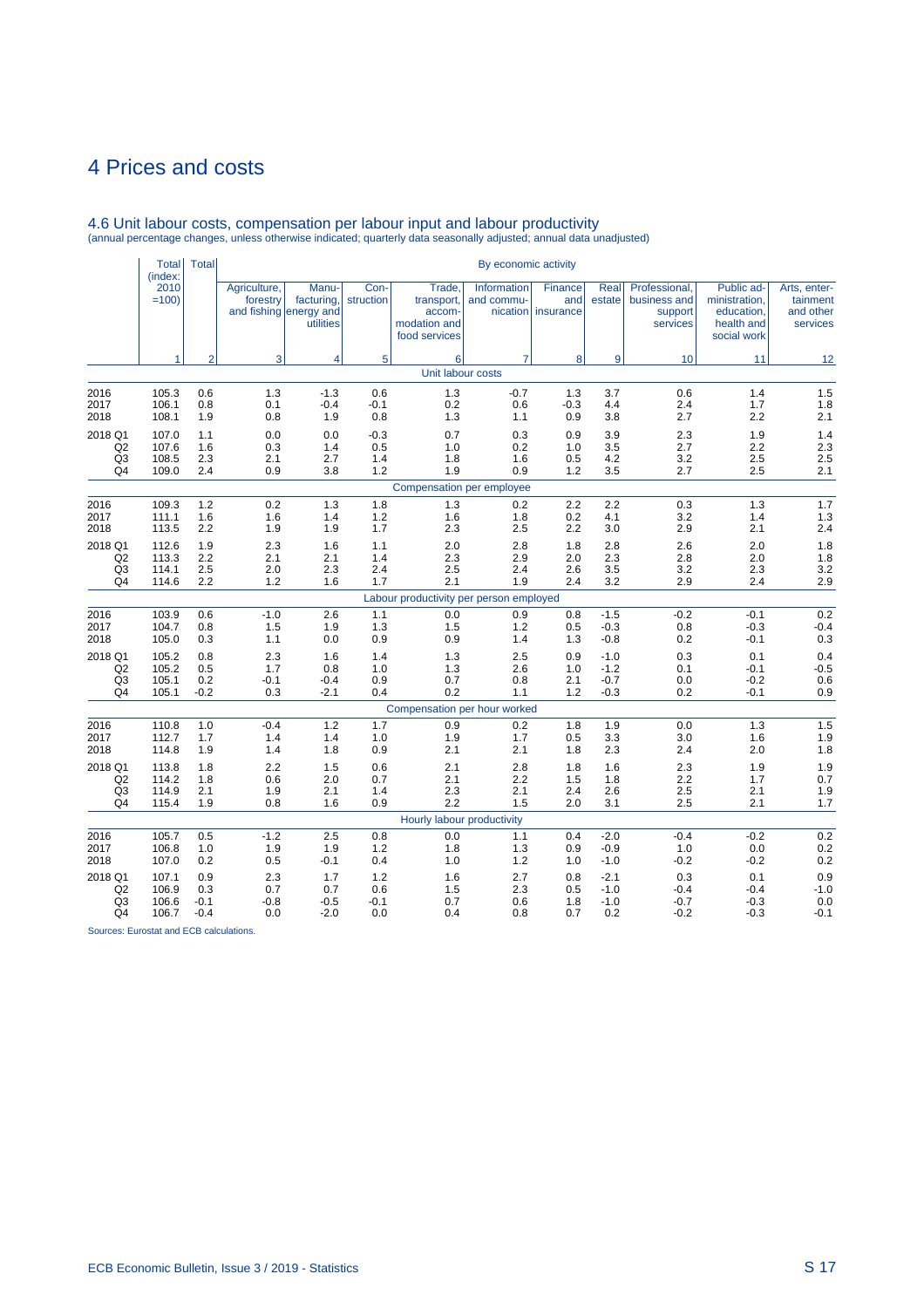5.1 Monetary aggregates 1) (EUR billions and annual growth rates; seasonally adjusted; outstanding amounts and growth rates at end of period; transactions during period)

|                |                               |                       |         | M <sub>2</sub>                                               |                                                                            |                            |          |              |                                          | M3-M2                                                                  |         |          |
|----------------|-------------------------------|-----------------------|---------|--------------------------------------------------------------|----------------------------------------------------------------------------|----------------------------|----------|--------------|------------------------------------------|------------------------------------------------------------------------|---------|----------|
|                |                               | M1                    |         |                                                              | M2-M1                                                                      |                            |          |              |                                          |                                                                        |         |          |
|                | Currency<br>in<br>circulation | Overnight<br>deposits |         | <b>Deposits</b><br>agreed<br>maturity<br>of up to<br>2 years | <b>Deposits</b><br>with an redeemable<br>at notice<br>of up to<br>3 months |                            |          | <b>Repos</b> | <b>Money</b><br>market<br>fund<br>shares | <b>Debt</b><br>securities<br>with<br>a maturity<br>of up to<br>2 years |         |          |
|                | 1                             | $\overline{2}$        | 3       | 4                                                            | 5                                                                          | 6                          |          | 8            | 9                                        | 10                                                                     | 11      | 12       |
|                |                               |                       |         |                                                              |                                                                            | <b>Outstanding amounts</b> |          |              |                                          |                                                                        |         |          |
| 2016           | 1,075.3                       | 6,082.8               | 7,158.1 | 1,330.6                                                      | 2,221.0                                                                    | 3,551.5                    | 10,709.7 | 69.6         | 523.1                                    | 86.6                                                                   | 679.2   | 11,388.9 |
| 2017           | 1,111.6                       | 6,637.8               | 7,749.4 | 1,197.0                                                      | 2,261.2                                                                    | 3,458.2                    | 11,207.7 | 74.7         | 512.0                                    | 71.6                                                                   | 658.4   | 11,866.0 |
| 2018           | 1,162.6                       | 7,118.8               | 8,281.5 | 1,128.2                                                      | 2,294.2                                                                    | 3,422.5                    | 11,703.9 | 74.6         | 523.3                                    | 71.6                                                                   | 669.5   | 12,373.4 |
| 2018 Q1        | 1,116.9                       | 6,743.6               | 7,860.5 | 1,170.4                                                      | 2,260.2                                                                    | 3,430.6                    | 11,291.1 | 71.4         | 511.4                                    | 61.5                                                                   | 644.3   | 11,935.4 |
| Q <sub>2</sub> | 1,133.6                       | 6,892.3               | 8,025.8 | 1,178.1                                                      | 2,270.8                                                                    | 3,448.9                    | 11,474.7 | 73.7         | 507.8                                    | 65.5                                                                   | 647.1   | 12,121.8 |
| Q <sub>3</sub> | 1,150.6                       | 7,010.0               | 8,160.5 | 1,126.6                                                      | 2,285.0                                                                    | 3,411.5                    | 11,572.1 | 71.4         | 495.4                                    | 60.5                                                                   | 627.4   | 12,199.4 |
| Q4             | 1,162.6                       | 7,118.8               | 8,281.5 | 1,128.2                                                      | 2,294.2                                                                    | 3,422.5                    | 11,703.9 | 74.6         | 523.3                                    | 71.6                                                                   | 669.5   | 12,373.4 |
| 2018 Sep.      | 1,150.6                       | 7,010.0               | 8,160.5 | 1,126.6                                                      | 2,285.0                                                                    | 3,411.5                    | 11,572.1 | 71.4         | 495.4                                    | 60.5                                                                   | 627.4   | 12,199.4 |
| Oct.           | 1,154.4                       | 7,044.8               | 8,199.3 | 1,137.8                                                      | 2,290.3                                                                    | 3,428.1                    | 11,627.3 | 72.0         | 505.7                                    | 60.9                                                                   | 638.6   | 12,266.0 |
| Nov.           | 1,158.2                       | 7,091.6               | 8,249.7 | 1,125.8                                                      | 2,295.1                                                                    | 3,420.9                    | 11,670.6 | 73.8         | 503.5                                    | 58.2                                                                   | 635.4   | 12,306.1 |
| Dec.           | 1,162.6                       | 7,118.8               | 8,281.5 | 1,128.2                                                      | 2,294.2                                                                    | 3,422.5                    | 11,703.9 | 74.6         | 523.3                                    | 71.6                                                                   | 669.5   | 12,373.4 |
| 2019 Jan.      | 1,167.7                       | 7,125.7               | 8,293.4 | 1,123.7                                                      | 2,298.7                                                                    | 3,422.4                    | 11,715.8 | 74.9         | 516.6                                    | 62.8                                                                   | 654.3   | 12,370.1 |
| Feb. $(p)$     | 1,172.8                       | 7,194.6               | 8,367.4 | 1,124.8                                                      | 2,304.6                                                                    | 3,429.4                    | 11,796.7 | 70.7         | 514.9                                    | 56.4                                                                   | 642.0   | 12,438.7 |
|                |                               |                       |         |                                                              |                                                                            | <b>Transactions</b>        |          |              |                                          |                                                                        |         |          |
| 2016           | 38.1                          | 541.7                 | 579.8   | $-106.1$                                                     | 16.1                                                                       | $-90.0$                    | 489.8    | $-4.3$       | 34.3                                     | 18.3                                                                   | 48.3    | 538.0    |
| 2017           | 36.4                          | 591.8                 | 628.1   | $-110.5$                                                     | 34.3                                                                       | $-76.2$                    | 551.9    | 6.6          | $-10.9$                                  | $-18.4$                                                                | -22.7   | 529.2    |
| 2018           | 50.0                          | 461.6                 | 511.6   | $-71.5$                                                      | 45.0                                                                       | $-26.6$                    | 485.0    | $-3.5$       | 11.3                                     | $-1.7$                                                                 | 6.1     | 491.1    |
| 2018 Q1        | 5.3                           | 102.5                 | 107.8   | $-24.9$                                                      | 7.6                                                                        | $-17.3$                    | 90.5     | $-3.1$       | $-0.6$                                   | $-9.1$                                                                 | $-12.8$ | 77.7     |
| Q2             | 16.6                          | 137.7                 | 154.3   | 4.8                                                          | 9.8                                                                        | 14.6                       | 169.0    | $-0.9$       | $-3.2$                                   | 2.3                                                                    | $-1.8$  | 167.1    |
| Q3             | 16.0                          | 116.1                 | 132.1   | $-51.8$                                                      | 14.1                                                                       | $-37.6$                    | 94.5     | $-2.4$       | $-12.6$                                  | $-4.7$                                                                 | $-19.7$ | 74.8     |
| Q4             | 12.1                          | 105.3                 | 117.4   | 0.3                                                          | 13.4                                                                       | 13.7                       | 131.1    | 2.9          | 27.7                                     | 9.8                                                                    | 40.4    | 171.5    |
| 2018 Sep.      | 6.8                           | 57.4                  | 64.2    | $-14.1$                                                      | 3.9                                                                        | $-10.3$                    | 53.9     | $-0.5$       | $-6.2$                                   | $-2.6$                                                                 | $-9.3$  | 44.6     |
| Oct.           | 3.9                           | 31.4                  | 35.2    | 9.2                                                          | 5.5                                                                        | 14.7                       | 49.9     | 0.3          | 10.3                                     | $-0.9$                                                                 | 9.7     | 59.6     |
| Nov.           | 3.8                           | 47.7                  | 51.5    | $-11.8$                                                      | 4.8                                                                        | $-7.0$                     | 44.5     | 1.8          | $-2.2$                                   | $-2.7$                                                                 | $-3.2$  | 41.3     |
| Dec.           | 4.5                           | 26.2                  | 30.7    | 2.9                                                          | 3.1                                                                        | 6.0                        | 36.7     | 0.9          | 19.6                                     | 13.5                                                                   | 33.9    | 70.6     |
| 2019 Jan.      | 5.0                           | 10.2                  | 15.3    | $-4.8$                                                       | 5.0                                                                        | 0.3                        | 15.5     | 0.4          | $-7.6$                                   | $-8.5$                                                                 | $-15.7$ | $-0.2$   |
| Feb. (p)       | 5.1                           | 67.2                  | 72.3    | 0.5                                                          | 5.9                                                                        | 6.4                        | 78.7     | -4.3         | $-1.8$                                   | $-5.4$                                                                 | $-11.6$ | 67.1     |
|                |                               |                       |         |                                                              |                                                                            | <b>Growth rates</b>        |          |              |                                          |                                                                        |         |          |
| 2016           | 3.7                           | 9.7                   | 8.8     | $-7.4$                                                       | 0.7                                                                        | $-2.5$                     | 4.8      | $-5.8$       | 7.0                                      | 26.1                                                                   | 7.6     | 5.0      |
| 2017           | 3.4                           | 9.8                   | 8.8     | -8.4                                                         | 1.5                                                                        | $-2.1$                     | 5.2      | 9.5          | $-2.1$                                   | $-21.4$                                                                | $-3.3$  | 4.7      |
| 2018           | 4.5                           | 6.9                   | 6.6     | $-6.0$                                                       | 2.0                                                                        | $-0.8$                     | 4.3      | $-4.6$       | 2.2                                      | $-2.3$                                                                 | 0.9     | 4.1      |
| 2018 Q1        | 2.5                           | 8.4                   | 7.5     | $-8.9$                                                       | 1.6                                                                        | $-2.2$                     | 4.3      | $-1.6$       | $-4.7$                                   | $-27.2$                                                                | $-7.1$  | 3.6      |
| Q <sub>2</sub> | 3.5                           | 8.1                   | 7.4     | $-5.5$                                                       | 1.7                                                                        | $-0.9$                     | 4.7      | 5.3          | $-1.4$                                   | $-16.3$                                                                | $-2.4$  | 4.3      |
| Q3             | 4.1                           | 7.3                   | 6.8     | $-7.4$                                                       | 1.8                                                                        | $-1.4$                     | 4.3      | 2.0          | $-6.7$                                   | $-26.0$                                                                | -8.1    | 3.5      |
| Q <sub>4</sub> | 4.5                           | 6.9                   | 6.6     | $-6.0$                                                       | 2.0                                                                        | $-0.8$                     | 4.3      | $-4.6$       | 2.2                                      | $-2.3$                                                                 | 0.9     | 4.1      |
| 2018 Sep.      | 4.1                           | 7.3                   | 6.8     | $-7.4$                                                       | 1.8                                                                        | $-1.4$                     | 4.3      | 2.0          | $-6.7$                                   | $-26.0$                                                                | $-8.1$  | 3.5      |
| Oct.           | 4.1                           | 7.3                   | 6.8     | $-6.2$                                                       | 1.8                                                                        | $-1.0$                     | 4.4      | $-0.7$       | $-3.8$                                   | $-17.4$                                                                | $-5.0$  | 3.8      |
| Nov.           | 4.3                           | 7.1                   | 6.7     | $-6.7$                                                       | 2.0                                                                        | $-1.0$                     | 4.3      | $-8.2$       | $-3.1$                                   | $-22.4$                                                                | $-5.8$  | 3.7      |
| Dec.           | 4.5                           | 6.9                   | 6.6     | $-6.0$                                                       | 2.0                                                                        | $-0.8$                     | 4.3      | $-4.6$       | 2.2                                      | $-2.3$                                                                 | 0.9     | 4.1      |
| 2019 Jan.      | 4.7                           | 6.4                   | 6.2     | $-6.3$                                                       | 2.0                                                                        | $-0.8$                     | 4.0      | $-4.0$       | $-0.1$                                   | 5.9                                                                    | $-0.1$  | 3.8      |
| Feb. (p)       | 5.0                           | 6.9                   | 6.6     | $-4.9$                                                       | 2.2                                                                        | $-0.2$                     | 4.5      | $-7.0$       | 1.0                                      | $-3.6$                                                                 | $-0.4$  | 4.3      |

Source: ECB. 1) Data refer to the changing composition of the euro area.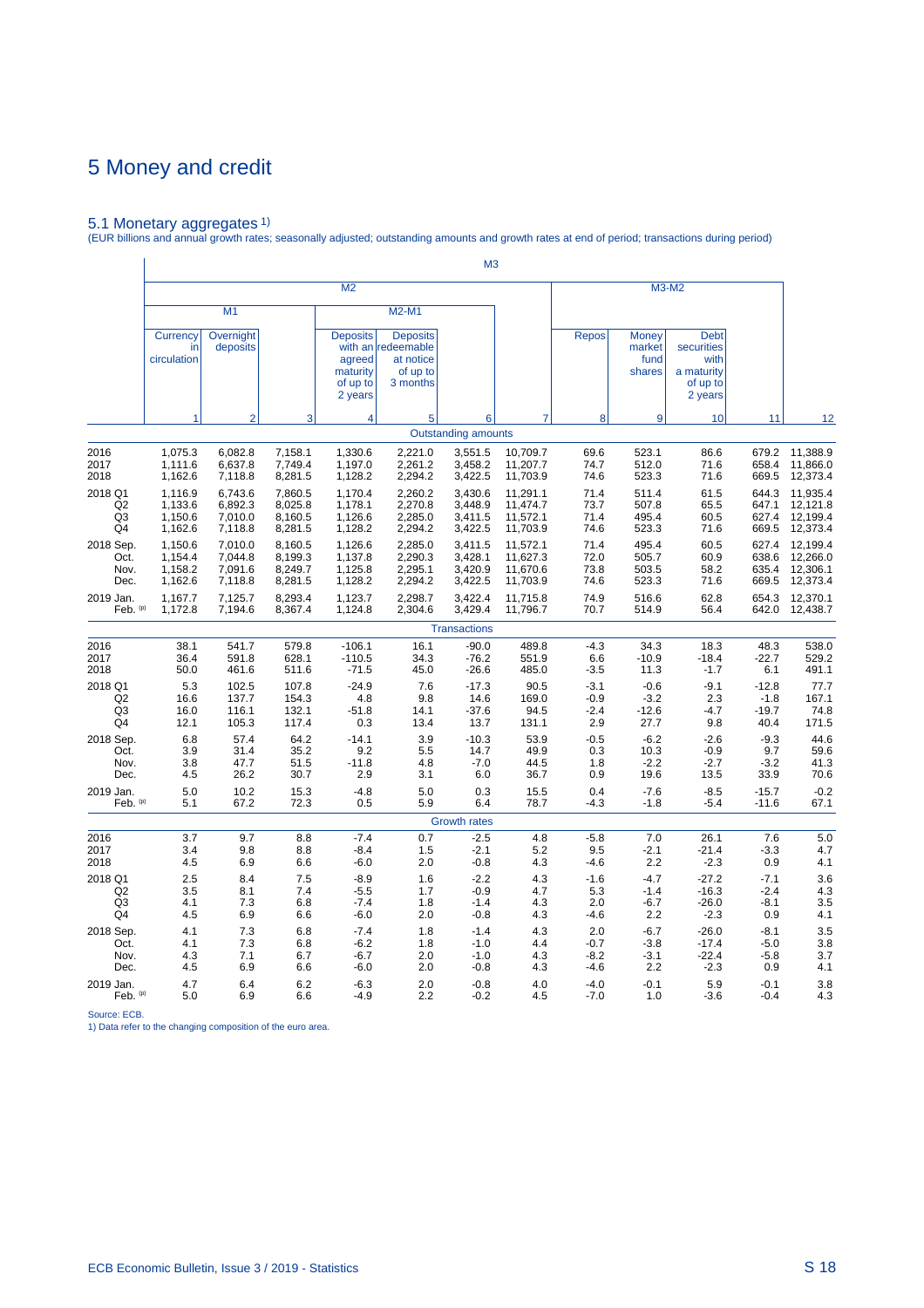5.2 Deposits in M3 1) (EUR billions and annual growth rates; seasonally adjusted; outstanding amounts and growth rates at end of period; transactions during period)

|                |         |                        | Non-financial corporations <sup>2)</sup>             |                                                      |              |         |                            | Households <sup>3)</sup>                             |                                                      |              | <b>Financial</b><br>corpor-                             | Insurance<br>corpor-              | <b>Other</b><br>general       |
|----------------|---------|------------------------|------------------------------------------------------|------------------------------------------------------|--------------|---------|----------------------------|------------------------------------------------------|------------------------------------------------------|--------------|---------------------------------------------------------|-----------------------------------|-------------------------------|
|                |         | <b>Total</b> Overnight | With an<br>agreed<br>maturity<br>of up to<br>2 years | Redeem-<br>able<br>at notice<br>of up to<br>3 months | <b>Repos</b> |         | <b>Total Overnight</b>     | With an<br>agreed<br>maturity<br>of up to<br>2 years | Redeem-<br>able<br>at notice<br>of up to<br>3 months | <b>Repos</b> | ations<br>other than<br>MFIs and<br>ICPFs <sup>2)</sup> | ations<br>and<br>pension<br>funds | govern-<br>ment <sup>4)</sup> |
|                | 1       | $\overline{2}$         | 3                                                    | $\overline{4}$                                       | 5            | 6       | 7                          | 8                                                    | 9                                                    | 10           | 11                                                      | 12                                | 13                            |
|                |         |                        |                                                      |                                                      |              |         | <b>Outstanding amounts</b> |                                                      |                                                      |              |                                                         |                                   |                               |
| 2016           | 2,093.2 | 1,630.3                | 295.1                                                | 159.6                                                | 8.2          | 6,055.5 | 3,402.3                    | 644.9                                                | 2,006.3                                              | 2.1          | 972.0                                                   | 199.5                             | 383.8                         |
| 2017           | 2,255.7 | 1,801.7                | 285.8                                                | 159.1                                                | 9.1          | 6,305.6 | 3,698.9                    | 561.9                                                | 2,044.1                                              | 0.7          | 994.3                                                   | 204.0                             | 411.1                         |
| 2018           | 2,336.0 | 1,901.6                | 280.7                                                | 145.9                                                | 7.8          | 6,645.7 | 4,039.3                    | 517.3                                                | 2,088.0                                              | $1.2$        | 1,002.7                                                 | 200.3                             | 431.2                         |
| 2018 Q1        | 2,260.5 | 1,821.6                | 274.0                                                | 157.2                                                | 7.6          | 6,376.3 | 3,787.0                    | 543.5                                                | 2,044.2                                              | 1.6          | 983.2                                                   | 210.6                             | 415.1                         |
| Q <sub>2</sub> | 2,296.8 | 1,855.2                | 277.9                                                | 156.7                                                | 7.0          | 6,462.2 | 3,870.0                    | 535.2                                                | 2,055.9                                              | 1.1          | 1,010.3                                                 | 220.0                             | 425.6                         |
| Q3             | 2,323.5 | 1,891.3                | 268.0                                                | 157.3                                                | 6.8          | 6,538.7 | 3,945.5                    | 524.6                                                | 2.067.6                                              | 1.1          | 982.2                                                   | 211.8                             | 436.8                         |
| Q4             | 2,336.0 | 1,901.6                | 280.7                                                | 145.9                                                | 7.8          | 6,645.7 | 4,039.3                    | 517.3                                                | 2,088.0                                              | 1.2          | 1,002.7                                                 | 200.3                             | 431.2                         |
| 2018 Sep.      | 2,323.5 | 1,891.3                | 268.0                                                | 157.3                                                | 6.8          | 6,538.7 | 3,945.5                    | 524.6                                                | 2,067.6                                              | 1.1          | 982.2                                                   | 211.8                             | 436.8                         |
| Oct.           | 2,316.3 | 1,892.2                | 271.1                                                | 147.1                                                | 5.9          | 6,587.5 | 3,984.3                    | 520.9                                                | 2,081.1                                              | 1.1          | 992.6                                                   | 208.3                             | 440.2                         |
| Nov.           | 2,322.4 | 1,892.2                | 275.6                                                | 146.5                                                | 8.1          | 6,610.7 | 4,005.1                    | 517.9                                                | 2,086.6                                              | $1.2$        | 1,001.0                                                 | 208.3                             | 443.8                         |
| Dec.           | 2,336.0 | 1,901.6                | 280.7                                                | 145.9                                                | 7.8          | 6,645.7 | 4,039.3                    | 517.3                                                | 2,088.0                                              | $1.2$        | 1,002.7                                                 | 200.3                             | 431.2                         |
| 2019 Jan.      | 2,324.7 | 1,899.8                | 271.4                                                | 145.7                                                | 7.8          | 6,680.7 | 4,068.6                    | 517.3                                                | 2,093.0                                              | 1.7          | 975.7                                                   | 203.9                             | 438.0                         |
| Feb. (p)       | 2,347.5 | 1,918.3                | 275.5                                                | 147.0                                                | 6.7          | 6,722.4 | 4,106.2                    | 516.9                                                | 2,097.8                                              | 1.5          | 964.7                                                   | 206.4                             | 453.7                         |
|                |         |                        |                                                      |                                                      |              |         | <b>Transactions</b>        |                                                      |                                                      |              |                                                         |                                   |                               |
| 2016           | 131.8   | 156.6                  | $-25.2$                                              | 0.3                                                  | 0.1          | 300.7   | 334.2                      | $-46.5$                                              | 13.9                                                 | $-0.9$       | 24.2                                                    | $-28.4$                           | 19.1                          |
| 2017           | 178.8   | 181.5                  | $-3.1$                                               | $-0.6$                                               | 1.0          | 255.3   | 304.9                      | $-81.6$                                              | 33.4                                                 | $-1.3$       | 54.9                                                    | 6.2                               | 26.9                          |
| 2018           | 89.1    | 100.4                  | $-7.1$                                               | $-2.8$                                               | $-1.4$       | 330.2   | 327.6                      | $-45.0$                                              | 47.2                                                 | 0.5          | $-1.5$                                                  | $-4.5$                            | 18.2                          |
| 2018 Q1        | 8.1     | 22.3                   | $-10.8$                                              | $-2.0$                                               | $-1.4$       | 73.0    | 81.2                       | $-18.1$                                              | 9.0                                                  | 0.9          | $-9.4$                                                  | 6.8                               | 3.6                           |
| Q2             | 28.9    | 29.1                   | 1.1                                                  | $-0.7$                                               | $-0.7$       | 83.6    | 81.7                       | $-8.8$                                               | 11.2                                                 | $-0.5$       | 19.9                                                    | 9.1                               | 9.9                           |
| Q3             | 26.4    | 36.1                   | $-10.0$                                              | 0.6                                                  | $-0.2$       | 76.5    | 75.5                       | $-10.7$                                              | 11.6                                                 | 0.0          | $-29.6$                                                 | $-8.2$                            | 11.0                          |
| Q4             | 25.7    | 12.8                   | 12.7                                                 | $-0.7$                                               | 0.9          | 97.2    | 89.1                       | $-7.5$                                               | 15.4                                                 | 0.1          | 17.5                                                    | $-12.2$                           | $-6.4$                        |
| 2018 Sep.      | 17.0    | 18.0                   | $-1.0$                                               | $-0.2$                                               | 0.1          | 23.3    | 24.0                       | $-3.7$                                               | 3.8                                                  | $-0.8$       | 6.6                                                     | $-2.6$                            | 2.4                           |
| Oct.           | 2.9     | 1.6                    | 2.2                                                  | 0.0                                                  | $-1.0$       | 38.5    | 37.5                       | $-4.1$                                               | 5.0                                                  | 0.1          | 6.3                                                     | $-3.8$                            | 2.4                           |
| Nov.           | 7.2     | 0.3                    | 4.9                                                  | $-0.2$                                               | 2.2          | 23.1    | 20.9                       | $-2.9$                                               | 5.2                                                  | 0.0          | 8.8                                                     | $-0.4$                            | 3.8                           |
| Dec.           | 15.6    | 10.9                   | 5.6                                                  | $-0.6$                                               | $-0.3$       | 35.5    | 30.7                       | $-0.5$                                               | 5.2                                                  | 0.0          | 2.5                                                     | $-7.9$                            | $-12.6$                       |
| 2019 Jan.      | $-6.7$  | 1.9                    | $-9.0$                                               | 0.4                                                  | 0.0          | 35.0    | 29.3                       | 0.1                                                  | 5.1                                                  | 0.5          | $-27.4$                                                 | 3.2                               | 6.8                           |
| Feb. (p)       | 22.0    | 19.2                   | 4.0                                                  | $-0.2$                                               | $-1.1$       | 43.5    | 37.8                       | $-0.6$                                               | 6.4                                                  | $-0.1$       | $-13.9$                                                 | 2.5                               | 15.2                          |
|                |         |                        |                                                      |                                                      |              |         | <b>Growth rates</b>        |                                                      |                                                      |              |                                                         |                                   |                               |
| 2016           | 6.8     | 10.4                   | $-7.9$                                               | 0.3                                                  | 1.4          | 5.2     | 10.9                       | $-6.7$                                               | 0.7                                                  | $-29.3$      | 2.5                                                     | $-12.5$                           | 5.2                           |
| 2017           | 8.6     | 11.2                   | $-1.1$                                               | -0.4                                                 | 12.5         | 4.2     | 9.0                        | $-12.7$                                              | 1.7                                                  | $-65.5$      | 5.8                                                     | 3.1                               | 7.0                           |
| 2018           | 4.0     | 5.6                    | $-2.5$                                               | $-1.8$                                               | -16.0        | 5.2     | 8.8                        | $-8.0$                                               | 2.3                                                  | 65.1         | $-0.2$                                                  | $-2.2$                            | 4.4                           |
| 2018 Q1        | 5.3     | 8.1                    | $-7.7$                                               | $-0.5$                                               | 19.2         | 4.0     | 8.3                        | $-12.5$                                              | 1.7                                                  | $-42.0$      | 4.2                                                     | 10.4                              | 5.3                           |
| Q2             | 4.9     | 7.1                    | $-5.4$                                               | $-1.1$                                               | 7.0          | 4.4     | 8.6                        | $-10.8$                                              | 1.7                                                  | $-53.9$      | 5.8                                                     | 12.8                              | 5.7                           |
| Q <sub>3</sub> | 4.6     | 6.8                    | $-6.8$                                               | $-0.6$                                               | 27.4         | 4.6     | 8.4                        | $-9.9$                                               | 1.9                                                  | $-45.8$      | 1.0                                                     | 5.2                               | 4.8                           |
| Q4             | 4.0     | 5.6                    | $-2.5$                                               | $-1.8$                                               | $-16.0$      | 5.2     | 8.8                        | $-8.0$                                               | 2.3                                                  | 65.1         | $-0.2$                                                  | $-2.2$                            | 4.4                           |
| 2018 Sep.      | 4.6     | 6.8                    | $-6.8$                                               | $-0.6$                                               | 27.4         | 4.6     | 8.4                        | $-9.9$                                               | 1.9                                                  | $-45.8$      | 1.0                                                     | 5.2                               | 4.8                           |
| Oct.           | 4.2     | 6.0                    | $-4.7$                                               | $-1.0$                                               | 3.9          | 4.7     | 8.4                        | $-9.5$                                               | 2.0                                                  | $-45.2$      | 3.0                                                     | 2.8                               | 5.1                           |
| Nov.           | 3.8     | 5.4                    | $-3.4$                                               | $-1.2$                                               | $-1.2$       | 4.9     | 8.6                        | $-9.0$                                               | 2.1                                                  | $-42.4$      | 0.3                                                     | 1.6                               | 6.9                           |
| Dec.           | 4.0     | 5.6                    | $-2.5$                                               | $-1.8$                                               | $-16.0$      | 5.2     | 8.8                        | $-8.0$                                               | 2.3                                                  | 65.1         | $-0.2$                                                  | $-2.2$                            | 4.4                           |
| 2019 Jan.      | 2.5     | 4.4                    | $-7.0$                                               | $-0.5$                                               | $-23.0$      | 5.3     | 8.8                        | $-7.1$                                               | 2.3                                                  | $-6.2$       | $-1.7$                                                  | $-1.4$                            | 5.3                           |
| Feb. (p)       | 4.3     | 5.9                    | -3.0                                                 | $-0.3$                                               | $-25.6$      | 5.6     | 8.9                        | $-6.0$                                               | 2.5                                                  | $-13.3$      | $-3.6$                                                  | $-1.1$                            | 8.9                           |

Source: ECB.

1) Data refer to the changing composition of the euro area.

2) In accordance with the ESA 2010, in December 2014 holding companies of non-financial groups were reclassified from the non-financial corporations sector to the financial<br>- corporations sector. These entities are include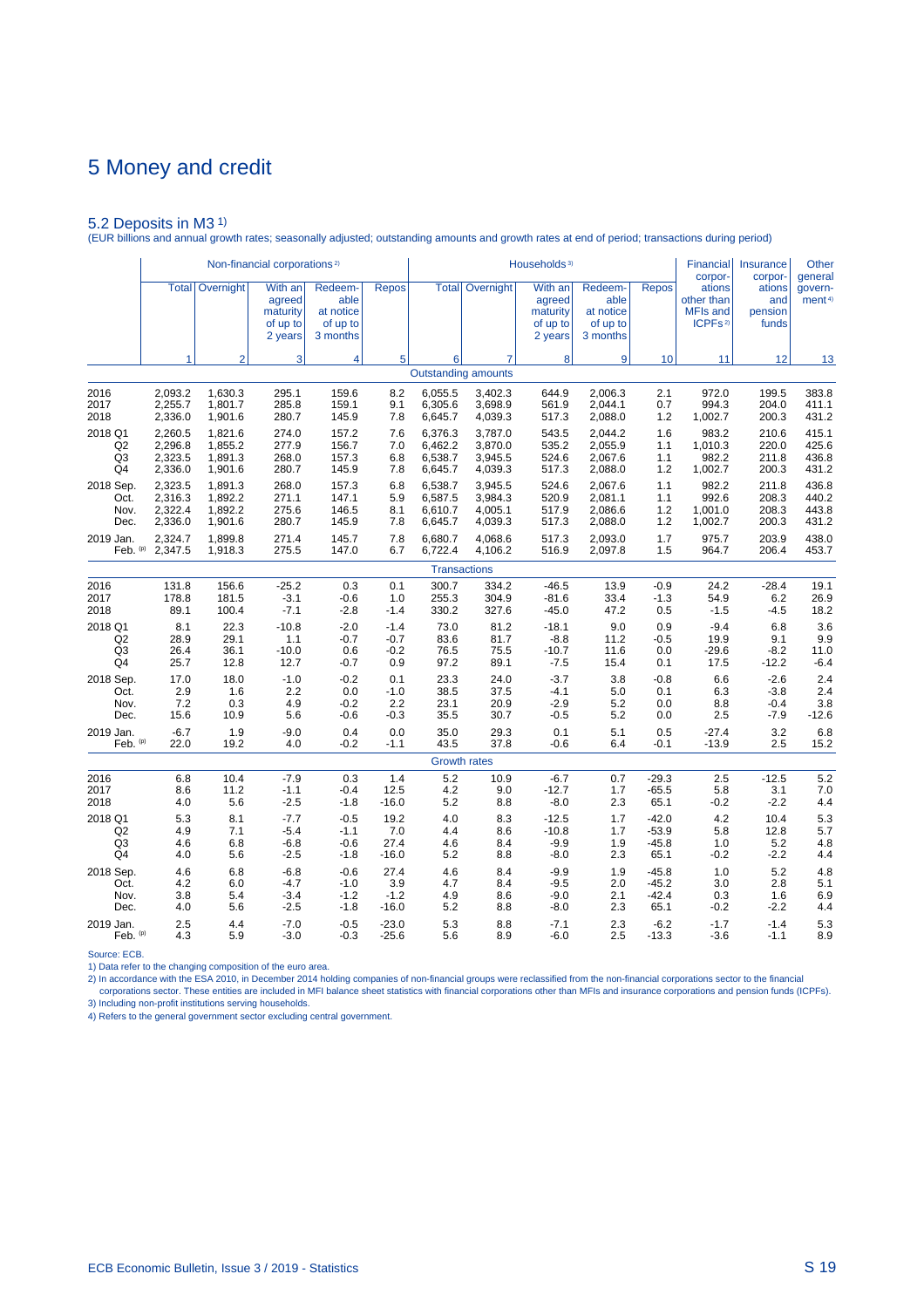#### 5.3 Credit to euro area residents 1)

(EUR billions and annual growth rates; seasonally adjusted; outstanding amounts and growth rates at end of period; transactions during period)

|                      | Credit to general government  |                               |                               |                                           |                      |                                                        |                                                         |                               | Credit to other euro area residents                                                                      |                                                      |                               |                                          |
|----------------------|-------------------------------|-------------------------------|-------------------------------|-------------------------------------------|----------------------|--------------------------------------------------------|---------------------------------------------------------|-------------------------------|----------------------------------------------------------------------------------------------------------|------------------------------------------------------|-------------------------------|------------------------------------------|
|                      | <b>Total</b>                  | Loans                         | <b>Debt</b><br>securities     | <b>Total</b>                              |                      |                                                        |                                                         | Loans                         |                                                                                                          |                                                      | <b>Debt</b><br>securities     | <b>Equity and</b><br>non-money           |
|                      |                               |                               |                               |                                           |                      | <b>Total</b><br><b>Adjusted</b><br>loans <sup>2)</sup> | To non-<br>financial<br>corpor-<br>ations <sup>3)</sup> | To house-                     | To financial<br>holds <sup>4)</sup> corporations<br>other than<br><b>MFIs and</b><br>ICPFs <sup>3)</sup> | To insurance<br>corporations<br>and pension<br>funds |                               | market fund<br>investment<br>fund shares |
|                      | 1                             | $\overline{2}$                | 3                             | 4                                         | 5                    | 6                                                      | 7                                                       | 8                             | 9                                                                                                        | 10                                                   | 11                            | 12                                       |
|                      |                               |                               |                               |                                           |                      | <b>Outstanding amounts</b>                             |                                                         |                               |                                                                                                          |                                                      |                               |                                          |
| 2016<br>2017<br>2018 | 4,389.3<br>4,625.9<br>4,686.9 | 1,084.0<br>1,033.3<br>1,007.4 | 3,292.1<br>3,578.7<br>3,668.1 | 12,881.4 10,711.1<br>13,116.4<br>13,418.6 | 10,874.1<br>11,127.4 | 10,982.1<br>11,171.2<br>11,481.7                       | 4,311.4<br>4,326.5<br>4,409.2                           | 5,449.3<br>5,598.8<br>5,741.5 | 836.7<br>839.2<br>848.8                                                                                  | 113.5<br>109.6<br>127.9                              | 1,387.4<br>1,442.4<br>1,520.1 | 782.9<br>799.8<br>771.0                  |
| 2018 Q1              | 4,605.0                       | 1,023.1                       | 3,568.0                       | 13,195.9                                  | 10,941.2             | 11,233.7                                               | 4,343.8                                                 | 5,633.0                       | 851.7                                                                                                    | 112.8                                                | 1,467.4                       | 787.4                                    |
| Q <sub>2</sub>       | 4,602.9                       | 1,017.7                       | 3,571.0                       | 13,276.2                                  | 10,990.8             | 11,328.3                                               | 4,358.1                                                 | 5,659.7                       | 853.2                                                                                                    | 119.8                                                | 1,496.6                       | 788.7                                    |
| Q3                   | 4,627.4                       | 1,003.5                       | 3,609.9                       | 13,363.0                                  | 11,064.5             | 11,398.1                                               | 4,396.8                                                 | 5,701.3                       | 841.9                                                                                                    | 124.4                                                | 1,513.8                       | 784.8                                    |
| Q4                   | 4,686.9                       | 1,007.4                       | 3,668.1                       | 13,418.6                                  | 11,127.4             | 11,481.7                                               | 4,409.2                                                 | 5,741.5                       | 848.8                                                                                                    | 127.9                                                | 1,520.1                       | 771.0                                    |
| 2018 Sep.            | 4,627.4                       | 1,003.5                       | 3.609.9                       | 13,363.0                                  | 11,064.5             | 11,398.1                                               | 4.396.8                                                 | 5,701.3                       | 841.9                                                                                                    | 124.4                                                | 1,513.8                       | 784.8                                    |
| Oct.                 | 4,612.0                       | 1,000.6                       | 3,597.4                       | 13,393.8                                  | 11,089.9             | 11,423.2                                               | 4,404.2                                                 | 5,716.2                       | 848.9                                                                                                    | 120.8                                                | 1,524.7                       | 779.1                                    |
| Nov.                 | 4,612.6                       | 1,003.4                       | 3,594.3                       | 13,411.9                                  | 11,112.4             | 11,446.1                                               | 4,421.2                                                 | 5,731.8                       | 838.7                                                                                                    | 120.7                                                | 1,516.8                       | 782.8                                    |
| Dec.                 | 4,686.9                       | 1,007.4                       | 3,668.1                       | 13,418.6                                  | 11,127.4             | 11,481.7                                               | 4,409.2                                                 | 5,741.5                       | 848.8                                                                                                    | 127.9                                                | 1,520.1                       | 771.0                                    |
| 2019 Jan.            | 4,685.1                       | 1,006.7                       | 3,666.9                       | 13,452.4                                  | 11,156.7             | 11.498.8                                               | 4.409.5                                                 | 5,758.5                       | 861.0                                                                                                    | 127.7                                                | 1,523.0                       | 772.7                                    |
| Feb. (p)             | 4,685.4                       | 1,001.0                       | 3,672.5                       | 13,500.7                                  | 11,177.9             | 11,524.4                                               | 4,425.2                                                 | 5,769.6                       | 856.7                                                                                                    | 126.3                                                | 1,533.1                       | 789.7                                    |
|                      |                               |                               |                               |                                           |                      | <b>Transactions</b>                                    |                                                         |                               |                                                                                                          |                                                      |                               |                                          |
| 2016                 | 485.9                         | $-34.5$                       | 520.3                         | 319.7                                     | 235.8                | 259.9                                                  | 82.5                                                    | 121.1                         | 43.2                                                                                                     | $-11.0$                                              | 80.3                          | 3.6                                      |
| 2017                 | 289.7                         | $-43.3$                       | 332.3                         | 361.8                                     | 273.9                | 314.8                                                  | 82.8                                                    | 173.6                         | 21.1                                                                                                     | $-3.5$                                               | 64.3                          | 23.6                                     |
| 2018                 | 92.4                          | $-28.2$                       | 120.7                         | 372.8                                     | 304.6                | 373.5                                                  | 122.9                                                   | 167.3                         | $-3.8$                                                                                                   | 18.1                                                 | 89.5                          | $-21.2$                                  |
| 2018 Q1              | $-31.0$                       | $-10.1$                       | $-20.8$                       | 115.7                                     | 98.1                 | 94.4                                                   | 41.3                                                    | 40.1                          | 13.6                                                                                                     | 3.2                                                  | 27.5                          | $-9.9$                                   |
| Q <sub>2</sub>       | 34.7                          | $-6.0$                        | 40.3                          | 85.6                                      | 55.5                 | 103.7                                                  | 17.1                                                    | 34.9                          | $-3.4$                                                                                                   | 6.9                                                  | 29.7                          | 0.4                                      |
| Q3                   | 48.0                          | $-16.2$                       | 64.5                          | 105.2                                     | 90.9                 | 87.1                                                   | 48.6                                                    | 49.8                          | $-12.1$                                                                                                  | 4.5                                                  | 18.6                          | $-4.2$                                   |
| Q4                   | 40.7                          | 4.0                           | 36.7                          | 66.3                                      | 60.1                 | 88.3                                                   | 15.9                                                    | 42.6                          | $-1.8$                                                                                                   | 3.4                                                  | 13.7                          | $-7.5$                                   |
| 2018 Sep.            | 6.7                           | $-3.7$                        | 10.7                          | 23.8                                      | 22.5                 | 28.6                                                   | 9.3                                                     | 14.9                          | $-6.0$                                                                                                   | 4.2                                                  | $-0.9$                        | 2.3                                      |
| Oct.                 | $-9.3$                        | $-3.0$                        | $-6.3$                        | 32.7                                      | 21.5                 | 20.1                                                   | 6.1                                                     | 15.5                          | 3.6                                                                                                      | $-3.7$                                               | 12.6                          | $-1.3$                                   |
| Nov.                 | $-7.9$                        | 2.8                           | $-11.7$                       | 27.0                                      | 30.3                 | 32.5                                                   | 22.6                                                    | 18.4                          | $-10.6$                                                                                                  | 0.0                                                  | $-6.4$                        | 3.2                                      |
| Dec.                 | 57.9                          | 4.2                           | 54.7                          | 6.5                                       | 8.3                  | 35.8                                                   | $-12.7$                                                 | 8.7                           | 5.1                                                                                                      | 7.2                                                  | 7.6                           | $-9.3$                                   |
| 2019 Jan.            | $-11.7$                       | $-0.8$                        | $-10.9$                       | 33.1                                      | 33.4                 | 19.6                                                   | 2.9                                                     | 18.2                          | 12.5                                                                                                     | $-0.2$                                               | 0.0                           | $-0.3$                                   |
| Feb. (p)             | 12.0                          | $-4.8$                        | 16.4                          | 44.6                                      | 23.1                 | 30.4                                                   | 17.2                                                    | 12.2                          | $-4.9$                                                                                                   | $-1.4$                                               | 7.1                           | 14.4                                     |
|                      |                               |                               |                               |                                           |                      | <b>Growth rates</b>                                    |                                                         |                               |                                                                                                          |                                                      |                               |                                          |
| 2016                 | 12.4                          | $-3.1$                        | 18.7                          | 2.5                                       | 2.3                  | 2.4                                                    | 1.9                                                     | 2.3                           | 5.5                                                                                                      | $-8.9$                                               | 6.1                           | 0.5                                      |
| 2017                 | 6.6                           | $-4.0$                        | 10.2                          | 2.8                                       | 2.6                  | 2.9                                                    | 1.9                                                     | 3.2                           | 2.5                                                                                                      | $-3.1$                                               | 4.6                           | 3.0                                      |
| 2018                 | 2.0                           | $-2.7$                        | 3.4                           | 2.8                                       | 2.8                  | 3.4                                                    | 2.9                                                     | 3.0                           | $-0.4$                                                                                                   | 16.5                                                 | 6.2                           | $-2.7$                                   |
| 2018 Q1              | 3.9                           | $-4.0$                        | 6.5                           | 2.6                                       | 2.6                  | 3.0                                                    | 2.3                                                     | 3.0                           | 2.0                                                                                                      | $-0.3$                                               | 3.9                           | $-0.1$                                   |
| Q <sub>2</sub>       | 4.0                           | $-3.9$                        | 6.5                           | 2.8                                       | 2.9                  | 3.5                                                    | 2.6                                                     | 3.0                           | 3.0                                                                                                      | 6.9                                                  | 4.8                           | $-1.4$                                   |
| Q3                   | 3.1                           | $-4.4$                        | 5.3                           | 3.0                                       | 3.0                  | 3.4                                                    | 3.2                                                     | 3.1                           | $-0.4$                                                                                                   | 11.7                                                 | 5.9                           | $-1.1$                                   |
| Q4                   | 2.0                           | $-2.7$                        | 3.4                           | 2.8                                       | 2.8                  | 3.4                                                    | 2.9                                                     | 3.0                           | $-0.4$                                                                                                   | 16.5                                                 | 6.2                           | $-2.7$                                   |
| 2018 Sep.            | 3.1                           | $-4.4$                        | 5.3                           | 3.0                                       | 3.0                  | 3.4                                                    | 3.2                                                     | 3.1                           | $-0.4$                                                                                                   | 11.7                                                 | 5.9                           | $-1.1$                                   |
| Oct.                 | 2.7                           | $-4.3$                        | 4.8                           | 3.0                                       | 2.8                  | 3.2                                                    | 2.9                                                     | 3.2                           | $-0.7$                                                                                                   | 7.4                                                  | 7.2                           | $-1.5$                                   |
| Nov.                 | 2.1                           | $-3.8$                        | 3.8                           | 2.9                                       | 2.8                  | 3.2                                                    | 3.0                                                     | 3.2                           | $-1.9$                                                                                                   | 5.2                                                  | 6.6                           | $-1.8$                                   |
| Dec.                 | 2.0                           | $-2.7$                        | 3.4                           | 2.8                                       | 2.8                  | 3.4                                                    | 2.9                                                     | 3.0                           | $-0.4$                                                                                                   | 16.5                                                 | 6.2                           | $-2.7$                                   |
| 2019 Jan.            | 2.4                           | $-2.7$                        | 3.9                           | 2.5                                       | 2.5                  | 3.0                                                    | 2.2                                                     | 3.2                           | $-1.8$                                                                                                   | 13.0                                                 | 5.3                           | $-2.5$                                   |
| Feb. (p)             | 2.5                           | $-2.5$                        | 4.0                           | 2.8                                       | 2.7                  | 3.2                                                    | 2.6                                                     | 3.2                           | $-1.5$                                                                                                   | 10.6                                                 | 5.3                           | $-0.3$                                   |

Source: ECB.

1) Data refer to the changing composition of the euro area.

2) Adjusted for loan sales and securitisation (resulting in derecognition from the MFI statistical balance sheet) as well as for positions arising from notional cash pooling services provided by MFIs.

3) In accordance with the ESA 2010, in December 2014 holding companies of non-financial groups were reclassified from the non-financial corporations sector to the financial<br>Corporations sector. These entities are included 4) Including non-profit institutions serving households.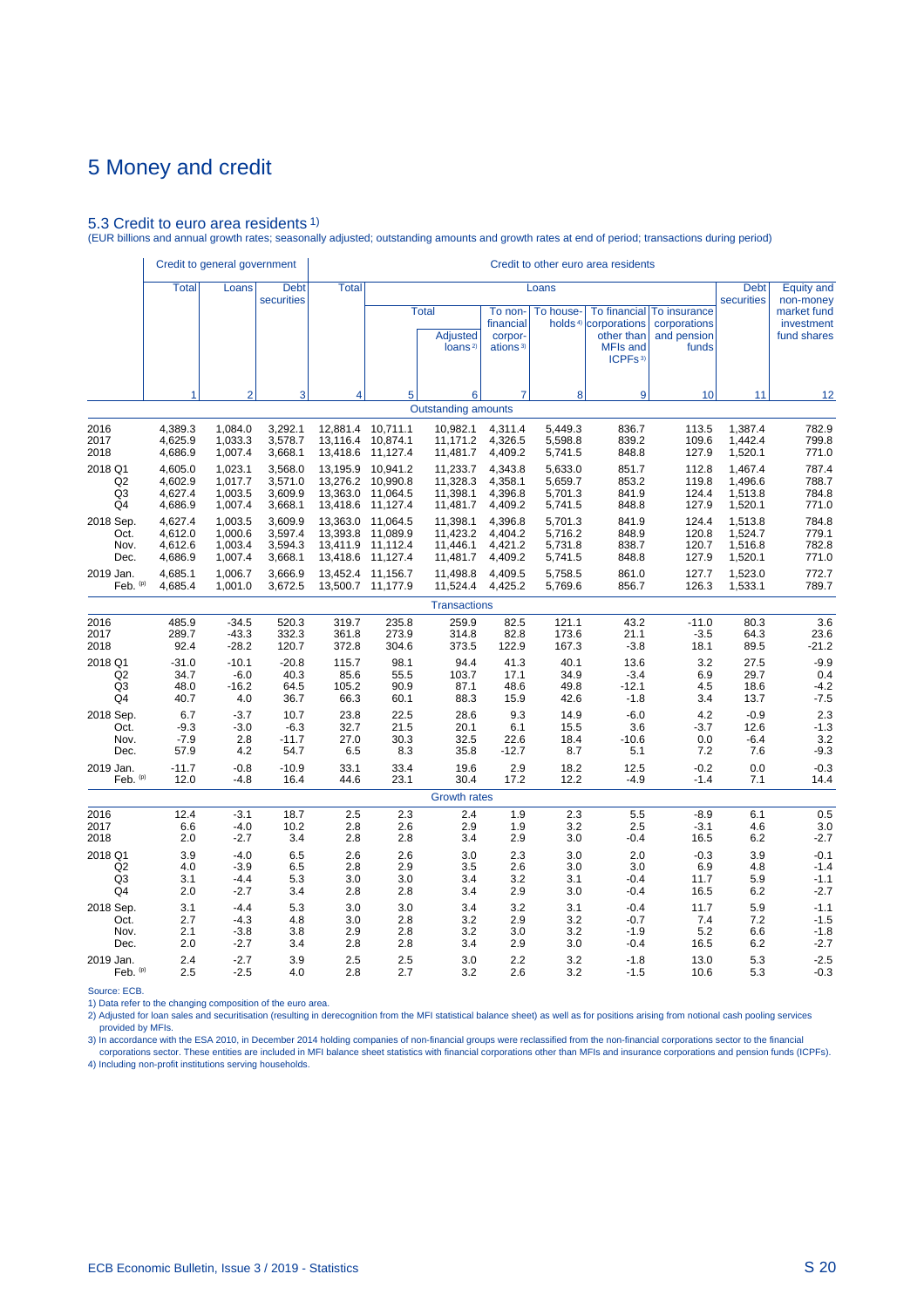|                |              |                                        | Non-financial corporations <sup>2)</sup> |                                |                            |         |                                                        | Households <sup>3)</sup> |                                |                    |
|----------------|--------------|----------------------------------------|------------------------------------------|--------------------------------|----------------------------|---------|--------------------------------------------------------|--------------------------|--------------------------------|--------------------|
|                | <b>Total</b> | <b>Adjusted</b><br>loans <sup>4)</sup> | $\overline{Up}$ to 1 year                | Over 1<br>and up to<br>5 years | Over 5 years               |         | <b>Total</b><br><b>Adjusted</b><br>loans <sup>4)</sup> | Loans for<br>consumption | Loans for<br>house<br>purchase | <b>Other loans</b> |
|                | 1            | $\overline{2}$                         | 3                                        | 4                              | 5                          | 6       | 7                                                      | 8                        | 9                              | 10                 |
|                |              |                                        |                                          |                                | <b>Outstanding amounts</b> |         |                                                        |                          |                                |                    |
| 2016           | 4,311.4      | 4,309.1                                | 1,013.3                                  | 795.7                          | 2,502.4                    | 5,449.3 | 5,728.7                                                | 615.9                    | 4,084.1                        | 749.3              |
| 2017           | 4,326.5      | 4,364.8                                | 987.7                                    | 820.4                          | 2,518.4                    | 5,598.8 | 5,865.5                                                | 654.0                    | 4,217.0                        | 727.9              |
| 2018           | 4,409.2      | 4,491.1                                | 995.7                                    | 844.6                          | 2,568.9                    | 5,741.5 | 6,023.4                                                | 683.7                    | 4,353.9                        | 703.9              |
| 2018 Q1        | 4,343.8      | 4,381.2                                | 997.8                                    | 820.8                          | 2,525.2                    | 5,633.0 | 5,904.5                                                | 663.3                    | 4,243.8                        | 725.9              |
| Q2             | 4,358.1      | 4,425.0                                | 986.0                                    | 828.3                          | 2,543.8                    | 5,659.7 | 5,940.5                                                | 669.8                    | 4,273.2                        | 716.6              |
| Q <sub>3</sub> | 4,396.8      | 4.464.3                                | 1,000.1                                  | 836.2                          | 2,560.5                    | 5.701.3 | 5,978.6                                                | 678.3                    | 4,311.6                        | 711.4              |
| Q <sub>4</sub> | 4,409.2      | 4,491.1                                | 995.7                                    | 844.6                          | 2,568.9                    | 5,741.5 | 6,023.4                                                | 683.7                    | 4,353.9                        | 703.9              |
| 2018 Sep.      | 4,396.8      | 4,464.3                                | 1,000.1                                  | 836.2                          | 2,560.5                    | 5,701.3 | 5,978.6                                                | 678.3                    | 4,311.6                        | 711.4              |
| Oct.           | 4,404.2      | 4,469.7                                | 985.0                                    | 844.1                          | 2,575.0                    | 5,716.2 | 5,996.5                                                | 681.7                    | 4,324.0                        | 710.4              |
| Nov.           | 4,421.2      | 4,486.5                                | 989.2                                    | 850.9                          | 2,581.0                    | 5,731.8 | 6,010.7                                                | 685.6                    | 4,336.4                        | 709.8              |
| Dec.           | 4,409.2      | 4,491.1                                | 995.7                                    | 844.6                          | 2,568.9                    | 5,741.5 | 6,023.4                                                | 683.7                    | 4,353.9                        | 703.9              |
| 2019 Jan.      | 4,409.5      | 4,489.3                                | 980.0                                    | 846.7                          | 2,582.8                    | 5,758.5 | 6,037.1                                                | 687.5                    | 4,367.2                        | 703.8              |
| Feb. $(p)$     | 4,425.2      | 4,505.0                                | 980.1                                    | 850.8                          | 2,594.4                    | 5,769.6 | 6,050.9                                                | 690.9                    | 4,375.0                        | 703.8              |
|                |              |                                        |                                          |                                | <b>Transactions</b>        |         |                                                        |                          |                                |                    |
| 2016           | 82.5         | 100.4                                  | $-14.7$                                  | 43.2                           | 54.0                       | 121.1   | 113.8                                                  | 24.1                     | 105.4                          | $-8.4$             |
| 2017           | 82.8         | 131.8                                  | $-0.3$                                   | 38.0                           | 45.0                       | 173.6   | 165.5                                                  | 45.1                     | 134.3                          | $-5.8$             |
| 2018           | 122.9        | 171.1                                  | 19.2                                     | 33.4                           | 70.4                       | 167.3   | 188.8                                                  | 40.1                     | 136.5                          | $-9.2$             |
| 2018 Q1        | 41.3         | 39.0                                   | 17.6                                     | 6.1                            | 17.6                       | 40.1    | 45.5                                                   | 11.3                     | 27.7                           | 1.1                |
| Q2             | 17.1         | 48.2                                   | $-12.2$                                  | 10.3                           | 19.0                       | 34.9    | 44.3                                                   | 10.5                     | 29.0                           | $-4.6$             |
| Q <sub>3</sub> | 48.6         | 47.8                                   | 16.4                                     | 9.5                            | 22.6                       | 49.8    | 47.7                                                   | 10.3                     | 40.4                           | $-0.9$             |
| Q4             | 15.9         | 36.2                                   | $-2.7$                                   | 7.4                            | 11.2                       | 42.6    | 51.3                                                   | 8.1                      | 39.3                           | $-4.8$             |
| 2018 Sep.      | 9.3          | 17.1                                   | $-0.1$                                   | 2.3                            | 7.0                        | 14.9    | 14.0                                                   | 1.9                      | 13.2                           | $-0.2$             |
| Oct.           | 6.1          | 3.8                                    | $-16.8$                                  | 8.2                            | 14.6                       | 15.5    | 19.1                                                   | 3.7                      | 12.1                           | $-0.3$             |
| Nov.           | 22.6         | 22.7                                   | 5.7                                      | 8.3                            | 8.6                        | 18.4    | 18.2                                                   | 4.2                      | 14.1                           | 0.0                |
| Dec.           | $-12.7$      | 9.8                                    | 8.3                                      | $-9.1$                         | $-11.9$                    | 8.7     | 13.9                                                   | 0.2                      | 13.1                           | $-4.6$             |
| 2019 Jan.      | 2.9          | $-1.0$                                 | $-13.8$                                  | 2.3                            | 14.4                       | 18.2    | 15.2                                                   | 4.1                      | 13.8                           | 0.3                |
| Feb. (p)       | 17.2         | 17.1                                   | 0.2                                      | 4.7                            | 12.3                       | 12.2    | 16.8                                                   | 3.5                      | 8.4                            | 0.2                |
|                |              |                                        |                                          |                                | <b>Growth rates</b>        |         |                                                        |                          |                                |                    |
| 2016           | 1.9          | 2.4                                    | $-1.4$                                   | 5.7                            | 2.2                        | 2.3     | 2.0                                                    | 4.1                      | 2.7                            | $-1.1$             |
| 2017           | 1.9          | 3.1                                    | 0.0                                      | 4.8                            | 1.8                        | 3.2     | 2.9                                                    | 7.3                      | 3.3                            | $-0.8$             |
| 2018           | 2.9          | 3.9                                    | 1.9                                      | 4.1                            | 2.8                        | 3.0     | 3.2                                                    | 6.2                      | 3.2                            | $-1.3$             |
| 2018 Q1        | 2.3          | 3.3                                    | 2.6                                      | 4.6                            | 1.5                        | 3.0     | 2.9                                                    | 7.2                      | 3.0                            | $-0.4$             |
| Q2             | 2.6          | 4.1                                    | 1.4                                      | 5.5                            | 2.2                        | 3.0     | 3.0                                                    | 7.2                      | 3.1                            | $-1.1$             |
| Q3             | 3.2          | 4.3                                    | 3.3                                      | 4.5                            | 2.8                        | 3.1     | 3.1                                                    | 6.9                      | 3.2                            | $-0.8$             |
| Q4             | 2.9          | 3.9                                    | 1.9                                      | 4.1                            | 2.8                        | 3.0     | 3.2                                                    | 6.2                      | 3.2                            | $-1.3$             |
| 2018 Sep.      | 3.2          | 4.3                                    | 3.3                                      | 4.5                            | 2.8                        | 3.1     | 3.1                                                    | 6.9                      | 3.2                            | $-0.8$             |
| Oct.           | 2.9          | 3.9                                    | 0.7                                      | 5.0                            | 3.0                        | 3.2     | 3.2                                                    | 7.1                      | 3.3                            | $-0.7$             |
| Nov.           | 3.0          | 4.0                                    | 1.3                                      | 5.3                            | 3.0                        | 3.2     | 3.3                                                    | 6.7                      | 3.3                            | $-0.8$             |
| Dec.           | 2.9          | 3.9                                    | 1.9                                      | 4.1                            | 2.8                        | 3.0     | 3.2                                                    | 6.2                      | 3.2                            | $-1.3$             |
| 2019 Jan.      | 2.2          | 3.4                                    | $-0.4$                                   | 3.6                            | 2.8                        | 3.2     | 3.2                                                    | 6.2                      | 3.5                            | $-1.2$             |
| Feb. (p)       | 2.6          | 3.7                                    | 0.0                                      | 4.4                            | 3.0                        | 3.2     | 3.3                                                    | 6.1                      | 3.5                            | $-1.2$             |

#### 5.4 MFI loans to euro area non-financial corporations and households 1) (EUR billions and annual growth rates; seasonally adjusted; outstanding amounts and growth rates at end of period; transactions during period)

Source: ECB.<br>2) Data refer to the changing composition of the euro area.<br>2) In accordance with the ESA 2010, in December 2014 holding companies of non-financial groups were reclassified from the non-financial corporations 3) Including non-profit institutions serving households.

4) Adjusted for loan sales and securitisation (resulting in derecognition from the MFI statistical balance sheet) as well as for positions arising from notional cash pooling services provided by MFIs.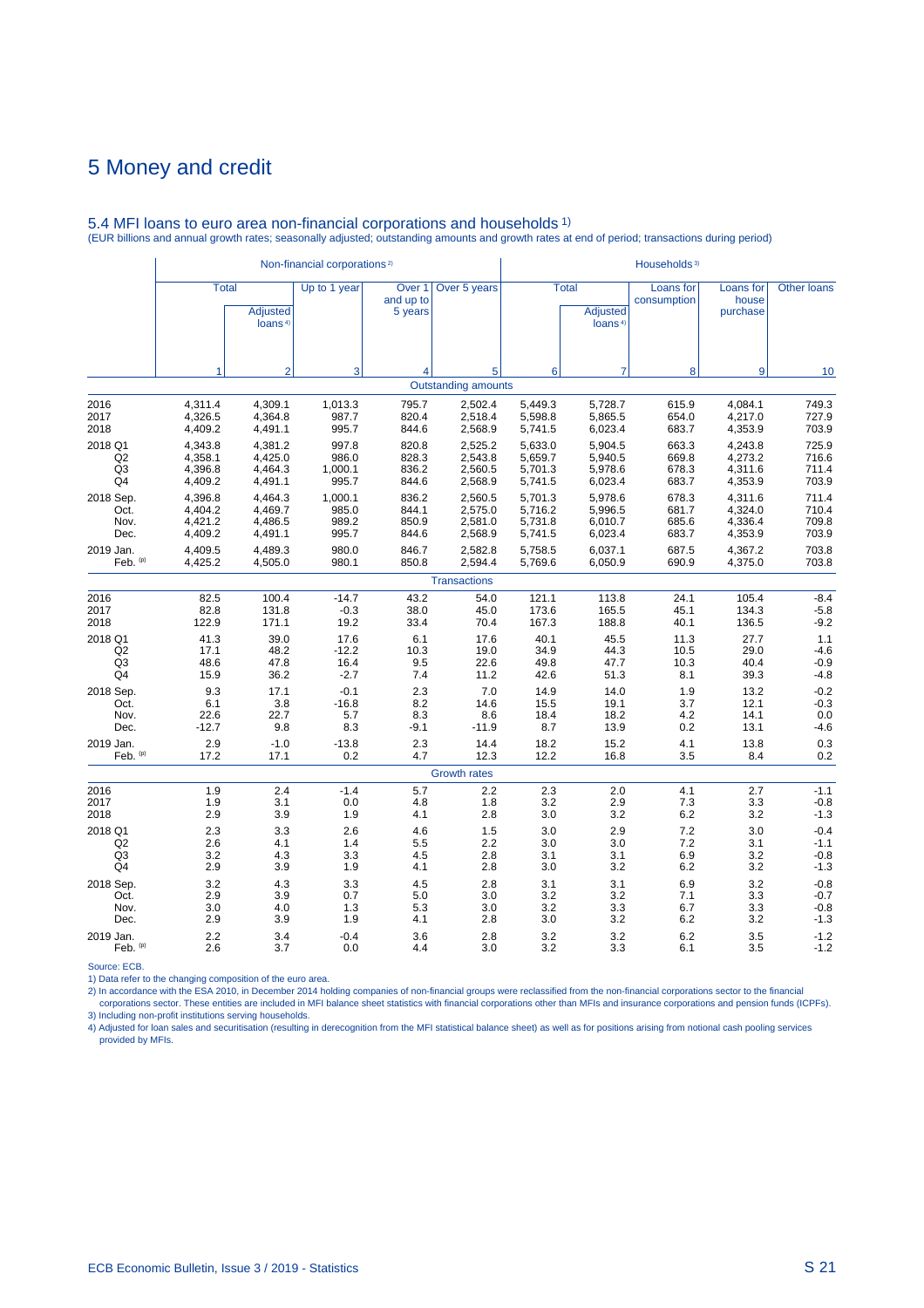# 5.5 Counterparts to M3 other than credit to euro area residents 1) (EUR billions and annual growth rates; seasonally adjusted; outstanding amounts and growth rates at end of period; transactions during period)

|                                       |                                      |                                          | <b>MFI</b> liabilities                                                 |                                                                       |                                                                       |                                          |                                      | <b>MFI</b> assets                  |                                                                                   |                                                                            |
|---------------------------------------|--------------------------------------|------------------------------------------|------------------------------------------------------------------------|-----------------------------------------------------------------------|-----------------------------------------------------------------------|------------------------------------------|--------------------------------------|------------------------------------|-----------------------------------------------------------------------------------|----------------------------------------------------------------------------|
|                                       | Central<br>government                |                                          |                                                                        | Longer-term financial liabilities vis-à-vis other euro area residents |                                                                       |                                          | Net external<br>assets               |                                    | <b>Other</b>                                                                      |                                                                            |
|                                       | holdings <sup>2)</sup>               | <b>Total</b>                             | <b>Deposits</b><br>with an<br>agreed<br>maturity<br>of over<br>2 years | <b>Deposits</b><br>redeemable<br>at notice<br>of over<br>3 months     | <b>Debt</b><br>securities<br>with a<br>maturity<br>of over<br>2 years | Capital<br>and reserves                  |                                      |                                    | <b>Total</b><br><b>Repos</b><br>with central<br>counter-<br>parties <sup>3)</sup> | <b>Reverse</b><br>repos to<br>central<br>counter-<br>parties <sup>3)</sup> |
|                                       | 1                                    | $\overline{2}$                           | 3                                                                      | 4                                                                     | 5                                                                     | 6                                        | $\overline{7}$                       | 8                                  | 9                                                                                 | 10                                                                         |
|                                       |                                      |                                          |                                                                        |                                                                       | <b>Outstanding amounts</b>                                            |                                          |                                      |                                    |                                                                                   |                                                                            |
| 2016<br>2017<br>2018                  | 307.7<br>343.4<br>378.7              | 6,955.9<br>6.768.4<br>6,814.4            | 2,089.5<br>1,968.3<br>1,941.3                                          | 70.9<br>59.7<br>56.0                                                  | 2,145.9<br>2,014.1<br>2,096.0                                         | 2,649.6<br>2,726.2<br>2,721.2            | 1,124.8<br>935.6<br>1,025.0          | 257.0<br>300.1<br>436.0            | 205.9<br>143.5<br>187.0                                                           | 121.6<br>92.5<br>194.9                                                     |
| 2018 Q1<br>Q2<br>Q <sub>3</sub><br>Q4 | 340.8<br>330.4<br>403.3<br>378.7     | 6,744.7<br>6,708.6<br>6,693.6<br>6,814.4 | 1,952.7<br>1,950.7<br>1,934.8<br>1,941.3                               | 59.4<br>58.4<br>56.9<br>56.0                                          | 2,014.7<br>2,025.6<br>2,048.5<br>2,096.0                              | 2,717.9<br>2,673.9<br>2,653.5<br>2,721.2 | 903.8<br>858.9<br>881.2<br>1,025.0   | 316.2<br>422.8<br>424.7<br>436.0   | 135.9<br>174.1<br>177.3<br>187.0                                                  | 86.2<br>183.8<br>183.0<br>194.9                                            |
| 2018 Sep.<br>Oct.<br>Nov.<br>Dec.     | 403.3<br>398.1<br>390.3<br>378.7     | 6,693.6<br>6,795.5<br>6,784.9<br>6,814.4 | 1,934.8<br>1,936.3<br>1,929.9<br>1,941.3                               | 56.9<br>56.6<br>55.8<br>56.0                                          | 2,048.5<br>2,104.4<br>2,098.7<br>2,096.0                              | 2,653.5<br>2,698.2<br>2,700.5<br>2,721.2 | 881.2<br>993.7<br>1,038.3<br>1,025.0 | 424.7<br>460.0<br>418.4<br>436.0   | 177.3<br>167.1<br>196.1<br>187.0                                                  | 183.0<br>174.3<br>204.4<br>194.9                                           |
| 2019 Jan.<br>Feb. (p)                 | 377.2<br>409.0                       | 6,861.7<br>6,878.7                       | 1,939.7<br>1,936.7                                                     | 55.6<br>55.6                                                          | 2,116.6<br>2,146.0                                                    | 2,749.8<br>2,740.4                       | 1,069.9<br>1,116.3                   | 401.5<br>424.0                     | 199.0<br>198.1                                                                    | 208.4<br>210.5                                                             |
|                                       |                                      |                                          |                                                                        |                                                                       | <b>Transactions</b>                                                   |                                          |                                      |                                    |                                                                                   |                                                                            |
| 2016<br>2017<br>2018                  | 22.0<br>39.2<br>39.0                 | $-122.9$<br>$-74.9$<br>47.4              | $-71.3$<br>$-83.7$<br>$-38.0$                                          | $-8.6$<br>$-6.6$<br>$-4.9$                                            | $-118.7$<br>$-72.0$<br>16.9                                           | 75.7<br>87.4<br>73.4                     | $-278.3$<br>$-92.3$<br>65.0          | $-90.2$<br>$-65.6$<br>47.4         | 12.8<br>$-60.9$<br>21.8                                                           | $-12.0$<br>$-27.6$<br>24.2                                                 |
| 2018 Q1<br>Q2<br>Q <sub>3</sub><br>Q4 | $-2.7$<br>$-10.4$<br>76.3<br>$-24.1$ | 8.8<br>$-10.0$<br>29.8<br>18.8           | $-16.3$<br>$-4.8$<br>$-16.2$<br>$-0.6$                                 | $-1.4$<br>$-1.1$<br>$-1.5$<br>$-0.9$                                  | 9.3<br>$-15.0$<br>19.2<br>3.4                                         | 17.2<br>11.0<br>28.4<br>16.8             | 53.2<br>$-62.2$<br>38.8<br>35.0      | $-54.2$<br>88.6<br>$-11.2$<br>24.1 | $-7.6$<br>16.4<br>3.2<br>9.7                                                      | $-6.3$<br>19.4<br>$-0.8$<br>11.9                                           |
| 2018 Sep.<br>Oct.<br>Nov.<br>Dec.     | 15.3<br>$-5.5$<br>$-7.9$<br>$-10.8$  | 28.0<br>14.2<br>$-4.6$<br>9.1            | $-8.4$<br>0.0<br>$-6.1$<br>5.5                                         | $-0.5$<br>$-0.2$<br>$-0.9$<br>0.2                                     | 28.1<br>4.5<br>$-2.3$<br>1.3                                          | 8.8<br>10.0<br>4.7<br>2.1                | 46.2<br>14.8<br>46.8<br>$-26.6$      | 11.1<br>30.1<br>$-37.0$<br>31.0    | $-4.1$<br>$-10.3$<br>29.0<br>$-9.1$                                               | $-6.0$<br>$-8.7$<br>30.0<br>$-9.5$                                         |
| 2019 Jan.<br>Feb. (p)                 | $-1.5$<br>31.6                       | 20.2<br>19.1                             | $-5.8$<br>$-3.4$                                                       | $-0.4$<br>0.0                                                         | 20.6<br>25.6                                                          | 5.8<br>$-3.0$                            | 28.4<br>43.8                         | $-31.4$<br>17.4                    | 12.0<br>$-0.9$                                                                    | 13.6<br>2.1                                                                |
|                                       |                                      |                                          |                                                                        |                                                                       | <b>Growth rates</b>                                                   |                                          |                                      |                                    |                                                                                   |                                                                            |
| 2016<br>2017<br>2018                  | 7.8<br>12.6<br>11.3                  | $-1.7$<br>$-1.1$<br>0.7                  | $-3.4$<br>$-4.0$<br>$-1.9$                                             | $-10.9$<br>$-9.7$<br>$-8.1$                                           | $-5.3$<br>$-3.4$<br>0.8                                               | 2.9<br>3.3<br>2.8                        | L.<br>L,                             | ÷<br>L,                            | 6.3<br>$-29.7$<br>11.0                                                            | $-9.0$<br>$-22.7$<br>2.2                                                   |
| 2018 Q1<br>Q2<br>Q <sub>3</sub><br>Q4 | 11.9<br>6.6<br>14.4<br>11.3          | $-0.6$<br>$-0.9$<br>0.0<br>0.7           | $-4.1$<br>$-3.2$<br>$-2.8$<br>$-1.9$                                   | $-9.8$<br>$-10.8$<br>$-9.3$<br>$-8.1$                                 | $-1.5$<br>$-2.5$<br>0.0<br>0.8                                        | 3.2<br>2.4<br>2.3<br>2.8                 |                                      |                                    | $-25.6$<br>$-3.6$<br>7.7<br>11.0                                                  | $-22.2$<br>$-18.0$<br>4.9<br>$2.2\,$                                       |
| 2018 Sep.<br>Oct.<br>Nov.<br>Dec.     | 14.4<br>18.1<br>24.7<br>11.3         | 0.0<br>0.6<br>0.6<br>0.7                 | $-2.8$<br>$-1.7$<br>$-2.1$<br>$-1.9$                                   | $-9.3$<br>$-8.7$<br>$-9.1$<br>$-8.1$                                  | 0.0<br>0.6<br>0.8<br>0.8                                              | 2.3<br>2.5<br>2.6<br>2.8                 |                                      |                                    | 7.7<br>$-9.9$<br>$-0.1$<br>11.0                                                   | 4.9<br>$-22.0$<br>$-24.6$<br>2.2                                           |
| 2019 Jan.<br>Feb. (p)                 | 18.9<br>19.7                         | 0.8<br>1.4                               | $-1.9$<br>$-1.9$                                                       | $-7.7$<br>$-7.1$                                                      | 1.0<br>2.9                                                            | 2.9<br>2.7                               |                                      |                                    | 28.0<br>35.9                                                                      | 22.7<br>28.0                                                               |

Source: ECB.<br>1) Data refer to the changing composition of the euro area.<br>2) Comprises central government holdings of deposits with the MFI sector and of securities issued by the MFI sector.<br>3) Not adjusted for seasonal eff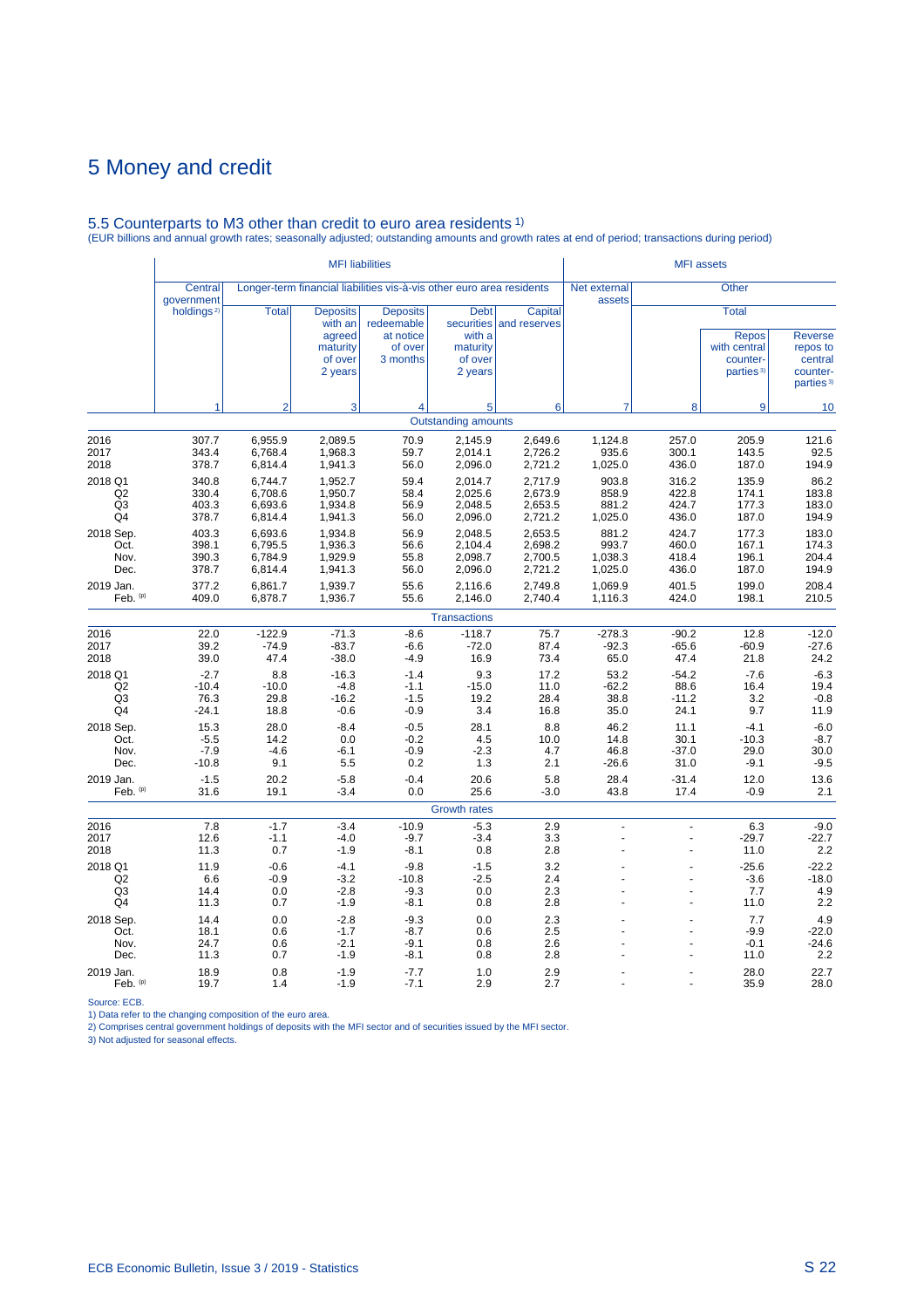# 6 Fiscal developments

6.1 Deficit/surplus (as a percentage of GDP; flows during one-year period)

|         |              |                       | Memo item:<br>Primary      |                     |                             |                               |
|---------|--------------|-----------------------|----------------------------|---------------------|-----------------------------|-------------------------------|
|         | <b>Total</b> | Central<br>qovernment | <b>State</b><br>government | Local<br>government | Social<br>security<br>funds | deficit (-)/<br>surplus $(+)$ |
|         |              | 2                     | 3                          | 4                   | 5                           | 6                             |
| 2014    | $-2.5$       | $-2.1$                | $-0.2$                     | 0.0                 | $-0.1$                      | 0.1                           |
| 2015    | $-2.0$       | $-1.9$                | $-0.2$                     | 0.1                 | $-0.1$                      | 0.3                           |
| 2016    | $-1.6$       | $-1.7$                | $-0.1$                     | 0.2                 | 0.0                         | 0.6                           |
| 2017    | $-1.0$       | $-1.3$                | 0.0                        | 0.2                 | 0.1                         | 1.0                           |
| 2017 Q4 | $-1.0$       | $\cdot$               |                            |                     |                             | 1.0                           |
| 2018 Q1 | $-0.8$       | $\cdot$               |                            | $\cdot$             |                             | 1.2                           |
| Q2      | $-0.5$       |                       |                            |                     |                             | 1.4                           |
| Q3      | $-0.4$       | ٠                     |                            |                     |                             | 1.5                           |

Sources: ECB for annual data; Eurostat for quarterly data.

6.2 Revenue and expenditure (as a percentage of GDP; flows during one-year period)

|                                 | Revenue                      |                              |                              |                              |                              |                          |                              | <b>Expenditure</b>           |                                   |                             |                          |                              |                          |  |  |
|---------------------------------|------------------------------|------------------------------|------------------------------|------------------------------|------------------------------|--------------------------|------------------------------|------------------------------|-----------------------------------|-----------------------------|--------------------------|------------------------------|--------------------------|--|--|
|                                 | <b>Total</b>                 | <b>Current revenue</b>       |                              |                              |                              |                          | <b>Total</b>                 |                              | Capital<br>expenditure            |                             |                          |                              |                          |  |  |
|                                 |                              |                              | <b>Direct</b><br>taxes       | <b>Indirect</b><br>taxes     | Net social<br>contributions  |                          |                              |                              | Compen-<br>sation of<br>employees | Intermediate<br>consumption | <b>Interest</b>          | Social<br>benefits           |                          |  |  |
|                                 |                              | ื                            | з                            |                              | 5                            | 6                        | ۰,                           | 8                            | 9                                 | 10                          | 11                       | 12                           | 13                       |  |  |
| 2014<br>2015<br>2016<br>2017    | 46.7<br>46.2<br>46.0<br>46.1 | 46.2<br>45.7<br>45.5<br>45.7 | 12.5<br>12.5<br>12.6<br>12.8 | 13.1<br>13.0<br>12.9<br>12.9 | 15.4<br>15.2<br>15.2<br>15.2 | 0.5<br>0.5<br>0.5<br>0.4 | 49.1<br>48.3<br>47.5<br>47.0 | 45.2<br>44.4<br>44.0<br>43.3 | 10.2<br>10.0<br>9.9<br>9.8        | 5.3<br>5.2<br>5.2<br>5.1    | 2.6<br>2.3<br>2.1<br>2.0 | 23.0<br>22.7<br>22.7<br>22.5 | 3.9<br>3.9<br>3.6<br>3.8 |  |  |
| 2017 Q4                         | 46.1                         | 45.7                         | 12.8                         | 12.9                         | 15.2                         | 0.4                      | 47.0                         | 43.3                         | 9.8                               | 5.1                         | 2.0                      | 22.5                         | 3.8                      |  |  |
| 2018 Q1<br>Q <sub>2</sub><br>Q3 | 46.1<br>46.2<br>46.2         | 45.7<br>45.8<br>45.8         | 12.9<br>12.9<br>12.9         | 12.9<br>12.9<br>12.9         | 15.2<br>15.2<br>15.2         | 0.4<br>0.4<br>0.4        | 46.9<br>46.6<br>46.6         | 43.1<br>43.0<br>43.0         | 9.8<br>9.8<br>9.8                 | 5.1<br>5.1<br>5.1           | 1.9<br>1.9<br>1.9        | 22.4<br>22.4<br>22.3         | 3.7<br>3.7<br>3.6        |  |  |

Sources: ECB for annual data; Eurostat for quarterly data.

#### 6.3 Government debt-to-GDP ratio

(as a percentage of GDP; outstanding amounts at end of period)

|                              | <b>Total</b>                 | <b>Financial instrument</b> |                              |                              | <b>Holder</b>                |                              |                                                     | Original maturity        |                              | <b>Residual maturity</b>     |                                                   |                              | Currency                               |                          |
|------------------------------|------------------------------|-----------------------------|------------------------------|------------------------------|------------------------------|------------------------------|-----------------------------------------------------|--------------------------|------------------------------|------------------------------|---------------------------------------------------|------------------------------|----------------------------------------|--------------------------|
|                              |                              | Currency<br>and<br>deposits | Loans                        | <b>Debt</b><br>securities    |                              | <b>MFIs</b>                  | <b>Resident creditors Non-resident</b><br>creditors | Up to<br>year            | Over<br>vear                 | Up to<br>year                | Over <sup>1</sup><br>and up to 5 years<br>5 years | Over                         | Euro or<br>participating<br>currencies | Other<br>curren-<br>cies |
|                              |                              |                             | 3                            | 4                            | 5                            | 6                            |                                                     | 8                        | 9                            | 10                           |                                                   | 12                           | 13                                     | 14                       |
| 2014<br>2015<br>2016<br>2017 | 91.8<br>89.9<br>89.1<br>86.8 | 2.7<br>2.8<br>2.7<br>2.6    | 17.1<br>16.2<br>15.4<br>14.2 | 71.9<br>70.9<br>71.0<br>70.0 | 43.9<br>44.1<br>46.6<br>47.3 | 25.8<br>27.3<br>30.5<br>31.9 | 47.9<br>45.7<br>42.5<br>39.5                        | 9.8<br>9.1<br>8.8<br>8.0 | 82.0<br>80.8<br>80.3<br>78.8 | 18.8<br>17.5<br>17.1<br>15.9 | 31.8<br>31.2<br>29.9<br>28.8                      | 41.1<br>41.2<br>42.1<br>42.2 | 89.7<br>87.8<br>87.0<br>85.0           | 2.1<br>2.1<br>2.1<br>1.8 |
| 2017 Q4                      | 86.8                         | 2.6                         | 14.2                         | 70.0                         |                              |                              |                                                     |                          |                              |                              |                                                   |                              |                                        |                          |
| 2018 Q1<br>Q2<br>Q3          | 86.9<br>86.3<br>86.2         | 2.6<br>2.6<br>2.6           | 14.0<br>13.7<br>13.5         | 70.3<br>70.0<br>70.0         |                              |                              |                                                     |                          |                              | $\cdot$<br>$\cdot$           |                                                   |                              |                                        |                          |

Sources: ECB for annual data; Eurostat for quarterly data.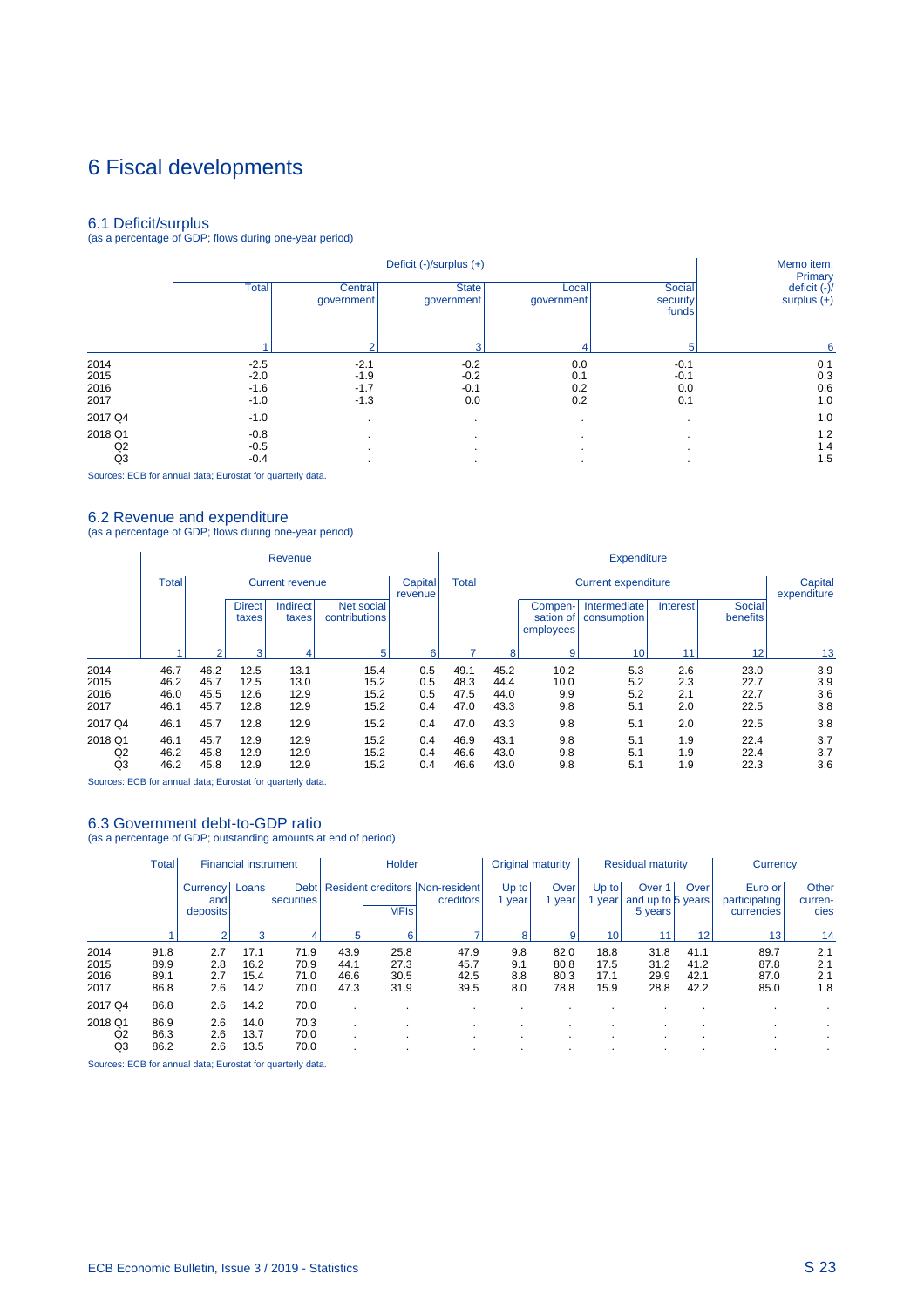## 6 Fiscal developments

### 6.4 Annual change in the government debt-to-GDP ratio and underlying factors 1) (as a percentage of GDP; flows during one-year period)

|                | Change in<br>debt-to-<br>GDP ratio <sup>2)</sup> | <b>Primary</b><br>deficit $(+)/$ | Deficit-debt adjustment |              |                                    |        |                           |                                         |                                   |                               | Interest-<br>growth | Memo item:<br><b>Borrowing</b> |             |  |   |                |    |    |    |
|----------------|--------------------------------------------------|----------------------------------|-------------------------|--------------|------------------------------------|--------|---------------------------|-----------------------------------------|-----------------------------------|-------------------------------|---------------------|--------------------------------|-------------|--|---|----------------|----|----|----|
|                |                                                  |                                  | surplus $(-)$           | <b>Total</b> |                                    |        |                           | Transactions in main financial assets   |                                   | <b>Revaluation</b><br>effects | Other               | differential                   | requirement |  |   |                |    |    |    |
|                |                                                  |                                  |                         | Total        | <b>Currency</b><br>and<br>deposits | Loans  | <b>Debt</b><br>securities | Equity and<br>investment<br>fund shares | and other<br>changes in<br>volume |                               |                     |                                |             |  |   |                |    |    |    |
|                |                                                  | $\sim$                           |                         |              |                                    |        |                           |                                         |                                   | વ                             |                     |                                | 6           |  | 8 | $\overline{9}$ | 10 | 11 | 12 |
| 2014           | 0.2                                              | $-0.1$                           | $-0.2$                  | $-0.4$       | 0.2                                | $-0.4$ | $-0.3$                    | 0.0                                     | 0.1                               | 0.2                           | 0.5                 | 2.3                            |             |  |   |                |    |    |    |
| 2015           | $-1.9$                                           | $-0.3$                           | $-0.8$                  | $-0.5$       | 0.2                                | $-0.3$ | $-0.3$                    | $-0.1$                                  | 0.0                               | $-0.4$                        | $-0.8$              | 1.2                            |             |  |   |                |    |    |    |
| 2016           | $-0.8$                                           | $-0.6$                           | 0.1                     | 0.2          | 0.3                                | $-0.1$ | 0.0                       | 0.1                                     | 0.0                               | $-0.1$                        | $-0.3$              | 1.6                            |             |  |   |                |    |    |    |
| 2017           | $-2.2$                                           | $-1.0$                           | $-0.2$                  | 0.3          | 0.5                                | 0.0    | $-0.2$                    | 0.1                                     | $-0.1$                            | $-0.3$                        | $-1.0$              | 0.9                            |             |  |   |                |    |    |    |
| 2017 Q4        | $-2.2$                                           | $-1.0$                           | $-0.2$                  | 0.4          | 0.5                                | 0.0    | $-0.2$                    | 0.1                                     | $-0.1$                            | $-0.4$                        | $-1.0$              | 0.9                            |             |  |   |                |    |    |    |
| 2018 Q1        | $-2.4$                                           | $-1.2$                           | $-0.1$                  | 0.5          | 0.5                                | 0.0    | $-0.1$                    | 0.1                                     | $-0.1$                            | $-0.4$                        | $-1.1$              | 0.8                            |             |  |   |                |    |    |    |
| Q2             | $-2.9$                                           | $-1.4$                           | $-0.2$                  | 0.3          | 0.2                                | $-0.1$ | $-0.1$                    | 0.2                                     | $-0.1$                            | $-0.3$                        | $-1.3$              | 0.5                            |             |  |   |                |    |    |    |
| Q <sub>3</sub> | $-2.1$                                           | $-1.5$                           | 0.5                     | 0.8          | 0.6                                | 0.0    | 0.0                       | 0.2                                     | $-0.1$                            | $-0.2$                        | $-1.1$              | 1.0                            |             |  |   |                |    |    |    |

Sources: ECB for annual data; Eurostat for quarterly data.

1) Intergovernmental lending in the context of the financial crisis is consolidated except in quarterly data on the deficit-debt adjustment.<br>2) Calculated as the difference between the government debt-to-GDP ratios at the

#### 6.5 Government debt securities 1)

(debt service as a percentage of GDP; flows during debt service period; average nominal yields in percentages per annum)

|                                   | Debt service due within 1 year <sup>2)</sup> |                              |                                           |                          |                                           | Average<br>residual                | Average nominal yields <sup>4)</sup> |                            |                                      |                          |                                                              |                          |                            |  |
|-----------------------------------|----------------------------------------------|------------------------------|-------------------------------------------|--------------------------|-------------------------------------------|------------------------------------|--------------------------------------|----------------------------|--------------------------------------|--------------------------|--------------------------------------------------------------|--------------------------|----------------------------|--|
|                                   | <b>Total</b>                                 | Principal                    |                                           | Interest                 |                                           | maturity<br>in years <sup>3)</sup> |                                      | <b>Outstanding amounts</b> |                                      | <b>Transactions</b>      |                                                              |                          |                            |  |
|                                   |                                              |                              | <b>Maturities</b><br>of up to 3<br>months |                          | <b>Maturities</b><br>of up to 3<br>months |                                    | <b>Total</b>                         | Floating                   | Zero<br>rate   coupon                |                          | <b>Fixed rate</b><br><b>Maturities</b><br>of up to 1<br>year |                          | <b>Issuance Redemption</b> |  |
|                                   |                                              | $\overline{2}$               | 3                                         | 4                        | 5                                         | 6                                  |                                      | 8                          | 9                                    | 10                       | 11                                                           | 12                       | 13                         |  |
| 2016<br>2017<br>2018              | 14.1<br>12.9<br>13.0                         | 12.4<br>11.2<br>11.4         | 4.6<br>4.2<br>3.9                         | 1.7<br>1.7<br>1.5        | 0.4<br>0.4<br>0.4                         | 6.9<br>7.1<br>7.3                  | 2.6<br>2.4<br>2.3                    | 1.2<br>1.1<br>1.1          | $-0.1$<br>$-0.2$<br>$-0.1$           | 3.0<br>2.8<br>2.7        | 2.9<br>2.3<br>2.5                                            | 0.2<br>0.3<br>0.4        | 1.2<br>1.1<br>0.9          |  |
| 2017 Q4                           | 12.9                                         | 11.2                         | 4.2                                       | 1.7                      | 0.4                                       | 7.1                                | 2.4                                  | 1.1                        | $-0.2$                               | 2.8                      | 2.3                                                          | 0.3                      | 1.1                        |  |
| 2018 Q1<br>Q2<br>Q3               | 12.9<br>12.8<br>13.1                         | 11.3<br>11.2<br>11.5         | 4.2<br>3.6<br>3.8                         | 1.6<br>1.6<br>1.6        | 0.4<br>0.4<br>0.4                         | 7.2<br>7.3<br>7.3                  | 2.4<br>2.4<br>2.3                    | 1.1<br>1.1<br>1.1          | $-0.2$<br>$-0.2$<br>$-0.1$           | 2.8<br>2.8<br>2.7        | 2.5<br>2.5<br>2.6                                            | 0.4<br>0.4<br>0.4        | 1.1<br>0.9<br>0.9          |  |
| 2018 Sep.<br>Oct.<br>Nov.<br>Dec. | 13.1<br>13.3<br>13.4<br>13.0                 | 11.5<br>11.8<br>11.9<br>11.4 | 3.8<br>3.6<br>3.7<br>3.9                  | 1.6<br>1.6<br>1.6<br>1.5 | 0.4<br>0.4<br>0.4<br>0.4                  | 7.3<br>7.3<br>7.3<br>7.3           | 2.3<br>2.3<br>2.3<br>2.3             | 1.1<br>1.1<br>1.1<br>1.1   | $-0.1$<br>$-0.1$<br>$-0.1$<br>$-0.1$ | 2.7<br>2.7<br>2.7<br>2.7 | 2.6<br>2.5<br>2.5<br>2.5                                     | 0.4<br>0.4<br>0.5<br>0.4 | 0.9<br>1.0<br>1.0<br>0.9   |  |
| 2019 Jan.<br>Feb.                 | 13.2<br>13.0                                 | 11.7<br>11.5                 | 4.1<br>4.1                                | 1.5<br>1.5               | 0.4<br>0.4                                | 7.3<br>7.3                         | 2.3<br>2.3                           | 1.1<br>1.1                 | $-0.1$<br>$-0.1$                     | 2.7<br>2.7               | 2.5<br>2.5                                                   | 0.4<br>0.4               | 0.9<br>0.9                 |  |

Source: ECB.

1) At face value and not consolidated within the general government sector.

2) Excludes future payments on debt securities not yet outstanding and early redemptions.

3) Residual maturity at the end of the period.

4) Outstanding amounts at the end of the period; transactions as 12-month average.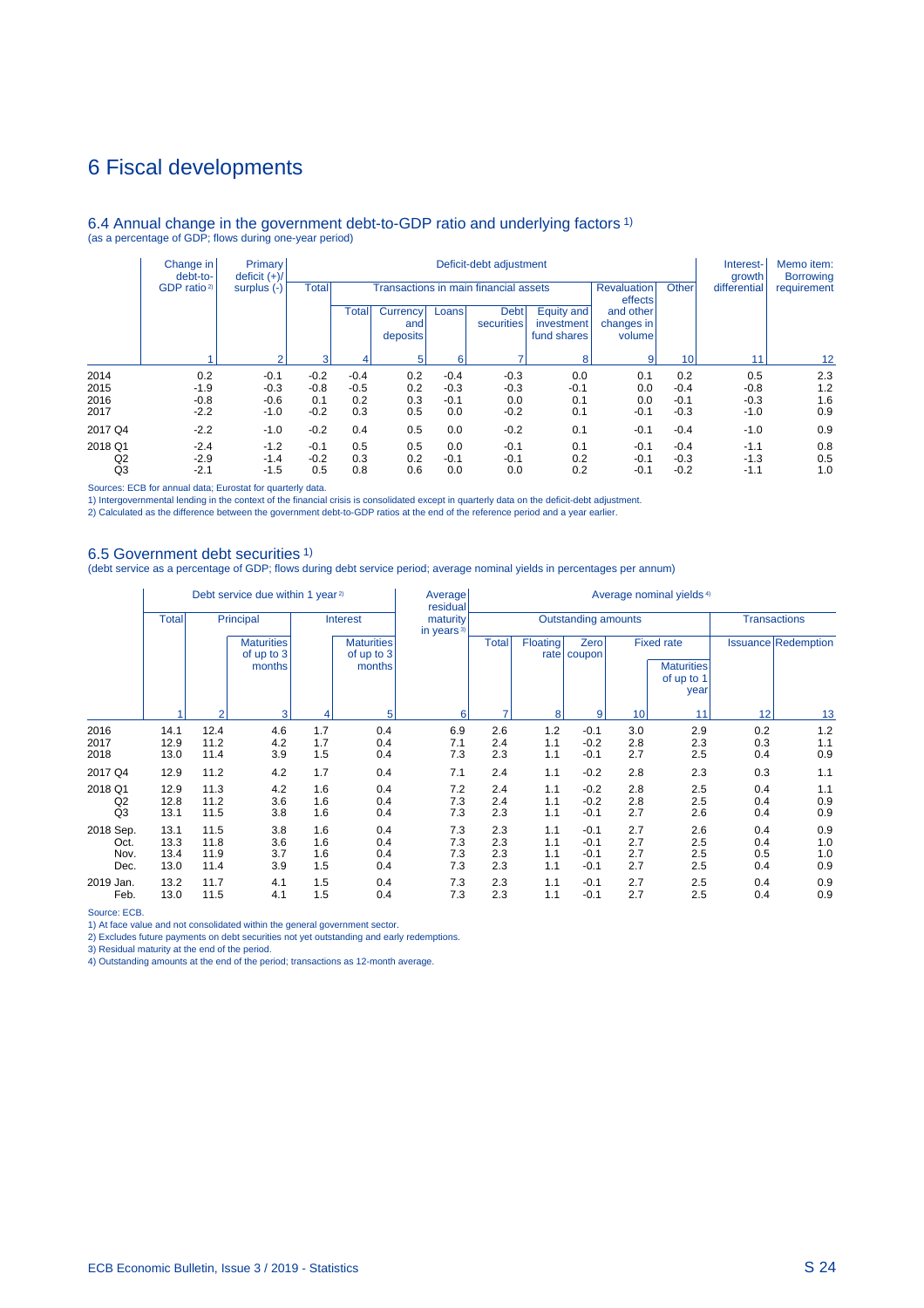# 6 Fiscal developments

|                | <b>Belgium</b> | Germany        | Estonia    | <b>Ireland</b>                     |                    | Greece  | Spain            | France         | Italy    | <b>Cyprus</b> |
|----------------|----------------|----------------|------------|------------------------------------|--------------------|---------|------------------|----------------|----------|---------------|
|                | 1              | $\overline{2}$ | 3          | 4                                  |                    | 5       | $6 \overline{6}$ | $\overline{7}$ | 8        | 9             |
|                |                |                |            | Government deficit (-)/surplus (+) |                    |         |                  |                |          |               |
| 2014           | $-3.1$         | 0.6            | 0.7        | $-3.6$                             |                    | $-3.6$  | $-6.0$           | $-3.9$         | $-3.0$   | $-9.0$        |
| 2015           | $-2.5$         | 0.8            | 0.1        | $-1.9$                             |                    | $-5.6$  | $-5.3$           | $-3.6$         | $-2.6$   | $-1.3$        |
| 2016           | $-2.4$         | 0.9            | $-0.3$     | $-0.5$                             |                    | 0.5     | $-4.5$           | $-3.5$         | $-2.5$   | 0.3           |
| 2017           | $-0.9$         | 1.0            | $-0.4$     | $-0.2$                             |                    | 0.8     | $-3.1$           | $-2.7$         | $-2.4$   | 1.8           |
| 2017 Q4        | $-0.9$         | 1.0            | $-0.4$     | $-0.2$                             |                    | 0.8     | $-3.1$           | $-2.7$         | $-2.4$   | 1.8           |
| 2018 Q1        | $-0.9$         | 1.3            | $-0.6$     | $-0.3$                             |                    | 1.1     | $-2.9$           | $-2.7$         | $-2.2$   | 2.4           |
| Q2             | $-0.3$         | 1.9            | $-0.2$     | $-0.3$                             |                    | 0.9     | $-2.7$           | $-2.8$         | $-1.9$   | 3.0           |
| Q <sub>3</sub> | $-0.1$         | 1.9            | 0.0        | $-0.1$                             |                    | 0.8     | $-2.7$           | $-2.7$         | $-1.8$   | $-3.9$        |
|                |                |                |            |                                    | Government debt    |         |                  |                |          |               |
| 2014           | 107.6          | 74.5           | 10.5       | 104.1                              |                    | 178.9   | 100.4            | 94.9           | 131.8    | 108.0         |
| 2015           | 106.5          | 70.8           | 9.9        | 76.8                               |                    | 175.9   | 99.3             | 95.6           | 131.6    | 108.0         |
| 2016           | 106.1          | 67.9           | 9.2        | 73.4                               |                    | 178.5   | 99.0             | 98.2           | 131.4    | 105.5         |
| 2017           | 103.4          | 63.9           | 8.7        | 68.4                               |                    | 176.1   | 98.1             | 98.5           | 131.2    | 96.1          |
| 2017 Q4        | 103.4          | 63.9           | 8.7        | 68.4                               |                    | 176.1   | 98.1             | 98.5           | 131.3    | 95.8          |
| 2018 Q1        | 106.4          | 62.7           | 8.5        | 69.3                               |                    | 177.9   | 98.7             | 99.4           | 132.9    | 92.9          |
| Q2             | 105.9          | 61.5           | 8.3        | 69.2                               |                    | 177.5   | 98.1             | 99.1           | 133.3    | 103.0         |
| Q <sub>3</sub> | 105.4          | 61.0           | 8.0        | 68.7                               |                    | 182.3   | 98.3             | 99.5           | 133.3    | 110.2         |
|                | Latvia         | Lithuania      | Luxembourg | <b>Malta</b>                       | <b>Netherlands</b> | Austria | Portugal         | Slovenia       | Slovakia | Finland       |
|                |                |                |            |                                    |                    |         |                  |                |          |               |
|                | 10             | 11             | 12         | 13                                 | 14                 | 15      | 16               | 17             | 18       | 19            |
|                |                |                |            | Government deficit (-)/surplus (+) |                    |         |                  |                |          |               |
| 2014           | $-1.5$         | $-0.6$         | 1.3        | $-1.7$                             | $-2.2$             | $-2.7$  | $-7.2$           | $-5.5$         | $-2.7$   | $-3.2$        |
| 2015           | $-1.4$         | $-0.3$         | 1.3        | $-1.0$                             | $-2.0$             | $-1.0$  | $-4.4$           | $-2.8$         | $-2.6$   | $-2.8$        |
| 2016           | 0.1            | 0.3            | 1.6        | 0.9                                | 0.0                | $-1.6$  | $-2.0$           | $-1.9$         | $-2.2$   | $-1.7$        |
| 2017           | $-0.6$         | 0.5            | 1.4        | 3.5                                | 1.2                | $-0.8$  | $-3.0$           | 0.1            | $-0.8$   | $-0.7$        |
| 2017 Q4        | $-0.6$         | 0.5            | 1.4        | 3.5                                | 1.2                | $-0.8$  | $-3.0$           | 0.1            | $-0.8$   | $-0.7$        |
| 2018 Q1        | 0.0            | 0.4            | 1.4        | 3.1                                | 1.6                | $-0.6$  | $-0.7$           | 0.5            | $-0.7$   | $-0.7$        |
| Q2             | 0.3            | 0.7            | 1.5        | 3.9                                | 1.9                | 0.2     | $-1.0$           | 0.6            | $-0.7$   | $-0.9$        |
| Q <sub>3</sub> | 0.0            | 0.6            | 1.9        | 3.6                                | 2.1                | 0.1     | 0.0              | 0.7            | $-0.7$   | $-0.8$        |

6.6 Fiscal developments in euro area countries (as a percentage of GDP; flows during one-year period and outstanding amounts at end of period)

| 2017 Q4                         | -0.6                         | U.5                          | 1.4                          | 3.5                          | 1.2                          | -0.8                         | -3.0                             | 0.1                          | -0.8                         | -0.7                         |
|---------------------------------|------------------------------|------------------------------|------------------------------|------------------------------|------------------------------|------------------------------|----------------------------------|------------------------------|------------------------------|------------------------------|
| 2018 Q1<br>Q <sub>2</sub><br>Q3 | 0.0<br>0.3<br>0.0            | 0.4<br>0.7<br>0.6            | 1.4<br>1.5<br>1.9            | 3.1<br>3.9<br>3.6            | 1.6<br>1.9<br>2.1            | $-0.6$<br>0.2<br>0.1         | $-0.7$<br>$-1.0$<br>0.0          | 0.5<br>0.6<br>0.7            | $-0.7$<br>$-0.7$<br>$-0.7$   | $-0.7$<br>$-0.9$<br>$-0.8$   |
|                                 |                              |                              |                              |                              | Government debt              |                              |                                  |                              |                              |                              |
| 2014<br>2015<br>2016<br>2017    | 40.9<br>36.8<br>40.3<br>40.0 | 40.5<br>42.6<br>39.9<br>39.4 | 22.7<br>22.2<br>20.7<br>23.0 | 63.7<br>58.6<br>56.3<br>50.9 | 67.9<br>64.6<br>61.9<br>57.0 | 84.0<br>84.8<br>83.0<br>78.3 | 130.6<br>128.8<br>129.2<br>124.8 | 80.4<br>82.6<br>78.7<br>74.1 | 53.5<br>52.2<br>51.8<br>50.9 | 60.2<br>63.6<br>63.0<br>61.3 |
| 2017 Q4                         | 40.0                         | 39.4                         | 23.0                         | 50.1                         | 57.0                         | 78.3                         | 124.8                            | 74.1                         | 50.9                         | 61.3                         |
| 2018 Q1<br>Q <sub>2</sub><br>Q3 | 35.5<br>36.9<br>37.0         | 36.0<br>35.0<br>34.9         | 22.2<br>22.0<br>21.7         | 49.7<br>48.8<br>45.7         | 55.1<br>54.0<br>52.9         | 77.2<br>76.5<br>75.5         | 125.4<br>124.8<br>124.7          | 75.5<br>72.6<br>71.0         | 50.9<br>51.9<br>51.5         | 59.9<br>59.5<br>58.8         |
| -                               |                              |                              |                              |                              |                              |                              |                                  |                              |                              |                              |

Source: Eurostat.